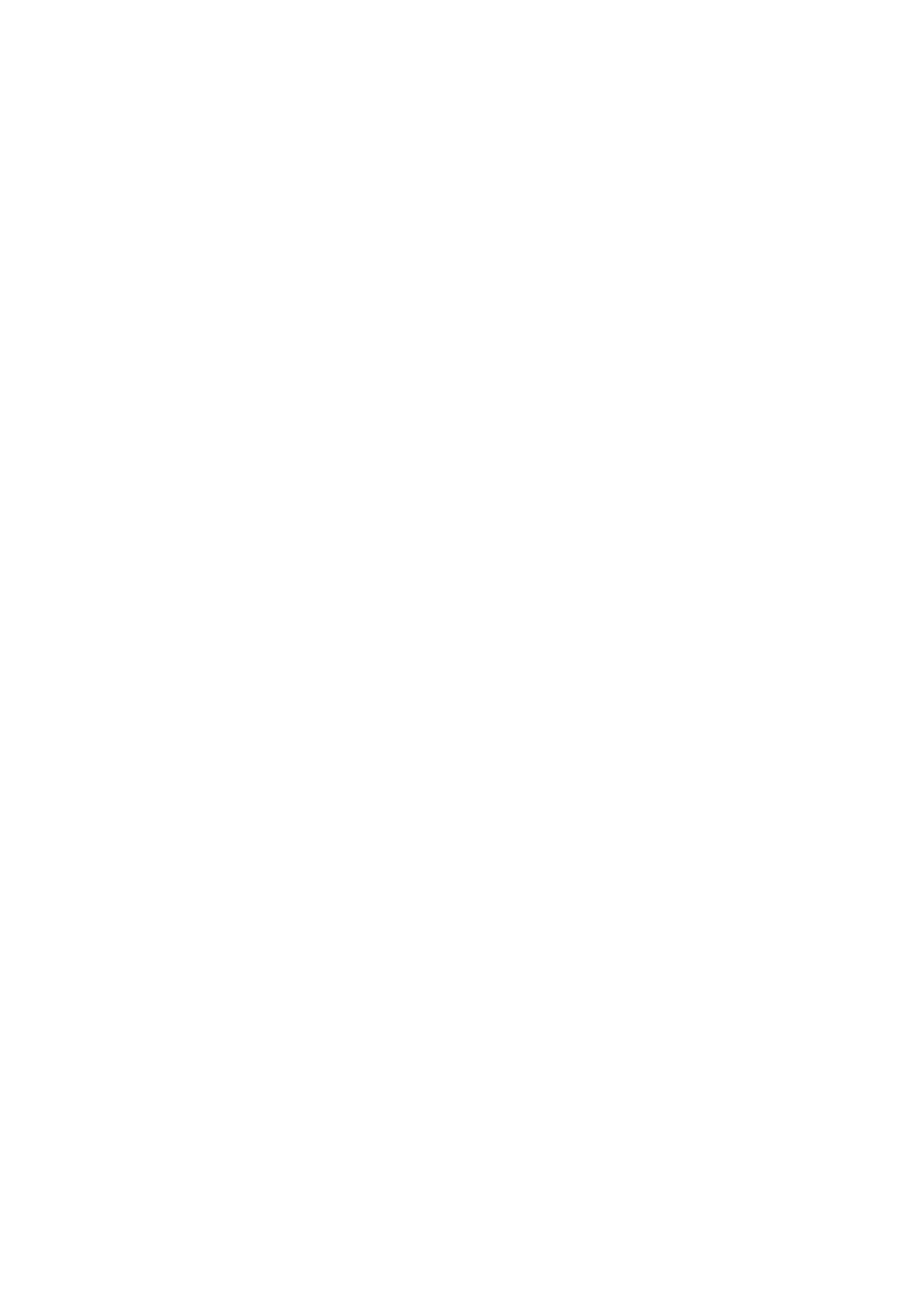# **Contents**

|    | <b>Preface</b>                                                                       | iίi            |
|----|--------------------------------------------------------------------------------------|----------------|
|    | <b>Acknowledgements</b>                                                              | iv             |
|    | <b>Definitions</b>                                                                   | v              |
|    | 1 The Higher School Certificate (HSC)                                                | 1              |
|    | 1.1 Eligibility for an HSC                                                           | 1              |
|    | 1.2 Reporting student achievement in the HSC                                         | 1              |
|    | 1.2.1 Defining standards by performance bands                                        | 1              |
|    | 1.2.2 Examination marks                                                              | 2              |
|    | 1.2.3 School assessments                                                             | $\overline{2}$ |
|    | 1.2.4 HSC marks                                                                      | 2              |
|    | 2 The Australian Tertiary Admission Rank (ATAR) - an overview                        | 3              |
|    | 2.1 Background                                                                       | 3              |
|    | 2.2 Categorisation of ATAR courses                                                   | 3              |
|    | 2.3 Eligibility for an ATAR in 2014                                                  | 4              |
|    | 2.4 Calculation of the ATAR                                                          | 4              |
|    | 2.5 The ATAR Advice Notice                                                           | 4              |
| 3  | <b>Calculating the ATAR in 2014</b>                                                  | 6              |
|    | 3.1 Overview                                                                         | 6              |
|    | 3.2 The scaling process in 2014                                                      | 7              |
|    | 3.2.1 Marks used in the ATAR calculations                                            | 7              |
|    | 3.2.2 Raw HSC marks                                                                  | 7              |
|    | 3.2.3 Combined courses                                                               | 7              |
|    | 3.2.4 Initial standardisation                                                        | 7              |
|    | 3.2.5 Calculating scaled means and standard deviations                               | 7              |
|    | 3.2.6 Setting maximum marks                                                          | 8              |
|    | 3.2.7 Scaling individual marks                                                       | 8              |
|    | 3.2.8 Calculating aggregates and ATAR-eligible percentiles                           | 8              |
|    | 3.2.9 Calculating the ATAR                                                           | 9              |
| 4  | The HSC and ATAR in 2014 - some results                                              | 11             |
|    | 4.1 Overview                                                                         | 11             |
|    | 4.2 Percentage of students receiving an ATAR                                         | 11             |
|    | Number of units of ATAR courses completed<br>4.3                                     | 11             |
|    | Course numbers - Table A1<br>4.4                                                     | 12             |
|    | Distributions of HSC marks - Table A2<br>4.5                                         | 12             |
|    | Descriptive statistics of HSC and scaled marks - Table A3<br>4.6                     | 13             |
|    | Distribution of ATARs - Table A7<br>4.7                                              | 14             |
|    | ATAR percentiles and relationship between ATAR and aggregates - Tables A8, A9<br>4.8 | 14             |
|    | Gender differences<br>4.9                                                            | 15             |
|    | 4.10 University offers                                                               | 16             |
| 5. | <b>Trends and other issues</b>                                                       | 17             |
|    | 5.1 Variation in patterns of HSC marks - Tables A4, A5                               | 17             |
|    | Distributions of English and Mathematics marks: 2011-2014<br>5.2                     | 18             |
|    | Courses that contribute to the ATAR - Table A6<br>5.3                                | 21             |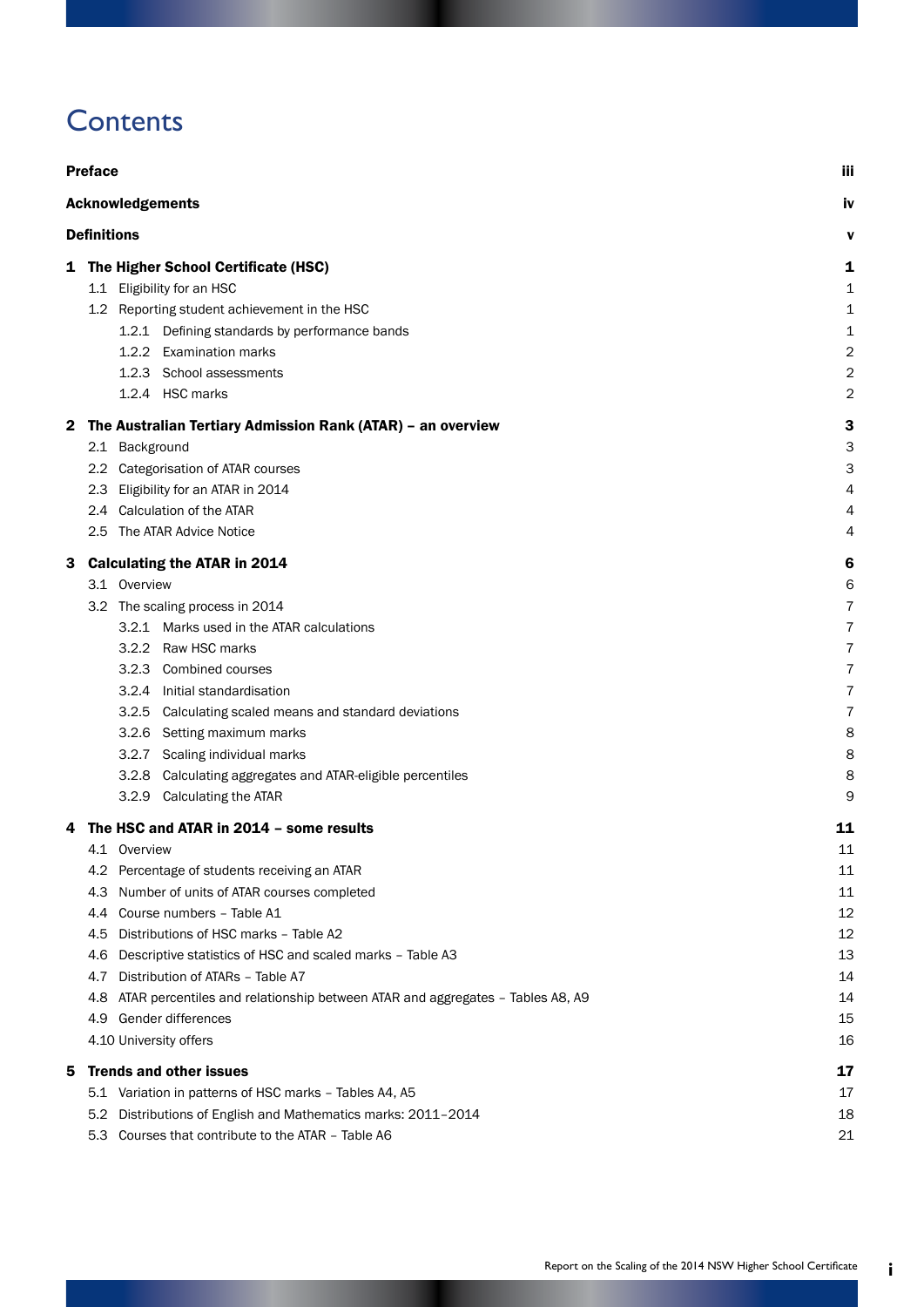|   |                                                          | 6 Frequently asked questions                                                                                  | 22 |  |  |  |
|---|----------------------------------------------------------|---------------------------------------------------------------------------------------------------------------|----|--|--|--|
|   | Why is my ATAR low in comparison to my HSC marks?<br>6.1 |                                                                                                               |    |  |  |  |
|   | 6.2                                                      | Why does this course contribute to my ATAR when another course where I received a higher mark does not count? | 24 |  |  |  |
|   | 6.3                                                      | Other frequently asked questions                                                                              | 26 |  |  |  |
| 7 | Appendix                                                 |                                                                                                               | 28 |  |  |  |
|   | Table A1                                                 | Course numbers – gender, ATAR eligibility and maximum ATAR by course                                          | 29 |  |  |  |
|   | Table A2                                                 | Distributions of HSC marks by course                                                                          | 32 |  |  |  |
|   | Table A3                                                 | Descriptive statistics and selected percentiles for HSC marks and scaled marks by course                      | 35 |  |  |  |
|   | Table A4                                                 | Distributions of HSC marks by course: 2013-2014                                                               | 40 |  |  |  |
|   | Table A5                                                 | Distributions of scaled marks by course: 2013-2014                                                            | 44 |  |  |  |
|   | Table A6                                                 | Courses that contribute to the ATAR                                                                           | 48 |  |  |  |
|   | Table A7                                                 | ATAR distribution                                                                                             | 51 |  |  |  |
|   | Table A8                                                 | ATAR percentiles: 2010-2014                                                                                   | 53 |  |  |  |
|   | Table A9                                                 | Relationship between ATAR and aggregates: 2010-2014                                                           | 53 |  |  |  |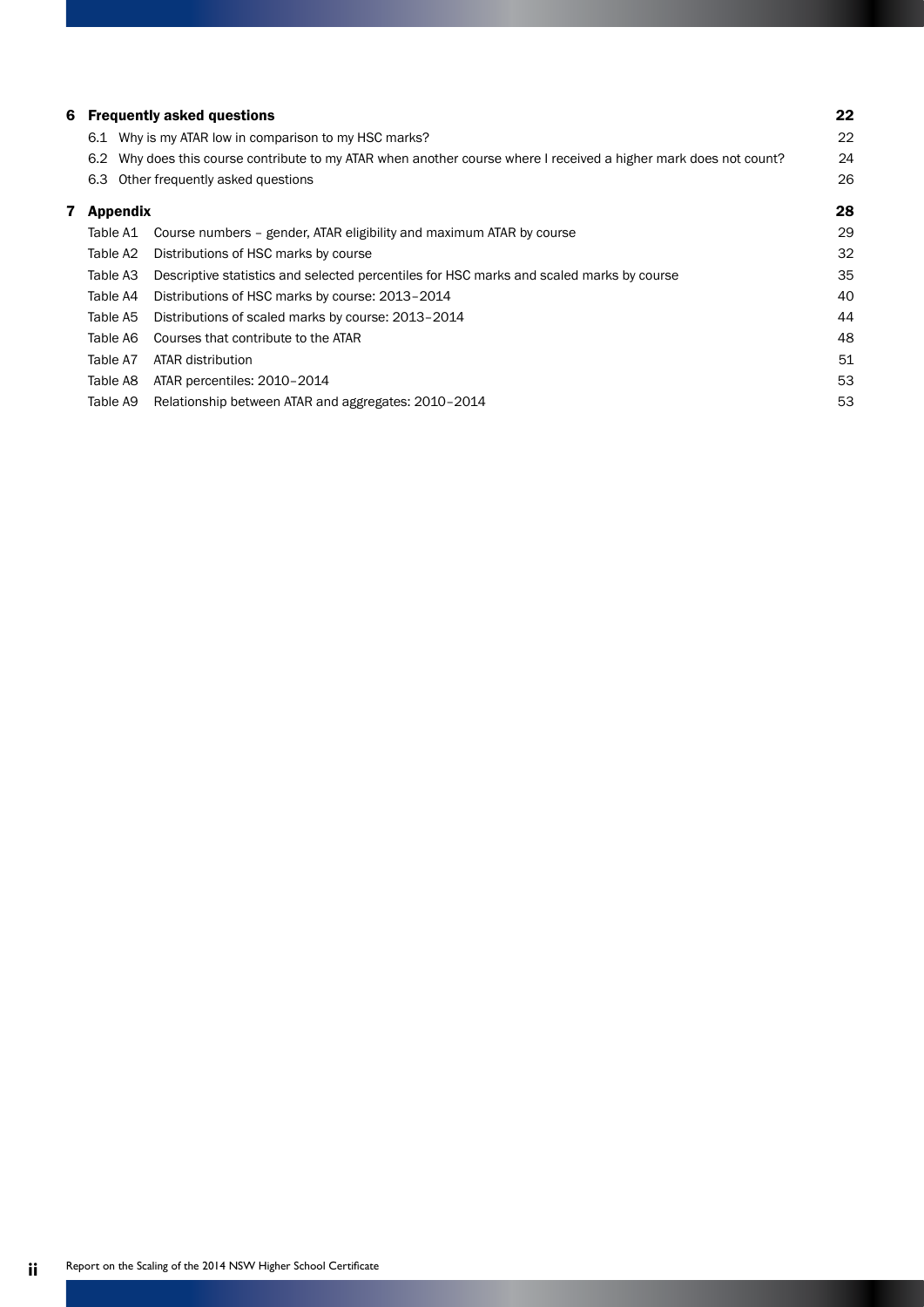# Preface

In New South Wales student achievement in Stage 6 (Years 11 and 12) is reported in two ways: through the Higher School Certificate Record of Achievement and through the Australian Tertiary Admission Rank (ATAR).

A student's Higher School Certificate Record of Achievement presents a profile of their achievement in the courses they have completed, both academic and vocational. Their achievement is reported in terms of the standards they have reached in the courses they have completed.

In contrast, the Australian Tertiary Admission Rank (ATAR) is a numerical measure of a student's overall academic achievement in the HSC in relation to that of other students. This measure allows the comparison of students who have completed different combinations of HSC courses and indicates the position of a student in relation to other students. The ATAR is calculated solely for use by universities, either on its own or in conjunction with other selection criteria, to rank and select school leavers for admission to university.

Calculation of the ATAR is the responsibility of the Technical Committee on Scaling on behalf of the NSW Vice-Chancellors' Committee. The Board of Studies, Teaching and Educational Standards NSW (BOSTES) provides the HSC data from which the ATARs are calculated and the Universities Admissions Centre (UAC) advises individual students of their ATARs. Because of confidentiality provisions specified in Government legislation, ATARs cannot be provided to BOSTES, to schools or to other agencies.

This report contains information on the calculation of the ATAR in 2014.

#### Professor Neville Weber

Chair, Technical Committee on Scaling February 2015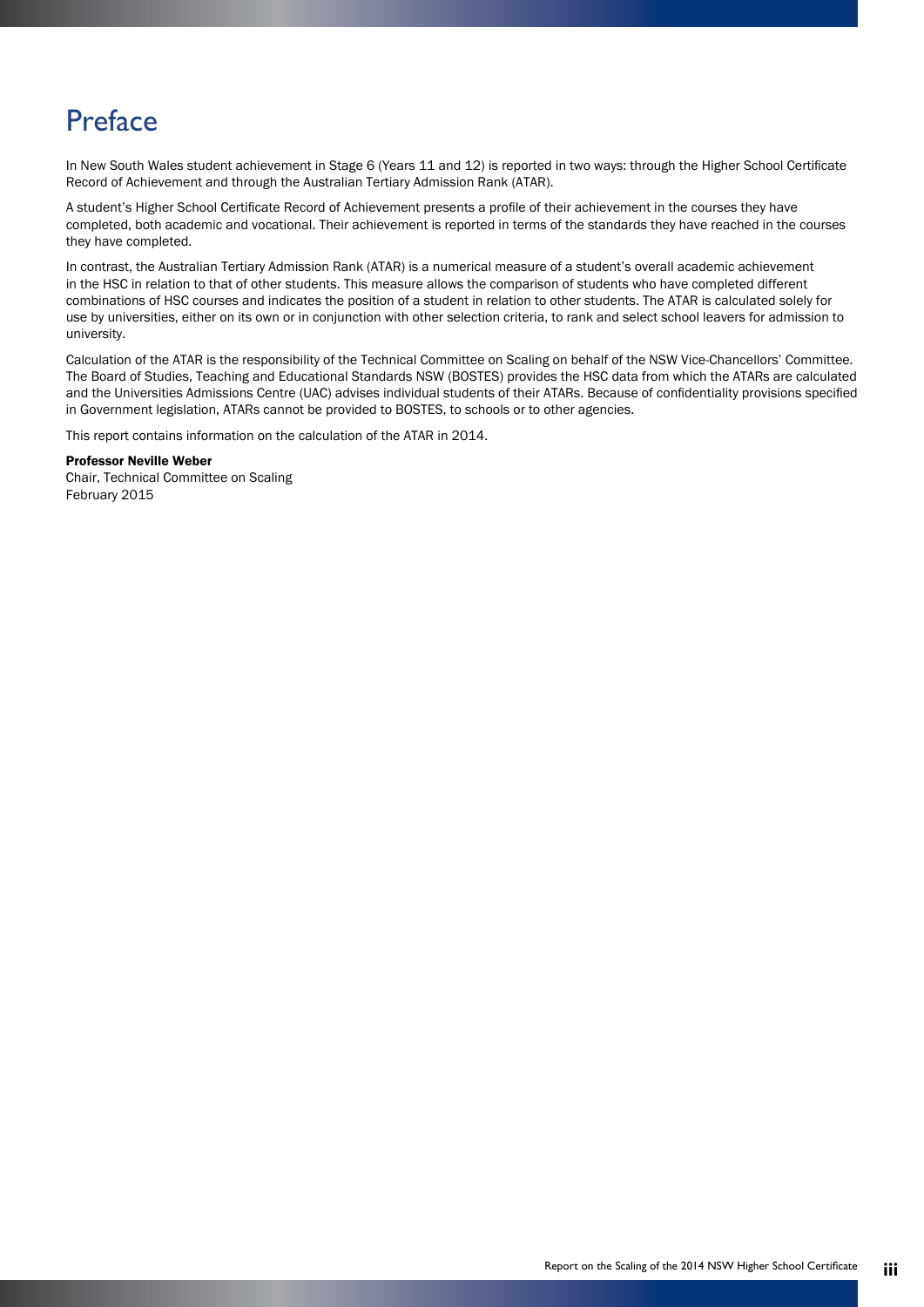# Acknowledgements

- Q Calculating individual ATARs each year and distributing them to the students who requested them is a major task. It requires a high degree of expertise, commitment and co-operation between the staff of several agencies:
- staff of the Board of Studies, Teaching and Educational Standards NSW (BOSTES) who supply the HSC data from which the ATARs are calculated
- staff of UAC who distribute the ATARs to individual students, handle enquiries from students following the release of the results, and distribute information about the ATAR to schools during the year
- members of the Technical Committee on Scaling who play a central role with responsibility for translating policy decisions into processes, and for developing and maintaining programs that ensure the integrity of the data and the accuracy of the individual ATARs
- those members of the Technical Committee on Scaling who work closely with the Chair of the Committee when the ATARs are calculated, and at other times during the year.

Without the skill and commitment of these people, the calculation and distribution of the ATARs would not be possible.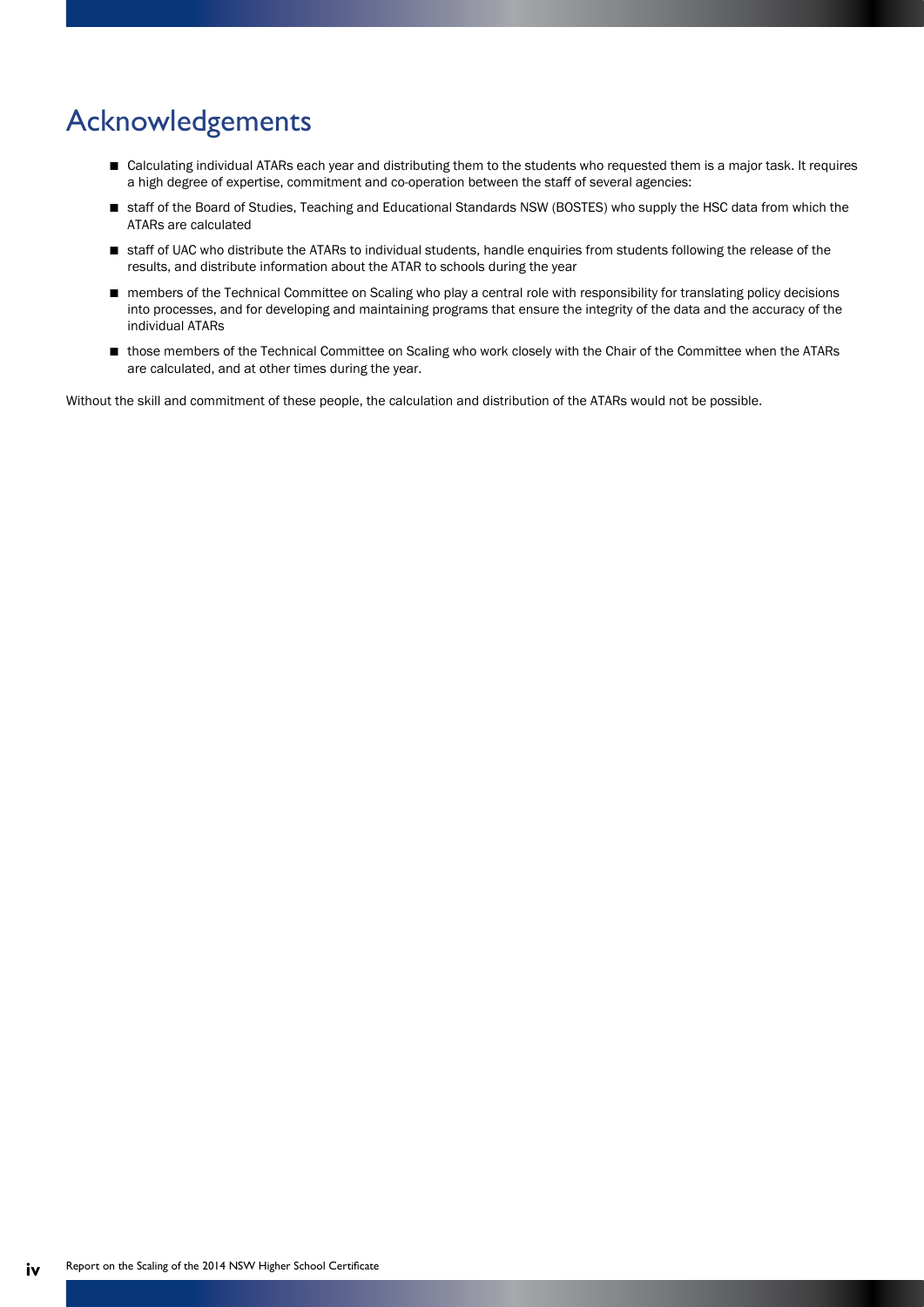# **Definitions**

## **ABS**

The ABS is the Australian Bureau of Statistics.

# ATAR cohort

ATAR cohort is used to refer to those students who received an ATAR in a particular year. The students may have accumulated courses over a five-year period.

# ATAR courses

ATAR courses are Board Developed courses for which there are examinations conducted by the Board that yield graded assessments. English Studies and Life Skills courses are not ATAR courses. If students wish to have a VET course contribute to their ATAR eligibility requirements and calculation, they must enrol in the appropriate additional examination course and complete the examination.

# Board Developed courses

Board Developed courses are courses whose syllabuses have been developed by the Board of Studies, Teaching and Educational Standards NSW.

# Board Endorsed courses

Board Endorsed courses are courses whose syllabuses have been approved by the Board of Studies, Teaching and Educational Standards NSW but which do not have formal examinations conducted by the Board.

# HSC cohort

HSC cohort refers to students who have completed at least one ATAR course in a particular year.

# The Board

The Board refers to the Board of Studies, Teaching and Educational Standards NSW (BOSTES).

# UAC

UAC refers to the Universities Admissions Centre (NSW & ACT) Pty Ltd.

## VET examination courses

The VET Curriculum Frameworks are based on training packages where the assessment is competency based. As competencebased assessment does not yield a mark that can be used in the ATAR calculations the Board introduced, for each VET Curriculum Framework, an additional course that includes an examination. If students wish to have a VET course contribute to their ATAR eligibility requirements and calculation, they must enrol in the appropriate additional course and complete the examination. These additional courses are termed VET examination courses. Students who do not want their VET courses to contribute towards their ATARs are not required to complete these optional examinations.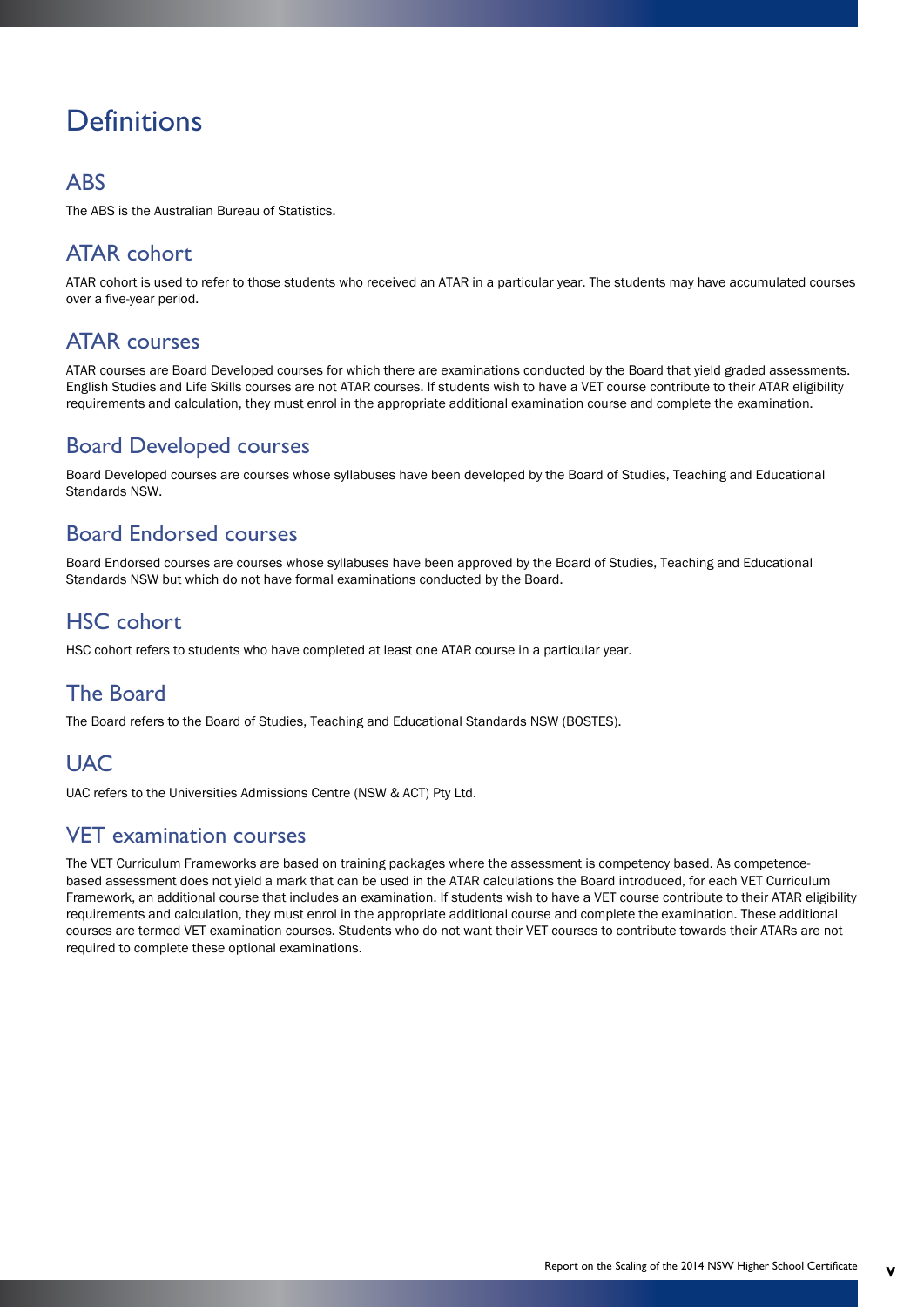### **Vi** Report on the Scaling of the 2014 NSW Higher School Certificate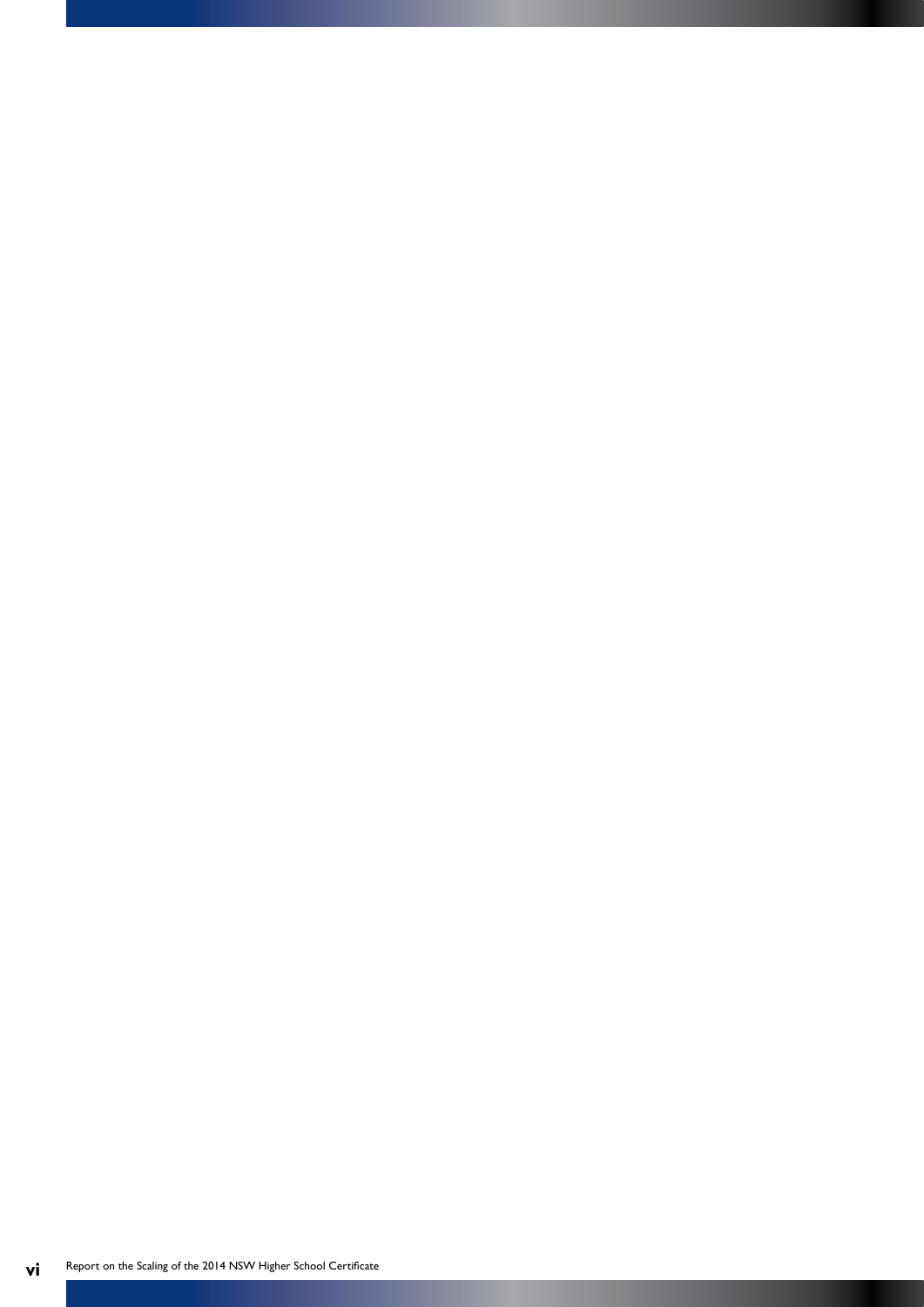# **I** The Higher School Certificate

The Higher School Certificate (HSC) is an exit certificate awarded and issued by the Board of Studies, Teaching and Educational Standards NSW. It marks the completion of 13 years of schooling, is the gateway to further study and employment, and presents a profile of student achievement in a set of courses.

## 1.1 Eligibility for an HSC

To qualify for an HSC, students must complete a pattern of Preliminary and HSC courses containing at least 12 units of Preliminary courses and at least 10 units of HSC courses.

These HSC courses must include at least:

- six units of Board Developed courses
- two units of a Board Developed course in English (or the new non-ATAR course, English Studies)
- three courses of two unit value or greater (either Board Developed or Board Endorsed courses)
- $\blacksquare$  four subjects.

Further details about HSC eligibility and HSC courses can be found in the *Assessment, Certification and Examination Manual*, and in the booklet *Higher School Certificate Rules and Procedures*, which are published annually by the Board, and are available on the Board's website at www.boardofstudies.nsw.edu.au.

## 1.2 Reporting student achievement in the HSC

For most ATAR courses, the Board reports student achievement against published standards by:

- $\blacksquare$  an examination mark
- a school assessment
- an HSC mark
- $\blacksquare$  a performance band.

These results are shown on a student's Record of Achievement. For most Board Developed courses, a Course Report is also provided which describes, using performance bands, the standard achieved in the course and provides a graph indicating the student's position in the course candidature.

#### 1.2.1 Defining standards by performance bands

Standards in a course are described in terms of the content, skills, concepts and principles relevant to the course and represent the range of achievement expected of students completing the course. Performance band descriptors, which describe typical achievement at different standards (bands), have been developed for each course. There are six performance bands for 2-unit courses and four performance bands for Extension courses.

The percentage of students in any performance band depends only on how many students enrolled in that course perform at the standard specified by the performance band descriptor. There are no pre-determined percentages of students to be placed in the performance bands.

It follows that, although the standards described by the performance bands in a course will be the same from year to year, standards in different courses are not the same as they are based on different criteria. Because of this it should not be expected that the percentages of students in the six bands will be the same across courses. For any course the percentages may also vary from year to year if student performance changes.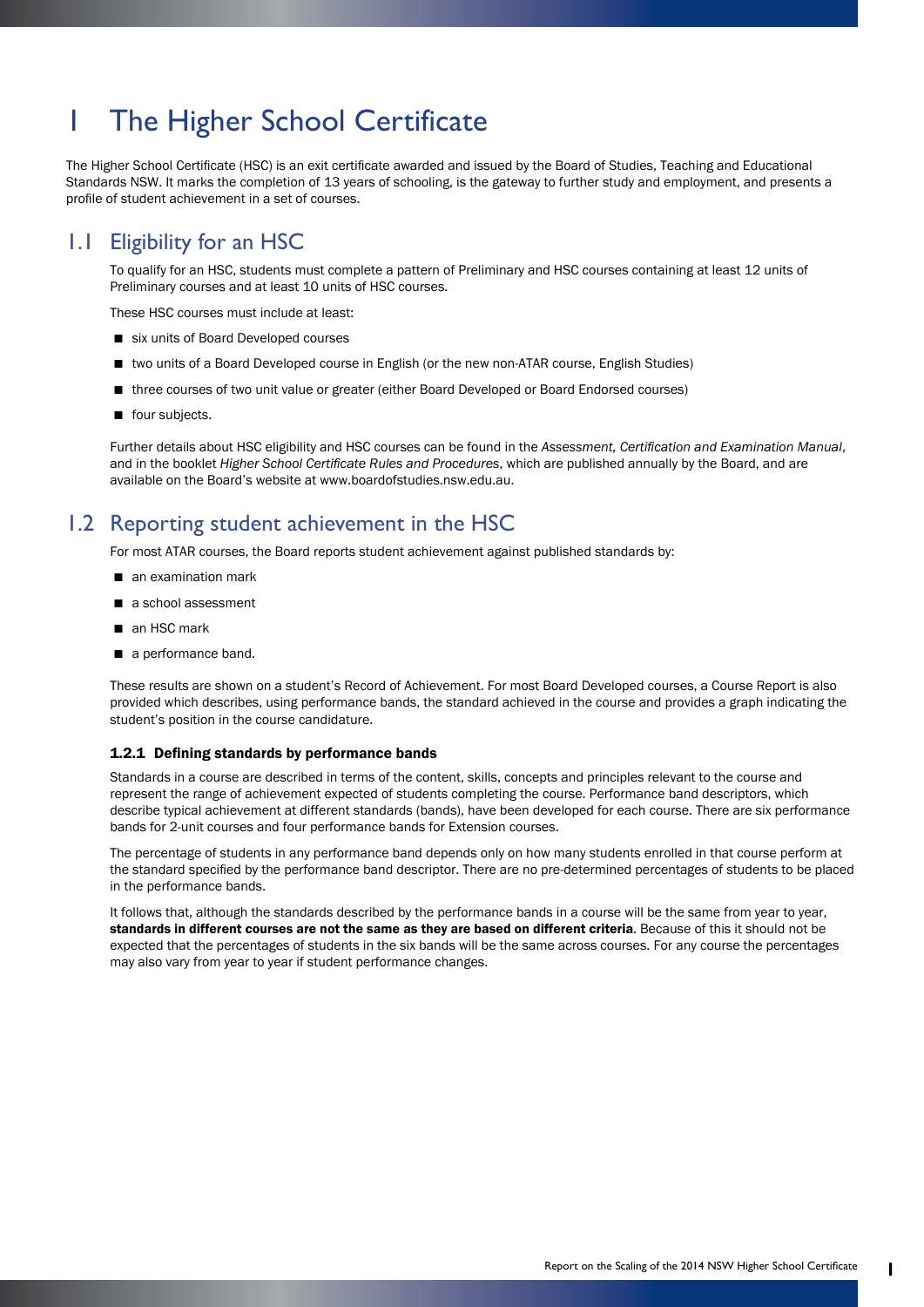The ranges of marks for the bands are as follows:

#### 2-unit courses

| Band       |      | -         |       |             |           |            |
|------------|------|-----------|-------|-------------|-----------|------------|
| Mark range | )-49 | $50 - 59$ | 60-69 | 79<br>$70-$ | $80 - 89$ | $90 - 100$ |

#### Extension courses (except Mathematics Extension 2)

| Band       | E <sub>1</sub> | E2        | — ~<br>ᄇ  | E <sub>4</sub> |
|------------|----------------|-----------|-----------|----------------|
| Mark range | $0 - 24$       | $25 - 34$ | $35 - 44$ | $45 - 50$      |

#### Mathematics Extension 2\*

| Band       | Ε1       | E2        | E <sub>3</sub> | E4         |
|------------|----------|-----------|----------------|------------|
| Mark range | $0 - 49$ | $50 - 69$ | $70 - 89$      | $90 - 100$ |

*\*Mathematics Extension 2 students have their achievement for both Mathematics Extension 1 and Mathematics Extension 2 reported using four bands but the mark range is out of 100 rather than 50.*

#### 1.2.2 Examination marks

The examination mark reported on a student's Record of Achievement indicates the standard a student has attained in that examination. If, for example, a student's performance in the Society and Culture examination is at the standard described for Performance Band 3, the examination mark reported on their Record of Achievement for that course will lie between 60 and 69. In general this mark, termed the aligned examination mark, will differ from the mark the student actually gained on the examination (the raw examination mark).

What the aligned mark indicates is the standard reached by a student and their position in the performance band. For example, a mark of 62 means that, while the student has performed at a Performance Band 3 standard, their achievement is towards the bottom of this band.

#### 1.2.3 School assessments

To enable school assessments from different schools to be compared, marks submitted by schools (raw assessments) are first moderated using the raw examination marks gained by their students and then aligned to course standards. The school assessments reported on a student's Record of Achievement are the aligned assessments.

Although school assessments are moderated and then aligned against standards, a school's rank order of students in a course is maintained.

#### 1.2.4 HSC marks

For each course, students receive three marks, an examination mark, a school assessment and an HSC mark, all of which have been aligned to the Board's published standards and rounded to whole numbers. The HSC mark is the average of the examination mark and the school assessment. It is the HSC mark that determines a student's performance band for the course.

Further details about the Board's processes can be found on the Board's website at www.boardofstudies.nsw.edu.au.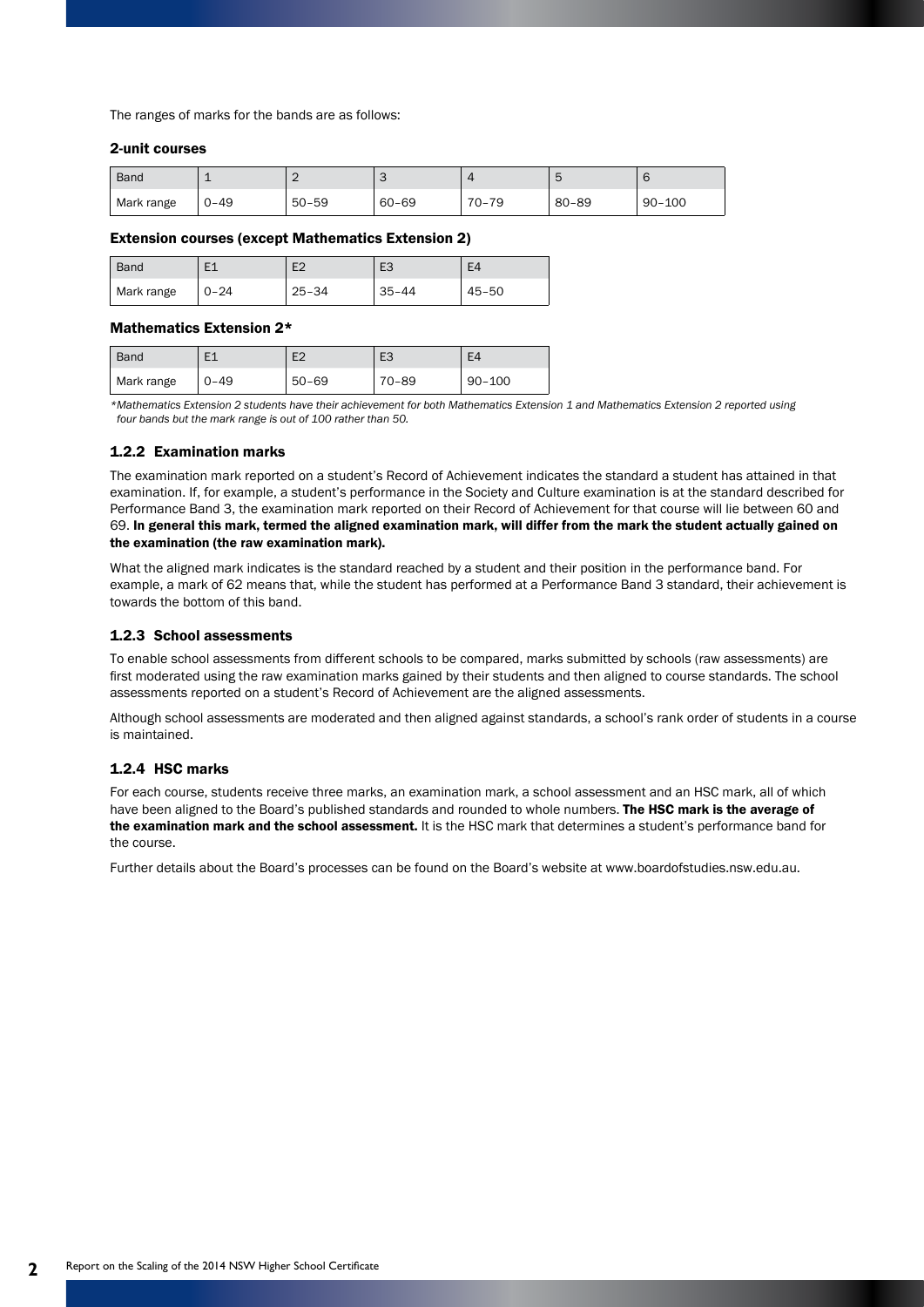# 2 The Australian Tertiary Admission Rank (ATAR) – an overview

## 2.1 Background

The Australasian Conference of Tertiary Admission Centres (ACTAC) agreed that, as of 2010, all states and territories adopt a common name for the ranking index used to rank students for university admission. The agreed name was the Australian Tertiary Admission Rank (ATAR). The name change was to emphasise the common scale used for reporting student ranks. NSW and the ACT adopted the new name in 2009.

The ATAR is a numerical measure of a student's overall academic achievement in the HSC in relation to that of other students. This measure allows the overall achievement of students who have completed different combinations of HSC courses to be compared. The ATAR is calculated solely for use by tertiary institutions, either on its own or in conjunction with other criteria, to rank and select school leavers for admission. Calculation of the ATAR is the responsibility of the Technical Committee on Scaling on behalf of the NSW Vice-Chancellors' Committee.

The ATAR, which aims to provide a fair and equitable method of ranking applicants from all states, is based on the assumption that the age cohorts from which the states' Year 12 cohorts are drawn are equally able to undertake tertiary study. That is, if everyone in the age group completed Year 12, it would be fair to consider the same proportion of each state's students as admissible to any particular university course.

The result of this procedure in NSW is a number which represents the position of a student in the appropriate age cohort, based on their overall academic achievement in the HSC.

From 1998 until 2013 New South Wales used data from the School Certificate tests administered by the Board as the link that enabled the positions of HSC students relative to their Year 10 group to be estimated from their positions relative to their Year 12 group. With the move to the ATAR in 2009, the School Certificate group was augmented to more accurately reflect the corresponding Year 7 cohort that is used in other states. The last School Certificate tests were held in 2011, so that procedure is no longer available.

In 2014 a two-parameter logistic function was used to translate the HSC students' positions based on their scaled aggregate marks into ATARs. This procedure is consistent with that used in other jurisdictions without Year 10 examinations.

The ATAR is reported as a number between 0.00 and 99.95 with increments of 0.05. The ATAR is not a mark. Specifically, a student's ATAR indicates the position of that student relative to their Year 7 cohort. Students who receive an ATAR of 80.00 in 2014, for example, have performed well enough in the HSC to place them 20% from the top of their Year 7 cohort, if all the 2009 Year 7 students completed Year 12 and were eligible for an ATAR in 2014.

Students who indicate on their HSC entry forms that they wish to be notified of their ATARs will receive an ATAR Advice Notice from UAC. ATARs are also made available to institutions for selection purposes.

## 2.2 Categorisation of ATAR courses

ATAR courses are assessed by formal examinations conducted by the Board and have sufficient academic rigour to be regarded as suitable preparation for university study.

ATAR courses are classified as either Category A or Category B courses. The criteria for Category A courses are academic rigour, depth of knowledge, the degree to which the course contributes to assumed knowledge for tertiary studies, and the coherence with other courses included in the ATAR calculations. Category B courses are those whose level of cognitive and performance demands are not regarded as satisfactory in themselves, but their contribution to a selection index is regarded as adequate if the other courses included in the aggregate are more academically demanding.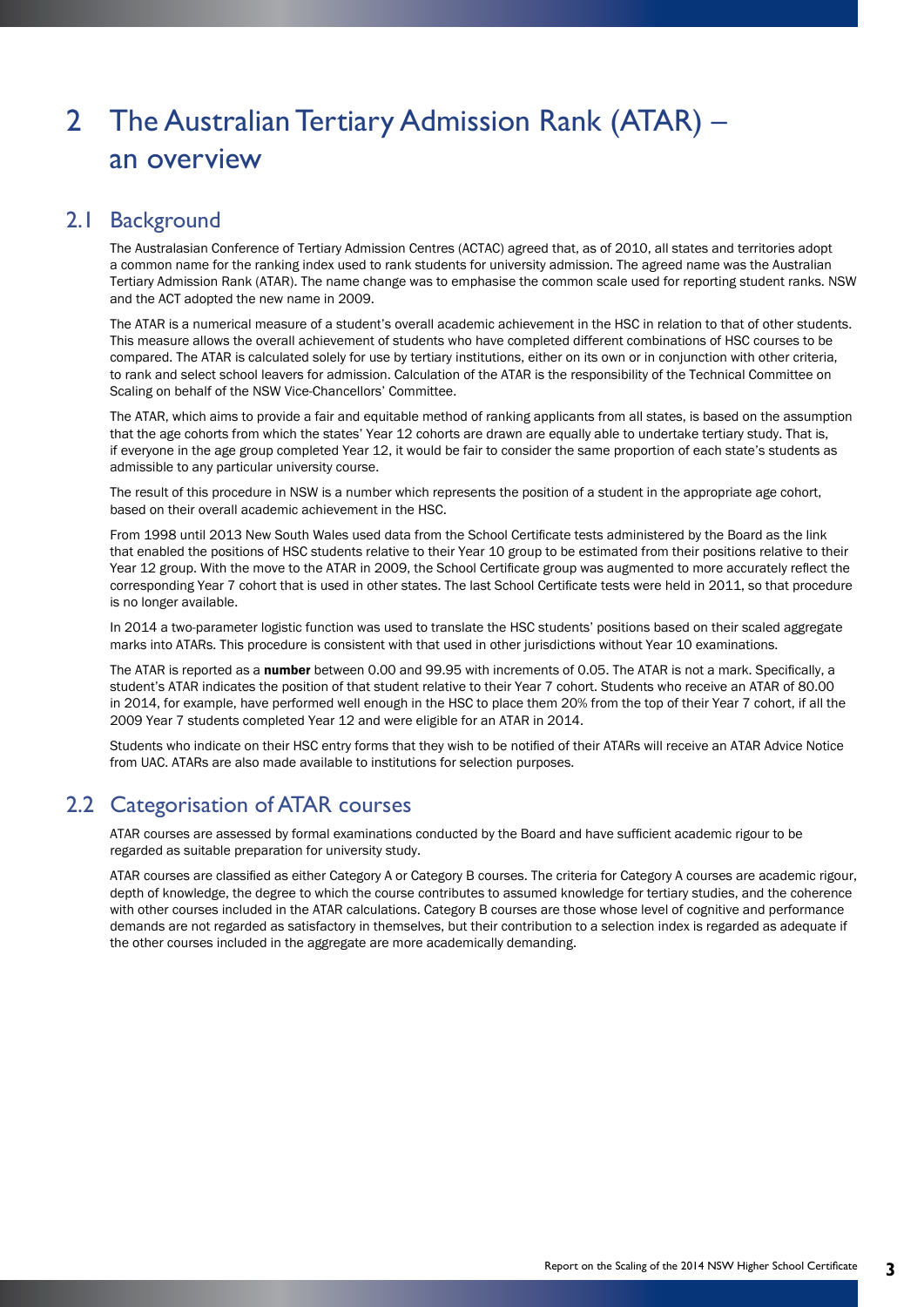The Category B courses in 2014 were:

- Automotive Examination
- Business Services Examination
- Construction Examination
- Electrotechnology Examination
- Entertainment Industry Examination
- **Financial Services Examination**
- **B** Hospitality Examination
- **Human Services Examination**
- **n** Information and Digital Technology Examination
- **Metal and Engineering Examination**
- **Primary Industries Examination**
- Retail Services Examination
- Tourism and Events Examination.

### 2.3 Eligibility for an ATAR in 2014

To be eligible for an ATAR a student must have satisfactorily completed at least 10 units of ATAR courses, which included at least:

- eight units of Category A courses
- **u** two units of English
- $\blacksquare$  three courses of two units or greater
- $\blacksquare$  four subjects.

### 2.4 Calculation of the ATAR

The ATAR is based on an aggregate of scaled marks in 10 units of ATAR courses comprising:

- $\blacksquare$  the best two units of English
- the best eight units from the remaining units, which can include up to two units of Category B courses.

Marks to be included in the ATAR calculations can be accumulated over a five-year period but if a course is repeated only the last satisfactory attempt is used in the calculation of the ATAR.

For students accumulating courses towards their HSC, scaled marks are calculated the year the courses are completed.

### 2.5 The ATAR Advice Notice

The ATAR Advice Notice includes:

- $\blacksquare$  the student's ATAR
- a list of the ATAR courses which the student studied and the categorisation of each course
- $\blacksquare$  the number of units of each ATAR course that were actually included in the calculation of the ATAR.

While ATARs are calculated for all ATAR-eligible students, only those students who indicate on their HSC entry forms that they wish to be notified of their ATAR will receive an ATAR Advice Notice from UAC.

There are two circumstances where an ATAR will not be shown on the ATAR Advice Notice. The first is when a student receives an ATAR between 0.00 and 30.00, in which case the ATAR will be indicated as '30 or less'. The second is when the student has not met the requirements for an ATAR, in which case the statement 'Not Eligible' will appear.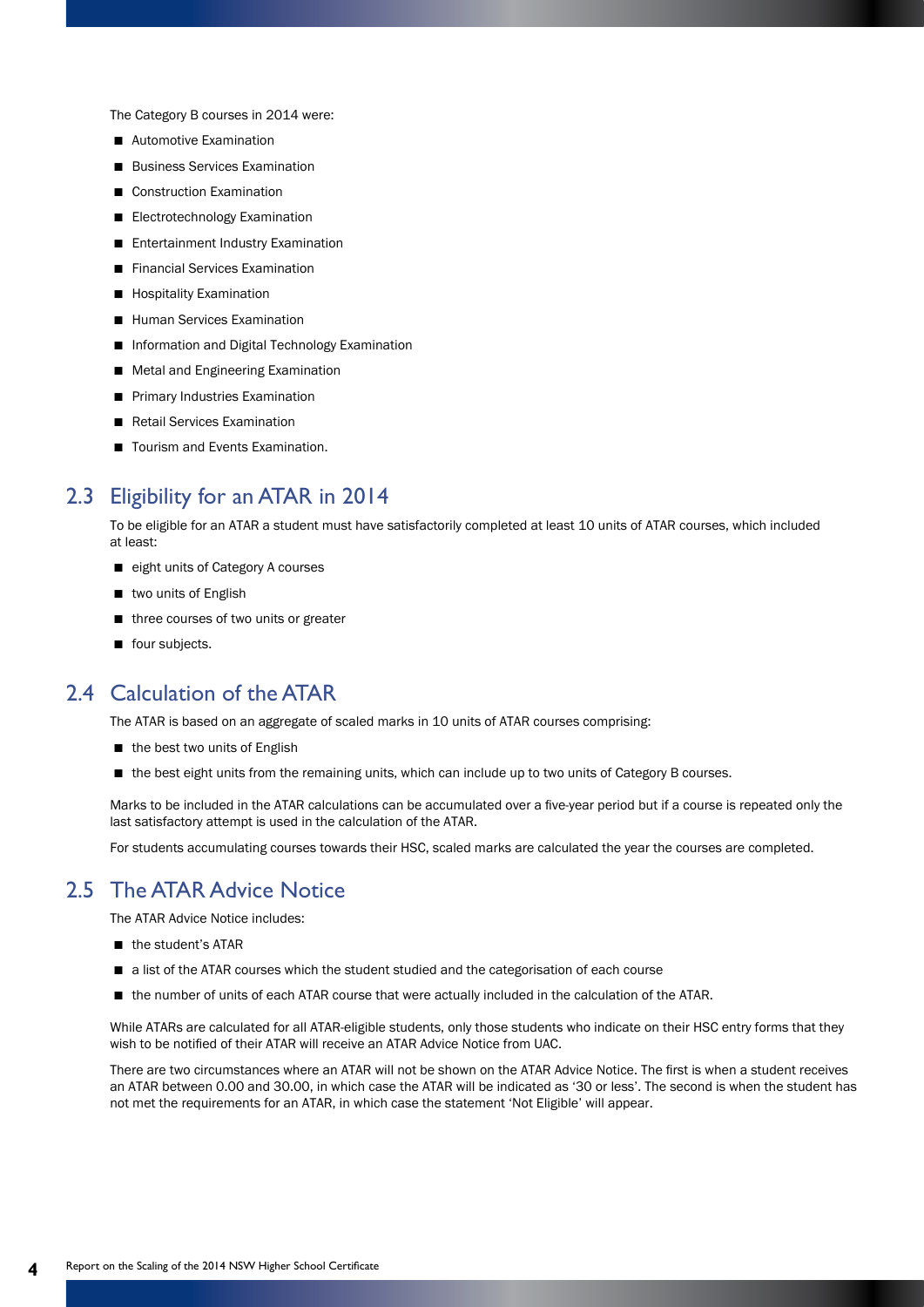#### An example of an ATAR Advice Notice is given below.

ABN 19 070 055 935 ACN 070 055 935 Quad 2, 8 Parkview Drive, Sydney Olympic Park NSW post Locked Bag 112. Silverwater NSW 2128 tel: 1300 ASK UAC (1300 275 822) website: www.uac.edu.au



#### 2014 Australian Tertiary Admission Rank Advice

MR FRED CITIZEN 8 PARKVIEW DRIVE HOMEBUSH BAY NSW 2128

#### Your Australian Tertiary Admission Rank (ATAR): 74.30 "SEVEN"FOUR\*\*\*THREE\*ZERO

Shown below are the ATAR courses which were available for inclusion in your ATAR, together with the units that were actually included in the calculation. Information about ATAR eligibility and the calculation of the ATAR is shown over the page.

Your NSW Board of Studies Student Number: 12345678

| Course name                    | Category | Year<br>completed | <b>Unit</b><br>value | Units included in<br>calculation of ATAR |
|--------------------------------|----------|-------------------|----------------------|------------------------------------------|
| <b>Business Studies</b>        |          | 2014              |                      |                                          |
| <b>English Standard</b>        | А        | 2014              |                      |                                          |
| Mathematics                    | A        | 2014              |                      |                                          |
| Studies of Religion 1          | А        | 2014              |                      |                                          |
| <b>French Continuers</b>       | A        | 2014              |                      |                                          |
| <b>French Extension</b>        | А        | 2014              |                      |                                          |
| <b>Hospitality Examination</b> |          | 2014              |                      |                                          |

Issued by UAC without alteration or erasure (see reverse for details of security features) 18 December 2014



Andrea Goodwin **Acting Managing Director** 

The ATAR is a rank between 0.00 and 99.95 with increments of 0.05. It is used by UAC participating institutions to rank and select school leavers for admission to most undergraduate courses. Some courses use selection criteria other than, or in addition to, the ATAR. For more information about the ATAR read pages 41-44 of the UAC 2014-15 Guide or pages 27-30 of the UAC 2014-15 International Booklet or visit UAC's website at www.uac.edu.au/undergraduate/atar/ or www.uac.edu.au/international/atar/

The message 'Not eligible' appears on this advice if you did not satisfactorily complete the requirements for an ATAR as listed over the page

If you are eligible to have a Limited ATAR calculated it will be sent to you on a separate advice. The Limited ATAR is calculated differently to the ATAR. The calculation of the Limited ATAR is described on page 43 of the UAC 2014-15 Guide or page 29 of the UAC 2014-15 International Booklet or visit UAC's website at www.uac.edu.au/undergraduate/atar/ or www.uac.edu.au/international/atar/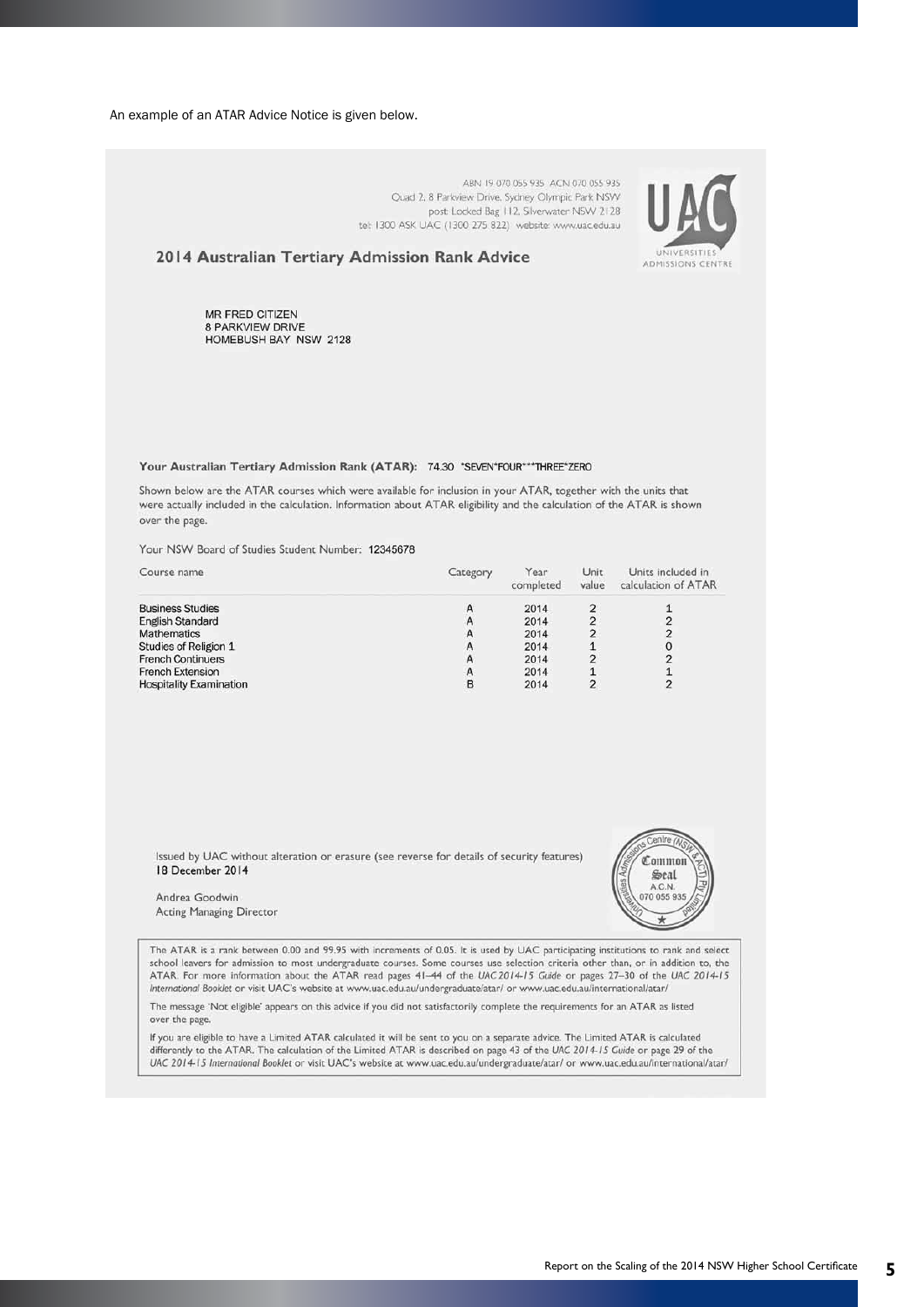# 3 Calculating the ATAR in 2014

### 3.1 Overview

Tertiary institutions are concerned with ranking school leaver applicants. From their perspective, the importance of HSC marks is that they convey information about a student's position in relation to other students.

With the exception of English, which is compulsory, students are free to choose their courses of study. Consequently, individual course candidatures vary in size and nature, and there are many different enrolment patterns. In 2014 there were 27,535 different enrolment patterns for ATAR-eligible students; only 202 of these 27,535 combinations were completed by 20 or more students and 20,008 were taken by only one student. Given the choice available, it follows that a student's rank in different courses will not necessarily have the same meaning, as good rankings are more difficult to obtain when the student is competing against students of high academic ability.

Because of the lack of comparability of HSC marks achieved in different courses, either when reported against standards or in terms of ranking, marks of individual students are scaled before they are added to give the aggregates from which the ATARs are determined.

The scaling process is designed to encourage students to take the courses for which they are best suited and which best prepare them for their future studies. The underlying principle is that a student should neither be advantaged nor disadvantaged by choosing one HSC course over another. The scaling algorithm estimates what students' marks would have been if all courses had been studied by all students.

The scaling model assumes that a student's position in a course depends on the student's developed ability in that course and the 'strength of the competition'. Since the ATAR is a rank that reflects academic achievement, 'strength of the competition' is defined in terms of the demonstrated overall academic attainment of a course candidature.

Scaling first modifies the mean, the standard deviation and the maximum mark in each course. Adjustments are then made to the marks of individual students to produce scaled marks, which are the marks the students would have received if all courses had the same candidature.

Although scaled marks are generally different from the raw marks from which they are derived, the ranking of students within a course is not changed.

Once the raw marks have been scaled, aggregates are calculated for ATAR-eligible students. Percentiles, which indicate the ranking of students with respect to other ATAR-eligible students, are then determined on the basis of these aggregates. In most cases, the ranking or order of merit based on these aggregates is quite different from the order of merit using aggregates based on HSC marks.

The penultimate step is to determine what the percentiles would have been if all students in their Year 7 cohort completed Year 12 five years later and were eligible for an ATAR. The last step is to truncate these percentiles to the nearest 0.05. These are the ATARs.

Each ATAR corresponds to a range of aggregates and the number of students with each ATAR varies, depending in part on how many candidates tie on the same aggregate.

The scaling process is carried out afresh each year. It does not assume that one course is intrinsically more difficult than another or that the quality of the course candidature is always the same. All students who complete at least one ATAR course in a given year are included in the scaling process for that year. Students who are accumulating courses towards their HSC have their scaled marks calculated in the year the courses are completed.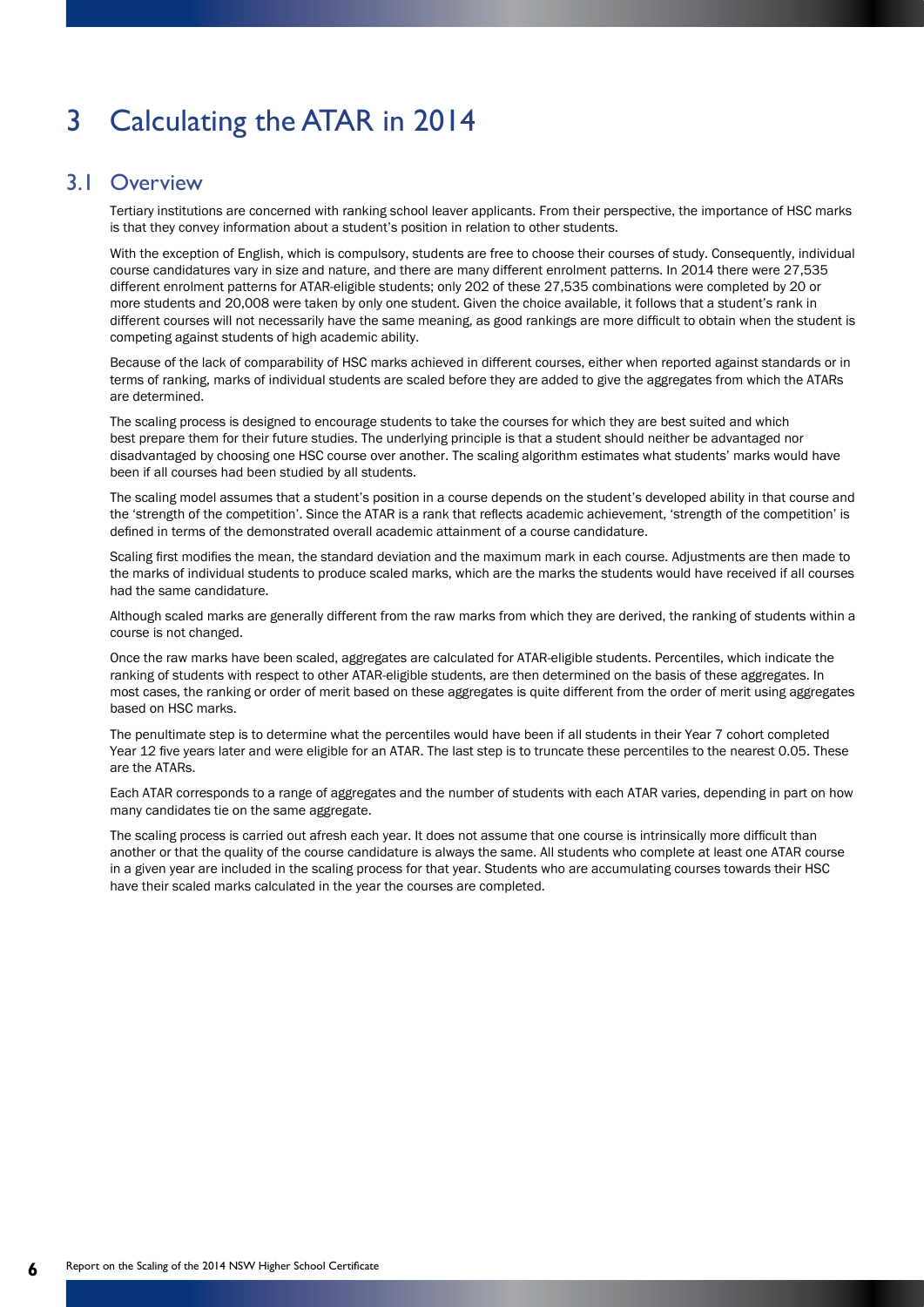# 3.2 The scaling process in 2014

The scaling procedure used to produce the aggregates in 2014 was unchanged from that used in 2013.

#### 3.2.1 Marks used in the ATAR calculations

For each course a student completes, the Board provides the following marks:

- $\blacksquare$  a raw examination mark
- $\blacksquare$  a raw moderated school assessment  $^1$
- an examination mark, which has been aligned to course standards
- a moderated school assessment, which has been aligned to course standards
- an HSC mark.

*1 These are school assessments that have been moderated using the raw examination marks.* 

All marks are provided on a one-unit basis to one decimal place. In the description of the scaling process that follows, to cater for both 2-unit and Extension courses, marks are described on a one-unit basis.

#### 3.2.2 Raw HSC marks

Raw HSC marks, rather than the Board's reported HSC marks, are used in the scaling process. A student's raw HSC mark in a course is the average of their raw examination mark and their raw moderated school assessment. These marks are not reported to students.

#### 3.2.3 Combined courses

As the Board places English Standard and English Advanced raw marks on a common scale, these courses are combined and scaled as a single course, but are reported as separate courses in order to be consistent with the Board's reporting practice.

#### 3.2.4 Initial standardisation

Before the scaling algorithm is implemented, a linear transformation is applied to the raw HSC marks in each course to set the top mark to a common value. The marks in each course are then standardised to a mean of 25 and standard deviation of 12 on a one-unit basis.

### 3.2.5 Calculating scaled means and standard deviations

The model underpinning the scaling algorithm specifies that the scaled mean in a course is equal to the average academic achievement of the course candidature where, for individual students, the measure of academic achievement is taken as the average scaled mark in all courses completed. The model specification leads to a set of simultaneous equations from which the scaled means of 2-unit courses are calculated.

The scaled standard deviation for a 2-unit course is the standard deviation of the measure of overall academic achievement of the candidature of that course.

For Extension courses, the scaled means and standard deviations are determined by the performance of the Extension students on the corresponding 2-unit courses. The exceptions are History Extension which can be completed by both Modern History and Ancient History students, and the second Extension courses in English and Mathematics: English Extension 2 and Mathematics Extension 2.

A scaled mean is determined for the Modern History students in History Extension on the basis of their performance in the 2-unit Modern History course. A scaled mean for the Ancient History students in History Extension is found in a similar manner. The scaled mean for History Extension is then set equal to the weighted average of these two scaled means. The scaled standard deviation is found in a similar manner.

Scaled means and standard deviations for English and Mathematics Extension 1 courses are calculated as described above. The scaled mean and standard deviation for the Mathematics Extension 2 course are then determined by the performance of the Extension 2 students in the Mathematics Extension 1 course. For English Extension 2, the scaled mean and standard deviation are determined by the performance of the Extension 2 students in English Advanced. (This option is not available for Mathematics as the Extension 2 students do not complete the Mathematics 2-unit paper.)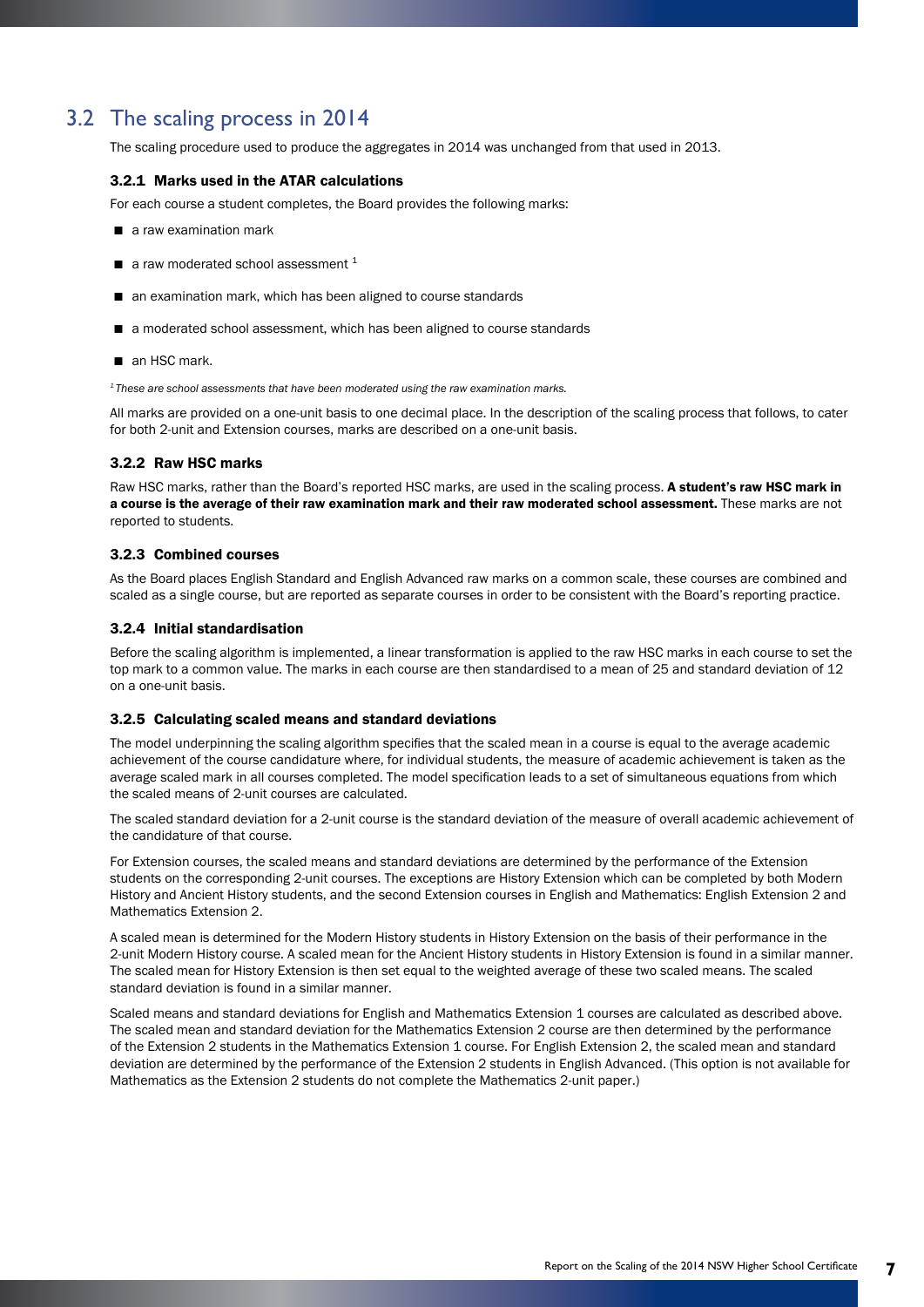#### 3.2.6 Setting maximum marks

The maximum possible scaled mark in a course is determined according to the academic quality of the course candidature in such a way that the maximum possible scaled mark for the combined 2-unit English candidature is 50 on a one-unit basis.

In 2014 the maximum possible scaled mark in a course was given by the smaller of 50 and the scaled mean + 2.48 times the initial scaled standard deviation, where the scaled mean and initial scaled standard deviation of the course are determined using the scaling algorithm.

The number 2.48 was determined on the basis that the maximum possible scaled mark in the combined 2-unit English course is 50. This number is calculated afresh each year.

#### 3.2.7 Scaling individual marks

Once the scaled means and standard deviations are determined, individual raw marks are scaled using a non-linear transformation which preserves the scaled mean and standard deviation of a course and restricts the scaled marks to the range (0–50).

If the actual maximum scaled mark in a course is less than the maximum possible scaled mark a further linear transformation is applied. The effect of this linear transformation is to increase the standard deviation so that the actual maximum scaled mark in the course is changed to be the same as the maximum possible scaled mark. The transformation does not affect the scaled mean. In all tables presented in this report, the modified scaled standard deviations rather than the initial scaled standard deviations are shown.

For some courses with very small candidatures the non-linear transformation is not always appropriate, in which case alternative transformations, which are consistent with the principles of the scaling algorithm, are used.

#### 3.2.8 Calculating aggregates and ATAR-eligible percentiles

Aggregates of scaled marks are calculated to one decimal place according to the rules described in section 2.4. In 2014 there were 4,420 distinct aggregates. There are a large number of tied results with some aggregates shared by more than 30 students.

ATAR-eligible percentiles, which show the position of students relative to their ATAR cohort, are then determined for these aggregates. The ATAR-eligible percentile corresponding to a particular aggregate is the percentage of the ATAR cohort who received an aggregate mark less than or equal to that aggregate.

Table 3.1 shows the ATAR-eligible percentiles corresponding to selected aggregates for the 2014 ATAR cohort. From the table it can be seen that, for example, 76.9% of the 2014 ATAR cohort received an aggregate mark of 350 or less.

| Aggregate | ATAR-eligible percentile |
|-----------|--------------------------|
| 450.0     | 98.9                     |
| 400.0     | 90.8                     |
| 350.0     | 76.9                     |
| 300.0     | 60.3                     |
| 250.0     | 43.1                     |
| 200.0     | 27.1                     |
| 150.0     | 14.1                     |

#### *Table 3.1 ATAR-eligible percentiles corresponding to selected aggregates: 2014*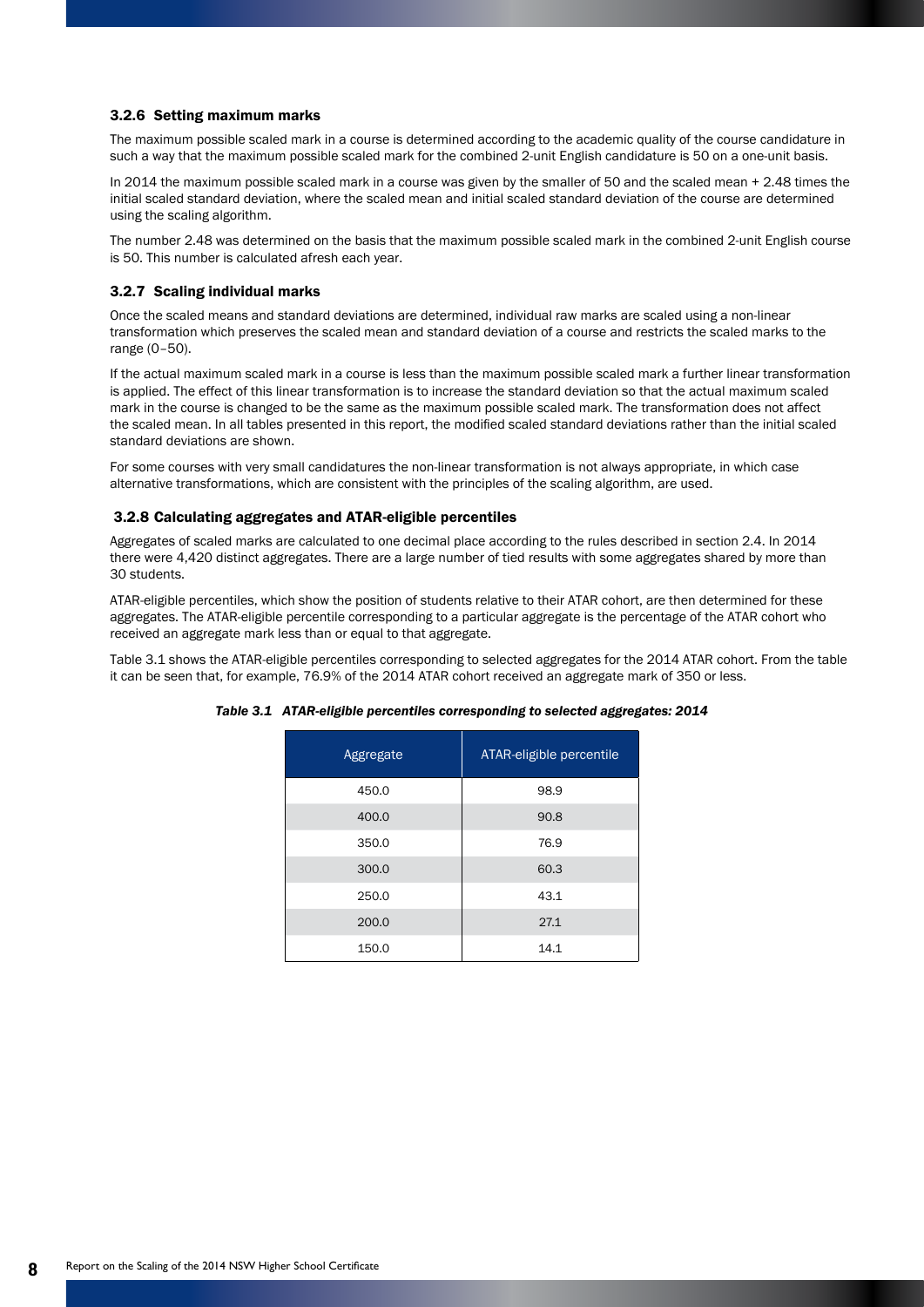#### 3.2.9 Calculating the ATAR

In 2014 a two-parameter logistic function was used to translate the ATAR-eligible percentiles into ATARs. The logistic function approach was adopted in 1998 by other jurisdictions without Year 10 examinations. The procedure was based on the patterns observed in NSW data.

To illustrate the pattern, Figure 3.1 shows the proportion of the 2010 School Certificate cohort who were eligible for an ATAR two years later in 2012 plotted against the total School Certificate mark. Clearly almost all of the most able students stayed on to Year 12 and applied for an ATAR and the proportion of ATAR-eligible decreased as the School Certificate mark decreased. The larger spikes at the extreme School Certificate marks are due to the proportions being based on very small numbers of candidates. The shape of the plot in Figure 3.1 can be approximated by a two-parameter logistic function.





The specific form of the logistic function will depend on the proportion of students in the target population who are ATAReligible. This proportion is called the participation rate. In 2014 the participation rate in NSW, determined using ABS data, was 59.6%, up from 58.9% in 2013.

The anchor frequency is the number, N, allocated to the 99.95 category. The top category should contain 1/2000th of the target population as all the most able candidates are assumed to complete Year 12 and apply for an ATAR. In 2014 this target frequency was  $N = 47$ .

The logistic model is log [  $\rm p_j$  / (1 –  $\rm p_j$ ) ] = a + b  $\rm x_j$  , where N $\rm p_j$  is the target frequency of students at ATAR  $\rm x_j$ , for  $\rm x_j$  less than 99.95. To be consistent with recent NSW ATAR patterns the minimum ATAR awarded was set at 8.00. The target proportions were then rescaled to ensure the target proportions summed to 1. The parameters in the logistic model were estimated using historical ATAR and participation rate data for NSW for 2006–2013.

Starting with the highest aggregate, the candidates are progressively allocated to ATAR categories to achieve the cumulative target frequencies. There is noise in the allocation due to ties in the aggregates. The resulting pattern is shown in Figure 3.2.



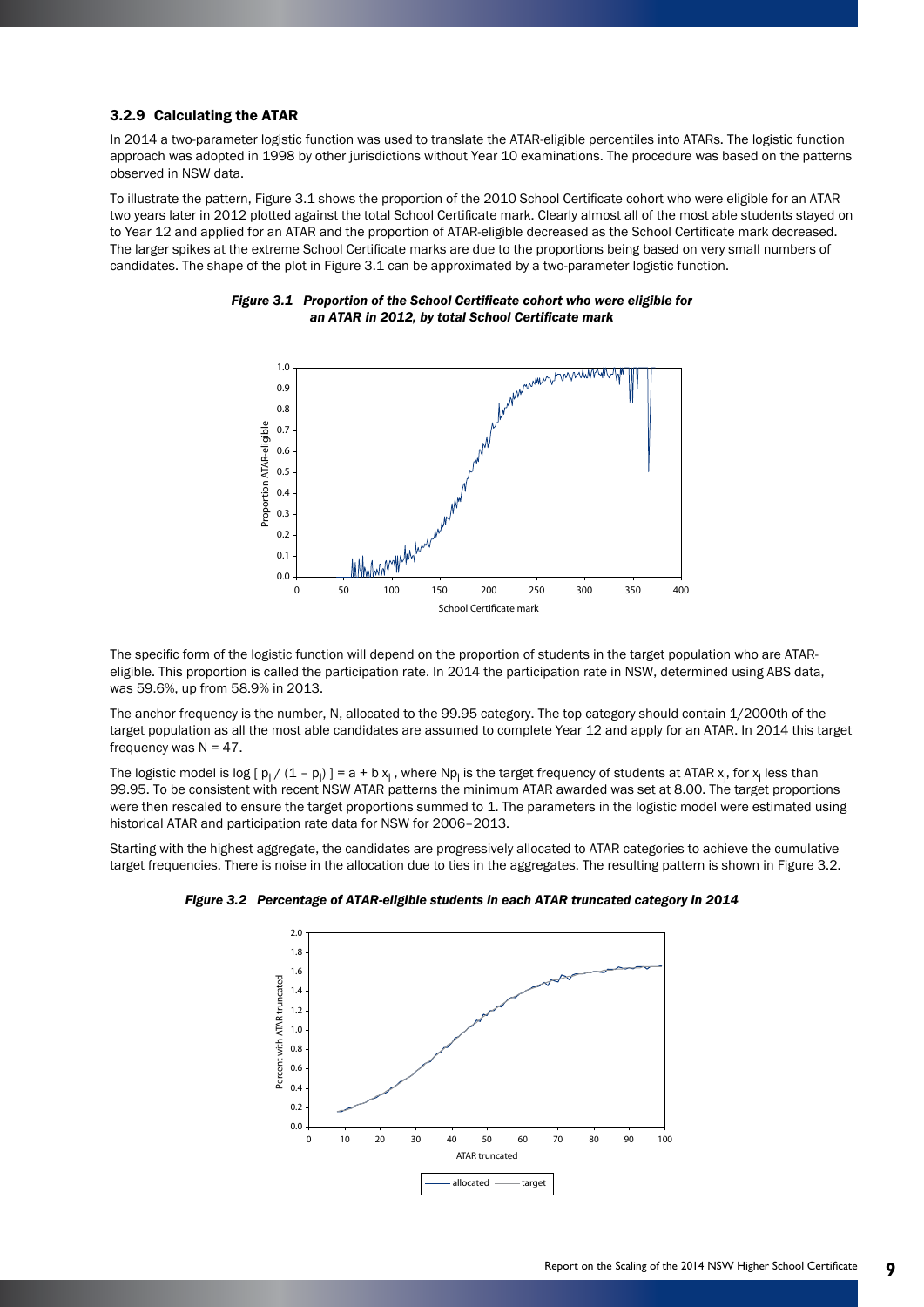The relationship between the ATAR and ATAR-eligible percentile in 2014 is shown in Figure 3.3.





The relationship between aggregates and ATARs in 2014 is shown graphically in Figure 3.4.



*Figure 3.4 Relationship between aggregate and ATAR in 2014*

Each ATAR corresponds to a range of aggregate marks. The range of aggregates corresponding to one ATAR is greatest in the extremes of the distribution of aggregates and smallest near the middle of the distribution of aggregates. Table 3.2 gives ATARs for selected aggregates based on the 2014 data.

|  | Table 3.2 Relationship between aggregate and ATAR |  |  |  |
|--|---------------------------------------------------|--|--|--|
|--|---------------------------------------------------|--|--|--|

| Aggregate | <b>ATAR</b> |
|-----------|-------------|
| 450.0     | 99.30       |
| 400.0     | 94.45       |
| 350.0     | 85.95       |
| 300.0     | 75.60       |
| 250.0     | 64.25       |
| 200.0     | 52.40       |
| 150.0     | 39.90       |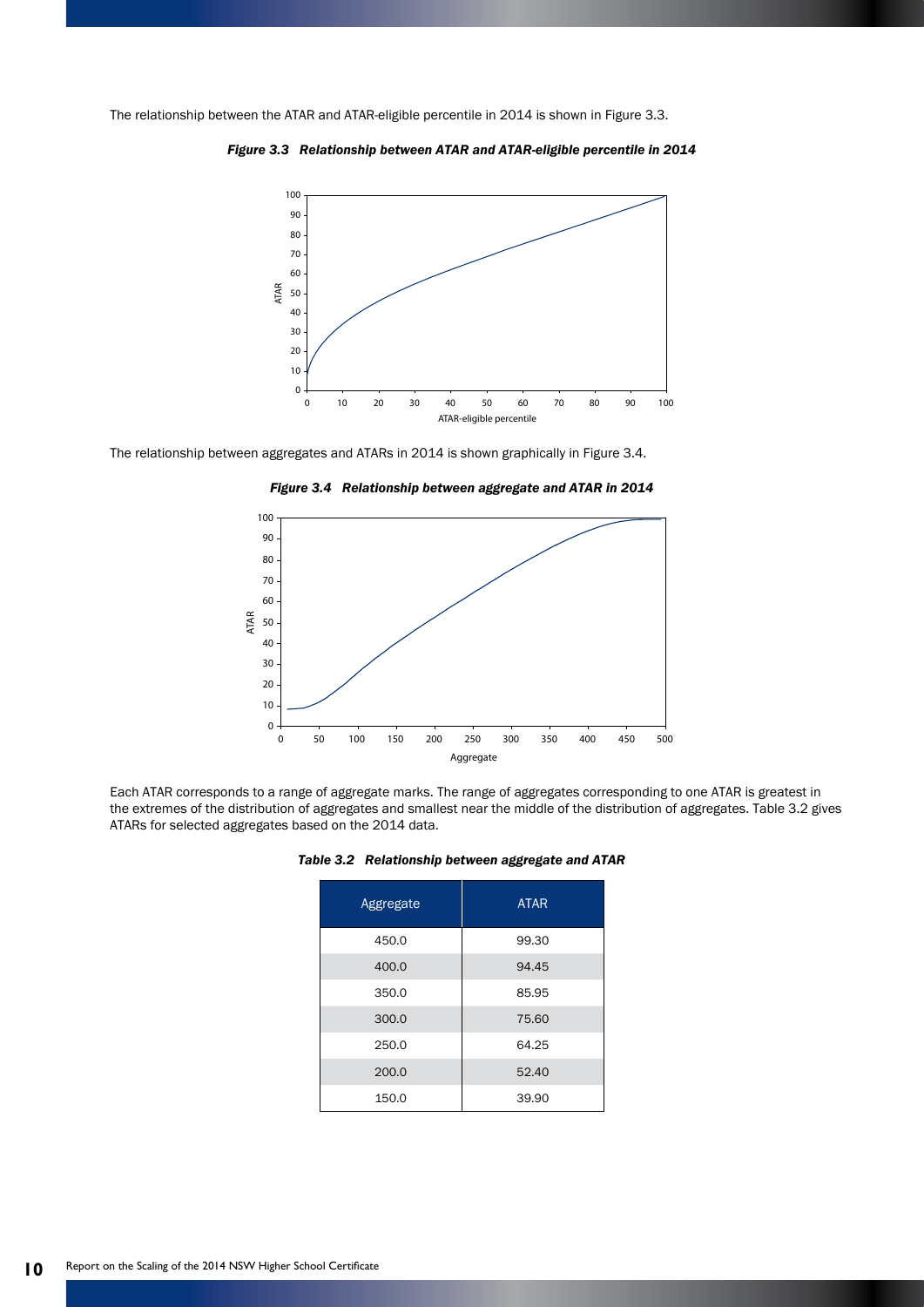# 4 The HSC and ATAR in 2014 – some results

### 4.1 Overview

In 2014 there were two new ATAR courses, Mathematics General 2 which replaced General Mathematics, and Information and Digital Technology Examination which replaced Information Technology Examination.

A total of 75,388 students completed at least one HSC course in 2014, but 3,682 were removed from the database as they completed no ATAR course. Of the remaining pool of 71,706 students, 91.1% received an HSC and 77.4% received an ATAR. Only 11 students who received an ATAR were not eligible for the HSC. While courses contributing to the underlying aggregate may be accumulated over a five-year period, 94.3% of those receiving an ATAR in 2014 included only 2014 courses in their aggregate.

The percentage of students enrolled in at least one ATAR course who were female (51.7%) was lower than the previous year, as was the percentage of students who received an ATAR who were female (53.1%).

# 4.2 Percentage of students receiving an ATAR

HSC students who do not receive an ATAR fall into one of two broad groups:

- 1. Those who are studying less than 10 units. These include private study students who enrol in one or two courses, mature age students who are studying a limited HSC program and students who are accumulating their HSC over two or more years.
- 2. Those who enrol in a full HSC program which does not satisfy the requirements for an ATAR. These students normally complete six or eight units of Board Developed courses, and choose the remaining units from Board Endorsed courses. They receive an HSC but not an ATAR. In 2014 there were 9,834 such students.

| Year | <b>HSC candidature</b> |               | Students receiving an ATAR |
|------|------------------------|---------------|----------------------------|
|      |                        | <b>Number</b> | %                          |
| 2010 | 68,536                 | 54,221        | 79.1                       |
| 2011 | 69,309                 | 54,897        | 79.2                       |
| 2012 | 69,638                 | 54,847        | 78.8                       |
| 2013 | 70,686                 | 54,642        | 77.3                       |
| 2014 | 71,706                 | 55,482        | 77.4                       |

#### *Table 4.1 Proportion of students receiving an ATAR: 2010–2014*

# 4.3 Number of units of ATAR courses completed

The pattern in 2014 was similar to that observed in 2013, with 44.6% completing exactly 10 ATAR units and 33.1% completing more than the required minimum number of ATAR units (Table 4.2).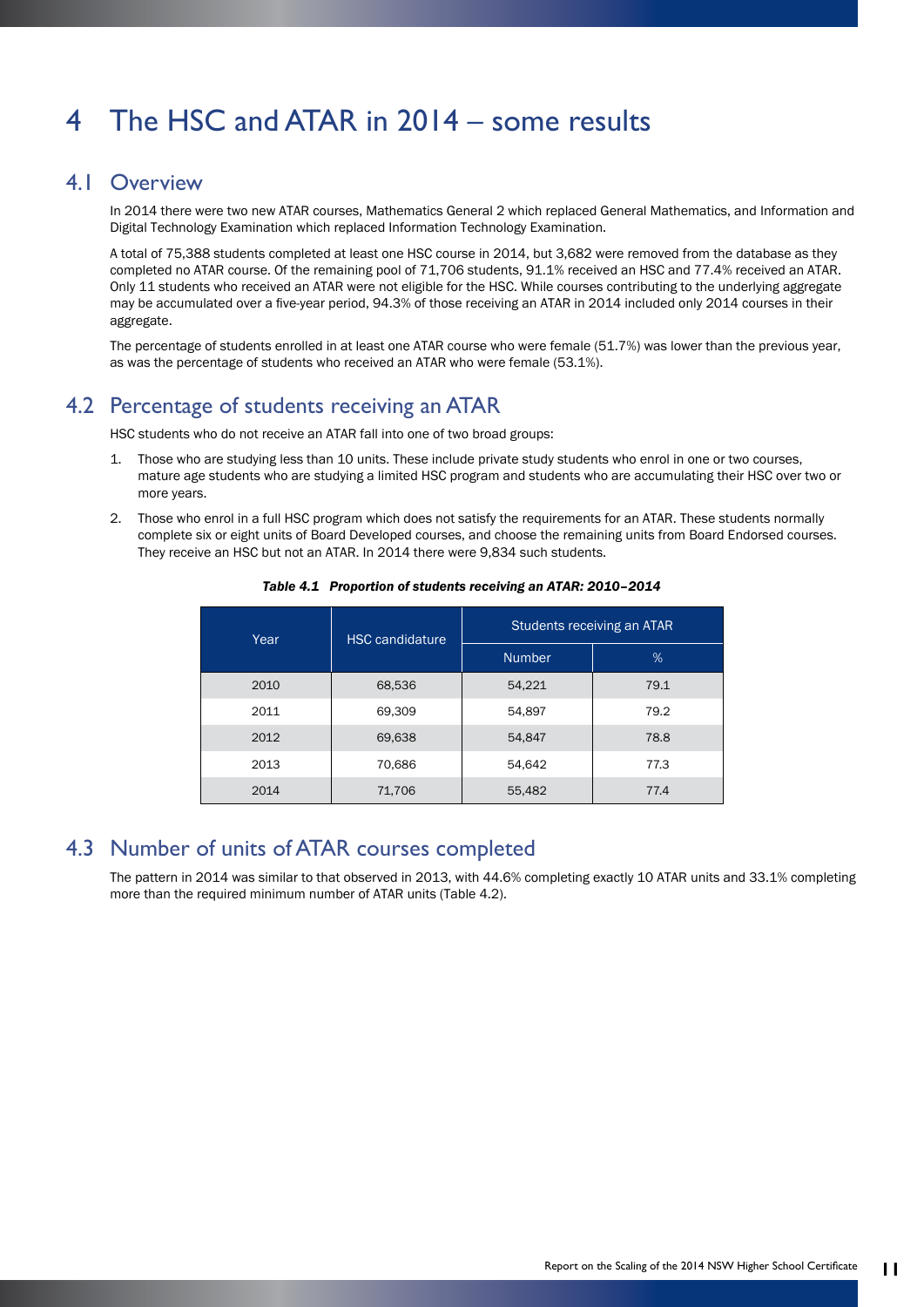| Number of         | 2011   | 2012   | 2013   |         | 2014   |
|-------------------|--------|--------|--------|---------|--------|
| units             | %      | %      | %      | %       | Number |
| $\mathbf 1$       | 0.2    | 0.2    | 0.4    | 0.4     | 316    |
| $\overline{2}$    | 4.4    | 5.7    | 6.6    | $7.0\,$ | 5,019  |
| 3                 | 0.4    | 0.4    | 0.4    | 0.5     | 359    |
| $\overline{4}$    | 3.5    | 4.3    | 4.6    | 5.0     | 3,608  |
| 5                 | 0.2    | 0.1    | 0.1    | 0.2     | 110    |
| 6                 | 5.6    | $5.1$  | 5.5    | 5.3     | 3,801  |
| $\overline{7}$    | 0.2    | 0.2    | 0.2    | 0.2     | 126    |
| 8                 | 5.5    | 4.5    | 4.2    | 3.5     | 2,497  |
| 9                 | 0.3    | 0.3    | 0.2    | 0.2     | 159    |
| 10                | 45.2   | 45.1   | 44.2   | 44.6    | 32,001 |
| 11                | 18.3   | 18.2   | 17.9   | 17.9    | 12,819 |
| 12                | 14.1   | 13.9   | 13.7   | 13.3    | 9,539  |
| 13                | 1.7    | 1.6    | 1.5    | 1.5     | 1,092  |
| 14                | 0.4    | 0.3    | 0.3    | 0.3     | 215    |
| $15+$             | 0.1    | 0.1    | 0.1    | 0.1     | 45     |
| <b>HSC cohort</b> | 69,309 | 69,638 | 70,686 |         | 71,706 |

*Table 4.2 Percentage of students completing specified numbers of units1 of ATAR courses: 2011–2014*

*1 The units include current year units and units accumulated in previous years.*

## 4.4 Course numbers – Table A1

Table A1 in the Appendix provides, for each course, the size of the candidature, the number who received an HSC in 2014, the number who received an ATAR in 2014, the percentage of females and the maximum ATAR gained by a student enrolled in that course. The table includes students who completed the course in 2014 as well as those who completed the course in previous years and completed at least one ATAR course in 2014. The table excludes courses where there were less than 10 students.

What is clear is that in almost all courses some students gained an ATAR in excess of 95.00, and for the majority of courses the maximum ATAR is higher.

In Table A6 we have included a column showing for each course the maximum ATAR of any student doing the course in any year and including all units from that course in the ATAR calculation. For the vast majority of courses the values for the maximum ATAR in Tables A1 and A6 agree.

The pattern of 'male-dominated' and 'female-dominated' courses was similar to the pattern exhibited previously. Female students were in the majority in languages, creative arts and the humanities, while males were in the majority in technology and computing courses.

A total of 20,790 students enrolled in at least one VET course, of which 14,451 students enrolled in a VET examination course. The proportion taking a VET examination course (69.5%) is lower than 2013 (71.1%).

Overall, 77.4% of the 2014 HSC cohort received ATARs, but the percentage varied across courses, from 50.2% to 100% for Category A courses with candidatures exceeding 100. For students enrolled in any VET courses the overall figure was 53.3% but was higher, 75.8%, for students enrolled in VET examination courses.

### 4.5 Distributions of HSC marks – Table A2

Table A2 in the Appendix shows the distributions of HSC marks in 2014. For each course the percentage of students in Bands 2 to 6 are given, together with the median HSC mark and the Band in which the median lies. Data are not provided for courses with less than 10 students.

Since the introduction of standards referenced reporting in 2001, marks reported to students have not been constrained to a set distribution. Students demonstrating the highest level of achievement in a 2-unit course are placed in Band 6 and receive HSC marks of 90 and above. The data show clearly that patterns of HSC marks vary across courses.

There are few students in Band 1. For most 2-unit courses the median HSC mark lies in Band 4.

Comparison of Table A2 with the corresponding table in 2013 shows that distribution of HSC marks has changed for some courses (see Section 5.1).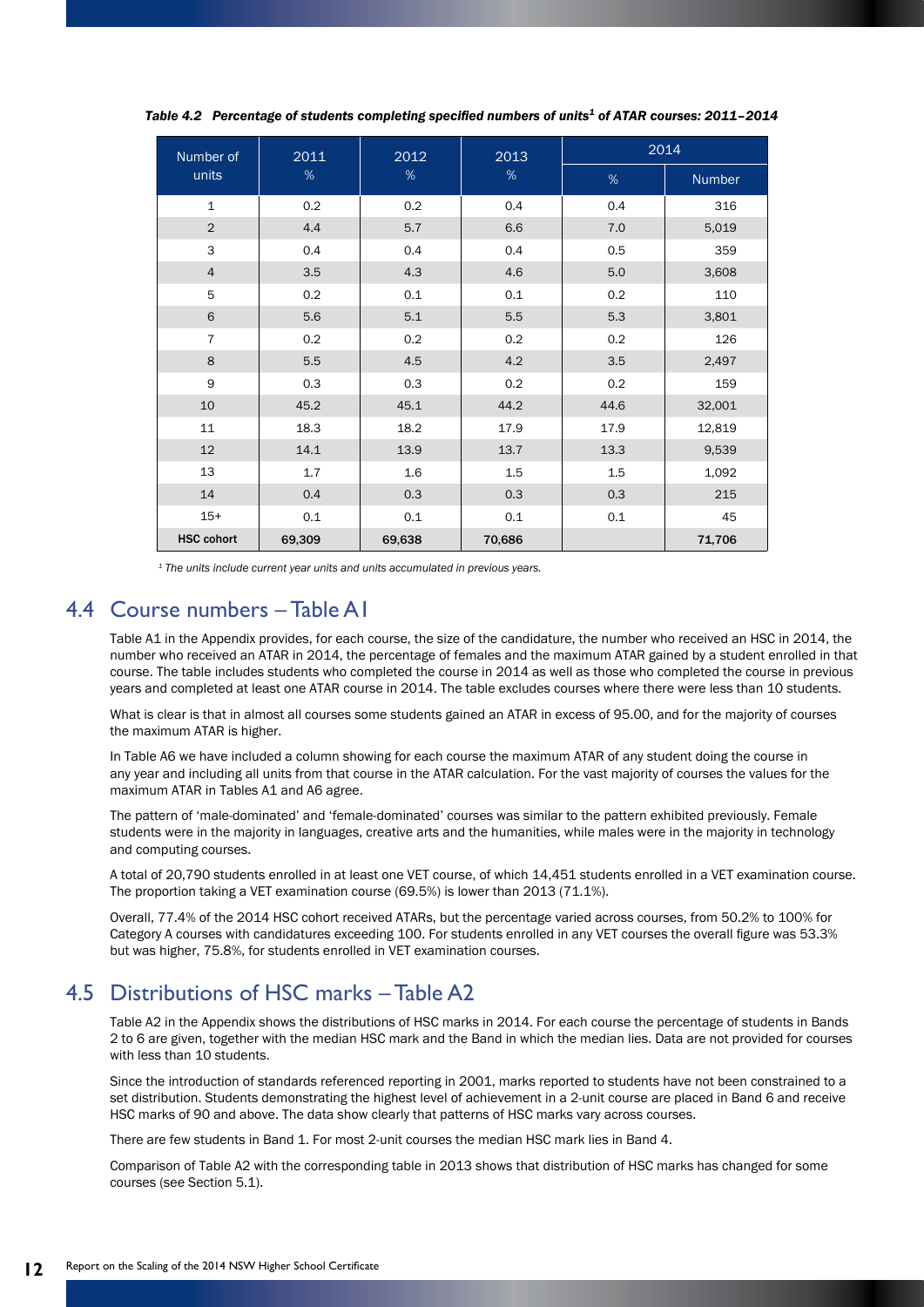# 4.6 Descriptive statistics of HSC and scaled marks – Table A3

Table A3 in the Appendix presents, for each course, descriptive statistics and the 99th, 90th, 75th, 50th and 25th percentiles for HSC and scaled marks. Data are not provided for courses with less than 10 students. Percentiles are not included for courses with less than 40 students.

Although HSC marks are not used as the basis for scaling, they are shown in Table A3 because raw marks are not released to students or teachers and hence cannot be presented in this report. Scaled marks are generally lower than HSC marks: few students receive HSC marks less than 25 (on a one-unit basis) whereas the average scaled mark for the total HSC candidature is approximately 25.

In the table, marks are shown on a one-unit basis, so the range is 0 to 50. The percentiles in a course are based on all students completing that course in 2014 irrespective of whether they were eligible for an ATAR or not.

When reading the table it must be remembered that an HSC mark indicates a standard reached whereas a scaled mark indicates a student's position in the course candidature if all students had completed that course. Because HSC marks and scaled marks serve different purposes, comparing HSC and scaled marks is of little value, and can lead to misinterpretations that may affect student choices of courses to study.

#### Table A3 should not be used as a simple HSC to scaled mark conversion table for reasons explained below.

The Board reports HSC marks rounded to the nearest integer whereas raw marks are calculated to one decimal place. The Board aligns the raw marks to bands that best describe the standards that the students achieve. This can compress a range of raw marks to a smaller number of HSC marks. For example, all Band E4 performances in an Extension course (except for Mathematics Extension 2) are allocated one of the six integer grades 45.0 to 50.0. Thus after aligning and rounding, for each HSC mark there can be a range of raw marks and hence a range of scaled marks. There is, in general, no unique scaled mark for an HSC mark.

A given HSC mark often corresponds to a range of raw and scaled marks and hence to a range of percentiles. Table A3 gives the HSC mark at the specified percentile. Not all students with that HSC mark will be at that percentile when the raw marks are considered. For example, in History Extension the HSC mark at the 90th percentile was 46.0. Students with a History Extension HSC mark of 46.0 in fact corresponded to the scaled mark percentile range 81.4 to 91.9.

The scaled marks reported in Table A3 are the scaled marks at the specified percentiles. The 90th percentile of the scaled mark distribution in History Extension was 42.1 but there was a range of scaled marks achieved by those with an HSC mark of 46.0.

Looking at Chinese Background Speakers in Table A3 we see that the maximum mark and the 99th percentile of the HSC distribution are both 46.5 whereas the scaled marks at the corresponding percentiles are 49.1 and 46.8. This illustrates that there is not a unique scaled mark corresponding to a given HSC mark.

The primary purpose of Table A3 is to show the relativities between courses. For example, Table 4.3 shows the scaled marks corresponding to the 90th and 50th percentiles for English Advanced, Tourism & Events Exam and Hospitality Exam.

|                         | <b>Scaled</b> | Scaled mark for |          |  |
|-------------------------|---------------|-----------------|----------|--|
| Course                  | mean          | $P_{90}$        | $P_{50}$ |  |
| English Advanced        | 32.0          | 41.7            | 32.9     |  |
| <b>Hospitality Exam</b> | 19.4          | 32.9            | 18.8     |  |
| Tourism & Events Exam   | 19.6          | 32.9            | 19.6     |  |

#### *Table 4.3 Scaled marks for selected percentiles*

Tourism & Events Exam and Hospitality Exam have similar scaled means and the same scaled mark corresponding to the 90th percentile. English Advanced has a higher scaled mean and higher scaled marks at corresponding percentiles. The table shows that the students who are at the 90th percentile of the Tourism & Events Exam and Hospitality Exam candidatures have the same scaled marks for those courses as the middle candidate in English Advanced.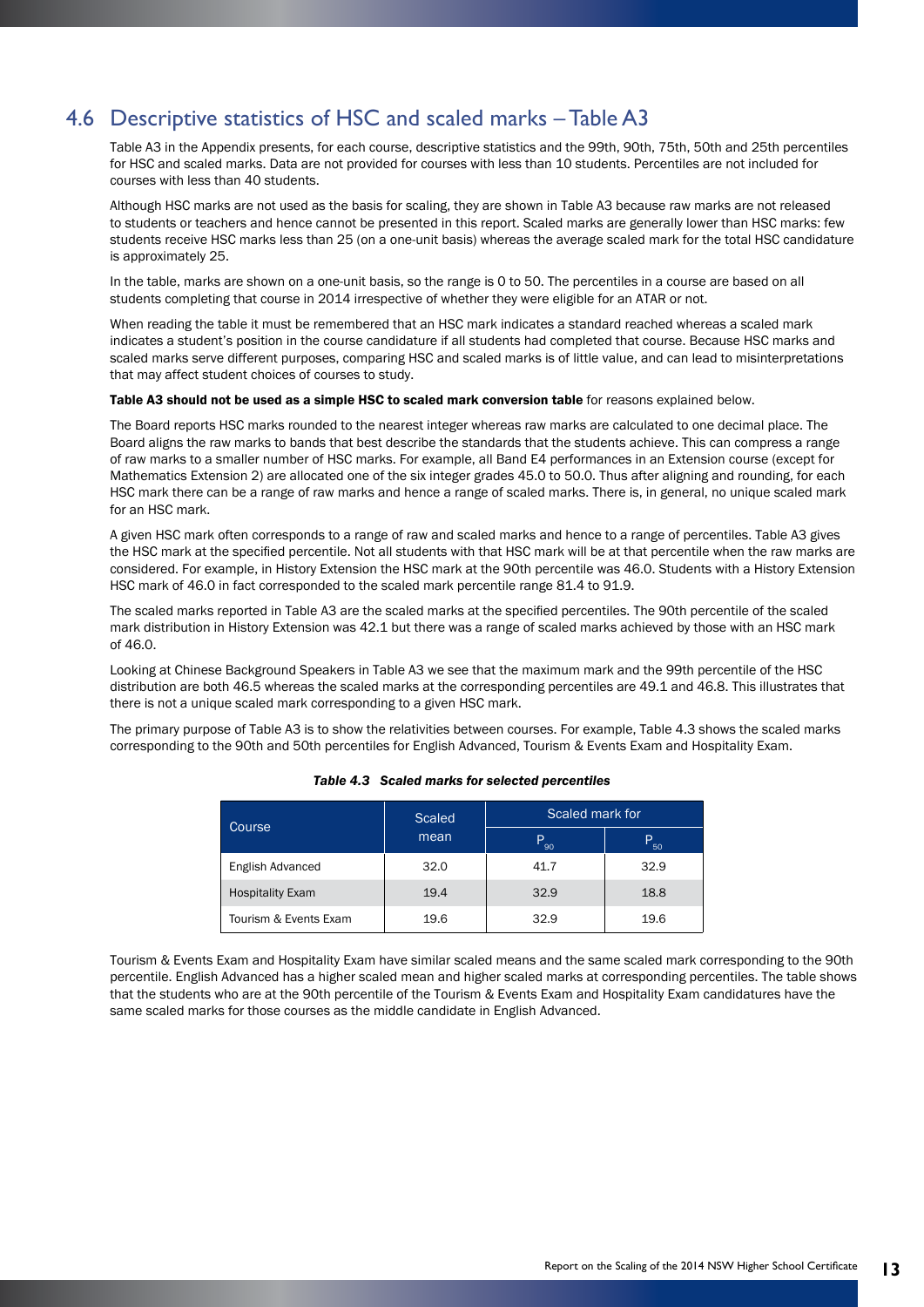# 4.7 Distribution of ATARs – Table A7

Table A7 in the Appendix shows the distribution of ATARs. ATARs are not evenly distributed. For most ATARs the number of students on that ATAR lies between 20 and 50. The number of students on an ATAR is less for lower ATARs.

An ATAR of 99.00 does not represent the top 1% of the ATAR cohort; 1.7% of the 2014 ATAR cohort actually gained an ATAR of 99.00 or above. It does, however, represent the level of achievement necessary to be in the top 1% of the 2009 Year 7 cohort if all those students continued to Year 12 and had been eligible for an ATAR in 2014. From Table 4.4 we see that in 2014, 16.5% of the ATAR-eligible students received an ATAR of 90.00 or above and 32.8% gained an ATAR of 80.00 and above.

In 2014, 47 students received the top ATAR of 99.95: 33 males and 14 females, from a mix of government and independent schools.

Table 4.5 shows the median ATAR and the median ATAR for male and female candidates for the years 2010–2014.

| <b>ATAR</b> | 2010<br>% | 2011<br>% | 2012<br>% | 2013<br>% | 2014<br>% |
|-------------|-----------|-----------|-----------|-----------|-----------|
| 99.00       | 1.7       | 1.7       | 1.7       | 1.7       | 1.7       |
| 95.00       | 8.6       | 8.5       | 8.5       | 8.4       | 8.3       |
| 90.00       | 17.2      | 16.8      | 17.0      | 16.7      | 16.5      |
| 80.00       | 33.9      | 33.3      | 33.5      | 33.1      | 32.8      |
| 70.00       | 49.7      | 48.9      | 49.3      | 48.9      | 48.4      |
| 60.00       | 64.0      | 63.2      | 63.8      | 63.3      | 63.0      |
| 50.00       | 76.1      | 75.5      | 76.3      | 75.9      | 75.8      |

*Table 4.4 Percentage of ATAR students receiving specific ATARs and above: 2010–2014*

#### *Table 4.5 Median ATAR: 2010–2014*

| Year | <b>Median ATAR</b><br>all students | <b>Median ATAR</b><br>female | <b>Median ATAR</b><br>male |
|------|------------------------------------|------------------------------|----------------------------|
| 2010 | 69.80                              | 71.80                        | 67.40                      |
| 2011 | 69.25                              | 71.10                        | 67.00                      |
| 2012 | 69.55                              | 71.35                        | 67.55                      |
| 2013 | 69.20                              | 71.00                        | 67.00                      |
| 2014 | 68.95                              | 70.30                        | 67.20                      |

# 4.8 ATAR percentiles and relationship between ATAR and aggregates – Tables A8, A9

Table A8 in the Appendix shows the ATAR corresponding to selected ATAR-eligible percentiles. For example, 10% of the ATAR cohort in 2014 received an ATAR of 93.95 or above.

Each ATAR corresponds to a range of aggregates and the figures provided in Table A9 in the Appendix show the minimum aggregate corresponding to selected ATARs.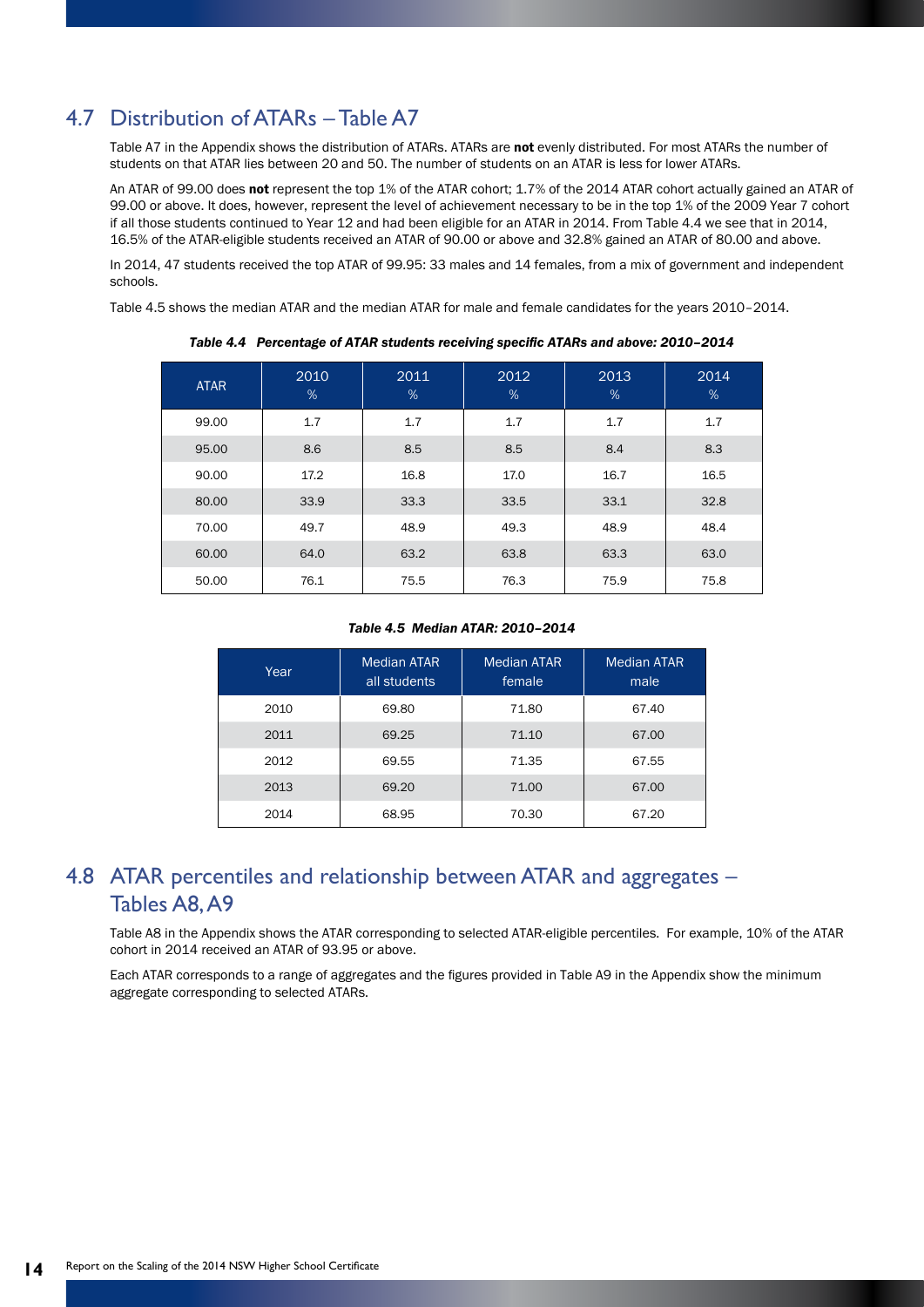# 4.9 Gender differences

As in previous years, female students outperformed male students in the majority of courses and had a higher median ATAR. The percentages of students receiving ATARs on or above specified values who were female are given in Table 4.6.

| <b>ATAR</b>         | 2010<br>% female | 2011<br>% female | 2012<br>% female | 2013<br>% female | 2014<br>% female |
|---------------------|------------------|------------------|------------------|------------------|------------------|
| 99.00               | 49.7             | 47.1             | 50.1             | 50.3             | 46.5             |
| 98.00               | 51.9             | 50.9             | 52.8             | 52.0             | 48.3             |
| 95.00               | 54.5             | 53.4             | 54.9             | 54.0             | 51.3             |
| 90.00               | 56.0             | 55.9             | 55.7             | 55.8             | 53.8             |
| 80.00               | 56.4             | 56.7             | 56.3             | 56.9             | 55.2             |
| 70.00               | 56.0             | 56.4             | 55.9             | 56.6             | 55.4             |
| 60.00               | 55.5             | 55.9             | 55.2             | 56.0             | 55.2             |
| 50.00               | 54.8             | 55.3             | 54.6             | 55.2             | 54.7             |
| 40.00               | 54.2             | 54.7             | 54.0             | 54.5             | 54.2             |
| 30.00               | 53.6             | 54.2             | 53.6             | 54.1             | 53.7             |
| <b>Total cohort</b> | 52.8             | 53.4             | 53.0             | 53.5             | 53.1             |

*Table 4.6 Percentage of students receiving ATARs on or above specified values who were female: 2010–2014*

Figure 4.1 shows the percentage of students on each ATAR who were female. For this graph the ATARs have been truncated, so that an ATAR of 90, for example, includes ATARs from 90.00 to 90.95. Overall, 53.1% of the ATAR cohort was female, which is represented by the horizontal line on the graph. The graph shows clearly that there were proportionally more females on ATARs above 70.00 than males.



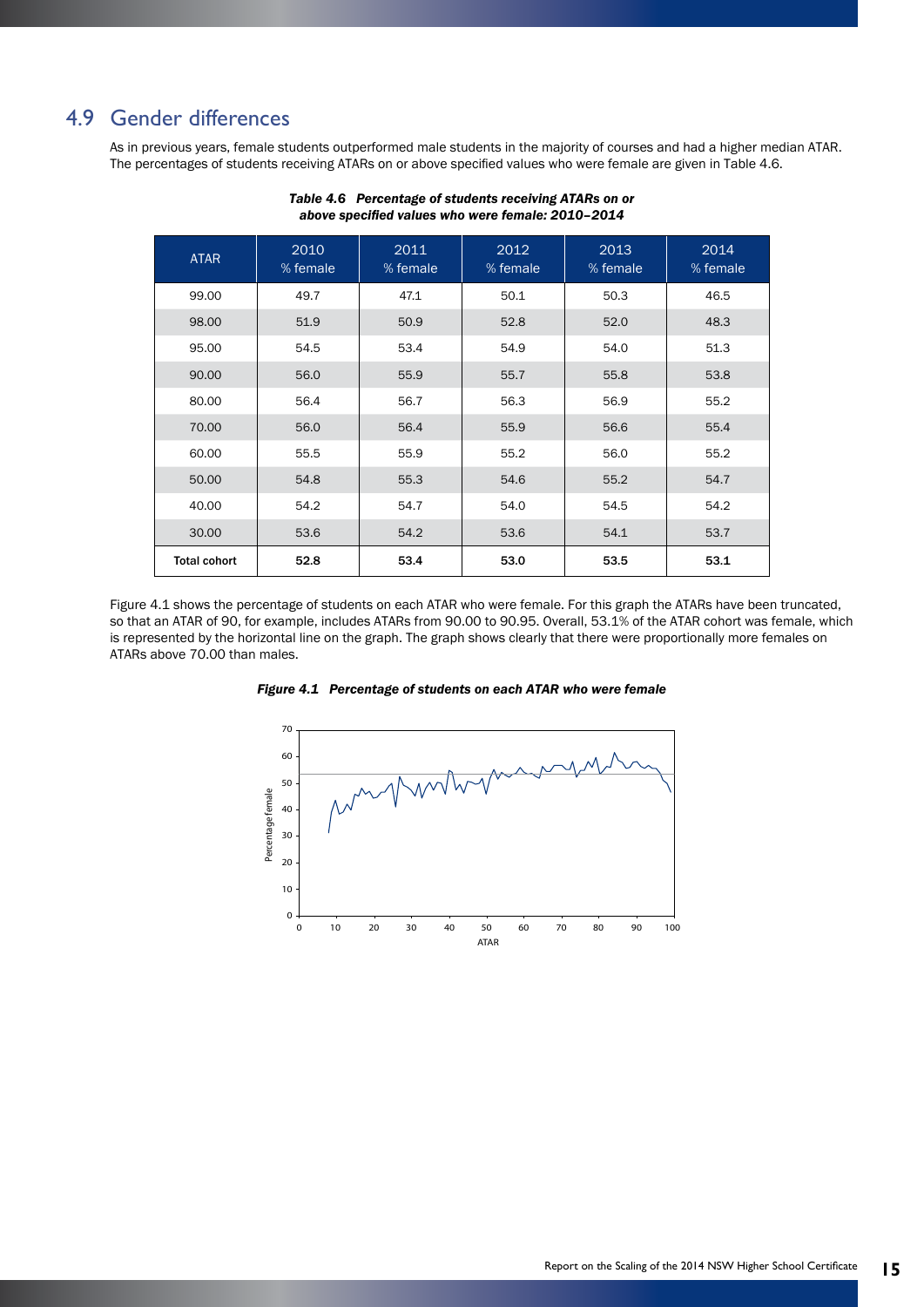# 4.10 University offers

UAC makes several rounds of offers from September to the end of February. In this report *offer* refers to offers made in any of those rounds. It does not include offers made by UAC in courses that are not bachelor degrees, or do not start in traditional semester 1, or are domestic fee-paying courses.

Of the 55,482 students who received an ATAR in 2014, 80.4% applied through UAC for a university course. Of the domestic (local) applicants 81.8% were made at least one offer of a place. Tables 4.7 and 4.8 provide a breakdown of applicants and offers by ATAR band.

| <b>ATAR band</b> | <b>Total number</b> |               | <b>Applicants</b> |  |
|------------------|---------------------|---------------|-------------------|--|
|                  | of students         | <b>Number</b> | Percentage $1$    |  |
| 90.00-99.95      | 9.172               | 9.062         | 98.8              |  |
| 80.00-89.95      | 9.001               | 8,687         | 96.5              |  |
| 70.00-79.95      | 8.694               | 8,027         | 92.3              |  |
| 60.00-69.95      | 8.096               | 6,995         | 86.4              |  |
| 50.00-59.95      | 7.069               | 5,297         | 74.9              |  |
| Below 50.00      | 13,450              | 6,524         | 48.5              |  |
| Total            | 55,482              | 44,592        | 80.4              |  |

#### *Table 4.7 Applicants for university places by ATAR – domestic and international*

*1 These are percentages of the total number of students in the given ATAR band.*

Not all the applicants have been made an offer solely on the basis of their ATARs. For some programs alternative criteria have been used, while for other programs students' ATARs have been supplemented by additional criteria.

| ATAR band          | Number of  |               | <b>Offers</b>           |  |
|--------------------|------------|---------------|-------------------------|--|
|                    | applicants | <b>Number</b> | Percentage <sup>2</sup> |  |
| 90.00-99.95        | 8,871      | 8,839         | 99.6                    |  |
| 80.00-89.95        | 8,540      | 8,422         | 98.6                    |  |
| 70.00-79.95        | 7,899      | 7,607         | 96.3                    |  |
| 60.00-69.95        | 6,868      | 6,282         | 91.5                    |  |
| 50.00-59.95        | 5.185      | 3.540         | 68.3                    |  |
| <b>Below 50.00</b> | 6,314      | 1,059         | 16.8                    |  |
| Total              | 43,677     | 35,749        | 81.8                    |  |

*Table 4.8 Offers of university places by ATAR – domestic only*

*2 These are percentages of the number of applicants in the given ATAR band.*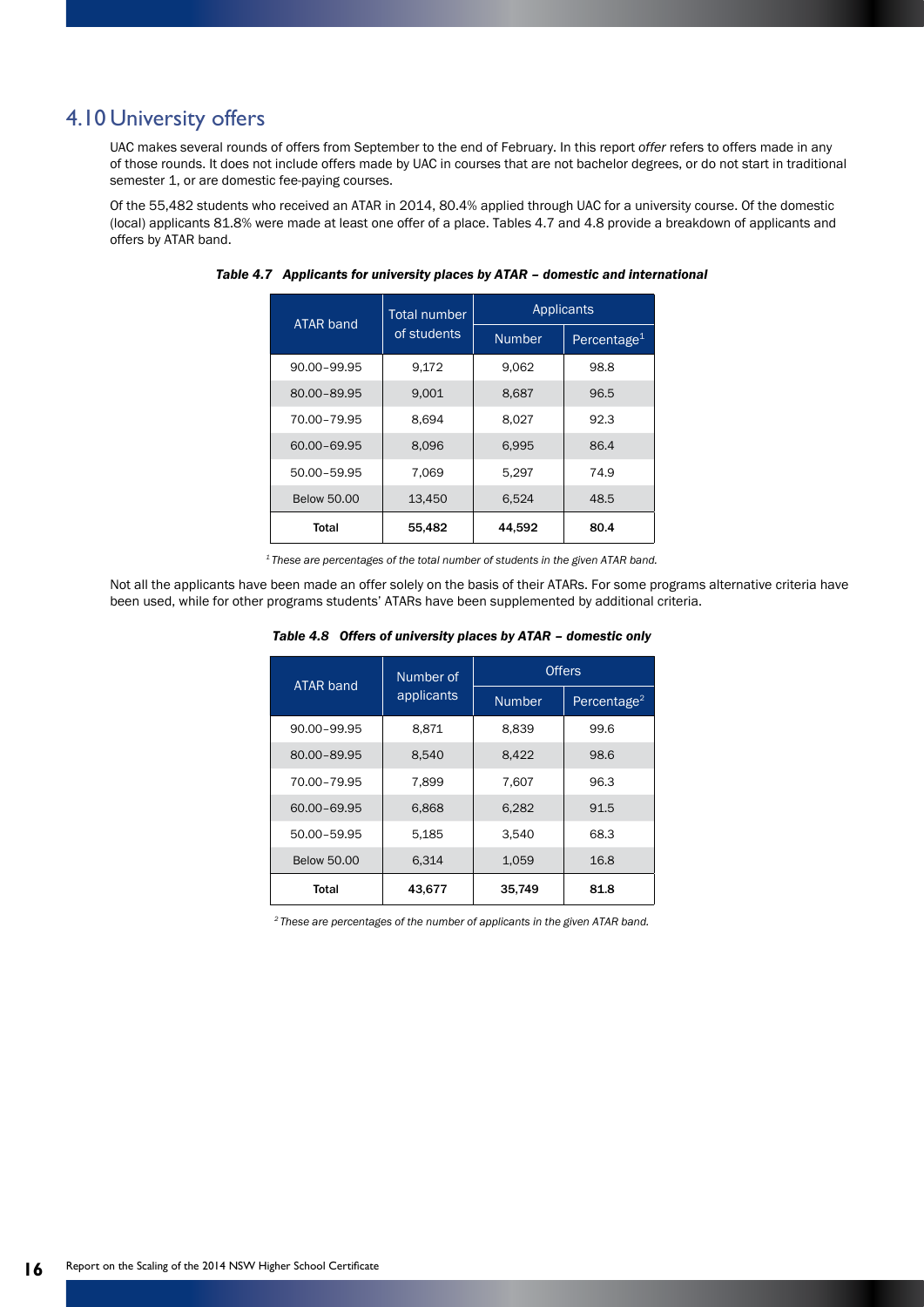# 5 Trends and other issues

# 5.1 Variation in patterns of HSC marks – Tables A4, A5

As noted in Chapter 3, the scaling process uses the raw marks not the HSC marks that the Board uses to report student achievement. Further, the raw marks for each course undergo an initial standardisation to a common mean and standard deviation before the scaling algorithm is implemented. The HSC marks that the Board uses to report student achievement are not used in the scaling process so any variation in the distribution of these marks across courses does not impact on the ATAR calculation.

A common question is whether changes in the pattern of HSC marks from one year to the next affects the pattern of scaled marks and hence the pattern of ATARs. For the reason given above, the answer is no. It is to be expected that the patterns of HSC marks may change from year to year, reflecting differences in student achievement against the published standards in individual courses. In contrast, one would expect to see differences in the patterns of scaled marks only if the overall academic quality of a course candidature changed.

Tables A4 and A5 in the Appendix show the distributions of HSC and scaled marks, respectively, in 2014 and 2013. The marks are on a per-unit basis (0–50) and courses with less than 40 students in either year are not included. Table A4 shows the percentages of each course candidature with an HSC mark less than 45, 40, 35, 30 and 25 for 2014 and 2013. Table A5 provides similar information for scaled marks. The data show that while the distributions of HSC marks have changed for some courses, the distributions of scaled marks were generally the same.

Modern History is an example of a course where the candidature was almost the same as in 2013 but there is a change in the distribution of HSC marks (Table 5.1). The distributions of scaled marks in the two years were, however, similar.

| <b>Mark</b> |      | Percentage of students with mark less than:<br><b>Enrolment</b> |      |      |      |      |      |
|-------------|------|-----------------------------------------------------------------|------|------|------|------|------|
|             | Year |                                                                 | 45   | 40   | 35   | 30   | 25   |
| HSC mark    | 2014 | 10,306                                                          | 91.3 | 57.4 | 24.7 | 9.9  | 4.2  |
|             | 2013 | 10.447                                                          | 89.2 | 52.6 | 23.0 | 8.9  | 3.5  |
| Scaled mark | 2014 | 10,306                                                          | 98.8 | 90.3 | 74.4 | 56.1 | 39.5 |
|             | 2013 | 10,447                                                          | 98.8 | 90.6 | 74.1 | 55.1 | 39.1 |

*Table 5.1 Distributions of HSC and scaled marks for Modern History: 2013 and 2014, on a 1-unit basis*

Taken together, the data indicate that the 2014 candidature in Modern History performed worse than the corresponding cohort in 2013 in terms of Modern History. However their overall performance as judged by their scaled marks is very similar.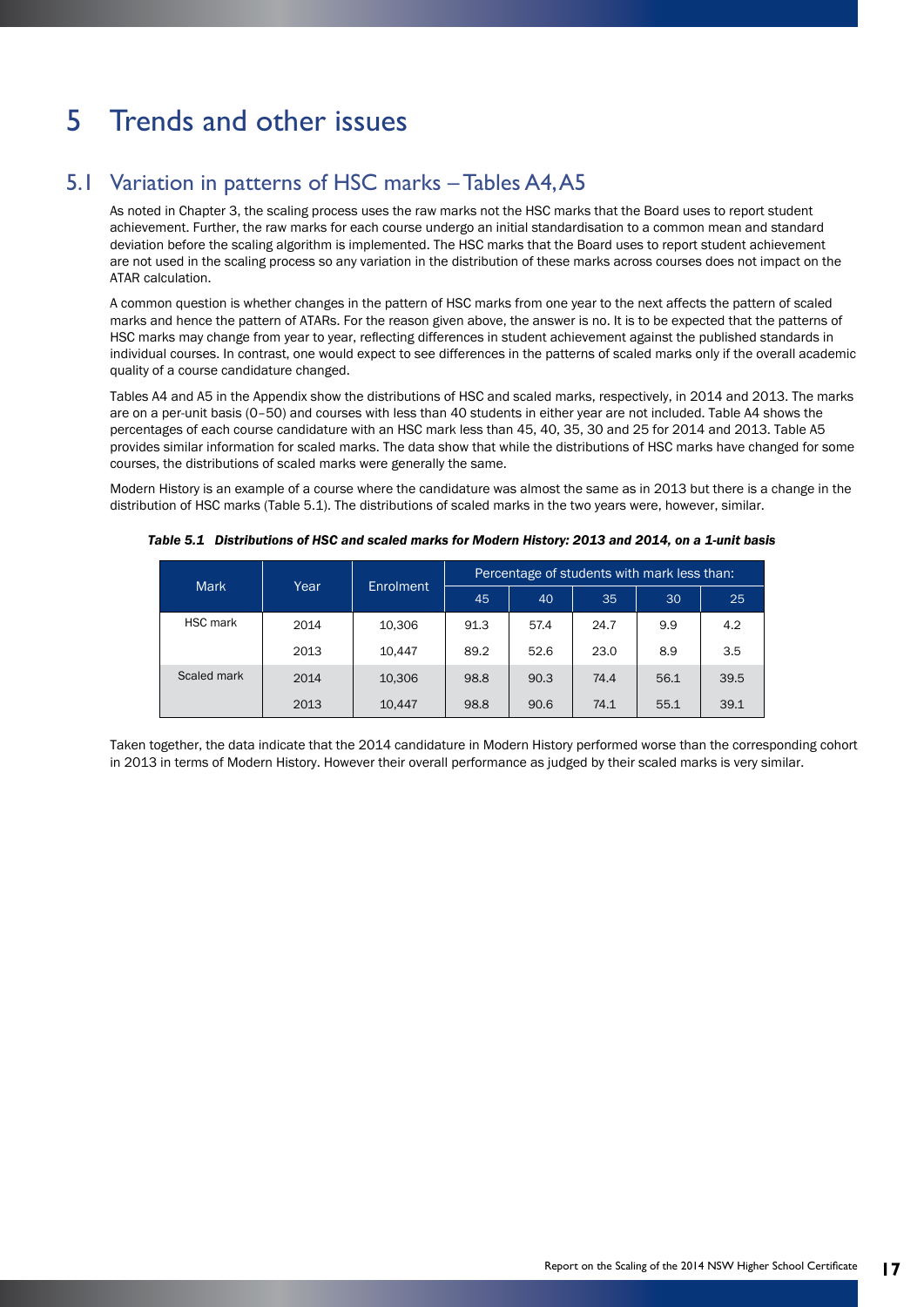# 5.2 Distributions of English and Mathematics marks: 2011–2014

Because all students study English and most study Mathematics, comparative data is shown for English and Mathematics courses for the four years 2011 to 2014. Table 5.4 shows the distributions of HSC marks and Table 5.5 shows the distributions of scaled marks.

There is a continuing decline in the number of students completing ESL and English Extension 1 and English Extension 2 that has persisted over the past 5 years. By comparison the number of students completing the non-ATAR course English Studies is growing. In 2014 there were 5,781 candidates who completed English Studies. These students were not ATAR eligible.

There were 1,055 fewer students taking the new Mathematics General 2 course than took the General Mathematics course in 2013. Even with such a large drop in candidature there was very little change in the scaled mean between the two years. In 2014, 15.8% of ATAR-eligible students did not complete a mathematics course and 23.5% of those awarded an HSC did not include a Board Developed mathematics course in their Year 12 HSC subjects.

When considering the English marks, recall English Standard and English Advanced are scaled as a single group.

- In 2-unit English, all students complete a common paper (Paper 1) which counts for 40% of the total mark. Advanced and Standard students then complete separate papers that count for 60% of the total mark.
- The Board uses Paper 1 to place the marks of the separate Standard and Advanced papers on the same scale so that a total (raw) examination mark can be calculated for 2-unit English. The marks for Standard and Advanced students are deemed to be on the same scale.
- The Board moderates school assessments using these raw examination marks.
- $\blacksquare$  The raw HSC marks which are used for scaling are then calculated.
- The raw HSC marks for the English Standard and Advanced students are combined and scaled as a single course. A raw HSC mark yields the same scaled mark for Standard and Advanced students.
- The Board aligns the raw examination marks against standards separately for Standard and Advanced students. As a result, Advanced students on a given raw mark may receive a different aligned mark than Standard students on the same raw mark. Consequently an aligned HSC mark may correspond to a slightly different range of scaled marks for Standard and Advanced students.

By contrast, the courses Mathematics General 2 and Mathematics are distinct 2-unit courses. They have no assessment components in common and so they are scaled as separate courses. The performance band information for 2-unit only students on the Mathematics course, corresponding to Table A2, is given in Table 5.2, and the information captured in Table A3 for other courses is provided in Table 5.3 for this group of candidates.

#### *Table 5.2 Distributions of HSC marks for Mathematics 2-unit only candidates*

|                         | Number | Median           | Median |    | Percentage of students in Performance Band |    |    |  |
|-------------------------|--------|------------------|--------|----|--------------------------------------------|----|----|--|
| Course <sup>1</sup>     |        | $ $ HSC mark $ $ | band   | 6  | 5.                                         | 4  | 3  |  |
| Mathematics 2-unit only | 11.067 |                  |        | 10 | 28                                         | 35 | 14 |  |

|  | Table 5.3 Distributions of HSC and scaled marks for Mathematics 2-unit only candidates |  |  |  |
|--|----------------------------------------------------------------------------------------|--|--|--|
|--|----------------------------------------------------------------------------------------|--|--|--|

| Course                  | Number | Type of $ $<br>mark | Mean | <b>SD</b> | Max.<br>mark | <b>P99</b> | <b>P90</b> | <b>P75</b> | <b>P50</b> | P <sub>25</sub> |
|-------------------------|--------|---------------------|------|-----------|--------------|------------|------------|------------|------------|-----------------|
| Mathematics 2-unit only | 11.067 | <b>HSC</b>          | 37.3 | 6.9       | 50.0         | 48.5       | 45.0       | 42.0       | 38.5       | 34.5            |
|                         |        | scaled              | 27.9 | 9.7       | 50.0         | 46.2       | 40.0       | 35.0       | 28.8       | 21.6            |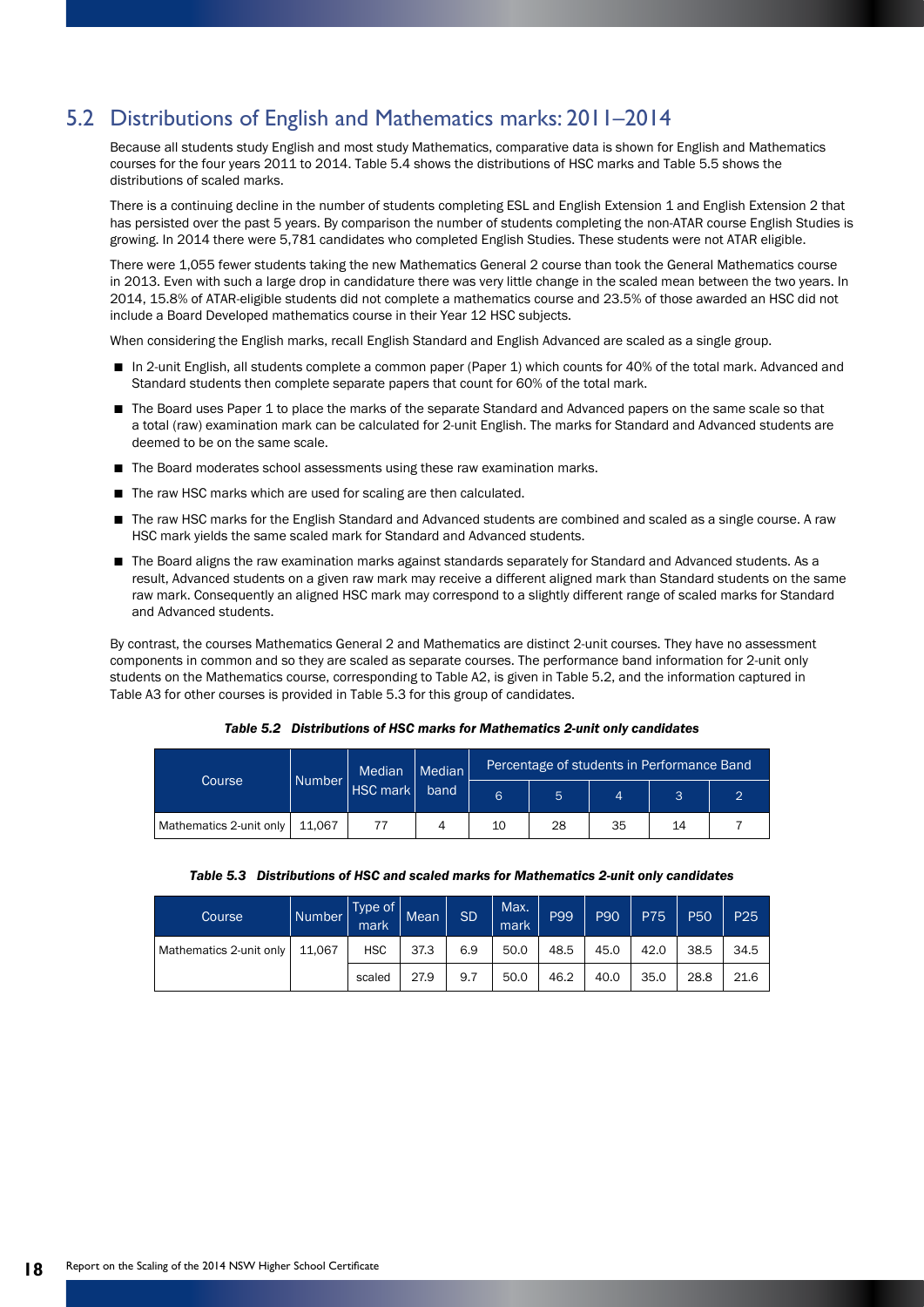|                              |      |           |      | Percentage of students with HSC mark less than: |      |      |         |
|------------------------------|------|-----------|------|-------------------------------------------------|------|------|---------|
|                              | Year | Enrolment | 45   | 40                                              | 35   | 30   | 25      |
| English Standard             | 2014 | 31,483    | 99.7 | 91.8                                            | 56.5 | 14.3 | 2.8     |
|                              | 2013 | 31,495    | 99.6 | 93.1                                            | 65.8 | 21.0 | 4.5     |
|                              | 2012 | 31,803    | 99.5 | 84.2                                            | 48.3 | 21.5 | 3.1     |
|                              | 2011 | 34,384    | 99.8 | 91.1                                            | 60.9 | 27.4 | 6.9     |
| English Advanced             | 2014 | 26,729    | 85.3 | 40.6                                            | 8.4  | 0.8  | 0.2     |
|                              | 2013 | 27,007    | 88.0 | 46.9                                            | 13.9 | 1.5  | 0.2     |
|                              | 2012 | 27,217    | 87.4 | 45.9                                            | 11.2 | 0.9  | 0.1     |
|                              | 2011 | 27,108    | 86.7 | 41.8                                            | 11.7 | 1.7  | 0.2     |
| English Extension 1          | 2014 | 4,848     | 69.4 | 29.3                                            | 6.8  | 1.1  | 0.3     |
|                              | 2013 | 5,007     | 75.3 | 34.6                                            | 11.5 | 3.2  | 0.8     |
|                              | 2012 | 5,265     | 75.0 | 35.4                                            | 12.7 | 3.2  | 0.8     |
|                              | 2011 | 5,327     | 73.2 | 38.4                                            | 15.8 | 4.5  | 1.1     |
| English Extension 2          | 2014 | 1,776     | 76.8 | 49.2                                            | 22.5 | 6.8  | 1.7     |
|                              | 2013 | 1,907     | 77.3 | 47.7                                            | 22.0 | 7.4  | 2.4     |
|                              | 2012 | 2,126     | 78.1 | 50.0                                            | 21.4 | 6.9  | 1.7     |
|                              | 2011 | 2,187     | 76.5 | 45.5                                            | 15.9 | 3.9  | 0.8     |
| ESL                          | 2014 | 2,291     | 95.5 | 71.4                                            | 33.8 | 10.4 | 2.1     |
|                              | 2013 | 2,410     | 97.4 | 76.6                                            | 40.2 | 15.7 | 4.1     |
|                              | 2012 | 2,513     | 96.8 | 75.1                                            | 35.0 | 10.6 | 3.5     |
|                              | 2011 | 2,869     | 94.2 | 67.4                                            | 30.6 | 7.9  | 1.3     |
| <b>Mathematics General 2</b> | 2014 | 31,321    | 94.5 | 74.7                                            | 48.7 | 24.0 | 6.4     |
|                              | 2013 | 32,376    | 94.0 | 78.8                                            | 57.4 | 23.7 | 7.9     |
|                              | 2012 | 31,702    | 94.4 | 77.7                                            | 48.6 | 19.7 | 5.5     |
|                              | 2011 | 31,631    | 92.9 | 75.5                                            | 49.6 | 19.6 | 6.3     |
| Mathematics                  | 2014 | 16,693    | 78.2 | 46.1                                            | 18.3 | 8.5  | 3.5     |
|                              | 2013 | 16,463    | 81.5 | 50.5                                            | 23.1 | 7.3  | 1.9     |
|                              | 2012 | 16,700    | 81.8 | 47.4                                            | 20.7 | 9.2  | 3.3     |
|                              | 2011 | 16,564    | 81.6 | 48.6                                            | 21.2 | 9.0  | 4.4     |
| Mathematics Extension 1      | 2014 | 9,022     | 69.6 | 36.8                                            | 15.4 | 5.8  | 1.9     |
|                              | 2013 | 8,839     | 67.2 | 36.9                                            | 16.3 | 6.5  | 2.0     |
|                              | 2012 | 8,925     | 64.4 | 35.1                                            | 14.9 | 5.5  | 1.7     |
|                              | 2011 | 8,823     | 64.0 | 35.5                                            | 15.4 | 5.8  | 2.2     |
| Mathematics Extension 2      | 2014 | 3,371     | 68.5 | 35.2                                            | 13.5 | 5.0  | 1.3     |
|                              | 2013 | 3,198     | 66.0 | 33.8                                            | 12.8 | 4.3  | 1.6     |
|                              | 2012 | 3,454     | 61.9 | 30.7                                            | 11.5 | 4.2  | 1.2     |
|                              | 2011 | 3,439     | 60.7 | 26.9                                            | 8.2  | 3.1  | $1.4\,$ |

### *Table 5.4 Distributions of HSC marks for English and Mathematics courses: 2011–2014*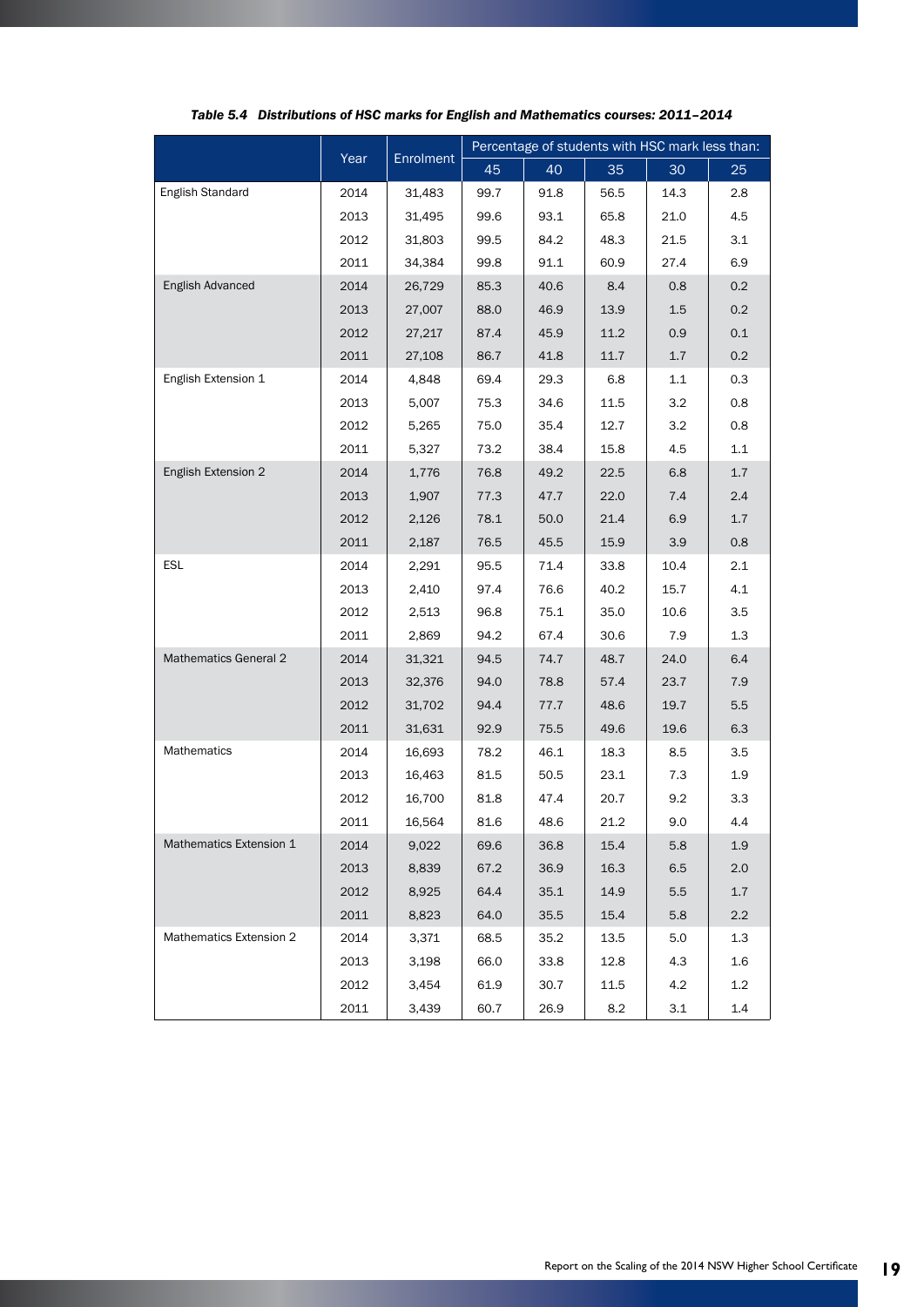|                              |      |           | Percentage of students with scaled mark less than: |      |      |      |      |         |
|------------------------------|------|-----------|----------------------------------------------------|------|------|------|------|---------|
|                              | Year | Enrolment | 45                                                 | 40   | 35   | 30   | 25   | 20      |
| English Standard             | 2014 | 31,483    | 99.9                                               | 99.6 | 97.2 | 90.0 | 75.9 | 55.8    |
|                              | 2013 | 31,495    | 99.9                                               | 99.3 | 96.5 | 89.6 | 76.0 | 55.8    |
|                              | 2012 | 31,803    | 99.9                                               | 99.3 | 96.5 | 89.7 | 77.3 | 57.3    |
|                              | 2011 | 34,384    | 99.9                                               | 99.5 | 97.4 | 91.6 | 79.3 | 59.9    |
| English Advanced             | 2014 | 26,729    | 97.6                                               | 83.4 | 60.3 | 37.1 | 19.2 | 8.1     |
|                              | 2013 | 27,007    | 97.5                                               | 83.1 | 60.5 | 37.2 | 20.6 | 9.3     |
|                              | 2012 | 27,217    | 97.8                                               | 83.3 | 60.8 | 39.2 | 21.8 | 9.2     |
|                              | 2011 | 27,108    | 96.3                                               | 80.5 | 60.5 | 40.0 | 21.1 | 8.8     |
| English Extension 1          | 2014 | 4,848     | 92.8                                               | 67.1 | 38.3 | 17.4 | 6.1  | 1.9     |
|                              | 2013 | 5,007     | 97.4                                               | 77.1 | 42.7 | 16.4 | 5.2  | 1.8     |
|                              | 2012 | 5,265     | 96.9                                               | 74.6 | 41.1 | 17.8 | 6.6  | 2.4     |
|                              | 2011 | 5,327     | 94.2                                               | 69.9 | 37.3 | 16.7 | 6.4  | 2.3     |
| English Extension 2          | 2014 | 1,776     | 90.0                                               | 68.8 | 41.6 | 20.0 | 8.2  | 2.2     |
|                              | 2013 | 1,907     | 95.5                                               | 76.5 | 46.0 | 20.2 | 6.9  | 1.9     |
|                              | 2012 | 2,126     | 94.7                                               | 75.0 | 45.3 | 18.3 | 5.4  | 1.0     |
|                              | 2011 | 2,187     | 92.4                                               | 71.3 | 44.5 | 18.4 | 5.3  | 1.5     |
| <b>ESL</b>                   | 2014 | 2,291     | 98.3                                               | 93.6 | 85.0 | 73.9 | 59.7 | 44.8    |
|                              | 2013 | 2,410     | 98.8                                               | 94.4 | 85.0 | 73.7 | 60.0 | 46.1    |
|                              | 2012 | 2,513     | 98.5                                               | 93.5 | 85.1 | 72.7 | 59.3 | 44.9    |
|                              | 2011 | 2,869     | 98.8                                               | 94.1 | 85.7 | 73.5 | 60.3 | 46.5    |
| <b>Mathematics General 2</b> | 2014 | 31,321    | 99.9                                               | 97.5 | 88.4 | 75.4 | 60.9 | 45.6    |
|                              | 2013 | 32,376    | 99.9                                               | 97.8 | 89.1 | 76.1 | 61.3 | 46.0    |
|                              | 2012 | 31,702    | 99.9                                               | 97.8 | 89.4 | 76.7 | 62.9 | 47.4    |
|                              | 2011 | 31,631    | 99.9                                               | 97.4 | 89.1 | 77.4 | 63.6 | 47.8    |
| Mathematics                  | 2014 | 16,693    | 95.3                                               | 78.4 | 59.0 | 40.4 | 25.3 | 14.5    |
|                              | 2013 | 16,463    | 98.3                                               | 84.4 | 60.5 | 38.6 | 22.7 | 12.6    |
|                              | 2012 | 16,700    | 96.3                                               | 81.3 | 61.6 | 41.7 | 25.8 | 14.7    |
|                              | 2011 | 16,564    | 96.8                                               | 81.9 | 61.5 | 41.5 | 25.1 | 13.6    |
| Mathematics Extension 1      | 2014 | 9,022     | 81.6                                               | 47.3 | 21.9 | 9.3  | 3.9  | 1.6     |
|                              | 2013 | 8,839     | 78.2                                               | 43.4 | 21.6 | 10.4 | 4.7  | 1.9     |
|                              | 2012 | 8,925     | 81.3                                               | 48.8 | 24.4 | 10.4 | 4.0  | $1.3$   |
|                              | 2011 | 8,823     | 79.5                                               | 43.8 | 20.3 | 8.8  | 4.0  | $1.8\,$ |
| Mathematics Extension 2      | 2014 | 3,371     | 63.9                                               | 18.2 | 5.6  | 1.8  | 0.6  | 0.3     |
|                              | 2013 | 3,198     | 54.3                                               | 15.7 | 4.8  | 1.9  | 0.9  | 0.3     |
|                              | 2012 | 3,454     | 64.8                                               | 19.5 | 5.8  | 2.1  | 0.7  | 0.2     |
|                              | 2011 | 3,439     | 58.4                                               | 16.4 | 5.1  | 2.4  | 1.2  | 0.5     |

*Table 5.5 Distributions of scaled marks for English and Mathematics courses: 2011–2014*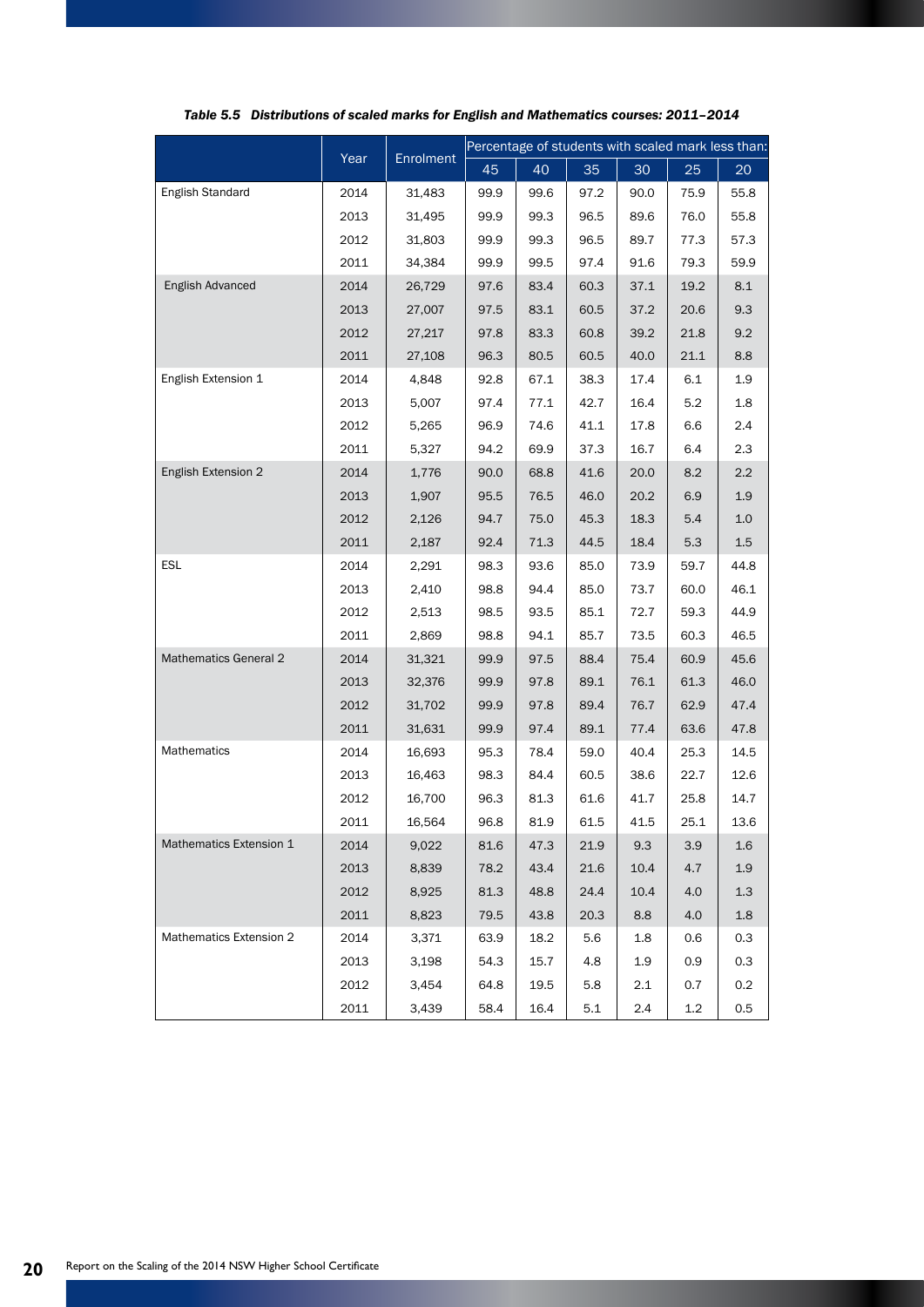# 5.3 Courses that contribute to the ATAR – Table A6

If students complete only 10 units all courses must be counted in the calculation of the ATAR, whereas if students complete more than 10 units at least one unit *will* be omitted. In 2014, 31,804 students out of the 55,482 ATAR-eligible students (57.3%) presented exactly 10 units.

Table A6 in the Appendix provides some information about students who completed *more than 10 units*. Data are not provided for courses with less than 10 students.

For each course:

- The second column shows the total number of students who did the course in any year and received an ATAR in 2014.
- The third column shows the number of these students who completed more than 10 units.
- $\blacksquare$  The fourth column expresses this number as a percentage.
- $\blacksquare$  The fifth column gives the percentage of these students who counted all units of that course towards their ATAR. The percentage is based on the number of students in the course who had completed more than 10 units.
- The final column shows the maximum ATAR of any student doing the course in any year and including all units of that course in the ATAR calculation.

Of the 109 courses listed in Table A6, 72 have 70% or more of their students counting the course. The data also show that, while there are differences in the percentages of students who count a particular course towards their ATARs, there is no evidence of systematic differences across Key Learning Areas.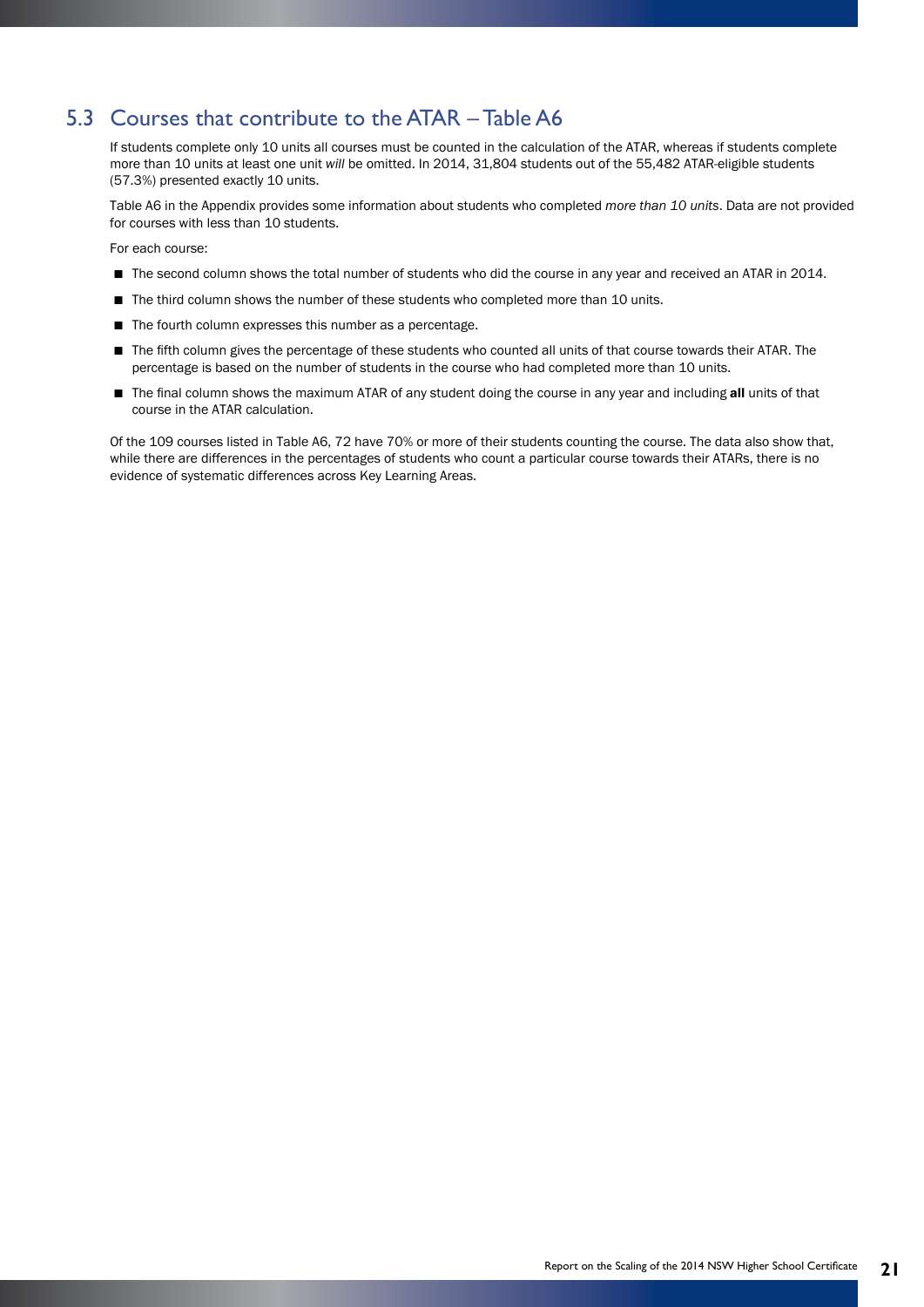# 6 Frequently asked questions

In recent years most of the enquiries from students received by the ATAR Enquiry Centre at UAC concerned the relationship between their HSC marks and their ATARs, and the reason why one course contributed to their ATAR and not another. These two major enquiries will be discussed below, followed by a summary of some of the other frequently asked questions.

## 6.1 Why is my ATAR low in comparison to my HSC marks?

The ATAR is a rank, not a mark and so there is no reason why the scores should be close. From Table A2 we can see that the median HSC mark for most 2-unit courses is between 70 and 80. The middle ATAR is 68.95 which is lower than the median score for almost all courses. So for students in the middle of the candidature the ATAR will typically be lower than their average HSC mark.

There is, however, no simple rule to convert HSC marks to ATARs. Courses do not necessarily have the same scaled means from year to year and the pattern of HSC marks varies across courses so that the same HSC mark does not necessarily indicate the same position across courses. The following examples illustrate the complexity of the relationship between HSC marks and ATARs.

#### Example 1

Consider the following two students, Liam and Kellie, whose HSC marks are shown in Table 6.1. These students are middle students (the 50th percentile) in all of their courses. Their average HSC marks per unit are similar, 38.5 and 39.1 respectively, but their ATARs are quite different, 55.25 and 78.90 respectively.

|             | Liam                    |                               |                             |  |  |  |  |  |
|-------------|-------------------------|-------------------------------|-----------------------------|--|--|--|--|--|
| <b>ATAR</b> | Course                  | <b>HSC mark</b><br>per course | <b>HSC mark</b><br>per unit |  |  |  |  |  |
| 55.25       | Dance                   | 78                            | 39.0                        |  |  |  |  |  |
|             | <b>English Standard</b> | 68                            | 34.0                        |  |  |  |  |  |
|             | Music 1                 | 82                            | 41.0                        |  |  |  |  |  |
|             | Society & Culture       | 78                            | 39.0                        |  |  |  |  |  |
|             | <b>Visual Arts</b>      | 79                            | 39.5                        |  |  |  |  |  |

#### *Table 6.1 Two examples of student achievement to show the effect of different scaled means*

| Kellie      |                    |                               |                             |  |  |  |
|-------------|--------------------|-------------------------------|-----------------------------|--|--|--|
| <b>ATAR</b> | Course             | <b>HSC</b> mark<br>per course | <b>HSC mark</b><br>per unit |  |  |  |
| 78.90       | Economics          | 78                            | 39.0                        |  |  |  |
|             | English Advanced   | 82                            | 41.0                        |  |  |  |
|             | Legal Studies      | 76                            | 38.0                        |  |  |  |
|             | <b>Mathematics</b> | 81                            | 40.5                        |  |  |  |
|             | Physics            | 74                            | 37.0                        |  |  |  |

Both Liam and Kellie are at the 50th percentile in all of their courses so the reason for the difference in their ATARs is the difference in the strength of the competition in the courses they have chosen. The average scaled mean for Liam's courses was 21.8 whereas the average scaled mean for Kellie's courses was 30.3. Kellie has competed against students who have demonstrated higher academic achievement.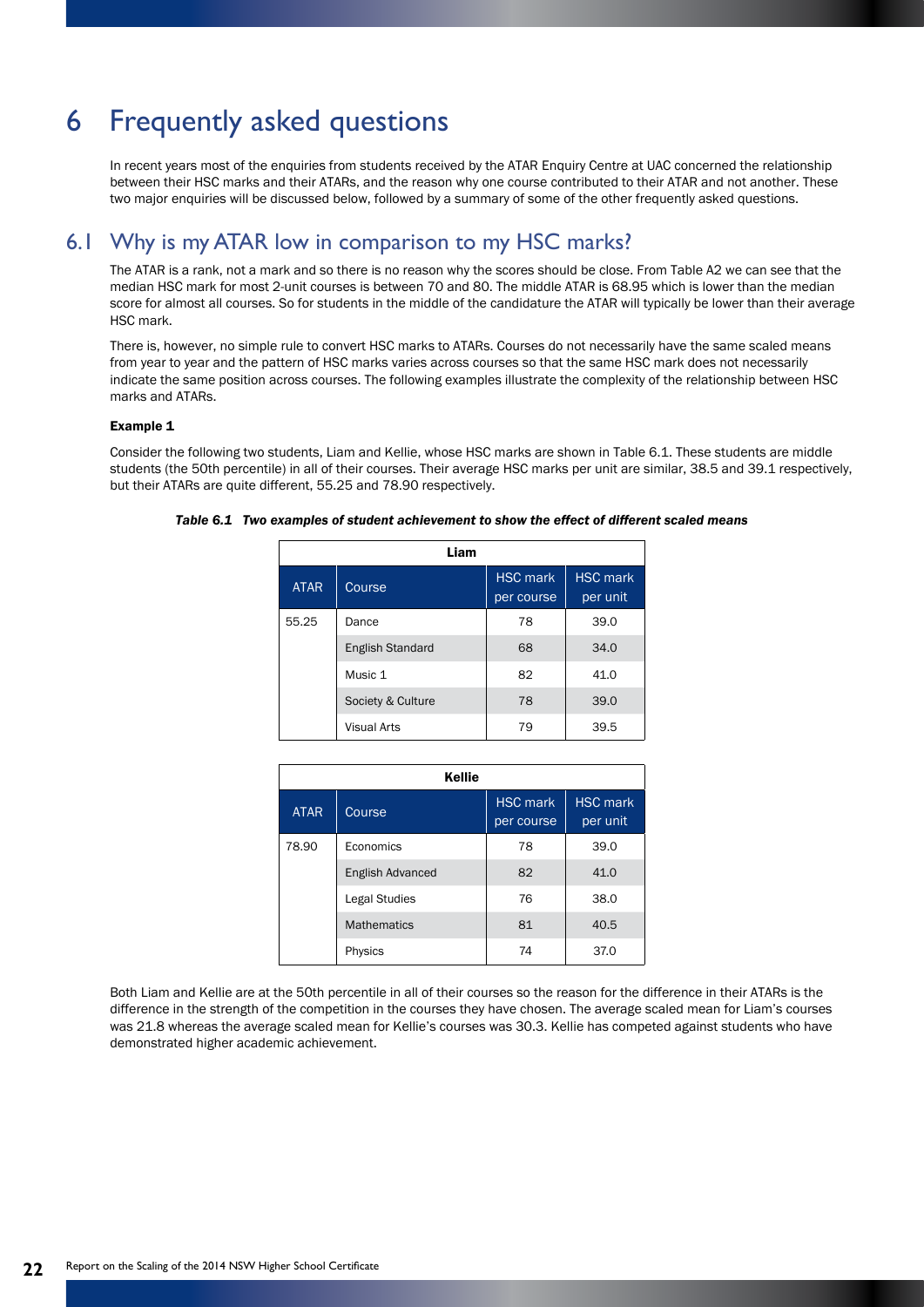#### Example 2

Consider the following two students, James and Amy, whose HSC marks are shown in Table 6.2. Their average HSC marks per unit are similar, 39.4 and 38.3 respectively, but their ATARs are quite different, 65.00 and 75.00 respectively.

| James       |                              |                               |                             |  |  |  |
|-------------|------------------------------|-------------------------------|-----------------------------|--|--|--|
| <b>ATAR</b> | Course                       | <b>HSC mark</b><br>per course | <b>HSC mark</b><br>per unit |  |  |  |
| 65.00       | <b>Business Studies</b>      | 82                            | 41.0                        |  |  |  |
|             | <b>English Standard</b>      | 74                            | 37.0                        |  |  |  |
|             | <b>Mathematics General 2</b> | 74                            | 37.0                        |  |  |  |
|             | Music 1                      | 85                            | 42.5                        |  |  |  |
|             | Senior Science               | 79                            | 39.5                        |  |  |  |

|  | Table 6.2 Two examples of student achievement to show the effect of different scaled means |  |  |  |
|--|--------------------------------------------------------------------------------------------|--|--|--|
|--|--------------------------------------------------------------------------------------------|--|--|--|

| Amy         |                          |                               |                             |  |  |  |  |
|-------------|--------------------------|-------------------------------|-----------------------------|--|--|--|--|
| <b>ATAR</b> | Course                   | <b>HSC</b> mark<br>per course | <b>HSC</b> mark<br>per unit |  |  |  |  |
| 75.00       | Biology                  | 76                            | 38.0                        |  |  |  |  |
|             | Chemistry                | 70                            | 35.0                        |  |  |  |  |
|             | English Advanced         | 84                            | 42.0                        |  |  |  |  |
|             | <b>Mathematics</b>       | 73                            | 36.5                        |  |  |  |  |
|             | <b>French Continuers</b> | 80                            | 40.0                        |  |  |  |  |

Amy has an ATAR that is almost the same as her average HSC course score (76.6) whereas James's ATAR is much lower than his average HSC course score (78.8). In fact his average HSC score is higher than Amy's. If we look at Table A3 the average of the scaled means of the courses taken by James is 20.9 whereas for the average scaled mean for the courses taken by Amy is 31.2.

#### Example 3

Consider the following two students who completed the same courses. The first student, Fred, receives an HSC mark of 35.0 per unit in each course, while the second student, Laura, receives an HSC mark of 40.0 per unit in each course (Table 6.3).

*Table 6.3 Two examples of student achievement: Fred and Laura*

|                                  |                      | <b>Fred</b> |                      | Laura      |  |
|----------------------------------|----------------------|-------------|----------------------|------------|--|
| Course                           | HSC mark per<br>unit | Percentile  | HSC mark per<br>unit | Percentile |  |
| Biology                          | 35.0                 | 41          | 40.0                 | 75         |  |
| <b>Business Studies</b>          | 35.0                 | 35          | 40.0                 | 66         |  |
| English Advanced                 | 35.0                 | 10          | 40.0                 | 45         |  |
| <b>Mathematics</b>               | 35.0                 | 20          | 40.0                 | 49         |  |
| Modern History                   | 35.0                 | 27          |                      | 62         |  |
| 17<br><b>Visual Arts</b><br>35.0 |                      |             | 40.0<br>56           |            |  |
| <b>ATAR</b>                      |                      | 55.95       | 79.45                |            |  |

Their HSC marks per unit in each course differ by only 5, yet their ATARs differ by 23.50. Laura's ATAR is similar to her HSC course marks (80 per course) while Fred's ATAR is much lower than his HSC course marks (70 per course).

The reason for the large difference in the ATARs can be found in the differences in the percentiles shown in Table 6.3. The percentiles are much higher for Laura than for Fred. Given these large differences, it is not surprising that their ATARs are very different.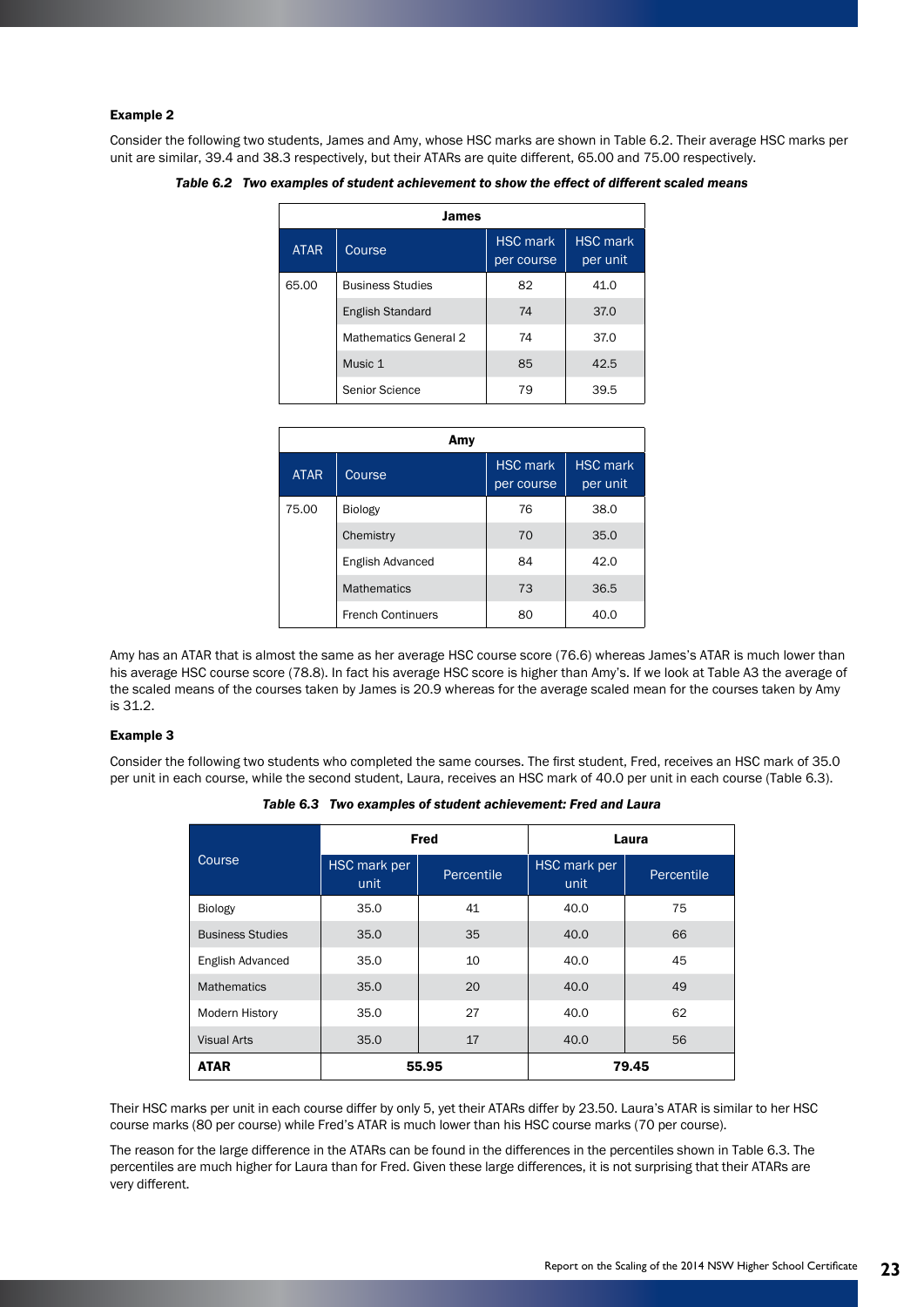The courses and HSC marks shown for Fred and Laura are the same as in 2013. While their HSC marks are the same the percentiles (their positions in their courses) have changed because of the changes in the distributions of HSC marks, so their ATARs are different. Table 6.4 presents the ATARs for 2009 to 2014.

| Year | Fred  | Laura |
|------|-------|-------|
| 2009 | 57.80 | 81.20 |
| 2010 | 57.05 | 80.15 |
| 2011 | 58.20 | 79.80 |
| 2012 | 57.45 | 79.65 |
| 2013 | 57.55 | 80.00 |
| 2014 | 55.95 | 79.45 |

#### *Table 6.4 ATARs for Fred and Laura: 2009–2014*

#### The ATAR is about position, whereas HSC marks indicate levels of achievement in individual courses.

# 6.2 Why does this course contribute to my ATAR when another course where I received a higher mark does not count?

As in previous years, this question arose after the results were released because each student's ATAR Advice Notice shows which units contribute to their ATAR. The question is not always easy to answer, especially as students are only aware of their HSC marks, which provide little information as to their rankings in their courses.

The question can often be answered by reference to data on the distributions of HSC and scaled marks in Table A3 in the Appendix. Some examples are presented to illustrate the principles involved.

The examples illustrate the general principle that *a student's position in their course and the scaled means and standard deviations of their courses are all important in determining which of their courses contribute towards their ATAR.*

Also it must be remembered that a *given HSC mark usually corresponds to a range of raw and scaled marks*.

#### Example 1 – scaled means

The first example (Table 6.5) shows a set of HSC and scaled marks corresponding to results at the 90th percentile of the various course distributions.

|                         |               |             |           | $P_{90}$                    |                       |  |
|-------------------------|---------------|-------------|-----------|-----------------------------|-----------------------|--|
| Course                  | <b>Number</b> | Scaled mean | Scaled SD | <b>HSC</b> mark<br>per unit | <b>Scaled</b><br>mark |  |
| <b>Ancient History</b>  | 11,198        | 24.4        | 10.7      | 44.5                        | 38.6                  |  |
| <b>Biology</b>          | 17,138        | 26.6        | 9.9       | 43.5                        | 39.2                  |  |
| <b>Business Studies</b> | 15,991        | 23.8        | 10.7      | 44.5                        | 38.2                  |  |
| Society and Culture     | 4,398         | 23.5        | 10.3      | 45.5                        | 37.7                  |  |
| Physics                 | 9,598         | 30.5        | 9.6       | 44.5                        | 42.0                  |  |

#### *Table 6.5 HSC and scaled marks – example 1*

These HSC marks are similar and each is at the 90th percentile of a large course with comparable standard deviations. Since the position within the course candidature is the same for each course the scaled mark will depend on the academic quality of the candidature of the course concerned. The highest scaled mark is for Physics, which has the highest scaled mean.

A student in Biology with an HSC mark of 43.5 can receive a higher scaled mark than a student in Ancient History or Business Studies with an HSC mark of 44.5 due to the differences in the strength of the competition reflected in the scaled means.

Notice also that the course with the highest HSC mark, Society and Culture, has the lowest scaled mark.

The HSC mark on its own does not give a clear indication of the contribution a course makes towards a student's aggregate.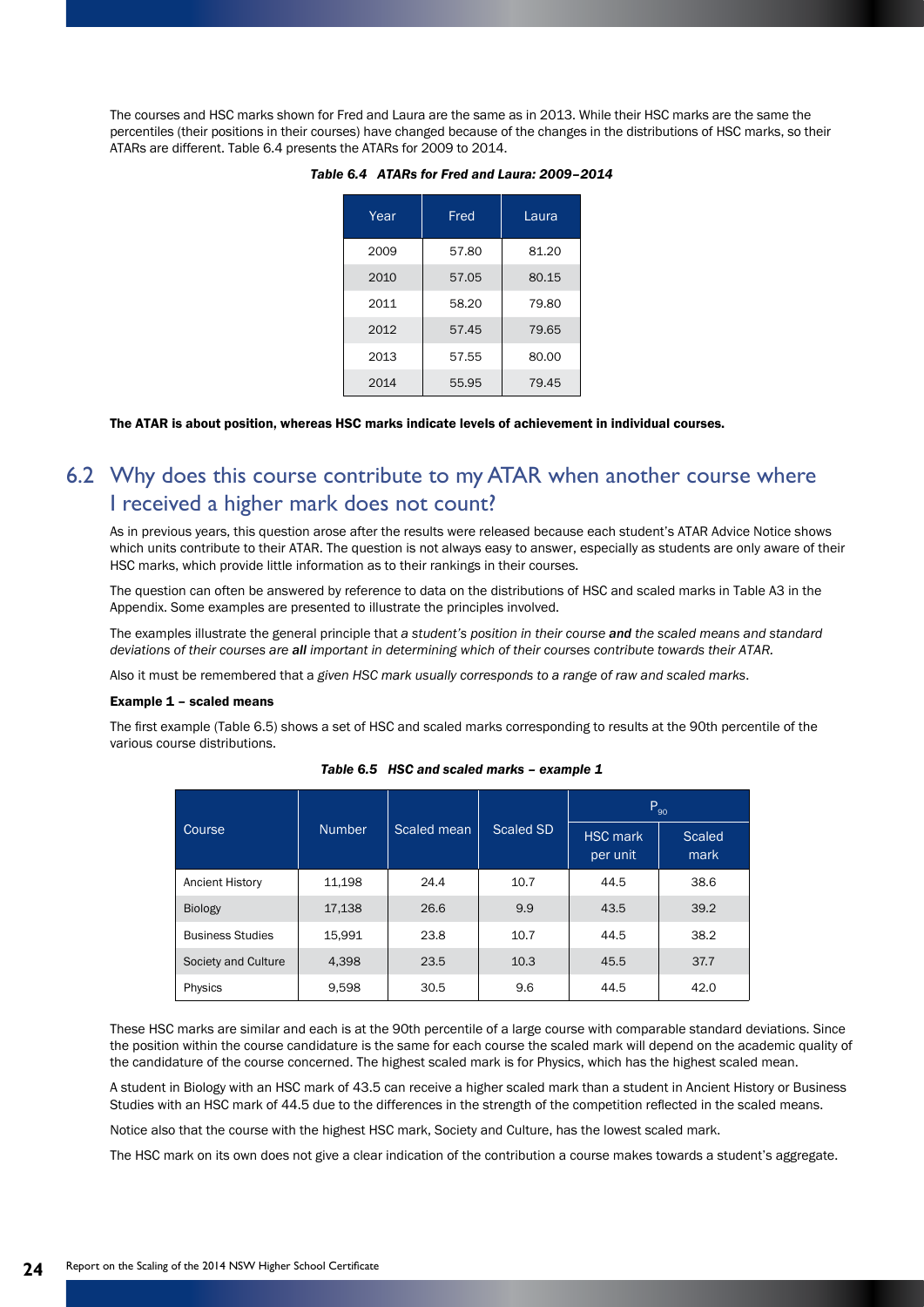#### Example 2 – position

Consider students with HSC marks of 47.0 per unit in Geography and German Continuers. The student in Geography is at the 99th percentile and gains a scaled mark of 45.7 whereas the student in German Continuers is at the 90th percentile and gets a scaled mark of 43.6. Therefore, even though the scaled mean for German Continuers, 33.0, is much higher than the scaled mean for Geography, 25.1, the difference in position compensates for this and the Geography student gets the higher scaled mark.

|                          | Scaled mean | <b>Scaled SD</b> | <b>HSC</b> mark<br>Percentile<br>per unit |      | Scaled mark |  |
|--------------------------|-------------|------------------|-------------------------------------------|------|-------------|--|
| Geography                | 25.1        | 11.0             | $P_{gg}$                                  | 47.0 | 45.7        |  |
| <b>German Continuers</b> | 33.0        | 9.0              | $P_{90}$                                  | 47.0 | 43.6        |  |

#### *Table 6.6 HSC and scaled marks – example 2*

#### Example 3 – standard deviations

In some situations, particularly in courses with smaller candidatures, the difference in the distribution spread is also a factor in deciding which course contributes towards the ATAR.

|                    |                                 |      |                             | $P_{90}$    |
|--------------------|---------------------------------|------|-----------------------------|-------------|
| Course             | <b>Scaled SD</b><br>Scaled mean |      | <b>HSC</b> mark<br>per unit | Scaled mark |
| Music 1            | 21.3                            | 10.6 | 46.0                        | 35.9        |
| Arabic Extension 1 | 25.5                            | 4.8  | 46.0                        | 31.7        |

#### *Table 6.7 HSC and scaled marks – example 3*

Consider students at the 90th percentile of Music 1 with HSC mark 46.0 per unit and scaled mark of 35.9 per unit and at the 90th percentile of Arabic Extension with HSC mark of 46.0 and scaled mark of 31.7. Arabic Extension has scaled mean of 25.5 whereas Music 1 has scaled mean 21.3.

The course with the lower scaled mean has the higher scaled mark corresponding to the HSC mark of 46.0 even though the position is the same in both courses. The reason the scaled marks differ is the spread in the distribution as measured by the standard deviation (SD). Arabic Extension has SD 4.8 but Music 1 has SD 10.6. Music 1 has a candidature with more varied academic ability than Arabic Extension.

#### Example 4 – raw vs HSC marks

As noted in Section 4.6 there is not necessarily a unique scaled mark for each HSC mark. From Table A3, by focusing on the maximum mark and the 99th and 90th percentiles, we see that candidates receiving the top HSC mark of 50 in Music Extension received scaled marks from 50.0 to 48.3. The top HSC mark in a course does not necessarily reflect the top raw mark in a course and so a candidate with HSC mark of 50 may not receive the top scaled mark.

The pattern of several scaled marks corresponding to a given HSC mark can occur across the distribution, not just at the top of the range.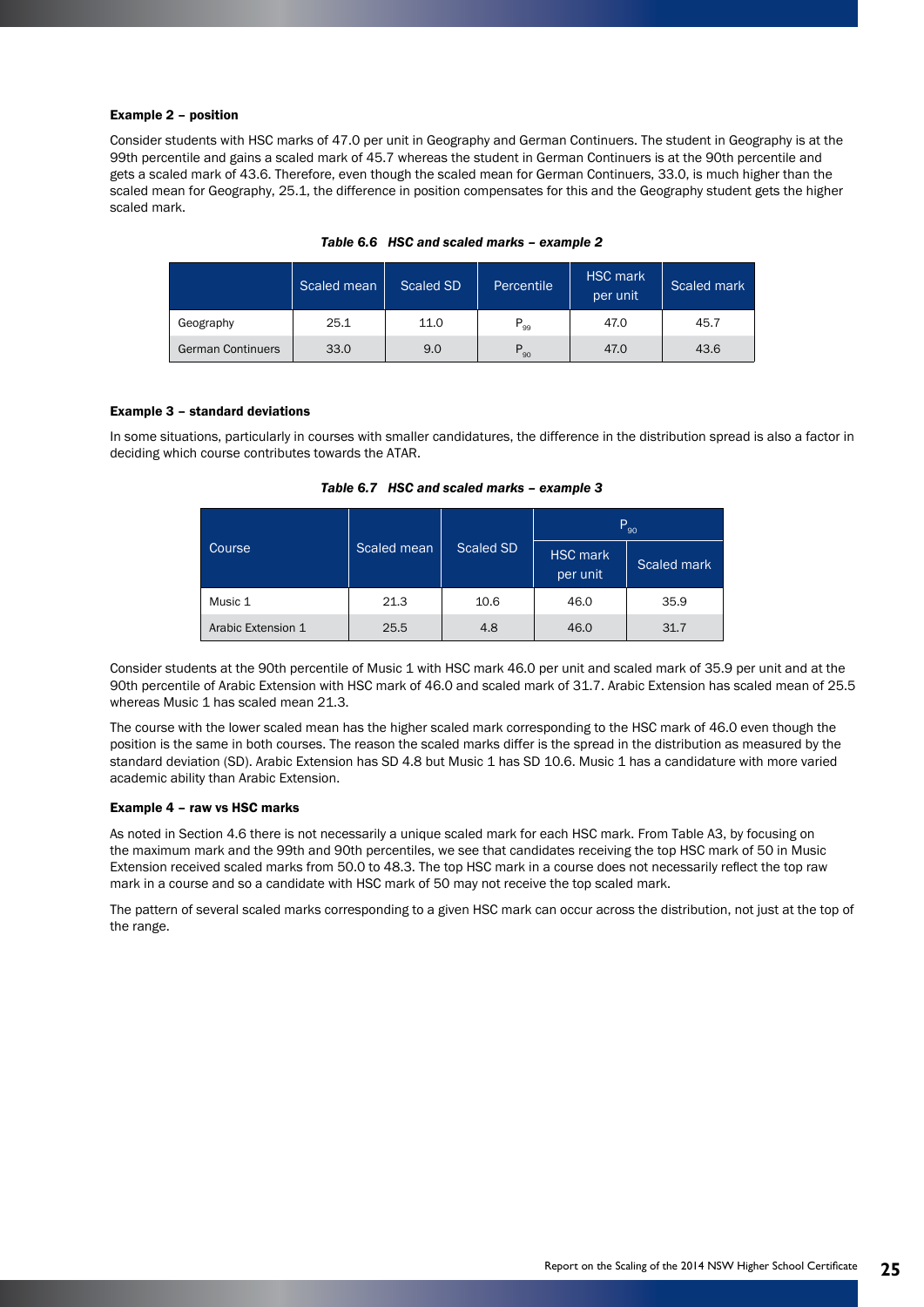# 6.3 Other frequently asked questions

#### *Does the school I attend matter?*

No. The school attended does not feature in the ATAR calculation. The ATAR calculation is based only on marks provided by the Board; no other information is used.

#### *Does my postcode matter?*

No.

#### *Are certain courses always 'scaled down'?*

No. Scaling is carried out afresh each year: if the quality of the candidature changes, the scaled mean will also change.

#### *Is it true that if I study this course I can't get a high ATAR?*

No. As Table A1 in the Appendix shows, there are students in every course who achieve high ATARs.

#### *What impact did the variation in patterns of HSC marks have on the ATAR calculations?*

None. It is the raw HSC marks rather than the aligned HSC marks that are scaled. The fact that the percentage of students who are placed in Performance Band 6 differs across courses has no effect on the calculation of the ATAR.

#### *Why can't I use my HSC marks to check the calculation of my ATAR?*

There are two reasons. The first is the ATAR is a rank that indicates your position in relation to other students, it is not an average mark. Secondly raw marks are used in the calculation of the ATAR not the aligned HSC marks.

#### *Can I find out what my scaled marks are?*

No. Scaled marks are not reported to students. They are determined during an interim phase in the ATAR calculation.

#### *I have similar HSC marks to my friend, but we don't have similar ATARs. Why not?*

Your ATARs would be similar if your courses were the same.

#### *Which course should I study?*

Do not choose courses on the basis of what you believe are the likely effects of scaling. Choice of which courses to study should be determined only by your interests, your demonstrated abilities and the value of courses for your future career plans. The scaling process is designed to allow students to choose according to these principles and not, as far as university selection is concerned, be disadvantaged by their choice. It treats all students on their merits.

#### *Do I get a better ATAR if I study more units?*

This is a common question. While the data show that students who study more units tend to gain higher ATARs, determining causality is difficult. The relationship between number of units studied and ATAR might result from personal attributes including interest, motivation, effort and time management. You cannot assume that simply by studying more units your ATAR will be increased.

#### *What happens if I repeat a course?*

If a course is repeated only the last satisfactory attempt is used towards the calculation of the ATAR. Your aggregate will be re-calculated using your new mark and your previous marks. Your aggregate may increase, remain the same or decrease; it depends on your new mark. Since you are being compared with a different cohort your ATAR may increase, remain the same or decrease.

#### *What happens if I accumulate the HSC?*

Students who accumulate courses towards their HSC have their scaled marks calculated the year they complete the courses.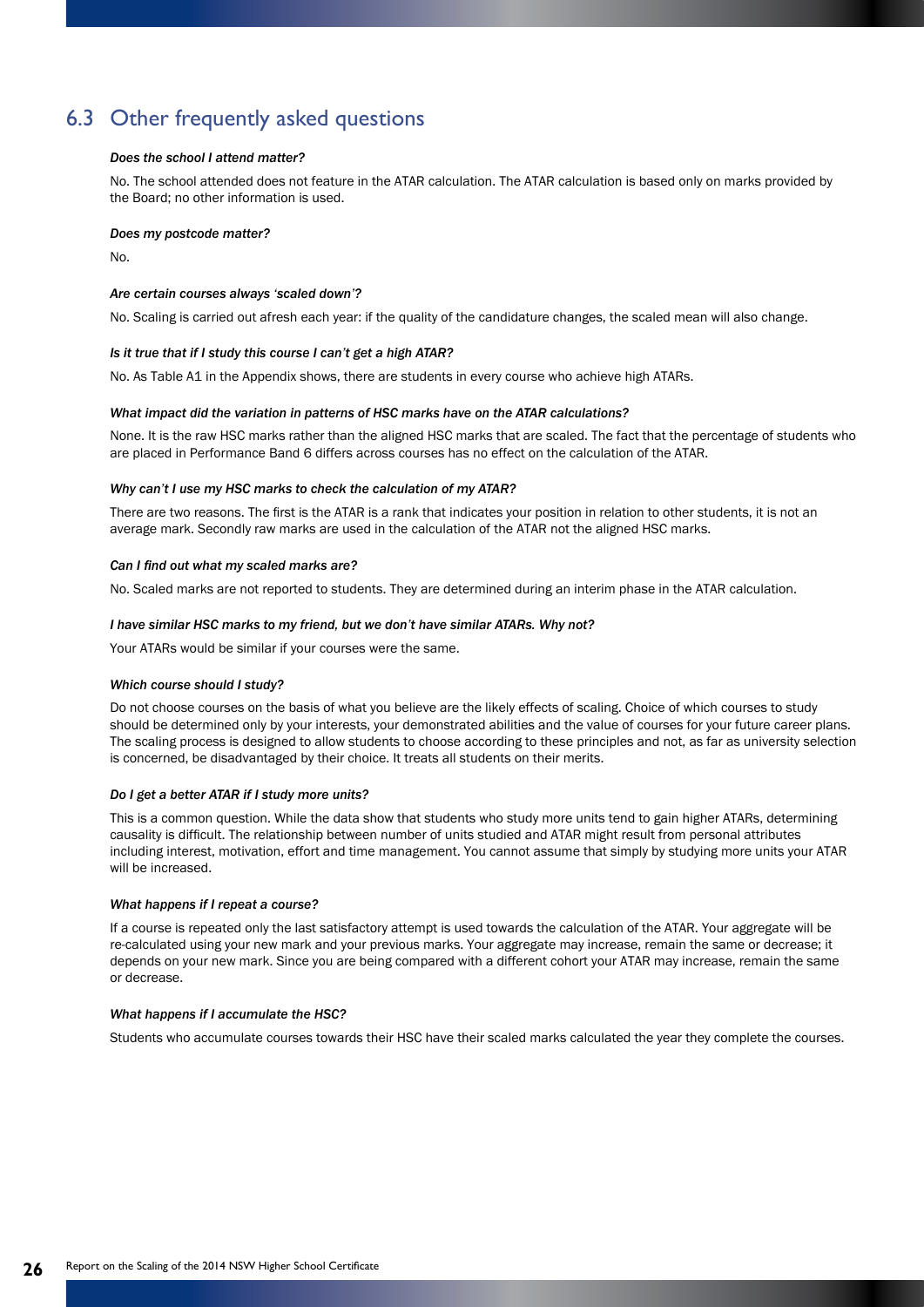#### *What happens if I already have an ATAR and add a new ATAR course the following year?*

Your aggregate will be re-calculated using your new course and your previous courses. It may increase or stay the same but it will not go down. Since you are being compared with a different cohort your ATAR may increase, remain the same or decrease.

#### *Which ATAR is used for selection purposes?*

Institutions use your latest ATAR for selection purposes. This could be better or worse than a previous ATAR.

#### *If I'm eligible to get bonus points, does my ATAR change?*

No. Bonus points do not change your ATAR. They change your selection rank for a particular preference or course.

### *If bonus points don't increase my ATAR, then how do they work?*

Universities allocate bonus points to students for different reasons. Examples include for strong performance in specific HSC courses, for students who live in or attend school in an area defined by the university and for students who have applied for consideration through Educational Access Schemes (EAS).

As the bonus points schemes for each university, and often each course at the same university, are different, your selection rank can be different for each course you list in your course preferences. For most Year 12 applicants, their selection rank for each preference is their ATAR. However if a university allocates bonus points to you for a particular course then your selection rank for that preference is your ATAR + bonus points.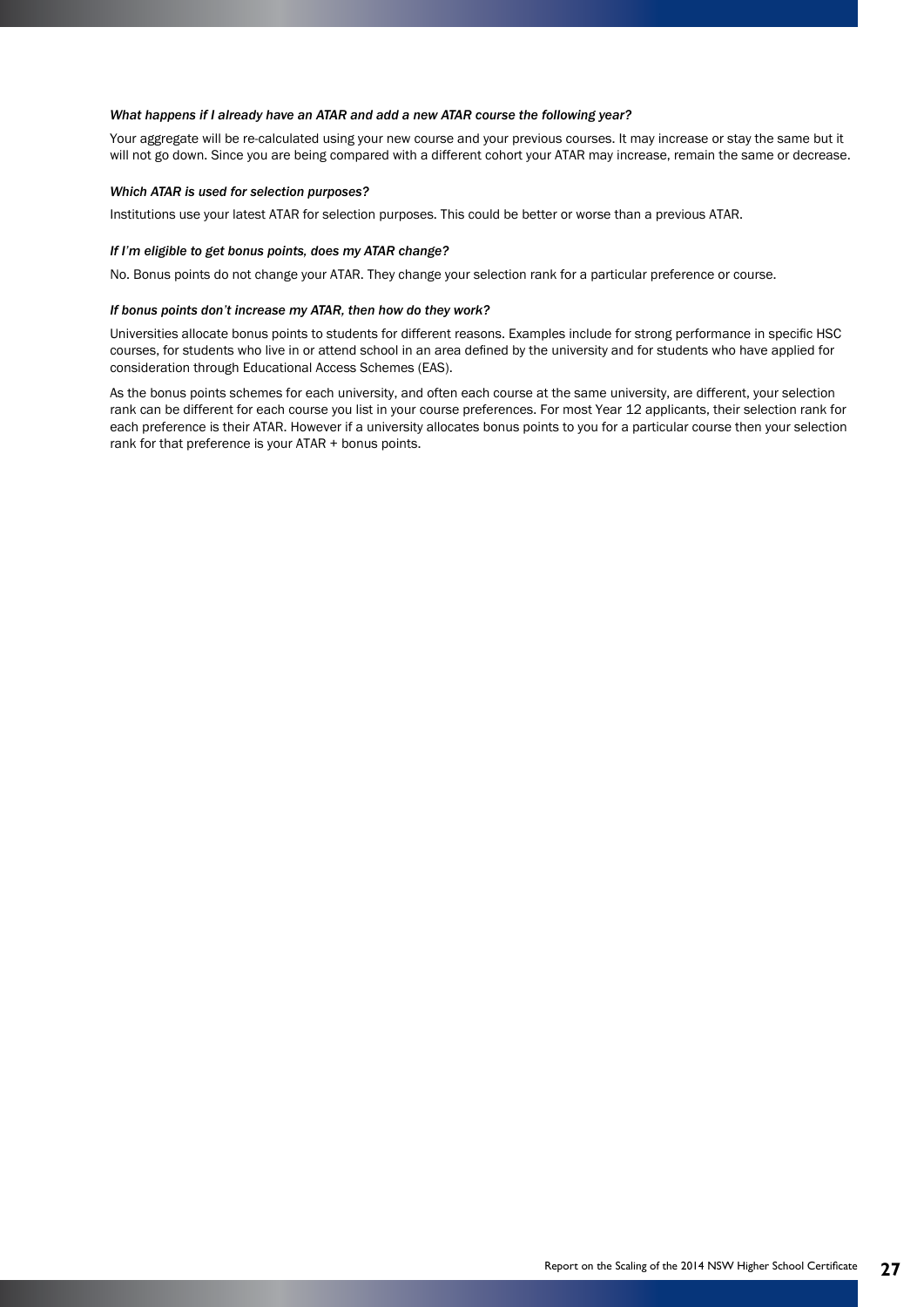# 7 Appendix

The following courses are not included in Tables A2 to A5 in the Appendix as they had less than 10 students in 2014:

- Arabic Beginners
- Dutch
- **Hungarian**
- $\blacksquare$  Heritage Indonesian
- Malay Background Speakers
- **Maltese**
- **Ukrainian**

Some other courses do not appear in all tables if they have less than the minimum number of candidates required for a particular table.

| Table A1 | Course numbers – gender, ATAR eligibility and maximum ATAR by course<br>Excludes courses with less than 10 students.                                                                                                                                      |
|----------|-----------------------------------------------------------------------------------------------------------------------------------------------------------------------------------------------------------------------------------------------------------|
| Table A2 | Distributions of HSC marks by course<br>Excludes courses with less than 10 students.                                                                                                                                                                      |
| Table A3 | Descriptive statistics and selected percentiles for HSC marks and scaled marks by course<br>Excludes courses with less than 10 students or less than 4 ATAR-eligible students and no percentile data are given<br>for courses with less than 40 students. |
| Table A4 | Distributions of HSC marks by course: 2013-2014<br>Excludes courses with less than 40 students in either year.                                                                                                                                            |
| Table A5 | Distributions of scaled marks by course: 2013-2014<br>Excludes courses with less than 40 students in either year.                                                                                                                                         |
| Table A6 | Courses that contribute to the ATAR<br>Excludes courses with less than 10 students.                                                                                                                                                                       |
| Table A7 | ATAR distribution                                                                                                                                                                                                                                         |
| Table A8 | ATAR percentiles: 2010-2014                                                                                                                                                                                                                               |
| Table A9 | Relationship between the ATAR and aggregates: 2010-2014                                                                                                                                                                                                   |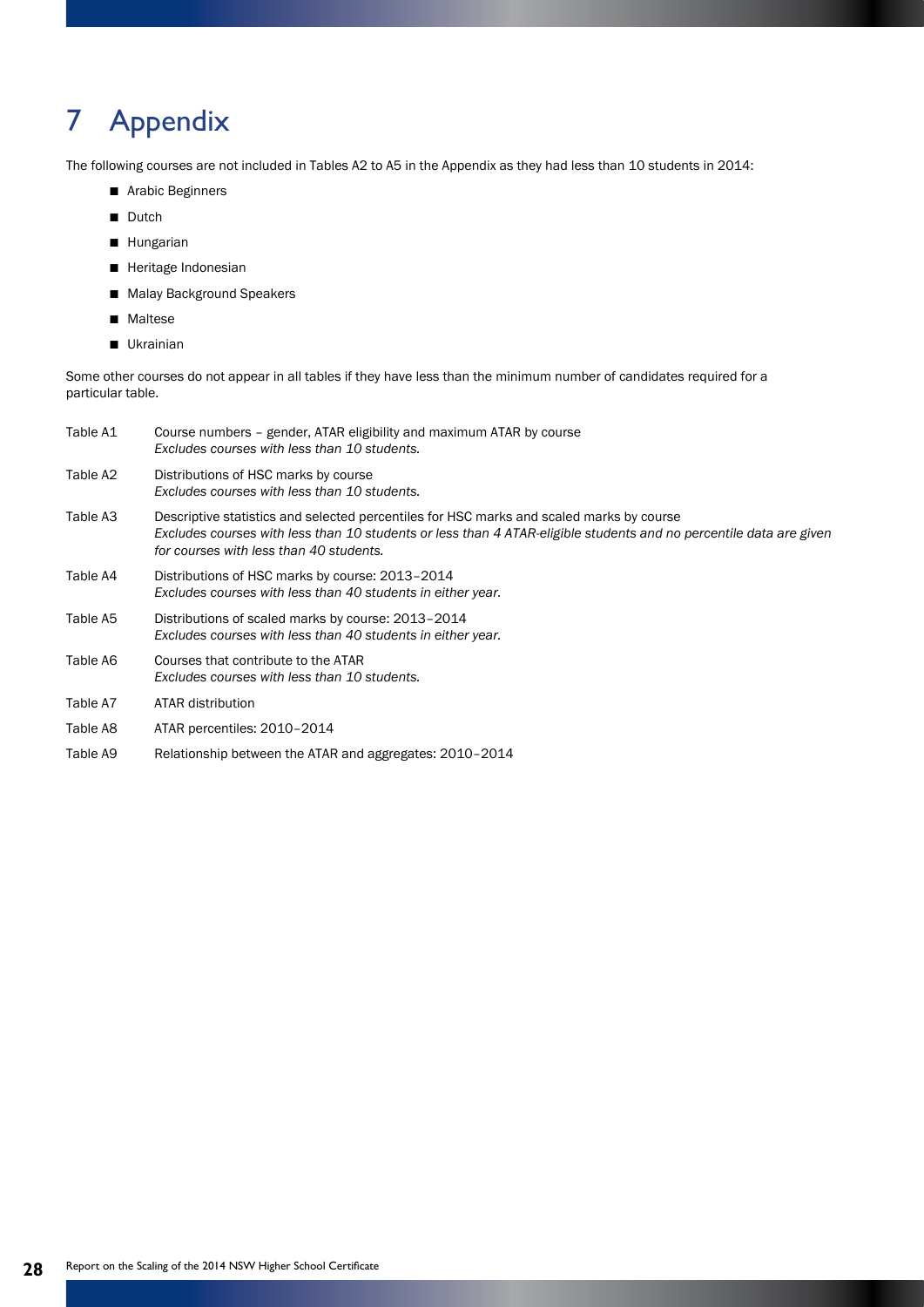### Table A1 Course numbers – gender, ATAR eligibility and maximum ATAR by course

- Notes: (i) The Number all column includes students who have completed the course in 2014 or in a previous year (and who have done at least one ATAR course in 2014).
	- (ii) The Number HSC column shows the number of students who completed the course in 2014 or in a previous year and received an HSC award in 2014.
	- (iii) The Number ATAR column shows the number of students who completed the course in 2014 or in a previous year and who were eligible for an ATAR in 2014.
	- (iv) The % Female column shows the percentage of students in the course who were female.
	- (v) The % HSC column shows the percentage of students in the course who received an HSC award in 2014.
	- (vi) The % ATAR eligible column shows the percentage of students in the course who were eligible for an ATAR in 2014.
	- (vii) The Maximum ATAR column shows the maximum ATAR achieved by a student doing the course.
	- (viii) This table excludes courses with less than 10 students.

| Course                             | <b>Number</b><br>all | <b>Number</b><br><b>HSC</b> | <b>Number</b><br><b>ATAR</b> | % Female | % HSC | % ATAR<br>eligible | Maximun<br><b>ATAR</b> |
|------------------------------------|----------------------|-----------------------------|------------------------------|----------|-------|--------------------|------------------------|
| <b>Aboriginal Studies</b>          | 440                  | 383                         | 221                          | 72.7     | 87.0  | 50.2               | 99.60                  |
| Agriculture                        | 1,441                | 1,333                       | 1,003                        | 52.0     | 92.5  | 69.6               | 99.95                  |
| Ancient History                    | 11,410               | 11,143                      | 10,367                       | 57.1     | 97.7  | 90.9               | 99.95                  |
| <b>Biology</b>                     | 17,444               | 16,972                      | 16,465                       | 61.2     | 97.3  | 94.4               | 99.95                  |
| <b>Business Studies</b>            | 16,266               | 15,835                      | 14,764                       | 47.5     | 97.4  | 90.8               | 99.95                  |
| Chemistry                          | 11,396               | 11,117                      | 11,063                       | 44.8     | 97.6  | 97.1               | 99.95                  |
| Community & Family Studies         | 7,766                | 7,539                       | 6,006                        | 93.3     | 97.1  | 77.3               | 99.45                  |
| Dance                              | 951                  | 904                         | 786                          | 93.7     | 95.1  | 82.6               | 98.95                  |
| Design & Technology                | 3,166                | 3,034                       | 2,633                        | 42.4     | 95.8  | 83.2               | 99.35                  |
| Drama                              | 4,810                | 4,663                       | 4,191                        | 69.3     | 96.9  | 87.1               | 99.90                  |
| Earth & Environmental Science      | 1,519                | 1,463                       | 1,388                        | 44.5     | 96.3  | 91.4               | 99.80                  |
| Economics                          | 5,190                | 5,107                       | 5,079                        | 36.4     | 98.4  | 97.9               | 99.95                  |
| <b>Engineering Studies</b>         | 2,070                | 2,030                       | 1,949                        | 5.2      | 98.1  | 94.2               | 99.90                  |
| <b>English Standard</b>            | 31,937               | 30,920                      | 26,900                       | 49.3     | 96.8  | 84.2               | 99.80                  |
| English Advanced                   | 27,017               | 26,678                      | 26,479                       | 57.9     | 98.7  | 98.0               | 99.95                  |
| English Extension 1                | 4,886                | 4,850                       | 4,840                        | 65.9     | 99.3  | 99.1               | 99.95                  |
| English Extension 2                | 1,787                | 1,781                       | 1,773                        | 68.4     | 99.7  | 99.2               | 99.95                  |
| <b>ESL</b>                         | 2,329                | 2,225                       | 2,103                        | 52.8     | 95.5  | 90.3               | 99.95                  |
| Food Technology                    | 3,571                | 3,475                       | 2,745                        | 75.5     | 97.3  | 76.9               | 99.70                  |
| Geography                          | 4,482                | 4,360                       | 4,019                        | 44.4     | 97.3  | 89.7               | 99.95                  |
| Industrial Technology              | 5,435                | 5,141                       | 3,422                        | 11.5     | 94.6  | 63.0               | 98.00                  |
| Information Processes & Technology | 3,052                | 2,802                       | 2,537                        | 21.9     | 91.8  | 83.1               | 99.95                  |
| <b>Legal Studies</b>               | 10,173               | 9,992                       | 9,549                        | 61.3     | 98.2  | 93.9               | 99.95                  |
| <b>Mathematics General 2</b>       | 31,810               | 30,978                      | 27,747                       | 51.1     | 97.4  | 87.2               | 99.75                  |
| <b>Mathematics</b>                 | 17,165               | 15,636                      | 15,579                       | 45.9     | 91.1  | 90.8               | 99.95                  |
| Mathematics Extension 1            | 9,301                | 8,918                       | 8,917                        | 39.9     | 95.9  | 95.9               | 99.95                  |
| Mathematics Extension 2            | 3,414                | 3,368                       | 3,369                        | 35.7     | 98.7  | 98.7               | 99.95                  |
| <b>Modern History</b>              | 10,454               | 10,212                      | 9,657                        | 52.7     | 97.7  | 92.4               | 99.95                  |
| <b>History Extension</b>           | 1,937                | 1,929                       | 1,922                        | 62.1     | 99.6  | 99.2               | 99.95                  |
| Music 1                            | 5,100                | 4,841                       | 4,142                        | 47.4     | 94.9  | 81.2               | 99.90                  |
| Music 2                            | 805                  | 748                         | 746                          | 50.7     | 92.9  | 92.7               | 99.95                  |
| <b>Music Extension</b>             | 481                  | 466                         | 466                          | 50.3     | 96.9  | 96.9               | 99.95                  |
| PDH&PE                             | 14,631               | 14,306                      | 13,074                       | 53.4     | 97.8  | 89.4               | 99.90                  |
| Physics                            | 9,750                | 9,611                       | 9,547                        | 21.3     | 98.6  | 97.9               | 99.95                  |
| Senior Science                     | 6,382                | 6,199                       | 5,035                        | 46.6     | 97.1  | 78.9               | 99.75                  |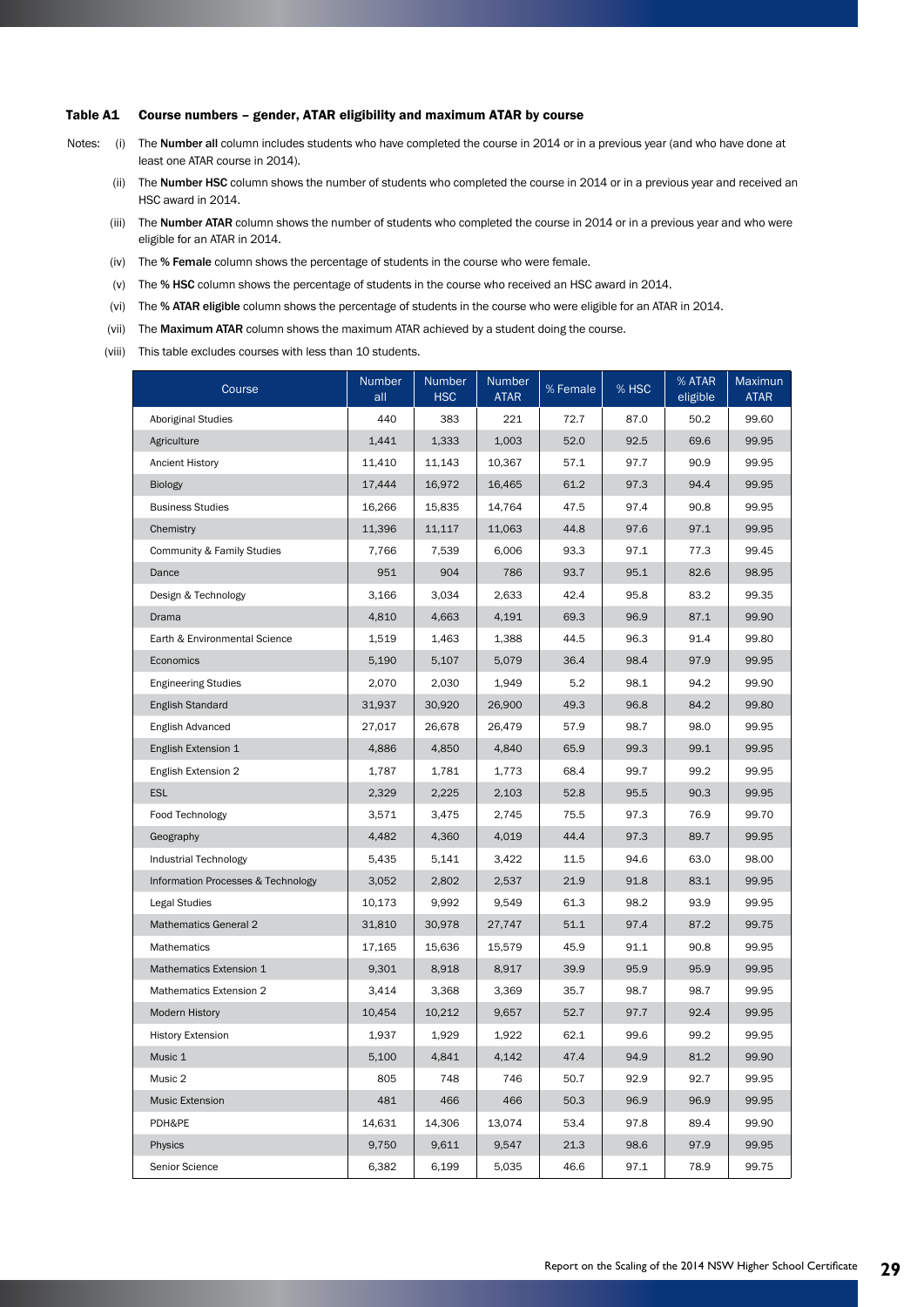### *Table A1 Gender, ATAR eligibility and maximum ATAR by course (continued)*

| Course                             | Number<br>all | Number<br><b>HSC</b> | <b>Number</b><br>ATAR | % Female | % HSC | % ATAR<br>eligible | <b>Maximun</b><br><b>ATAR</b> |
|------------------------------------|---------------|----------------------|-----------------------|----------|-------|--------------------|-------------------------------|
| Society & Culture                  | 4,485         | 4,333                | 4,042                 | 80.5     | 96.6  | 90.1               | 99.95                         |
| Software Design & Development      | 1,781         | 1,666                | 1,567                 | 6.9      | 93.5  | 88.0               | 99.95                         |
| Studies of Religion I              | 9,630         | 9,247                | 8,949                 | 53.6     | 96.0  | 92.9               | 99.95                         |
| Studies of Religion II             | 5,508         | 5,375                | 5,245                 | 65.6     | 97.6  | 95.2               | 99.85                         |
| <b>Textiles &amp; Design</b>       | 1,900         | 1,837                | 1,591                 | 98.8     | 96.7  | 83.7               | 99.90                         |
| <b>Visual Arts</b>                 | 9,207         | 8,909                | 7,651                 | 72.1     | 96.8  | 83.1               | 99.95                         |
| <b>Arabic Continuers</b>           | 219           | 207                  | 173                   | 63.0     | 94.5  | 79.0               | 95.95                         |
| Arabic Extension                   | 67            | 64                   | 56                    | 67.2     | 95.5  | 83.6               | 92.95                         |
| Armenian                           | 36            | 26                   | 26                    | 77.8     | 72.2  | 72.2               | 97.35                         |
| <b>Chinese Beginners</b>           | 54            | 54                   | 49                    | 53.7     | 100.0 | 90.7               | 97.70                         |
| <b>Chinese Continuers</b>          | 84            | 81                   | 81                    | 44.0     | 96.4  | 96.4               | 99.95                         |
| <b>Chinese Extension</b>           | 27            | 27                   | 27                    | 40.7     | 100.0 | 100.0              | 99.95                         |
| <b>Chinese Background Speakers</b> | 648           | 620                  | 611                   | 59.0     | 95.7  | 94.3               | 99.95                         |
| Heritage Chinese (Mandarin)        | 122           | 121                  | 119                   | 72.1     | 99.2  | 97.5               | 99.80                         |
| <b>Classical Greek Continuers</b>  | 19            | 19                   | 19                    | 31.6     | 100.0 | 100.0              | 99.95                         |
| <b>Classical Greek Extension</b>   | 13            | 13                   | 13                    | 23.1     | 100.0 | 100.0              | 99.95                         |
| <b>Classical Hebrew Continuers</b> | 35            | 33                   | 33                    | 71.4     | 94.3  | 94.3               | 99.85                         |
| <b>Classical Hebrew Extension</b>  | 16            | 16                   | 16                    | 75.0     | 100.0 | 100.0              | 99.85                         |
| Croatian                           | 15            | 12                   | 12                    | 60.0     | 80.0  | 80.0               | 92.80                         |
| Filipino                           | 13            | 13                   | 13                    | 84.6     | 100.0 | 100.0              | 84.25                         |
| <b>French Beginners</b>            | 693           | 681                  | 627                   | 81.8     | 98.3  | 90.5               | 99.75                         |
| <b>French Continuers</b>           | 843           | 802                  | 799                   | 71.8     | 95.1  | 94.8               | 99.95                         |
| <b>French Extension</b>            | 204           | 199                  | 199                   | 63.7     | 97.5  | 97.5               | 99.95                         |
| German Beginners                   | 69            | 68                   | 66                    | 78.3     | 98.6  | 95.7               | 99.65                         |
| <b>German Continuers</b>           | 308           | 290                  | 288                   | 63.3     | 94.2  | 93.5               | 99.95                         |
| German Extension                   | 65            | 63                   | 63                    | 52.3     | 96.9  | 96.9               | 99.95                         |
| Hindi                              | 22            | 17                   | 17                    | 59.1     | 77.3  | 77.3               | 98.75                         |
| Indonesian Beginners               | 43            | 41                   | 39                    | 55.8     | 95.3  | 90.7               | 99.15                         |
| <b>Indonesian Continuers</b>       | 64            | 64                   | 63                    | 62.5     | 100.0 | 98.4               | 99.15                         |
| Indonesian Extension               | 13            | 13                   | 13                    | 46.2     | 100.0 | 100.0              | 97.50                         |
| Indonesian Background Speakers     | 68            | 68                   | 67                    | 45.6     | 100.0 | 98.5               | 99.30                         |
| Italian Beginners                  | 352           | 345                  | 314                   | 77.3     | 98.0  | 89.2               | 99.65                         |
| Italian Continuers                 | 318           | 295                  | 291                   | 65.4     | 92.8  | 91.5               | 99.85                         |
| Italian Extension                  | 67            | 63                   | 63                    | 58.2     | 94.0  | 94.0               | 99.85                         |
| Japanese Beginners                 | 697           | 674                  | 641                   | 59.5     | 96.7  | 92.0               | 99.75                         |
| Japanese Continuers                | 642           | 627                  | 624                   | 64.6     | 97.7  | 97.2               | 99.90                         |
| Japanese Extension                 | 194           | 193                  | 193                   | 66.0     | 99.5  | 99.5               | 99.90                         |
| Japanese Background Speakers       | 12            | 12                   | 12                    | 75.0     | 100.0 | 100.0              | 97.65                         |
| Heritage Japanese                  | 18            | 18                   | 17                    | 55.6     | 100.0 | 94.4               | 91.45                         |
| Khmer                              | 18            | 18                   | 16                    | 44.4     | 100.0 | 88.9               | 89.90                         |
| Korean Continuers                  | 13            | 13                   | 13                    | 84.6     | 100.0 | 100.0              | 99.75                         |
| Korean Background Speakers         | 63            | 58                   | 58                    | 76.2     | 92.1  | 92.1               | 99.35                         |
| Heritage Korean                    | 41            | 39                   | 38                    | 68.3     | 95.1  | 92.7               | 99.35                         |
| Latin Continuers                   | 161           | 158                  | 158                   | 50.9     | 98.1  | 98.1               | 99.95                         |
| Latin Extension                    | 105           | 104                  | 104                   | 52.4     | 99.0  | 99.0               | 99.95                         |
| Macedonian                         | 23            | 22                   | 22                    | 73.9     | 95.7  | 95.7               | 99.00                         |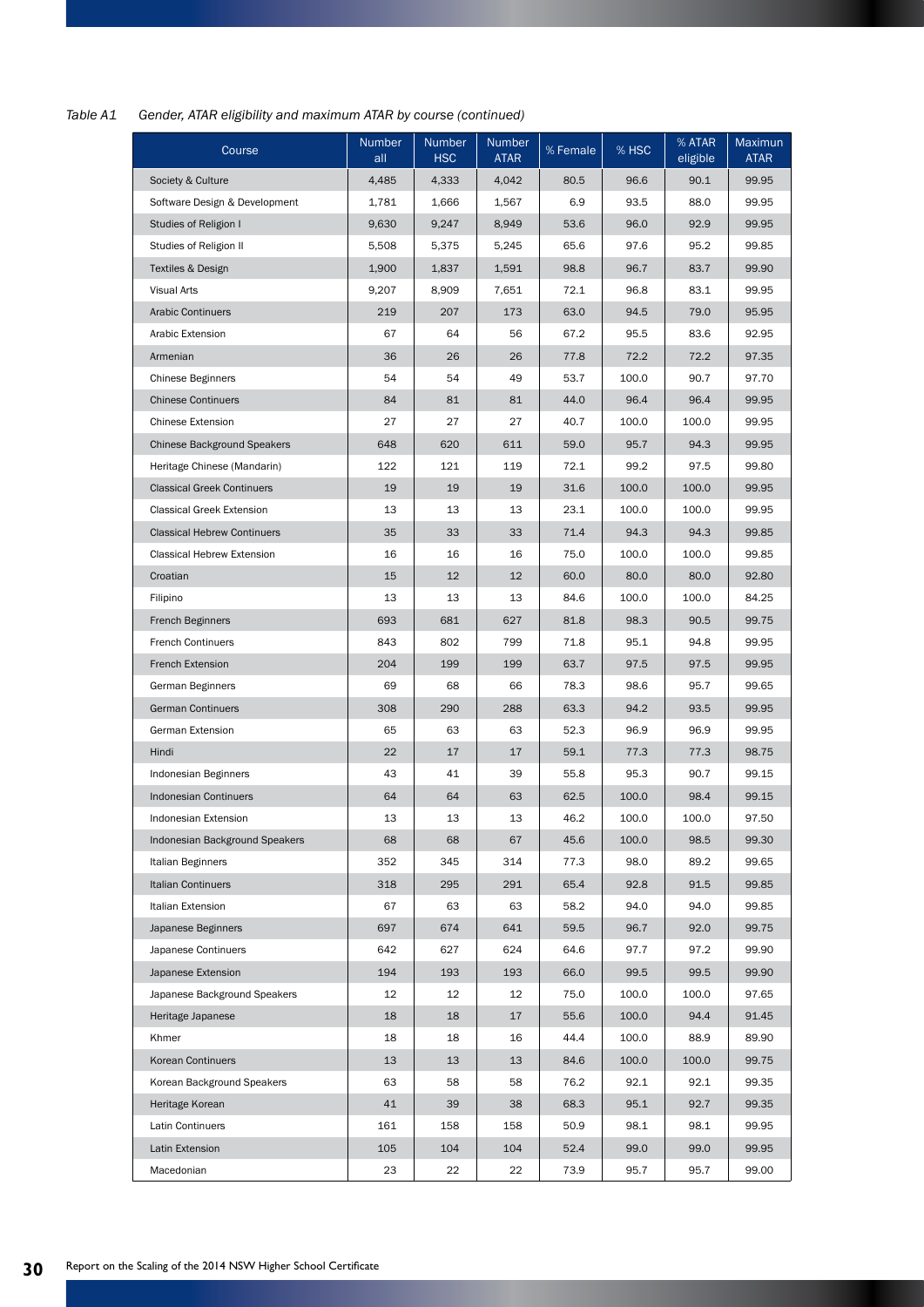### *Table A1 Gender, ATAR eligibility and maximum ATAR by course (continued)*

| Course                                | <b>Number</b><br>all | <b>Number</b><br><b>HSC</b> | <b>Number</b><br><b>ATAR</b> | % Female | % HSC | % ATAR<br>eligible | Maximun<br><b>ATAR</b> |
|---------------------------------------|----------------------|-----------------------------|------------------------------|----------|-------|--------------------|------------------------|
| Modern Greek Beginners                | 47                   | 44                          | 39                           | 44.7     | 93.6  | 83.0               | 96.55                  |
| <b>Modern Greek Continuers</b>        | 110                  | 97                          | 94                           | 67.3     | 88.2  | 85.5               | 98.35                  |
| Modern Greek Extension                | 50                   | 45                          | 43                           | 64.0     | 90.0  | 86.0               | 98.35                  |
| Modern Hebrew                         | 62                   | 48                          | 48                           | 71.0     | 77.4  | 77.4               | 99.85                  |
| Persian                               | 22                   | 17                          | 14                           | 40.9     | 77.3  | 63.6               | 94.25                  |
| Polish                                | 21                   | 21                          | 20                           | 52.4     | 100.0 | 95.2               | 97.15                  |
| Portuguese                            | 19                   | 16                          | 16                           | 47.4     | 84.2  | 84.2               | 94.95                  |
| Russian                               | 17                   | 15                          | 14                           | 70.6     | 88.2  | 82.4               | 99.30                  |
| Serbian                               | 14                   | 14                          | 12                           | 71.4     | 100.0 | 85.7               | 98.95                  |
| Spanish Beginners                     | 204                  | 197                         | 186                          | 70.6     | 96.6  | 91.2               | 99.75                  |
| <b>Spanish Continuers</b>             | 172                  | 168                         | 152                          | 63.4     | 97.7  | 88.4               | 98.60                  |
| Spanish Extension                     | 51                   | 49                          | 48                           | 70.6     | 96.1  | 94.1               | 98.60                  |
| Swedish                               | 20                   | $\overline{7}$              | $\overline{7}$               | 85.0     | 35.0  | 35.0               | 94.50                  |
| Tamil                                 | 62                   | 37                          | 37                           | 66.1     | 59.7  | 59.7               | 99.80                  |
| Turkish                               | 49                   | 35                          | 32                           | 63.3     | 71.4  | 65.3               | 97.35                  |
| Vietnamese                            | 142                  | 132                         | 126                          | 57.7     | 93.0  | 88.7               | 99.20                  |
| Automotive Exam                       | 426                  | 376                         | 141                          | 5.9      | 88.3  | 33.1               | 84.85                  |
| <b>Business Services Exam</b>         | 1,205                | 1,120                       | 868                          | 79.2     | 92.9  | 72.0               | 97.85                  |
| <b>Construction Exam</b>              | 1,719                | 1,575                       | 969                          | 1.8      | 91.6  | 56.4               | 97.95                  |
| Electrotechnology Exam                | 330                  | 300                         | 202                          | 1.5      | 90.9  | 61.2               | 99.45                  |
| Entertainment Industry Exam           | 920                  | 897                         | 805                          | 57.6     | 97.5  | 87.5               | 97.05                  |
| <b>Financial Services Exam</b>        | 235                  | 230                         | 221                          | 45.1     | 97.9  | 94.0               | 99.80                  |
| <b>Hospitality Exam</b>               | 5,879                | 5,489                       | 4779                         | 74.1     | 93.4  | 81.3               | 99.20                  |
| Human Services Exam                   | 590                  | 574                         | 509                          | 91.0     | 97.3  | 86.3               | 98.45                  |
| Information & Digital Technology Exam | 1,116                | 1,008                       | 865                          | 13.4     | 90.3  | 77.5               | 97.95                  |
| Metal & Engineering Exam              | 830                  | 748                         | 428                          | 3.3      | 90.1  | 51.6               | 90.90                  |
| Primary Industries Exam               | 659                  | 612                         | 386                          | 43.7     | 92.9  | 58.6               | 92.95                  |
| <b>Retail Services Exam</b>           | 1,103                | 1,008                       | 785                          | 70.7     | 91.4  | 71.2               | 96.20                  |
| Tourism & Events Exam                 | 334                  | 330                         | 255                          | 93.7     | 98.8  | 76.3               | 95.10                  |
| <b>Total</b>                          | 71,706               | 65,305                      | 55,482                       | 51.7     | 91.1  | 77.4               | 99.95                  |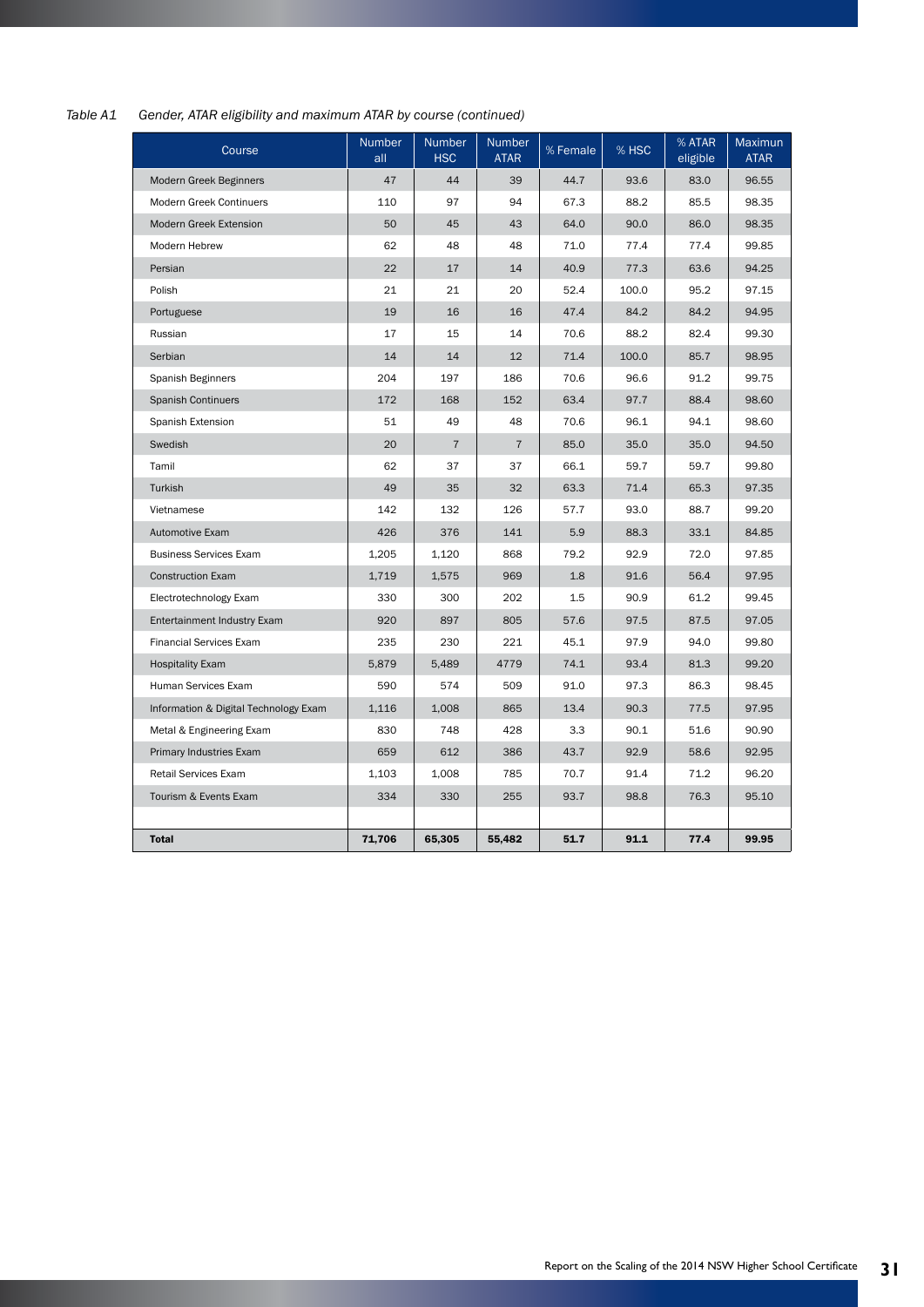### Table A2 Distributions of HSC marks by course

Notes: (i) The Median HSC mark column shows the median HSC mark per course.

- (ii) The Median Band column indicates the Performance Band in which the median HSC mark lies.
- (iii) The Percentage of Students in Performance Band columns show the percentage of a course candidature in each of the Performance Bands 6 to 2. Extension courses show only Bands 4 to 2 as they have four Bands only: E1 to E4.
- (iv) This table excludes courses with less than 10 students.

|                                    |        | Median             | Median         | Percentage students in Performance Band |    |                |    |                |  |  |
|------------------------------------|--------|--------------------|----------------|-----------------------------------------|----|----------------|----|----------------|--|--|
| Course                             | Number | <b>HSC</b><br>mark | <b>Band</b>    | 6                                       | 5  | $\overline{4}$ | 3  | $\overline{2}$ |  |  |
| <b>Aboriginal Studies</b>          | 410    | 67                 | 3              | 9                                       | 11 | 24             | 27 | 18             |  |  |
| Agriculture                        | 1,372  | 71                 | $\overline{4}$ | $\overline{7}$                          | 19 | 31             | 25 | 15             |  |  |
| <b>Ancient History</b>             | 11,198 | 74                 | 4              | 9                                       | 24 | 29             | 22 | 10             |  |  |
| <b>Biology</b>                     | 17,138 | 73                 | 4              | 6                                       | 23 | 34             | 24 | 10             |  |  |
| <b>Business Studies</b>            | 15,991 | 76                 | 4              | 9                                       | 28 | 30             | 21 | 9              |  |  |
| Chemistry                          | 11,173 | 78                 | 4              | 12                                      | 35 | 29             | 16 | 5              |  |  |
| Community & Family Studies         | 7,687  | 76                 | 4              | 6                                       | 31 | 34             | 20 | $\overline{7}$ |  |  |
| Dance                              | 920    | 78                 | 4              | 13                                      | 31 | 33             | 20 | $\overline{2}$ |  |  |
| Design & Technology                | 3,121  | 76                 | 4              | 11                                      | 26 | 38             | 20 | 4              |  |  |
| Drama                              | 4,753  | 78                 | 4              | 13                                      | 29 | 42             | 14 | $\mathbf{1}$   |  |  |
| Earth & Environmental Science      | 1,494  | 77                 | 4              | 6                                       | 34 | 33             | 18 | 6              |  |  |
| Economics                          | 5,131  | 78                 | 4              | 11                                      | 34 | 28             | 18 | $\overline{7}$ |  |  |
| <b>Engineering Studies</b>         | 2,043  | 74                 | 4              | 9                                       | 24 | 31             | 26 | $\overline{7}$ |  |  |
| English Standard                   | 31,483 | 68                 | 3              | $\leq$ 1                                | 8  | 35             | 42 | 11             |  |  |
| English Advanced                   | 26,729 | 82                 | 5              | 15                                      | 45 | 32             | 8  | 1              |  |  |
| English Extension 1                | 4,848  | 42                 | E <sub>3</sub> |                                         |    | 31             | 63 | 6              |  |  |
| English Extension 2                | 1,776  | 40                 | E3             |                                         |    | 23             | 54 | 21             |  |  |
| <b>ESL</b>                         | 2,291  | 74                 | $\overline{4}$ | 5                                       | 24 | 38             | 23 | 8              |  |  |
| Food Technology                    | 3,538  | 71                 | 4              | $\overline{7}$                          | 22 | 26             | 25 | 17             |  |  |
| Geography                          | 4,418  | 78                 | 4              | 8                                       | 36 | 25             | 16 | 9              |  |  |
| Industrial Technology              | 5,360  | 72                 | 4              | 9                                       | 20 | 29             | 25 | 12             |  |  |
| Information Processes & Technology | 2,756  | 74                 | 4              | $\overline{7}$                          | 21 | 39             | 21 | 8              |  |  |
| <b>Legal Studies</b>               | 10,052 | 76                 | 4              | 13                                      | 28 | 26             | 19 | 9              |  |  |
| <b>Mathematics General 2</b>       | 31,321 | 70                 | 4              | 6                                       | 20 | 26             | 25 | 18             |  |  |
| Mathematics                        | 16,693 | 81                 | 5              | 22                                      | 32 | 28             | 10 | 5              |  |  |
| Mathematics Extension 1            | 9,022  | 42                 | E <sub>3</sub> |                                         |    | 30             | 54 | 13             |  |  |
| <b>Mathematics Extension 2</b>     | 3,371  | 84                 | E3             |                                         |    | 32             | 55 | 12             |  |  |
| Modern History                     | 10,306 | 78                 | 4              | 9                                       | 34 | 33             | 15 | 6              |  |  |
| <b>History Extension</b>           | 1,934  | 40                 | E3             |                                         |    | 22             | 55 | 20             |  |  |
| Music 1                            | 5,002  | 82                 | 5              | 18                                      | 42 | 29             | 8  | $\overline{a}$ |  |  |
| Music 2                            | 765    | 87                 | 5              | 34                                      | 53 | 12             | 1  |                |  |  |
| <b>Music Extension</b>             | 475    | 47                 | E4             |                                         |    | 75             | 24 | $\mathbf 1$    |  |  |
| PDH&PE                             | 14,396 | 74                 | 4              | 8                                       | 22 | 33             | 25 | 9              |  |  |
| Physics                            | 9,598  | 74                 | $\overline{4}$ | 9                                       | 23 | 35             | 24 | $\overline{7}$ |  |  |
| Senior Science                     | 6,328  | 76                 | 4              | 8                                       | 29 | 33             | 21 | $\overline{7}$ |  |  |
| Society & Culture                  | 4,398  | 78                 | $\overline{4}$ | 13                                      | 33 | 33             | 16 | 5              |  |  |
| Software Design & Development      | 1,719  | 74                 | 4              | 7                                       | 21 | 38             | 25 | $\overline{7}$ |  |  |
| Studies of Religion I              | 9,299  | 39                 | $\overline{4}$ | 12                                      | 37 | 27             | 18 | 5              |  |  |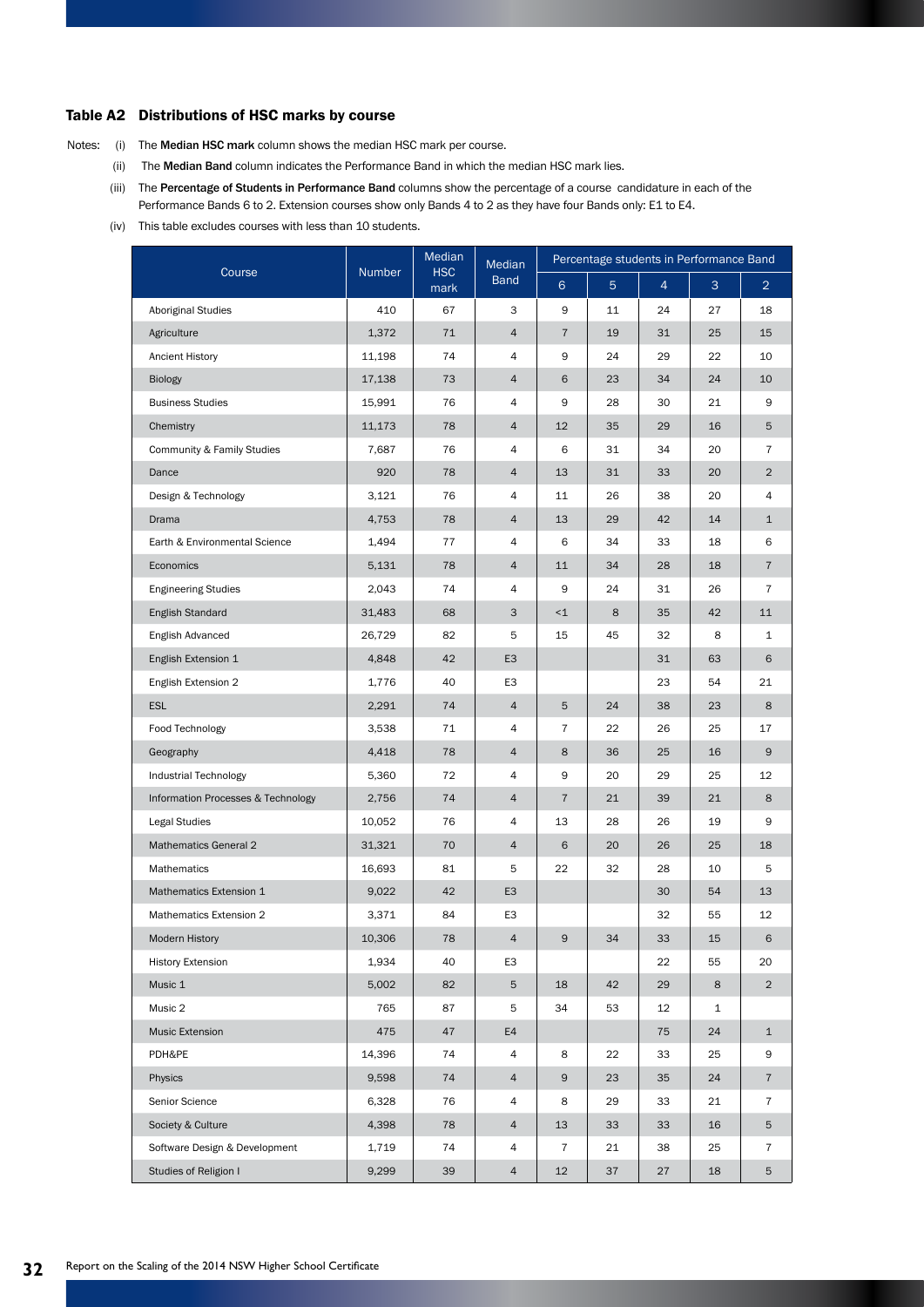### *Table A2 Distributions of HSC marks by course (continued)*

|                                    |        | Median             | Median         |    |        | Percentage students in Performance Band |              |                |
|------------------------------------|--------|--------------------|----------------|----|--------|-----------------------------------------|--------------|----------------|
| Course                             | Number | <b>HSC</b><br>mark | <b>Band</b>    | 6  | 5      | $\overline{4}$                          | 3            | $\overline{2}$ |
| Studies of Religion II             | 5,464  | 78                 | 4              | 8  | 36     | 30                                      | 17           | 6              |
| Textiles & Design                  | 1,874  | 77                 | 4              | 13 | 28     | 30                                      | 20           | 6              |
| <b>Visual Arts</b>                 | 9,071  | 79                 | 4              | 11 | 38     | 37                                      | 12           | 2              |
| <b>Arabic Continuers</b>           | 211    | 81                 | 5              | 8  | 49     | 21                                      | 12           | 4              |
| Arabic Extension                   | 63     | 38                 | E <sub>3</sub> |    |        | 17                                      | 57           | 25             |
| Armenian                           | 23     | 86                 | 5              | 35 | 48     | 17                                      |              |                |
| <b>Chinese Beginners</b>           | 54     | 80                 | 5              | 31 | 19     | 15                                      | 24           | 9              |
| <b>Chinese Continuers</b>          | 83     | 83                 | 5              | 28 | 40     | 22                                      | 8            | $\overline{2}$ |
| <b>Chinese Extension</b>           | 26     | 47                 | E4             |    |        | 88                                      | 12           |                |
| <b>Chinese Background Speakers</b> | 635    | 83                 | 5              | 13 | 56     | 30                                      | $\mathbf{1}$ | $\leq$ 1       |
| Heritage Chinese (Mandarin)        | 121    | 87                 | 5              | 31 | 50     | 12                                      | 3            | 3              |
| <b>Classical Greek Continuers</b>  | 19     | 94                 | 6              | 79 | 16     | 5                                       |              |                |
| <b>Classical Greek Extension</b>   | 13     | 49                 | E4             |    |        | 92                                      | 8            |                |
| <b>Classical Hebrew Continuers</b> | 35     | 83                 | 5              | 34 | 29     | 20                                      | 11           | 6              |
| <b>Classical Hebrew Extension</b>  | 16     | 45                 | E4             |    |        | 56                                      | 44           |                |
| Croatian                           | 14     | 82                 | 5              | 14 | 43     | 43                                      |              |                |
| Filipino                           | 11     | 91                 | 6              | 64 | 27     | 9                                       |              |                |
| French Beginners                   | 677    | 79                 | 4              | 19 | 28     | 27                                      | 16           | 5              |
| <b>French Continuers</b>           | 799    | 85                 | 5              | 35 | 31     | 23                                      | 8            | 2              |
| French Extension                   | 200    | 43                 | E <sub>3</sub> |    |        | 40                                      | 56           | 5              |
| German Beginners                   | 69     | 86                 | 5              | 42 | 19     | 26                                      | 9            | 4              |
| <b>German Continuers</b>           | 277    | 83                 | 5              | 30 | 28     | 28                                      | 10           | 4              |
| German Extension                   | 61     | 43                 | E3             |    |        | 31                                      | 66           | 3              |
| Hindi                              | 19     | 91                 | 6              | 53 | 47     |                                         |              |                |
| Indonesian Beginners               | 43     | 77                 | 4              | 23 | 16     | 28                                      | 14           | 9              |
| <b>Indonesian Continuers</b>       | 64     | 84                 | 5              | 28 | 36     | 31                                      | 5            |                |
| Indonesian Extension               | 13     | 45                 | E4             |    |        | 62                                      | 31           | 8              |
| Indonesian Background Speakers     | 68     | 74                 | 4              | 1  | $18\,$ | 66                                      | $12\,$       | 3              |
| Italian Beginners                  | 351    | 73                 | 4              | 12 | 23     | 23                                      | 21           | 14             |
| <b>Italian Continuers</b>          | 298    | 82                 | 5              | 22 | 35     | 24                                      | 12           | 3              |
| Italian Extension                  | 67     | 39                 | E3             |    |        | 22                                      | 57           | 21             |
| Japanese Beginners                 | 687    | 76                 | $\overline{a}$ | 13 | 28     | 26                                      | 19           | 10             |
| Japanese Continuers                | 624    | 82                 | 5              | 17 | 41     | 21                                      | 17           | 3              |
| Japanese Extension                 | 191    | 41                 | E <sub>3</sub> |    |        | 29                                      | 67           | 4              |
| Japanese Background Speakers       | 11     | 80                 | 5              |    | 55     | 45                                      |              |                |
| Heritage Japanese                  | 18     | 85                 | 5              | 22 | 56     | 17                                      | 6            |                |
| Khmer                              | 18     | 82                 | 5              |    | 72     | 28                                      |              |                |
| Korean Continuers                  | 13     | 93                 | 6              | 77 | 8      | 15                                      |              |                |
| Korean Background Speakers         | 63     | 81                 | 5              | 16 | 35     | 33                                      | 13           | 3              |
| Heritage Korean                    | 39     | 91                 | 6              | 64 | 31     | 3                                       | 3            |                |
| Latin Continuers                   | 161    | 89                 | 5              | 43 | 31     | 18                                      | 2            | 5              |
| Latin Extension                    | 105    | 45                 | E4             |    |        | 58                                      | 39           | $\overline{2}$ |
| Macedonian                         | 22     | 86                 | 5              | 32 | 41     | 18                                      |              | 9              |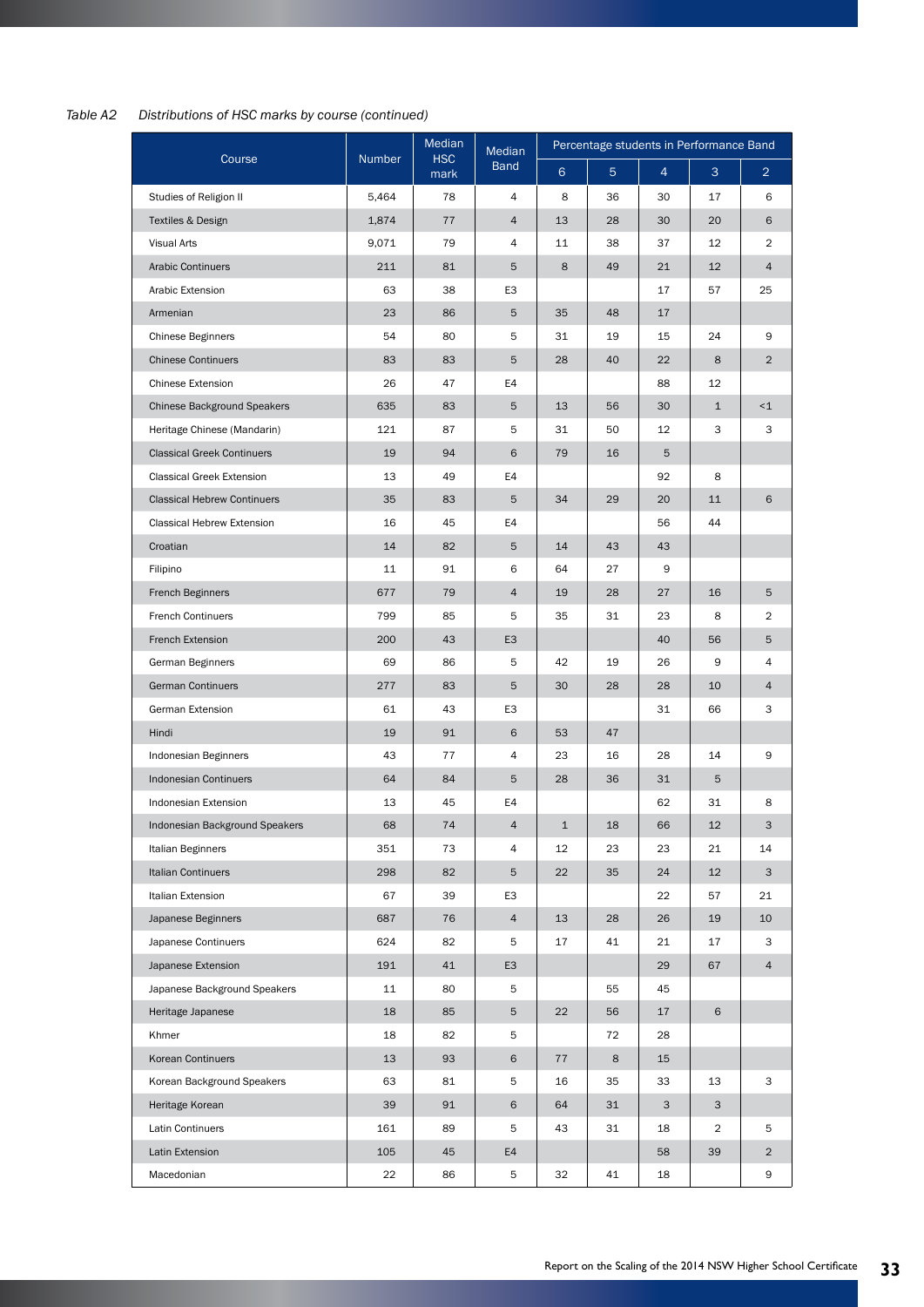### *Table A2 Distributions of HSC marks by course (continued)*

|                                       |        | Median             | Median         |                 |    |                | Percentage students in Performance Band |                |
|---------------------------------------|--------|--------------------|----------------|-----------------|----|----------------|-----------------------------------------|----------------|
| Course                                | Number | <b>HSC</b><br>mark | <b>Band</b>    | $6\overline{6}$ | 5  | $\overline{4}$ | 3                                       | $\overline{2}$ |
| Modern Greek Beginners                | 47     | 86                 | 5              | 43              | 19 | 21             | 6                                       | $\overline{2}$ |
| Modern Greek Continuers               | 102    | 84                 | 5              | 28              | 38 | 30             | $\overline{2}$                          | $\mathbf{1}$   |
| Modern Greek Extension                | 47     | 45                 | E <sub>4</sub> |                 |    | 55             | 34                                      | 11             |
| Modern Hebrew                         | 56     | 91                 | 6              | 55              | 41 | 4              |                                         |                |
| Persian                               | 21     | 81                 | 5              | 24              | 38 | 33             | 5                                       |                |
| Polish                                | 21     | 91                 | 6              | 76              | 14 | 10             |                                         |                |
| Portuguese                            | 18     | 73                 | $\overline{4}$ |                 | 11 | 50             | 28                                      | 11             |
| Russian                               | 17     | 94                 | 6              | 65              | 24 | 12             |                                         |                |
| Serbian                               | 14     | 89                 | 5              | 50              | 43 | $\overline{7}$ |                                         |                |
| Spanish Beginners                     | 202    | 76                 | 4              | 15              | 22 | 32             | 21                                      | 9              |
| <b>Spanish Continuers</b>             | 169    | 78                 | $\overline{4}$ | 11              | 34 | 33             | 14                                      | $\overline{7}$ |
| Spanish Extension                     | 49     | 40                 | E <sub>3</sub> |                 |    | 16             | 67                                      | 16             |
| Swedish                               | 13     | 93                 | 6              | 69              | 31 |                |                                         |                |
| Tamil                                 | 23     | 84                 | 5              | 17              | 39 | 35             | 9                                       |                |
| Turkish                               | 34     | 83                 | 5              | 24              | 38 | 26             | 9                                       | 3              |
| Vietnamese                            | 140    | 77                 | 4              | 6               | 25 | 49             | 19                                      | $\mathbf{1}$   |
| Automotive Exam                       | 415    | 67                 | 3              | $\overline{2}$  | 8  | 30             | 42                                      | 18             |
| <b>Business Services Exam</b>         | 1,141  | 73                 | 4              | $\overline{2}$  | 22 | 36             | 26                                      | 10             |
| <b>Construction Exam</b>              | 1,631  | 73                 | $\overline{4}$ | $\leq 1$        | 18 | 46             | 31                                      | 5              |
| Electrotechnology Exam                | 305    | 71                 | 4              | $\mathbf{1}$    | 10 | 45             | 32                                      | 12             |
| Entertainment Industry Exam           | 911    | 72                 | $\overline{4}$ | 3               | 15 | 41             | 31                                      | $\overline{7}$ |
| <b>Financial Services Exam</b>        | 229    | 75                 | 4              | 6               | 28 | 37             | 20                                      | 9              |
| <b>Hospitality Exam</b>               | 5,559  | 76                 | $\overline{4}$ | 5               | 31 | 37             | 23                                      | $\overline{4}$ |
| Human Services Exam                   | 576    | 73                 | 4              | 2               | 15 | 48             | 28                                      | $\overline{7}$ |
| Information & Digital Technology Exam | 1,015  | 74                 | $\overline{4}$ | $\overline{2}$  | 22 | 49             | 19                                      | 8              |
| Metal & Engineering Exam              | 756    | 68                 | 3              | $\mathbf{1}$    | 9  | 35             | 33                                      | 17             |
| Primary Industries Exam               | 614    | 76                 | 4              | 5               | 22 | 51             | 16                                      | $\overline{4}$ |
| <b>Retail Services Exam</b>           | 1,024  | 72                 | 4              | ~1              | 18 | 41             | 28                                      | 11             |
| Tourism & Events Exam                 | 331    | 76                 | 4              | $\overline{4}$  | 26 | 48             | 19                                      | 3              |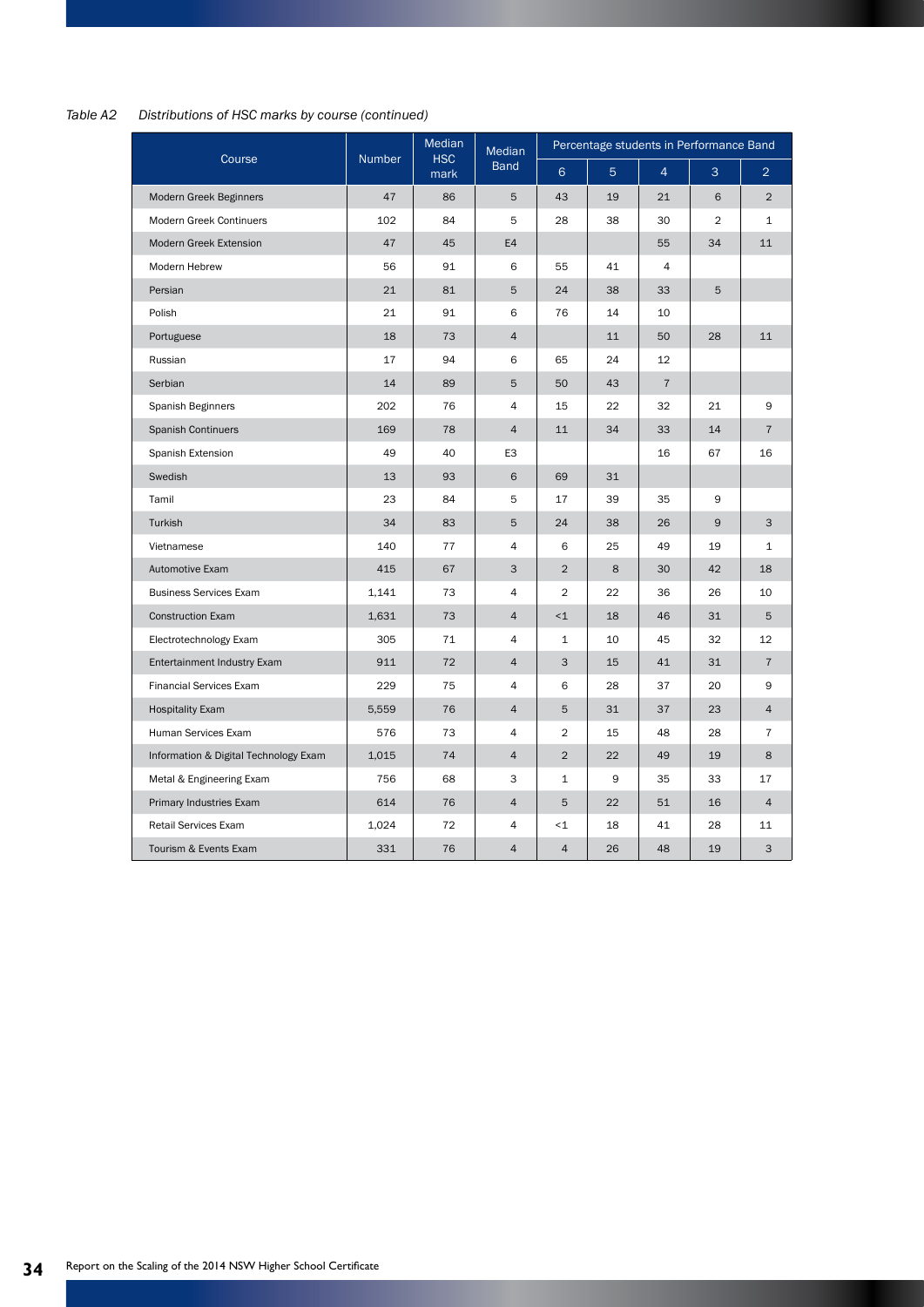### Table A3 Descriptive statistics and selected percentiles for HSC marks and scaled marks by course

Notes: (i) The  $P_{99}$ ,  $P_{90}$ ,  $P_{75}$ ,  $P_{50}$ ,  $P_{25}$  columns refer to the 99th, 90th, 75th, 50th and 25th percentiles respectively.

(ii) The table excludes courses with less than 10 students and no percentile data are given for courses with less than 40 students.

(iii) This table should not be used as a simple HSC to scaled mark conversion table. For each HSC mark there can be a range of raw marks and therefore a range of scaled marks.

| Course                        | Number | Type of<br>mark | Mean | <b>SD</b> | Max.<br>mark | <b>P99</b> | <b>P90</b> | <b>P75</b> | <b>P50</b> | P <sub>25</sub> |
|-------------------------------|--------|-----------------|------|-----------|--------------|------------|------------|------------|------------|-----------------|
| <b>Aboriginal Studies</b>     | 410    | <b>HSC</b>      | 33.5 | 7.8       | 48.0         | 48.0       | 44.0       | 38.5       | 33.5       | 29.0            |
|                               |        | scaled          | 13.2 | 12.3      | 43.3         | 42.9       | 35.1       | 20.0       | 8.5        | 3.2             |
| Agriculture                   | 1,372  | <b>HSC</b>      | 35.2 | 6.6       | 49.0         | 47.5       | 43.5       | 40.0       | 35.5       | 31.0            |
|                               |        | scaled          | 19.7 | 11.6      | 46.9         | 44.6       | 36.3       | 28.3       | 18.4       | 10.1            |
| <b>Ancient History</b>        | 11,198 | <b>HSC</b>      | 36.1 | 7.1       | 49.5         | 47.5       | 44.5       | 41.0       | 37.0       | 32.0            |
|                               |        | scaled          | 24.4 | 10.7      | 49.9         | 45.5       | 38.6       | 32.4       | 25.0       | 16.3            |
| <b>Biology</b>                | 17,138 | <b>HSC</b>      | 36.0 | 6.2       | 49.0         | 46.5       | 43.5       | 40.5       | 36.5       | 32.5            |
|                               |        | scaled          | 26.6 | 9.9       | 50.0         | 45.2       | 39.2       | 34.3       | 27.3       | 19.4            |
| <b>Business Studies</b>       | 15,991 | <b>HSC</b>      | 37.2 | 6.0       | 49.5         | 47.5       | 44.5       | 42.0       | 38.0       | 33.0            |
|                               |        | scaled          | 23.8 | 10.7      | 49.2         | 44.4       | 38.2       | 32.3       | 24.1       | 15.2            |
| Chemistry                     | 11,173 | <b>HSC</b>      | 38.3 | 6.1       | 49.5         | 47.5       | 45.0       | 43.0       | 39.0       | 35.0            |
|                               |        | scaled          | 31.5 | 9.7       | 50.0         | 46.8       | 42.9       | 39.2       | 33.2       | 25.1            |
| Community & Family Studies    | 7,687  | <b>HSC</b>      | 37.4 | 5.4       | 50.0         | 47.0       | 44.0       | 41.5       | 38.0       | 34.0            |
|                               |        | scaled          | 18.9 | 10.4      | 44.4         | 40.1       | 33.7       | 27.0       | 18.6       | 10.3            |
| Dance                         | 920    | <b>HSC</b>      | 38.8 | 5.5       | 49.5         | 49.5       | 45.5       | 42.5       | 39.0       | 35.0            |
|                               |        | scaled          | 22.8 | 10.8      | 47.1         | 46.4       | 38.4       | 30.6       | 21.5       | 14.0            |
| Design & Technology           | 3,121  | <b>HSC</b>      | 38.2 | 5.1       | 49.5         | 48.0       | 45.0       | 42.0       | 38.0       | 35.0            |
|                               |        | scaled          | 21.4 | 10.6      | 47.1         | 44.0       | 36.3       | 29.5       | 20.8       | 12.7            |
| Drama                         | 4,753  | <b>HSC</b>      | 39.2 | 4.4       | 49.5         | 47.5       | 45.5       | 42.5       | 39.0       | 36.0            |
|                               |        | scaled          | 23.7 | 10.4      | 49.1         | 45.2       | 38.3       | 31.4       | 23.1       | 15.8            |
| Earth & Environmental Science | 1,494  | <b>HSC</b>      | 37.6 | 5.6       | 48.0         | 46.5       | 44.0       | 41.5       | 38.5       | 34.5            |
|                               |        | scaled          | 24.1 | 10.4      | 48.5         | 44.3       | 37.7       | 31.9       | 24.8       | 16.3            |
| Economics                     | 5,131  | <b>HSC</b>      | 38.1 | 5.9       | 49.5         | 47.5       | 45.0       | 42.5       | 39.0       | 34.5            |
|                               |        | scaled          | 32.2 | 9.3       | 50.0         | 46.5       | 42.7       | 39.3       | 34.1       | 26.8            |
| <b>Engineering Studies</b>    | 2,043  | <b>HSC</b>      | 36.8 | 6.0       | 49.0         | 47.5       | 44.5       | 41.0       | 37.0       | 33.0            |
|                               |        | scaled          | 25.6 | 9.4       | 48.2         | 45.3       | 38.3       | 32.6       | 25.5       | 18.7            |
| <b>English Standard</b>       | 31,483 | <b>HSC</b>      | 33.9 | 4.6       | 49.5         | 43.5       | 39.5       | 37.0       | 34.0       | 31.5            |
|                               |        | scaled          | 19.1 | 8.0       | 49.7         | 38.0       | 30.0       | 24.8       | 18.7       | 13.1            |
| English Advanced              | 26,729 | <b>HSC</b>      | 40.5 | 4.0       | 49.5         | 47.5       | 45.5       | 43.5       | 41.0       | 38.0            |
|                               |        | scaled          | 32.0 | 8.0       | 50.0         | 46.1       | 41.7       | 38.1       | 32.9       | 26.8            |
| English Extension 1           | 4,848  | <b>HSC</b>      | 41.6 | 4.4       | 50.0         | 49.0       | 47.0       | 45.0       | 42.0       | 39.0            |
|                               |        | scaled          | 36.3 | 6.7       | 50.0         | 48.0       | 44.1       | 41.3       | 37.2       | 32.3            |
| English Extension 2           | 1,776  | <b>HSC</b>      | 39.1 | 6.2       | 50.0         | 49.0       | 47.0       | 44.0       | 40.0       | 35.0            |
|                               |        | scaled          | 35.9 | 7.2       | 50.0         | 48.7       | 45.0       | 41.5       | 36.4       | 31.2            |
| <b>ESL</b>                    | 2,291  | <b>HSC</b>      | 36.6 | 5.4       | 48.5         | 47.0       | 43.0       | 40.0       | 37.0       | 33.5            |
|                               |        | scaled          | 22.1 | 11.3      | 49.4         | 45.9       | 37.9       | 30.4       | 21.9       | 12.9            |
| Food Technology               | 3,538  | <b>HSC</b>      | 35.6 | 6.4       | 49.5         | 47.5       | 44.0       | 40.5       | 35.5       | 31.0            |
|                               |        | scaled          | 19.6 | 11.2      | 46.4         | 43.3       | 36.2       | 28.5       | 17.9       | 10.3            |
| Geography                     | 4,418  | <b>HSC</b>      | 37.0 | 7.0       | 48.5         | 47.0       | 44.5       | 42.5       | 39.0       | 33.0            |
|                               |        | scaled          | 25.1 | 11.0      | 50.0         | 45.7       | 39.6       | 33.9       | 25.9       | 16.7            |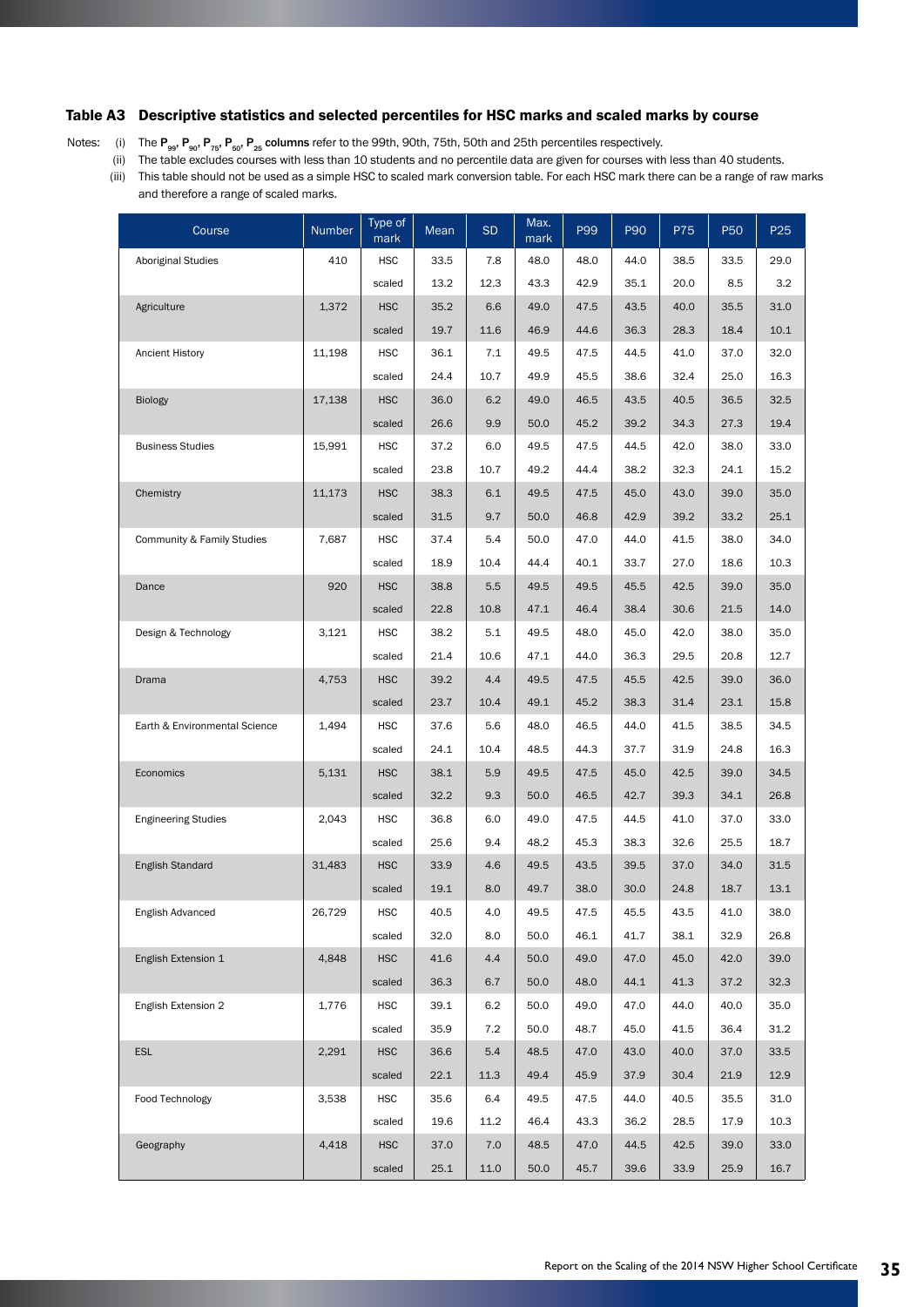| Table A3 |  |  | Descriptive statistics and selected percentiles for HSC marks and scaled marks by course (continued) |
|----------|--|--|------------------------------------------------------------------------------------------------------|
|----------|--|--|------------------------------------------------------------------------------------------------------|

| Course                             | <b>Number</b> | Type of<br>mark | Mean | <b>SD</b> | Max.<br>mark | <b>P99</b> | <b>P90</b> | P75  | <b>P50</b> | P <sub>25</sub> |
|------------------------------------|---------------|-----------------|------|-----------|--------------|------------|------------|------|------------|-----------------|
| Industrial Technology              | 5,360         | <b>HSC</b>      | 35.6 | 7.0       | 49.5         | 47.5       | 44.5       | 40.5 | 36.0       | 31.5            |
|                                    |               | scaled          | 16.3 | 9.7       | 40.1         | 37.8       | 30.9       | 23.5 | 15.0       | 8.4             |
| <b>Information Processes &amp;</b> | 2,756         | <b>HSC</b>      | 36.7 | 5.8       | 49.0         | 47.0       | 44.0       | 40.5 | 37.0       | 33.5            |
| Technology                         |               | scaled          | 21.2 | 10.9      | 47.3         | 43.9       | 36.2       | 29.1 | 20.6       | 12.6            |
| <b>Legal Studies</b>               | 10,052        | <b>HSC</b>      | 36.9 | 7.3       | 49.5         | 48.0       | 45.5       | 42.5 | 38.0       | 32.5            |
|                                    |               | scaled          | 25.5 | 10.7      | 50.0         | 45.9       | 39.9       | 33.8 | 26.0       | 17.4            |
| <b>Mathematics General 2</b>       | 31,321        | <b>HSC</b>      | 34.6 | 6.9       | 49.0         | 47.0       | 43.5       | 40.0 | 35.0       | 30.0            |
|                                    |               | scaled          | 21.6 | 10.3      | 45.8         | 41.7       | 35.7       | 29.9 | 21.5       | 13.2            |
| Mathematics                        | 16,693        | <b>HSC</b>      | 39.4 | 6.8       | 50.0         | 49.0       | 47.0       | 44.0 | 40.5       | 36.5            |
|                                    |               | scaled          | 31.2 | 10.0      | 50.0         | 47.3       | 43.2       | 39.1 | 32.7       | 24.9            |
| Mathematics Extension 1            | 9,022         | <b>HSC</b>      | 40.6 | 6.3       | 50.0         | 49.5       | 47.5       | 45.5 | 42.0       | 37.0            |
|                                    |               | scaled          | 39.2 | 6.6       | 50.0         | 49.1       | 46.5       | 44.0 | 40.5       | 35.8            |
| Mathematics Extension 2            | 3,371         | <b>HSC</b>      | 41.0 | 5.8       | 50.0         | 49.0       | 47.0       | 45.5 | 42.0       | 38.0            |
|                                    |               | scaled          | 43.0 | 4.4       | 50.0         | 49.0       | 47.3       | 45.9 | 43.9       | 41.1            |
| <b>Modern History</b>              | 10,306        | <b>HSC</b>      | 37.7 | 6.3       | 49.5         | 47.0       | 44.5       | 42.0 | 39.0       | 35.0            |
|                                    |               | scaled          | 26.6 | 11.0      | 50.0         | 45.3       | 39.9       | 35.1 | 28.2       | 19.2            |
| <b>History Extension</b>           | 1,934         | <b>HSC</b>      | 39.2 | 6.1       | 49.0         | 48.0       | 46.0       | 44.0 | 40.0       | 35.0            |
|                                    |               | scaled          | 34.0 | 6.7       | 49.2         | 45.6       | 42.1       | 38.8 | 34.5       | 30.1            |
| Music 1                            | 5,002         | <b>HSC</b>      | 40.4 | 4.8       | 50.0         | 48.5       | 46.0       | 44.0 | 41.0       | 37.5            |
|                                    |               | scaled          | 21.3 | 10.6      | 47.2         | 43.9       | 35.9       | 29.4 | 20.9       | 12.7            |
| Music 2                            | 765           | <b>HSC</b>      | 43.3 | 3.1       | 49.5         | 49.0       | 47.5       | 45.5 | 43.5       | 41.0            |
|                                    |               | scaled          | 33.9 | 7.9       | 50.0         | 48.5       | 44.5       | 39.6 | 34.5       | 28.0            |
| <b>Music Extension</b>             | 475           | <b>HSC</b>      | 46.2 | 3.5       | 50.0         | 50.0       | 50.0       | 49.0 | 47.0       | 44.0            |
|                                    |               | scaled          | 35.4 | 9.0       | 50.0         | 50.0       | 48.3       | 42.8 | 34.8       | 28.6            |
| PDH&PE                             | 14,396        | <b>HSC</b>      | 36.6 | 5.8       | 49.5         | 47.0       | 44.5       | 41.0 | 37.0       | 33.0            |
|                                    |               | scaled          | 23.1 | 10.4      | 48.3         | 43.7       | 37.3       | 31.1 | 22.9       | 14.8            |
| Physics                            | 9,598         | <b>HSC</b>      | 37.0 | 5.7       | 49.0         | 47.0       | 44.5       | 41.0 | 37.0       | 33.5            |
|                                    |               | scaled          | 30.5 | 9.6       | 50.0         | 46.1       | 42.0       | 38.1 | 31.9       | 23.9            |
| Senior Science                     | 6,328         | <b>HSC</b>      | 37.3 | 5.8       | 49.5         | 47.5       | 44.0       | 41.5 | 38.0       | 33.5            |
|                                    |               | scaled          | 18.8 | 10.2      | 43.6         | 40.4       | 32.8       | 26.7 | 18.2       | 10.6            |
| Society & Culture                  | 4,398         | <b>HSC</b>      | 38.6 | 5.6       | 49.5         | 48.0       | 45.5       | 42.5 | 39.0       | 35.5            |
|                                    |               | scaled          | 23.5 | 10.3      | 48.0         | 44.8       | 37.7       | 31.2 | 23.3       | 15.7            |
| Software Design & Development      | 1,719         | <b>HSC</b>      | 36.8 | 5.4       | 49.0         | 47.5       | 44.0       | 40.0 | 37.0       | 33.5            |
|                                    |               | scaled          | 23.7 | 10.8      | 48.3         | 45.5       | 38.8       | 31.9 | 23.3       | 15.0            |
| Studies of Religion I              | 9,299         | <b>HSC</b>      | 38.5 | 5.4       | 49.0         | 48.0       | 45.0       | 43.0 | 39.0       | 35.0            |
|                                    |               | scaled          | 27.6 | 8.8       | 48.5         | 44.6       | 38.7       | 34.1 | 28.1       | 21.7            |
| Studies of Religion II             | 5,464         | HSC             | 37.9 | 6.0       | 49.0         | 47.0       | 44.5       | 42.0 | 39.0       | 34.5            |
|                                    |               | scaled          | 27.3 | 9.9       | 50.0         | 45.5       | 39.6       | 34.7 | 28.1       | 20.6            |
| Textiles & Design                  | 1,874         | <b>HSC</b>      | 38.1 | 5.8       | 49.5         | 48.0       | 45.5       | 42.5 | 38.5       | 34.0            |
|                                    |               | scaled          | 22.6 | 10.7      | 48.0         | 44.5       | 37.9       | 30.6 | 22.1       | 14.2            |
| <b>Visual Arts</b>                 | 9,071         | <b>HSC</b>      | 39.4 | 4.4       | 50.0         | 47.5       | 45.0       | 42.5 | 39.5       | 36.5            |
|                                    |               | scaled          | 22.3 | 10.9      | 48.9         | 45.1       | 37.6       | 30.6 | 21.5       | 13.6            |
| <b>Arabic Continuers</b>           | 211           | <b>HSC</b>      | 37.9 | 8.4       | 46.5         | 46.0       | 44.5       | 43.0 | 40.5       | 36.0            |
|                                    |               | scaled          | 17.5 | 12.0      | 45.6         | 42.6       | 34.6       | 26.9 | 16.8       | 7.4             |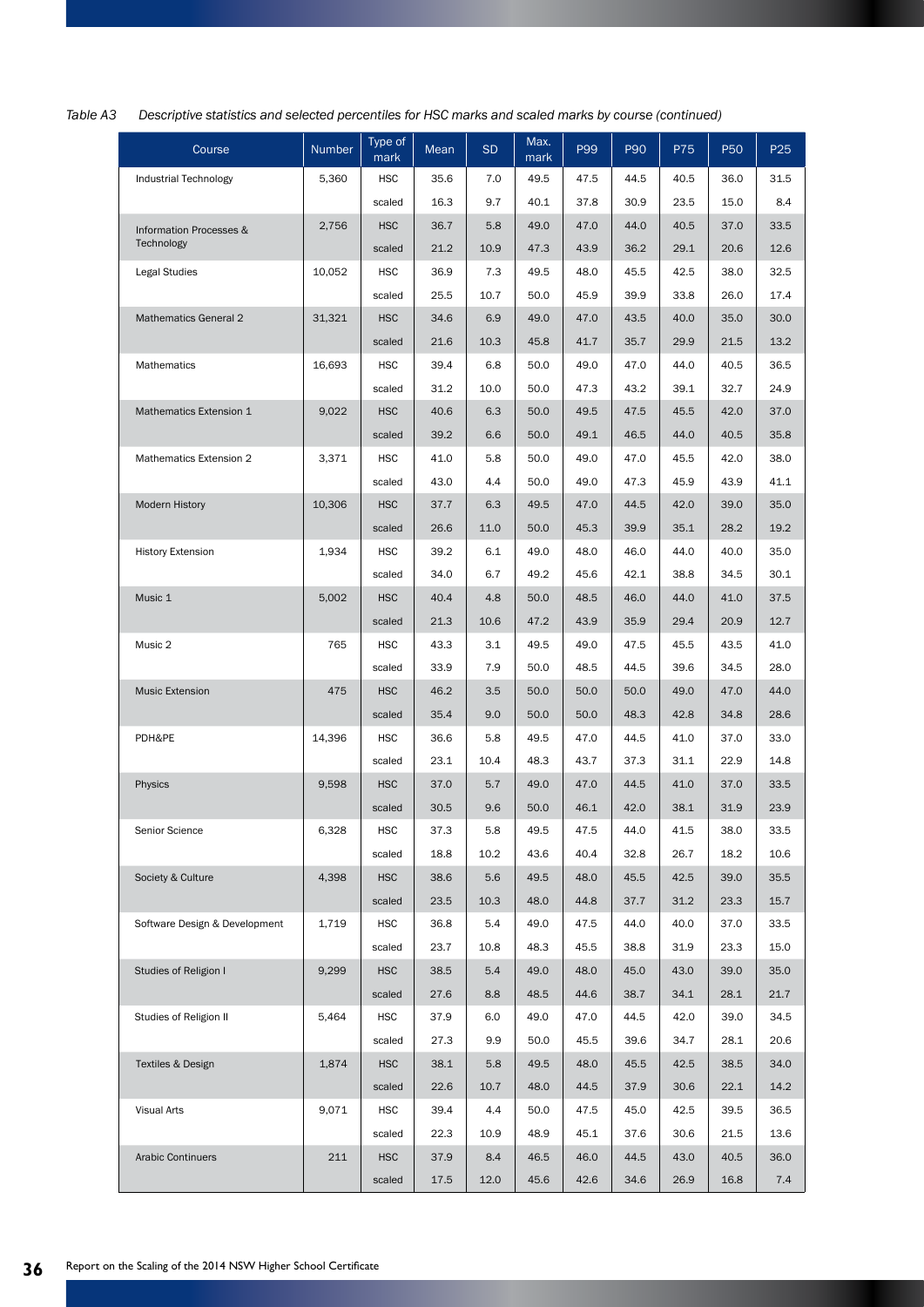### *Table A3 Descriptive statistics and selected percentiles for HSC marks and scaled marks by course (continued)*

| Course                             | Number | Type of<br>mark | Mean | <b>SD</b> | Max.<br>mark | <b>P99</b> | <b>P90</b> | P75  | <b>P50</b> | P <sub>25</sub> |
|------------------------------------|--------|-----------------|------|-----------|--------------|------------|------------|------|------------|-----------------|
| Arabic Extension                   | 63     | <b>HSC</b>      | 38.6 | 5.0       | 49.0         | 49.0       | 46.0       | 43.0 | 38.0       | 34.0            |
|                                    |        | scaled          | 25.5 | 4.8       | 40.4         | 40.4       | 31.7       | 29.3 | 25.4       | 21.6            |
| Armenian                           | 23     | <b>HSC</b>      | 42.7 | 3.1       | 47.0         |            |            |      |            |                 |
|                                    |        | scaled          | 31.0 | 11.3      | 50.0         |            |            |      |            |                 |
| <b>Chinese Beginners</b>           | 54     | <b>HSC</b>      | 39.0 | 7.5       | 49.0         | 49.0       | 48.5       | 46.5 | 39.5       | 33.0            |
|                                    |        | scaled          | 24.4 | 14.2      | 50.0         | 50.0       | 44.8       | 37.8 | 22.7       | 12.9            |
| <b>Chinese Continuers</b>          | 83     | <b>HSC</b>      | 40.9 | 4.6       | 48.0         | 48.0       | 46.0       | 45.0 | 41.5       | 38.0            |
|                                    |        | scaled          | 32.4 | 9.0       | 50.0         | 50.0       | 43.1       | 39.8 | 33.1       | 26.3            |
| <b>Chinese Extension</b>           | 26     | <b>HSC</b>      | 46.4 | 2.0       | 50.0         |            |            |      |            |                 |
|                                    |        | scaled          | 37.6 | 5.9       | 50.0         |            |            |      |            |                 |
| <b>Chinese Background Speakers</b> | 635    | <b>HSC</b>      | 41.4 | 3.0       | 46.5         | 46.5       | 45.0       | 43.5 | 41.5       | 39.5            |
|                                    |        | scaled          | 22.7 | 11.1      | 49.1         | 46.8       | 38.7       | 30.9 | 21.9       | 13.5            |
| Heritage Chinese (Mandarin)        | 121    | <b>HSC</b>      | 42.4 | 4.1       | 48.5         | 48.5       | 46.0       | 45.0 | 43.5       | 41.0            |
|                                    |        | scaled          | 30.4 | 9.6       | 50.0         | 49.9       | 40.7       | 37.0 | 32.0       | 25.1            |
| <b>Classical Greek Continuers</b>  | 19     | <b>HSC</b>      | 46.5 | 2.8       | 50.0         |            |            |      |            |                 |
|                                    |        | scaled          | 40.6 | 7.2       | 50.0         |            |            |      |            |                 |
| <b>Classical Greek Extension</b>   | 13     | <b>HSC</b>      | 48.2 | 1.6       | 50.0         |            |            |      |            |                 |
|                                    |        | scaled          | 42.5 | 6.4       | 50.0         |            |            |      |            |                 |
| <b>Classical Hebrew Continuers</b> | 35     | <b>HSC</b>      | 40.9 | 5.6       | 49.0         |            |            |      |            |                 |
|                                    |        | scaled          | 34.5 | 8.3       | 50.0         |            |            |      |            |                 |
| <b>Classical Hebrew Extension</b>  | 16     | <b>HSC</b>      | 44.6 | 2.4       | 49.0         |            |            |      |            |                 |
|                                    |        | scaled          | 38.9 | 4.6       | 50.0         |            |            |      |            |                 |
| Croatian                           | 14     | <b>HSC</b>      | 40.1 | 3.8       | 47.0         |            |            |      |            |                 |
|                                    |        | scaled          | 27.1 | 8.3       | 44.8         |            |            |      |            |                 |
| Filipino                           | 11     | <b>HSC</b>      | 44.7 | 2.1       | 46.5         |            |            |      |            |                 |
|                                    |        | scaled          | 19.3 | 13.0      | 43.1         |            |            |      |            |                 |
| <b>French Beginners</b>            | 677    | <b>HSC</b>      | 38.4 | 7.3       | 50.0         | 49.0       | 47.0       | 44.0 | 39.5       | 34.5            |
|                                    |        | scaled          | 24.9 | 11.1      | 50.0         | 46.4       | 40.6       | 33.4 | 24.9       | 16.3            |
| <b>French Continuers</b>           | 799    | <b>HSC</b>      | 41.5 | 5.5       | 50.0         | 49.0       | 47.5       | 45.5 | 42.5       | 38.0            |
|                                    |        | scaled          | 34.8 | 8.2       | 50.0         | 48.0       | 44.2       | 41.0 | 36.2       | 29.5            |
| French Extension                   | 200    | <b>HSC</b>      | 42.5 | 4.3       | 50.0         | 50.0       | 47.0       | 46.0 | 43.0       | 40.0            |
|                                    |        | scaled          | 40.7 | 4.4       | 50.0         | 49.4       | 45.9       | 43.9 | 41.1       | 38.0            |
| German Beginners                   | 69     | <b>HSC</b>      | 41.5 | 5.5       | 49.5         | 49.5       | 47.5       | 45.5 | 43.0       | 38.0            |
|                                    |        | scaled          | 30.6 | 9.5       | 50.0         | 50.0       | 41.5       | 37.4 | 32.5       | 23.7            |
| <b>German Continuers</b>           | 277    | <b>HSC</b>      | 40.7 | 5.4       | 49.5         | 49.0       | 47.0       | 45.5 | 41.5       | 37.0            |
|                                    |        | scaled          | 33.0 | 9.0       | 50.0         | 48.2       | 43.6       | 40.2 | 34.4       | 27.2            |
| German Extension                   | 61     | <b>HSC</b>      | 42.0 | 4.1       | 49.0         | 49.0       | 47.0       | 45.0 | 43.0       | 39.0            |
|                                    |        | scaled          | 39.0 | 5.6       | 50.0         | 50.0       | 45.5       | 42.8 | 39.9       | 34.9            |
| Hindi                              | 19     | <b>HSC</b>      | 45.0 | 2.4       | 48.5         |            |            |      |            |                 |
|                                    |        | scaled          | 30.0 | 11.4      | 50.0         |            |            |      |            |                 |
| Indonesian Beginners               | 43     | <b>HSC</b>      | 37.1 | 9.0       | 49.5         | 49.5       | 47.5       | 44.5 | 38.5       | 32.0            |
|                                    |        | scaled          | 22.4 | 13.1      | 50.0         | 50.0       | 40.5       | 31.9 | 22.0       | 13.0            |
| <b>Indonesian Continuers</b>       | 64     | <b>HSC</b>      | 41.8 | 4.3       | 49.0         | 49.0       | 47.0       | 45.5 | 42.0       | 38.5            |
|                                    |        | scaled          | 31.0 | 9.0       | 50.0         | 50.0       | 43.3       | 38.9 | 30.5       | 23.8            |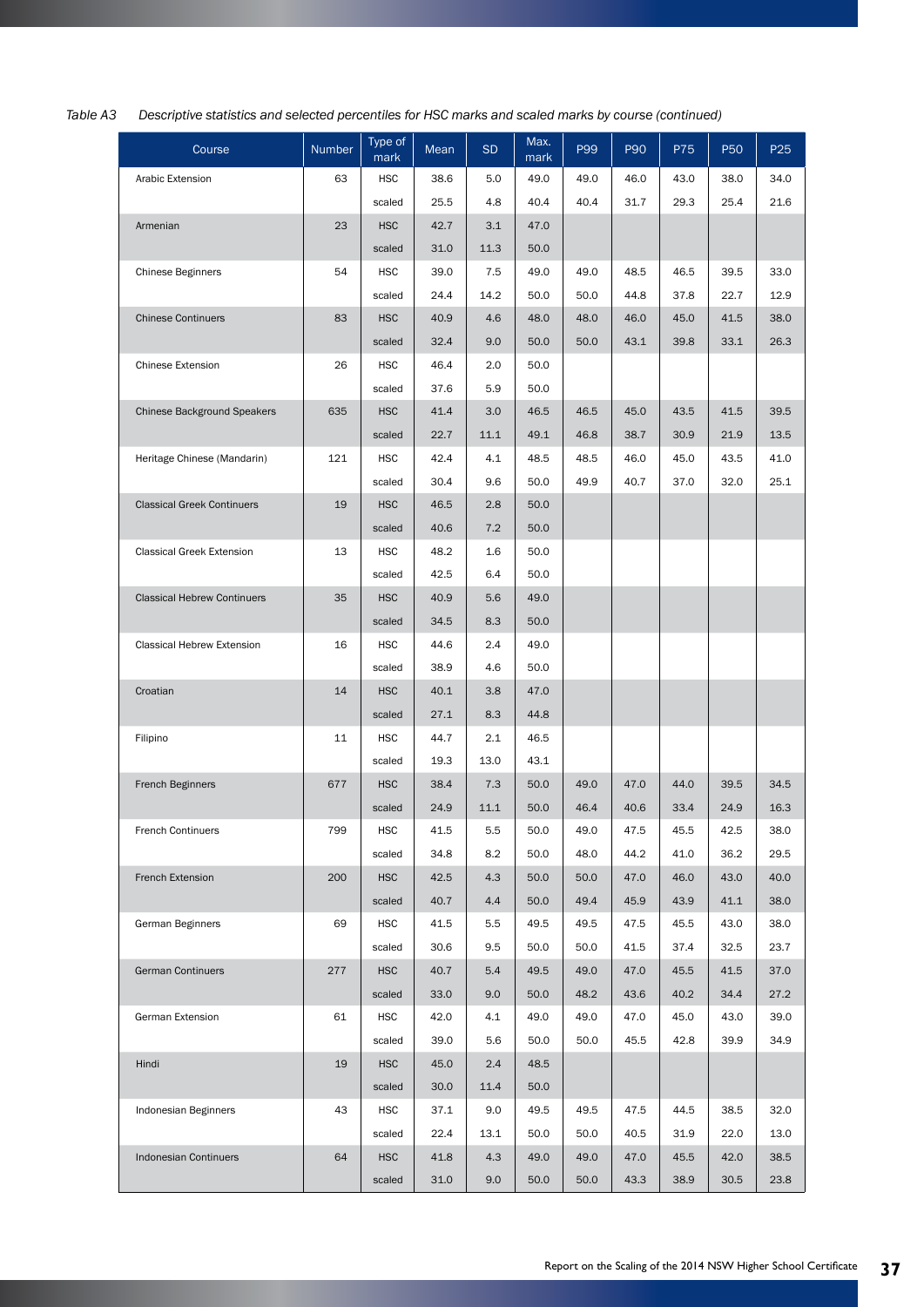### *Table A3 Descriptive statistics and selected percentiles for HSC marks and scaled marks by course (continued)*

| Course                         | <b>Number</b> | Type of<br>mark | Mean | <b>SD</b> | Max.<br>mark | P99  | P90  | P75  | <b>P50</b> | P <sub>25</sub> |
|--------------------------------|---------------|-----------------|------|-----------|--------------|------|------|------|------------|-----------------|
| Indonesian Extension           | 13            | <b>HSC</b>      | 43.3 | 4.7       | 48.0         |      |      |      |            |                 |
|                                |               | scaled          | 36.5 | 7.3       | 50.0         |      |      |      |            |                 |
| Indonesian Background Speakers | 68            | <b>HSC</b>      | 37.3 | 3.0       | 46.5         | 46.5 | 41.5 | 39.0 | 37.0       | 35.5            |
|                                |               | scaled          | 31.2 | 7.1       | 48.8         | 48.8 | 41.3 | 35.4 | 30.6       | 27.1            |
| Italian Beginners              | 351           | <b>HSC</b>      | 35.5 | 8.1       | 49.5         | 49.0 | 45.0 | 41.5 | 36.5       | 31.0            |
|                                |               | scaled          | 25.7 | 11.3      | 50.0         | 47.8 | 40.6 | 34.6 | 25.9       | 17.0            |
| Italian Continuers             | 298           | <b>HSC</b>      | 39.6 | 6.4       | 49.5         | 48.5 | 46.5 | 44.5 | 41.0       | 36.5            |
|                                |               | scaled          | 31.5 | 9.3       | 50.0         | 48.0 | 42.6 | 38.6 | 32.3       | 26.3            |
| Italian Extension              | 67            | <b>HSC</b>      | 39.1 | 5.6       | 50.0         | 50.0 | 47.0 | 44.0 | 39.0       | 35.0            |
|                                |               | scaled          | 38.9 | 5.0       | 50.0         | 50.0 | 46.1 | 42.7 | 38.5       | 35.8            |
| Japanese Beginners             | 687           | <b>HSC</b>      | 37.4 | 6.9       | 49.5         | 48.5 | 45.5 | 43.0 | 38.0       | 32.5            |
|                                |               | scaled          | 23.2 | 11.0      | 47.3         | 45.1 | 37.8 | 32.1 | 23.3       | 14.5            |
| Japanese Continuers            | 624           | <b>HSC</b>      | 39.7 | 5.4       | 50.0         | 48.5 | 45.5 | 44.0 | 41.0       | 35.5            |
|                                |               | scaled          | 32.6 | 8.9       | 50.0         | 47.0 | 42.9 | 39.6 | 34.0       | 26.1            |
| Japanese Extension             | 191           | <b>HSC</b>      | 41.7 | 3.8       | 49.0         | 49.0 | 47.0 | 45.0 | 41.0       | 39.0            |
|                                |               | scaled          | 38.2 | 4.6       | 50.0         | 49.3 | 44.3 | 41.4 | 37.6       | 35.3            |
| Japanese Background Speakers   | 11            | <b>HSC</b>      | 40.8 | 2.5       | 44.0         |      |      |      |            |                 |
|                                |               | scaled          | 24.7 | 11.8      | 44.8         |      |      |      |            |                 |
| Heritage Japanese              | 18            | <b>HSC</b>      | 42.0 | 3.5       | 47.0         |      |      |      |            |                 |
|                                |               | scaled          | 27.4 | 9.5       | 46.3         |      |      |      |            |                 |
| Khmer                          | 18            | <b>HSC</b>      | 40.7 | 2.7       | 44.5         |      |      |      |            |                 |
|                                |               | scaled          | 18.6 | 13.1      | 46.1         |      |      |      |            |                 |
| Korean Continuers              | 13            | <b>HSC</b>      | 45.8 | 3.4       | 49.5         |      |      |      |            |                 |
|                                |               | scaled          | 31.2 | 11.8      | 50.0         |      |      |      |            |                 |
| Korean Background Speakers     | 63            | <b>HSC</b>      | 40.0 | 5.0       | 48.0         | 48.0 | 46.0 | 44.0 | 40.5       | 37.0            |
|                                |               | scaled          | 23.0 | 11.9      | 50.0         | 50.0 | 38.8 | 31.8 | 21.0       | 14.6            |
| Heritage Korean                | 39            | <b>HSC</b>      | 45.0 | 3.1       | 48.5         |      |      |      |            |                 |
|                                |               | scaled          | 24.9 | 12.1      | 47.3         |      |      |      |            |                 |
| Latin Continuers               | 161           | <b>HSC</b>      | 42.6 | 5.1       | 50.0         | 49.5 | 48.0 | 46.0 | 44.5       | 39.5            |
|                                |               | scaled          | 40.2 | 6.9       | 50.0         | 49.7 | 47.4 | 44.5 | 42.5       | 37.0            |
| Latin Extension                | 105           | <b>HSC</b>      | 44.0 | 4.3       | 50.0         | 50.0 | 48.0 | 47.0 | 45.0       | 42.0            |
|                                |               | scaled          | 42.7 | 4.6       | 50.0         | 49.7 | 48.1 | 46.0 | 43.7       | 40.2            |
| Macedonian                     | 22            | <b>HSC</b>      | 42.1 | 5.2       | 48.5         |      |      |      |            |                 |
|                                |               | scaled          | 22.0 | 13.1      | 49.1         |      |      |      |            |                 |
| Modern Greek Beginners         | 47            | <b>HSC</b>      | 40.5 | 8.9       | 49.5         | 49.5 | 49.0 | 48.0 | 43.0       | 35.5            |
|                                |               | scaled          | 25.9 | 14.9      | 50.0         | 50.0 | 45.0 | 39.6 | 25.7       | 12.6            |
| Modern Greek Continuers        | 102           | <b>HSC</b>      | 41.9 | 4.1       | 49.0         | 49.0 | 47.0 | 45.5 | 42.0       | 39.0            |
|                                |               | scaled          | 27.4 | 11.0      | 50.0         | 48.3 | 42.9 | 35.8 | 26.8       | 18.6            |
| Modern Greek Extension         | 47            | <b>HSC</b>      | 43.3 | 5.8       | 50.0         | 50.0 | 49.0 | 48.0 | 45.0       | 39.0            |
|                                |               | scaled          | 31.3 | 11.1      | 50.0         | 50.0 | 45.6 | 41.0 | 31.6       | 21.9            |
| Modern Hebrew                  | 56            | <b>HSC</b>      | 44.8 | 2.3       | 48.0         | 48.0 | 47.5 | 46.5 | 45.0       | 43.5            |
|                                |               | scaled          | 37.4 | 7.5       | 50.0         | 50.0 | 46.4 | 43.2 | 38.0       | 32.2            |
| Persian                        | 21            | <b>HSC</b>      | 40.9 | 4.7       | 49.5         |      |      |      |            |                 |
|                                |               | scaled          | 14.3 | 11.7      | 41.2         |      |      |      |            |                 |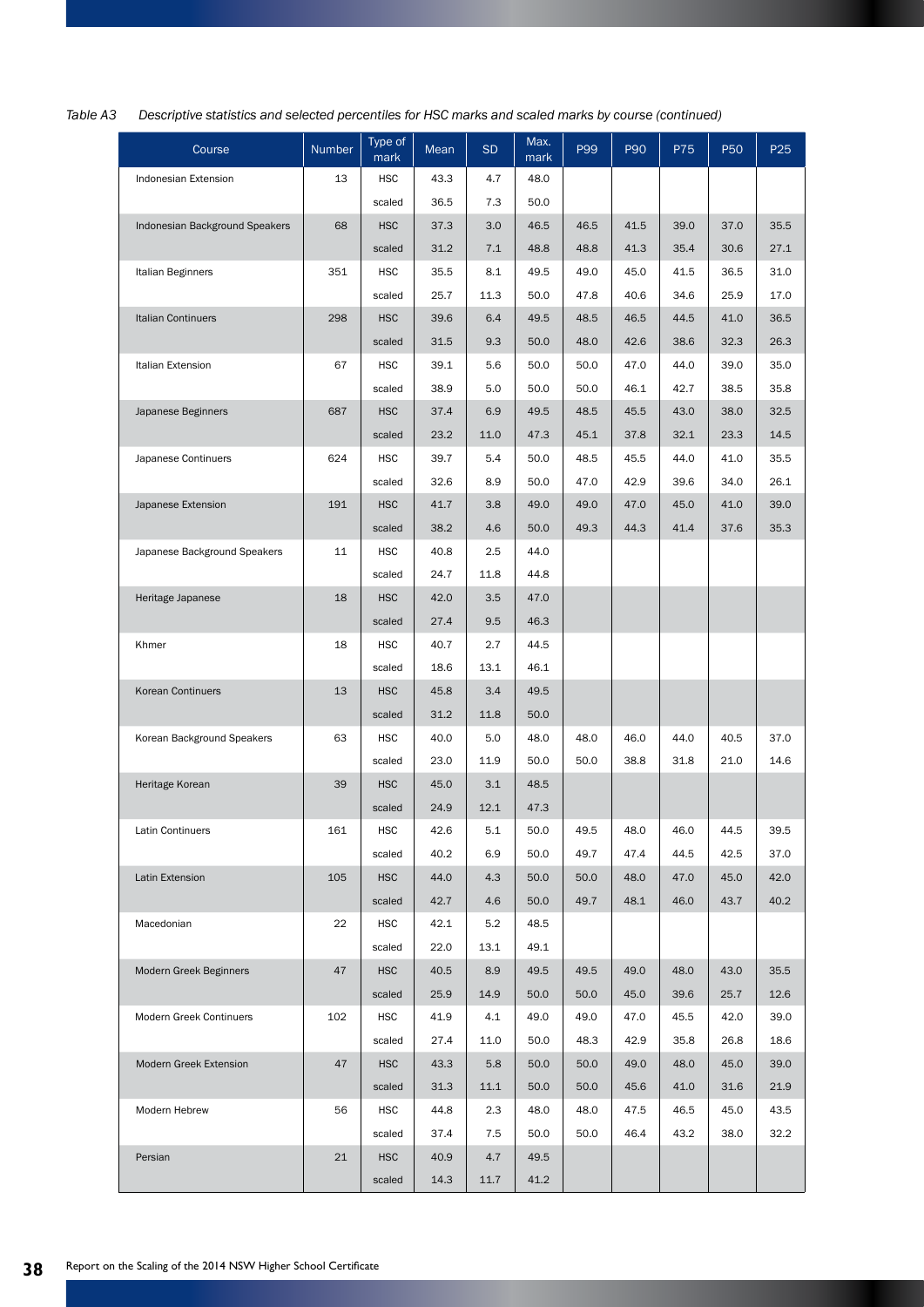### *Table A3 Descriptive statistics and selected percentiles for HSC marks and scaled marks by course (continued)*

| Course                           | <b>Number</b> | Type of<br>mark | <b>Mean</b> | <b>SD</b> | Max.<br>mark | P99  | <b>P90</b> | <b>P75</b> | <b>P50</b> | P <sub>25</sub> |
|----------------------------------|---------------|-----------------|-------------|-----------|--------------|------|------------|------------|------------|-----------------|
| Polish                           | 21            | <b>HSC</b>      | 45.0        | 2.7       | 48.5         |      |            |            |            |                 |
|                                  |               | scaled          | 28.3        | 11.0      | 50.0         |      |            |            |            |                 |
| Portuguese                       | 18            | <b>HSC</b>      | 35.5        | 3.8       | 42.5         |      |            |            |            |                 |
|                                  |               | scaled          | 26.6        | 10.2      | 47.7         |      |            |            |            |                 |
| Russian                          | 17            | <b>HSC</b>      | 45.4        | 4.0       | 50.0         |      |            |            |            |                 |
|                                  |               | scaled          | 26.0        | 14.8      | 50.0         |      |            |            |            |                 |
| Serbian                          | 14            | <b>HSC</b>      | 44.1        | 2.8       | 48.5         |      |            |            |            |                 |
|                                  |               | scaled          | 24.8        | 12.5      | 50.0         |      |            |            |            |                 |
| Spanish Beginners                | 202           | <b>HSC</b>      | 37.5        | 6.4       | 49.0         | 48.5 | 46.0       | 42.5       | 37.5       | 33.0            |
|                                  |               | scaled          | 24.2        | 11.5      | 49.9         | 47.8 | 39.7       | 33.6       | 23.8       | 15.2            |
| <b>Spanish Continuers</b>        | 169           | <b>HSC</b>      | 38.7        | 5.3       | 49.5         | 47.5 | 45.0       | 42.5       | 39.0       | 35.5            |
|                                  |               | scaled          | 24.1        | 11.2      | 49.9         | 45.4 | 38.3       | 33.0       | 23.4       | 15.4            |
| Spanish Extension                | 49            | <b>HSC</b>      | 39.3        | 5.3       | 49.0         | 49.0 | 46.0       | 43.0       | 40.0       | 35.0            |
|                                  |               | scaled          | 31.7        | 7.5       | 48.0         | 48.0 | 41.8       | 36.5       | 32.0       | 26.3            |
| Turkish                          | 34            | <b>HSC</b>      | 40.4        | 4.8       | 46.5         |      |            |            |            |                 |
|                                  |               | scaled          | 19.3        | 14.0      | 50.0         |      |            |            |            |                 |
| Vietnamese                       | 140           | <b>HSC</b>      | 38.1        | 4.1       | 47.0         | 46.5 | 43.5       | 41.0       | 38.0       | 36.0            |
|                                  |               | scaled          | 22.2        | 11.6      | 50.0         | 48.3 | 37.9       | 30.6       | 21.2       | 14.0            |
| Automotive Exam                  | 415           | <b>HSC</b>      | 33.9        | 4.5       | 47.0         | 46.0 | 39.5       | 37.0       | 33.5       | 30.5            |
|                                  |               | scaled          | 12.5        | 8.7       | 34.0         | 33.8 | 25.1       | 18.5       | 10.2       | 5.0             |
| <b>Business Services Exam</b>    | 1,141         | <b>HSC</b>      | 35.7        | 5.6       | 48.5         | 46.0 | 42.5       | 39.5       | 36.5       | 32.5            |
|                                  |               | scaled          | 16.9        | 9.8       | 41.1         | 38.5 | 31.0       | 23.8       | 16.3       | 8.9             |
| <b>Construction Exam</b>         | 1,631         | <b>HSC</b>      | 36.1        | 4.0       | 46.5         | 43.5 | 41.0       | 39.0       | 36.5       | 33.5            |
|                                  |               | scaled          | 15.1        | 9.3       | 38.1         | 35.9 | 28.7       | 22.1       | 13.7       | 6.9             |
| Electrotechnology Exam           | 305           | <b>HSC</b>      | 34.8        | 4.2       | 45.0         | 44.0 | 40.0       | 37.5       | 35.5       | 32.0            |
|                                  |               | scaled          | 17.1        | 9.4       | 39.9         | 38.7 | 31.4       | 23.1       | 16.5       | 9.3             |
| Entertainment Industry Exam      | 911           | <b>HSC</b>      | 35.8        | 4.7       | 47.5         | 46.5 | 41.5       | 38.5       | 36.0       | 33.0            |
|                                  |               | scaled          | 21.2        | 9.1       | 43.5         | 42.0 | 33.4       | 27.4       | 20.5       | 14.5            |
| Financial Services Exam          | 229           | <b>HSC</b>      | 37.3        | 5.5       | 48.0         | 48.0 | 44.5       | 41.0       | 37.5       | 34.0            |
|                                  |               | scaled          | 26.8        | 9.9       | 49.3         | 48.4 | 40.9       | 33.8       | 26.7       | 19.6            |
| <b>Hospitality Exam</b>          | 5,559         | <b>HSC</b>      | 37.6        | 4.7       | 49.0         | 46.5 | 43.5       | 41.0       | 38.0       | 34.5            |
|                                  |               | scaled          | 19.4        | 9.8       | 43.6         | 39.9 | 32.9       | 26.9       | 18.8       | 11.8            |
| Human Services Exam              | 576           | <b>HSC</b>      | 36.3        | 4.0       | 49.5         | 45.0 | 41.5       | 39.0       | 36.5       | 33.5            |
|                                  |               | scaled          | 19.3        | 9.7       | 43.2         | 40.2 | 33.5       | 26.8       | 18.2       | 11.1            |
| Information & Digital Technology | 1,015         | <b>HSC</b>      | 36.6        | 4.7       | 48.0         | 45.5 | 42.0       | 39.5       | 37.0       | 34.5            |
| Exam                             |               | scaled          | 17.8        | 9.7       | 41.8         | 38.6 | 31.1       | 25.2       | 17.5       | 10.4            |
| Metal & Engineering Exam         | 756           | <b>HSC</b>      | 33.4        | 5.9       | 47.5         | 44.5 | 40.0       | 37.5       | 34.0       | 30.5            |
|                                  |               | scaled          | 14.6        | 9.4       | 38.0         | 35.9 | 29.0       | 21.7       | 13.2       | 7.2             |
| Primary Industries Exam          | 614           | <b>HSC</b>      | 37.3        | 4.8       | 48.5         | 47.0 | 42.5       | 40.0       | 37.5       | 35.5            |
|                                  |               | scaled          | 16.0        | 9.1       | 38.6         | 37.1 | 29.1       | 22.8       | 14.6       | 9.0             |
| Retail Services Exam             | 1,024         | <b>HSC</b>      | 35.4        | 4.9       | 46.5         | 44.0 | 41.0       | 39.0       | 36.0       | 32.0            |
|                                  |               | scaled          | 16.0        | 10.0      | 40.6         | 38.3 | 30.3       | 23.4       | 14.7       | 7.5             |
| Tourism & Events Exam            | 331           | <b>HSC</b>      | 37.7        | 3.9       | 48.0         | 46.5 | 43.0       | 40.5       | 38.0       | 35.5            |
|                                  |               | scaled          | 19.6        | 9.1       | 42.1         | 40.6 | 32.9       | 26.3       | 19.6       | 13.1            |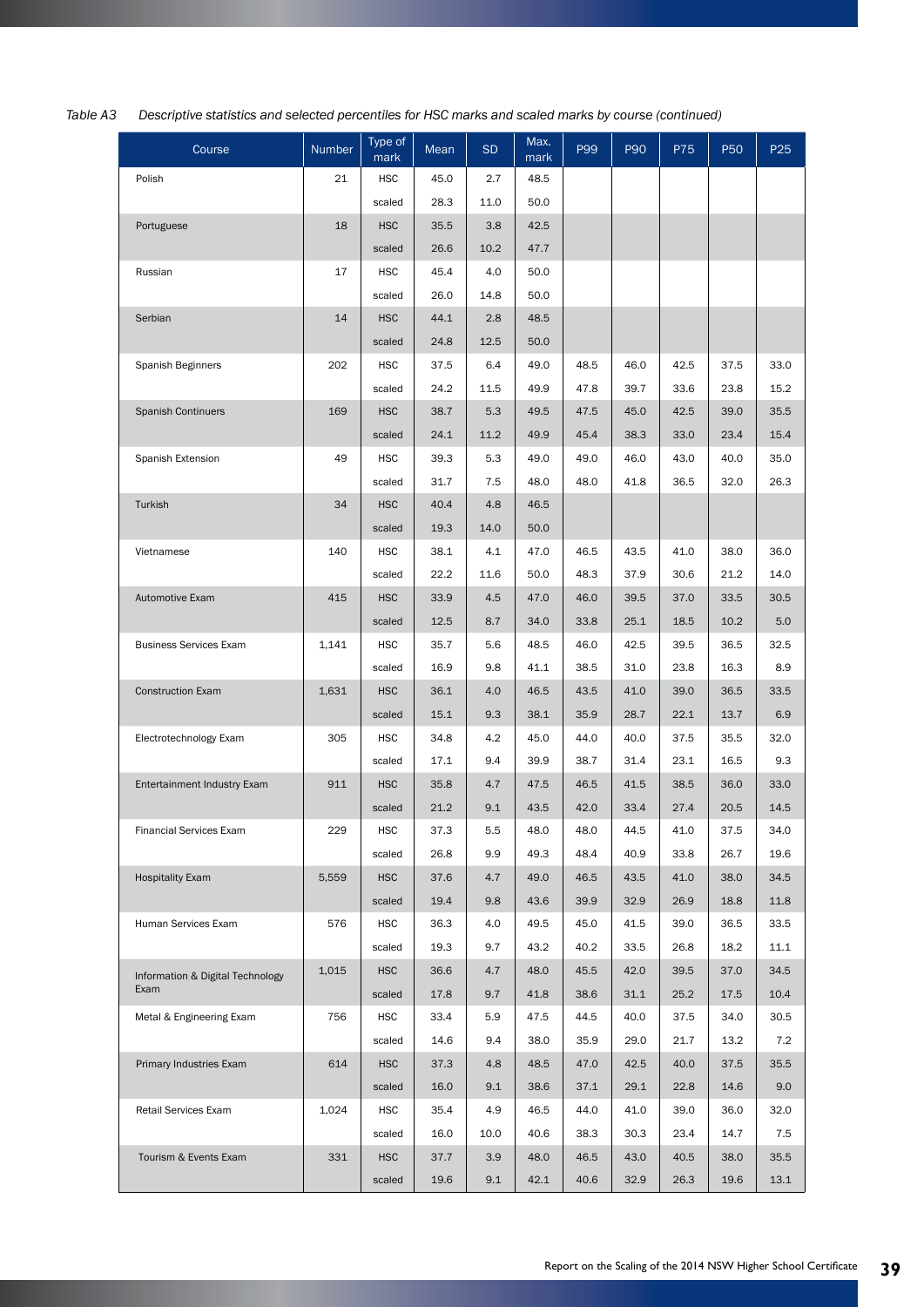### Table A4 Distributions of HSC marks by course: 2013–2014

Notes: (i) Columns *45, 40, 35, 30 and 25* show the percentage of the course candidature with an HSC mark less than the specified mark.

(ii) This table excludes courses with less than 40 students in either year.

|                                       |      |               |      | Percentage of students with HSC mark less than: |      |         |      |
|---------------------------------------|------|---------------|------|-------------------------------------------------|------|---------|------|
| Course                                | Year | <b>Number</b> | 45   | 40                                              | 35   | 30      | 25   |
| <b>Aboriginal Studies</b>             | 2014 | 410           | 91.2 | 79.8                                            | 55.6 | 28.3    | 10.0 |
|                                       | 2013 | 357           | 93.3 | 82.9                                            | 53.5 | 26.3    | 11.8 |
| Agriculture                           | 2014 | 1,372         | 93.4 | 74.8                                            | 44.1 | 19.5    | 4.6  |
|                                       | 2013 | 1,382         | 90.7 | 73.0                                            | 44.1 | 19.3    | 3.9  |
| <b>Ancient History</b>                | 2014 | 11,198        | 91.3 | 66.9                                            | 38.2 | 16.3    | 6.3  |
|                                       | 2013 | 11,740        | 91.6 | 65.3                                            | 38.2 | 16.2    | 5.7  |
| <b>Biology</b>                        | 2014 | 17,138        | 94.2 | 71.6                                            | 37.8 | 13.8    | 4.3  |
|                                       | 2013 | 16,852        | 93.3 | 66.9                                            | 31.8 | 8.1     | 1.2  |
| <b>Business Studies</b>               | 2014 | 15,991        | 91.1 | 62.7                                            | 32.3 | 11.6    | 2.4  |
|                                       | 2013 | 15,740        | 92.0 | 64.8                                            | 33.8 | 11.4    | 1.8  |
| Chemistry                             | 2014 | 11,173        | 88.3 | 53.7                                            | 24.3 | 8.1     | 2.9  |
|                                       | 2013 | 11,032        | 87.9 | 58.2                                            | 26.2 | 7.8     | 1.8  |
| <b>Community &amp; Family Studies</b> | 2014 | 7,687         | 94.3 | 62.9                                            | 28.9 | 8.5     | 1.8  |
|                                       | 2013 | 7,132         | 93.5 | 65.9                                            | 33.2 | 10.4    | 2.2  |
| Dance                                 | 2014 | 920           | 87.2 | 56.3                                            | 23.0 | 2.9     | 1.4  |
|                                       | 2013 | 898           | 89.0 | 61.6                                            | 28.7 | 5.9     | 0.8  |
| Design & Technology                   | 2014 | 3,121         | 89.1 | 62.7                                            | 24.6 | 4.8     | 0.5  |
|                                       | 2013 | 3,165         | 91.7 | 62.8                                            | 21.5 | 2.9     | 0.3  |
| Drama                                 | 2014 | 4,753         | 86.7 | 57.8                                            | 15.4 | 1.4     | 0.1  |
|                                       | 2013 | 4,409         | 86.1 | 56.3                                            | 15.6 | 1.9     | 0.1  |
| Earth & Environmental Science         | 2014 | 1,494         | 93.7 | 59.8                                            | 26.6 | 8.2     | 2.1  |
|                                       | 2013 | 1,399         | 92.4 | 62.4                                            | 27.3 | 6.9     | 1.4  |
| Economics                             | 2014 | 5,131         | 89.1 | 55.3                                            | 27.0 | 8.6     | 2.0  |
|                                       | 2013 | 5,286         | 87.6 | 56.8                                            | 31.6 | 13.3    | 4.2  |
| <b>Engineering Studies</b>            | 2014 | 2,043         | 90.8 | 67.1                                            | 35.7 | 10.0    | 3.0  |
|                                       | 2013 | 2,049         | 92.1 | 69.6                                            | 32.5 | 7.3     | 1.7  |
| <b>English Standard</b>               | 2014 | 31,483        | 99.7 | 91.8                                            | 56.5 | 14.3    | 2.8  |
|                                       | 2013 | 31,495        | 99.6 | 93.1                                            | 65.8 | 21.0    | 4.5  |
| English Advanced                      | 2014 | 26,729        | 85.3 | 40.6                                            | 8.4  | 0.8     | 0.2  |
|                                       | 2013 | 27,007        | 88.0 | 46.9                                            | 13.9 | $1.5\,$ | 0.2  |
| English Extension 1                   | 2014 | 4,848         | 69.4 | 29.3                                            | 6.8  | 1.1     | 0.3  |
|                                       | 2013 | 5,007         | 75.3 | 34.6                                            | 11.5 | 3.2     | 0.8  |
| English Extension 2                   | 2014 | 1,776         | 76.8 | 49.2                                            | 22.5 | 6.8     | 1.7  |
|                                       | 2013 | 1,907         | 77.3 | 47.7                                            | 22.0 | 7.4     | 2.4  |
| <b>ESL</b>                            | 2014 | 2,291         | 95.5 | 71.4                                            | 33.8 | 10.4    | 2.1  |
|                                       | 2013 | 2,410         | 97.4 | 76.6                                            | 40.2 | 15.7    | 4.1  |
| Food Technology                       | 2014 | 3,538         | 92.5 | 70.9                                            | 44.4 | 19.9    | 3.3  |
|                                       | 2013 | 3,640         | 93.4 | 71.5                                            | 43.5 | 20.9    | 3.7  |
| Geography                             | 2014 | 4,418         | 92.5 | 56.0                                            | 30.6 | 14.9    | 6.1  |
|                                       | 2013 | 4,109         | 91.3 | 60.0                                            | 34.9 | 16.1    | 6.6  |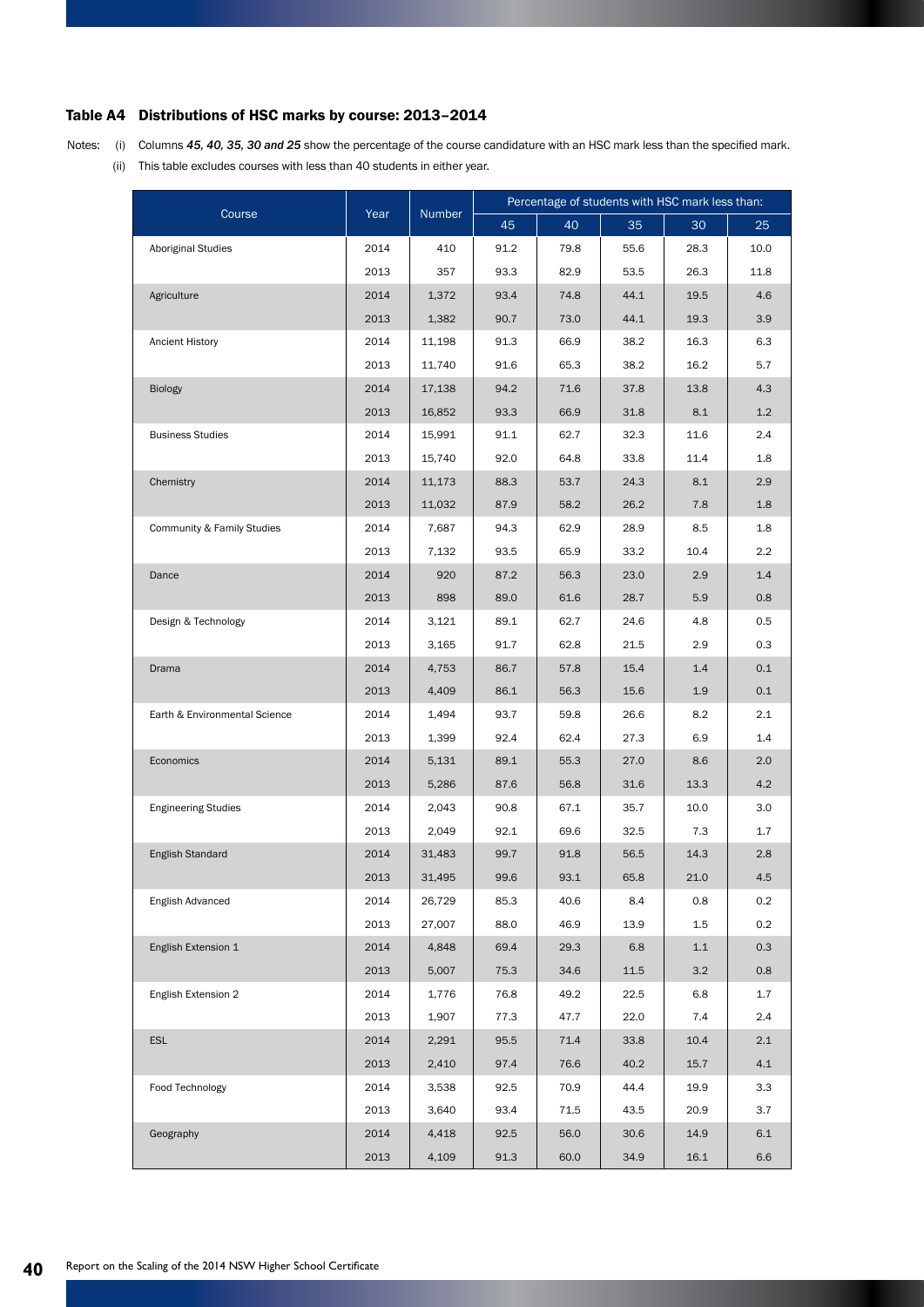### *Table A4 Distributions of HSC marks by course: 2013–2014 (continued)*

|                                    | Year         | <b>Number</b>  |              | Percentage of students with HSC mark less than: |              |            |            |
|------------------------------------|--------------|----------------|--------------|-------------------------------------------------|--------------|------------|------------|
| Course                             |              |                | 45           | 40                                              | 35           | 30         | 25         |
| Industrial Technology              | 2014         | 5,360          | 91.0         | 71.5                                            | 42.4         | 17.4       | 5.5        |
|                                    | 2013         | 5,365          | 91.8         | 69.8                                            | 39.2         | 14.9       | 3.7        |
| Information Processes & Technology | 2014         | 2,756          | 92.7         | 71.3                                            | 32.4         | 11.4       | 3.0        |
|                                    | 2013         | 2,984          | 88.6         | 62.7                                            | 31.4         | 10.7       | 3.4        |
| <b>Legal Studies</b>               | 2014         | 10,052         | 87.3         | 59.8                                            | 33.7         | 15.2       | 6.4        |
|                                    | 2013         | 9,851          | 88.0         | 57.1                                            | 29.5         | 11.1       | 3.0        |
| <b>Mathematics General 2</b>       | 2014         | 31,321         | 94.5         | 74.7                                            | 48.7         | 24.0       | 6.4        |
|                                    | 2013         | 32,376         | 94.0         | 78.8                                            | 57.4         | 23.7       | 7.9        |
| <b>Mathematics</b>                 | 2014         | 16,693         | 78.2         | 46.1                                            | 18.3         | 8.5        | 3.5        |
|                                    | 2013         | 16,463         | 81.5         | 50.5                                            | 23.1         | 7.3        | 1.9        |
| Mathematics Extension 1            | 2014         | 9,022          | 69.6         | 36.8                                            | 15.4         | 5.8        | 1.9        |
|                                    | 2013         | 8,839          | 67.2         | 36.9                                            | 16.3         | 6.5        | 2.0        |
| Mathematics Extension 2            | 2014         | 3,371          | 68.5         | 35.2                                            | 13.5         | 5.0        | 1.3        |
|                                    | 2013         | 3,198          | 66.0         | 33.8                                            | 12.8         | 4.3        | 1.6        |
| <b>Modern History</b>              | 2014         | 10,306         | 91.3         | 57.4                                            | 24.7         | 9.9        | 4.2        |
|                                    | 2013         | 10,447         | 89.2         | 52.6                                            | 23.0         | 8.9        | 3.5        |
| <b>History Extension</b>           | 2014         | 1,934          | 77.6         | 48.8                                            | 22.1         | 5.4        | 1.7        |
|                                    | 2013         | 1,988          | 77.8         | 52.7                                            | 25.9         | 5.0        | 1.3        |
| Music 1                            | 2014         | 5,002          | 81.6         | 40.0                                            | 10.9         | 2.4        | 0.9        |
|                                    | 2013         | 5,010          | 84.9         | 40.8                                            | 10.6         | 2.1        | 0.3        |
| Music 2                            | 2014         | 765            | 66.0         | 12.7                                            | 0.8          | 0.0        |            |
|                                    | 2013         | 850            | 63.6         | 14.6                                            | 0.5          | 0.0        |            |
| <b>Music Extension</b>             | 2014         | 475            | 25.1         | 4.6                                             | 0.8          | 0.4        | 0.0        |
|                                    | 2013         | 504            | 29.4         | 8.9                                             | 1.6          | 0.2        | 0.0        |
| PDH&PE                             | 2014         | 14,396         | 91.5         | 69.3                                            | 36.6         | 11.1       | 2.3        |
|                                    | 2013         | 13,886         | 94.6         | 71.4                                            | 40.6         | 17.1       | 4.8        |
| Physics                            | 2014         | 9,598          | 91.4         | 68.7                                            | 33.3         | 8.8        | 2.2        |
|                                    | 2013         | 9,562          | 90.7         | 66.5                                            | 34.1         | 10.9       | 1.7        |
| Senior Science                     | 2014         | 6,328          | 92.2         | 63.1                                            | 30.3         | 9.8        | 2.4        |
|                                    | 2013         | 5,441          | 90.7         | 60.7                                            | 31.3         | 12.0       | 2.9        |
| Society & Culture                  | 2014         | 4,398          | 87.4         | 54.9                                            | 22.1         | 6.3        | 1.8        |
|                                    | 2013         | 3,939          | 84.7         | 52.3                                            | 20.9         | 5.1        | 1.2        |
| Software Design & Development      | 2014         | 1,719          | 93.0         | 71.7<br>70.0                                    | 33.4<br>34.0 | 8.8<br>7.8 | 2.0<br>0.7 |
| Studies of Religion I              | 2013<br>2014 | 1,608<br>9,299 | 92.8<br>87.9 | 51.1                                            | 23.9         | 5.9        | $1.1\,$    |
|                                    | 2013         | 9,374          | 88.3         | 51.4                                            | 22.5         | 5.9        | 1.2        |
| Studies of Religion II             | 2014         | 5,464          | 91.7         | 55.6                                            | 25.7         | 9.2        | 2.7        |
|                                    | 2013         | 5,111          | 91.5         | 54.1                                            | 24.8         | 9.3        | 3.0        |
| Textiles & Design                  | 2014         | 1,874          | 86.6         | 58.1                                            | 28.0         | 7.6        | 1.7        |
|                                    | 2013         | 2,133          | 90.5         | 65.5                                            | 33.7         | 9.3        | 2.4        |
| <b>Visual Arts</b>                 | 2014         | 9,071          | 89.3         | 51.2                                            | 14.5         | 2.5        | 0.2        |
|                                    | 2013         | 9,236          | 87.7         | 48.3                                            | 11.2         | 1.4        | 0.1        |
| <b>Arabic Continuers</b>           | 2014         | 211            | 92.4         | 43.6                                            | 22.7         | 10.9       | $7.1$      |
|                                    | 2013         | 198            | 91.9         | 49.0                                            | 13.6         | 4.0        | 0.5        |
|                                    |              |                |              |                                                 |              |            |            |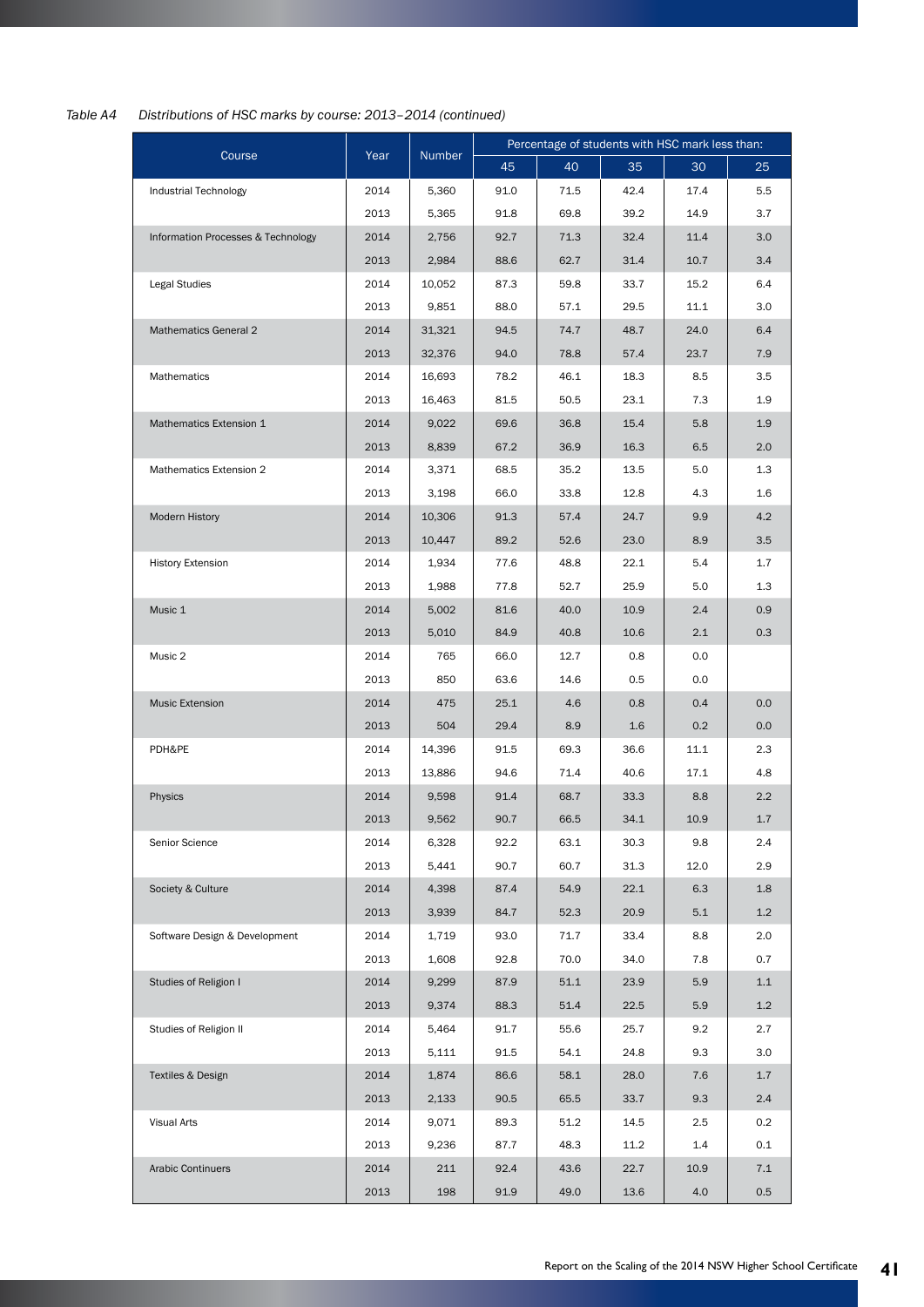### *Table A4 Distributions of HSC marks by course: 2013–2014 (continued)*

|                                    |      |               | Percentage of students with HSC mark less than: |      |      |      |     |
|------------------------------------|------|---------------|-------------------------------------------------|------|------|------|-----|
| Course                             | Year | <b>Number</b> | 45                                              | 40   | 35   | 30   | 25  |
| Arabic Extension                   | 2014 | 63            | 82.5                                            | 63.5 | 25.4 | 0.0  |     |
|                                    | 2013 | 50            | 88.0                                            | 54.0 | 26.0 | 4.0  | 0.0 |
| <b>Chinese Beginners</b>           | 2014 | 54            | 68.5                                            | 50.0 | 35.2 | 11.1 | 1.9 |
|                                    | 2013 | 52            | 67.3                                            | 30.8 | 13.5 | 5.8  | 0.0 |
| <b>Chinese Continuers</b>          | 2014 | 83            | 72.3                                            | 32.5 | 10.8 | 2.4  | 0.0 |
|                                    | 2013 | 66            | 47.0                                            | 19.7 | 6.1  | 0.0  |     |
| <b>Chinese Background Speakers</b> | 2014 | 635           | 87.1                                            | 31.2 | 1.3  | 0.6  | 0.2 |
|                                    | 2013 | 667           | 83.5                                            | 30.3 | 5.4  | 0.5  | 0.2 |
| Heritage Chinese (Mandarin)        | 2014 | 121           | 69.4                                            | 19.0 | 6.6  | 3.3  | 0.0 |
|                                    | 2013 | 94            | 60.6                                            | 21.3 | 4.3  | 2.1  | 0.0 |
| French Beginners                   | 2014 | 677           | 80.9                                            | 53.0 | 26.0 | 10.2 | 5.6 |
|                                    | 2013 | 654           | 83.6                                            | 53.4 | 24.8 | 9.6  | 3.4 |
| <b>French Continuers</b>           | 2014 | 799           | 65.2                                            | 34.3 | 11.0 | 2.6  | 1.1 |
|                                    | 2013 | 822           | 69.5                                            | 33.0 | 10.1 | 2.3  | 0.6 |
| French Extension                   | 2014 | 200           | 60.5                                            | 21.0 | 5.0  | 1.0  | 0.0 |
|                                    | 2013 | 174           | 46.6                                            | 20.1 | 2.9  | 1.7  | 0.0 |
| German Beginners                   | 2014 | 69            | 58.0                                            | 39.1 | 13.0 | 4.3  | 0.0 |
|                                    | 2013 | 98            | 68.4                                            | 42.9 | 28.6 | 14.3 | 3.1 |
| <b>German Continuers</b>           | 2014 | 277           | 70.4                                            | 42.2 | 14.4 | 4.0  | 0.0 |
|                                    | 2013 | 265           | 74.7                                            | 37.7 | 18.5 | 1.9  | 0.0 |
| German Extension                   | 2014 | 61            | 68.9                                            | 29.5 | 3.3  | 0.0  |     |
|                                    | 2013 | 78            | 79.5                                            | 41.0 | 10.3 | 3.8  | 0.0 |
| <b>Indonesian Continuers</b>       | 2014 | 64            | 71.9                                            | 35.9 | 4.7  | 0.0  |     |
|                                    | 2013 | 73            | 69.9                                            | 49.3 | 20.5 | 2.7  | 1.4 |
| Indonesian Background Speakers     | 2014 | 68            | 98.5                                            | 80.9 | 14.7 | 2.9  | 0.0 |
|                                    | 2013 | 68            | 100.0                                           | 70.6 | 14.7 | 0.0  |     |
| Italian Beginners                  | 2014 | 351           | 88.0                                            | 65.2 | 42.7 | 21.7 | 7.4 |
|                                    | 2013 | 345           | 87.2                                            | 70.4 | 46.1 | 15.9 | 3.8 |
| Italian Continuers                 | 2014 | 298           | 77.5                                            | 42.3 | 18.5 | 6.0  | 2.7 |
|                                    | 2013 | 283           | 76.3                                            | 38.9 | 18.4 | 6.4  | 2.8 |
| Italian Extension                  | 2014 | 67            | 77.6                                            | 56.7 | 20.9 | 4.5  | 0.0 |
|                                    | 2013 | 51            | 60.8                                            | 31.4 | 3.9  | 2.0  | 0.0 |
| Japanese Beginners                 | 2014 | 687           | 86.6                                            | 58.7 | 32.6 | 14.0 | 3.8 |
|                                    | 2013 | 625           | 83.8                                            | 61.1 | 40.6 | 21.0 | 5.8 |
| Japanese Continuers                | 2014 | 624           | 82.9                                            | 42.0 | 21.3 | 4.0  | 0.6 |
|                                    | 2013 | 677           | 86.4                                            | 45.2 | 22.6 | 6.1  | 0.4 |
| Japanese Extension                 | 2014 | 191           | 70.7                                            | 28.3 | 3.7  | 0.0  |     |
|                                    | 2013 | 203           | 67.0                                            | 37.9 | 9.4  | 1.0  | 0.5 |
| Korean Background Speakers         | 2014 | 63            | 84.1                                            | 49.2 | 15.9 | 3.2  | 0.0 |
|                                    | 2013 | 63            | 74.6                                            | 33.3 | 11.1 | 1.6  | 0.0 |
| Latin Continuers                   | 2014 | 161           | 56.5                                            | 25.5 | 7.5  | 5.0  | 0.0 |
|                                    | 2013 | 166           | 59.0                                            | 18.1 | 6.0  | 1.8  | 0.0 |
| Latin Extension                    | 2014 | 105           | 41.9                                            | 16.2 | 2.9  | 1.0  | 1.0 |
|                                    | 2013 | 106           | 35.8                                            | 13.2 | 2.8  | 0.0  |     |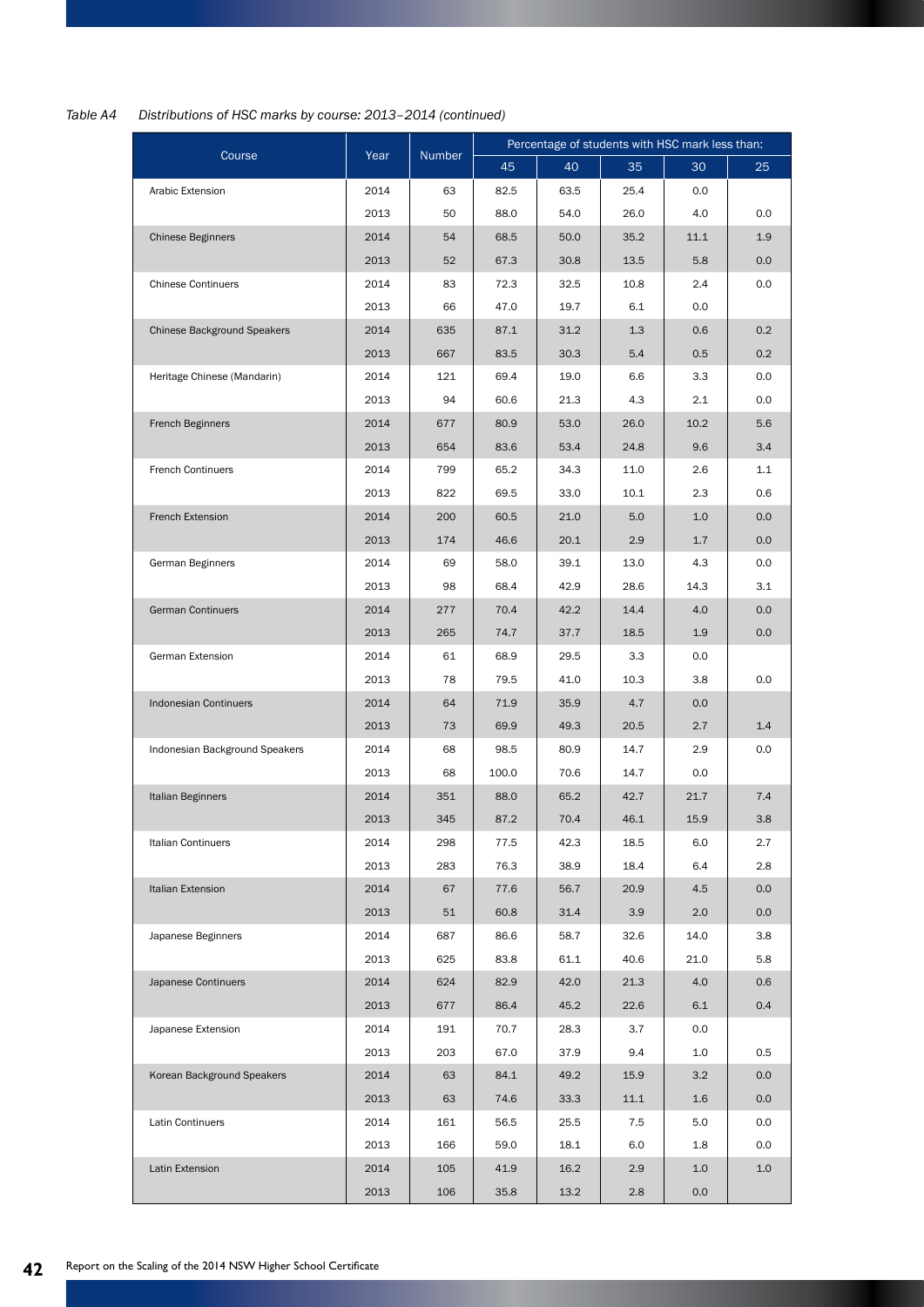### *Table A4 Distributions of HSC marks by course: 2013–2014 (continued)*

|                                       |      |               | Percentage of students with HSC mark less than: |      |      |      |     |
|---------------------------------------|------|---------------|-------------------------------------------------|------|------|------|-----|
| Course                                | Year | <b>Number</b> | 45                                              | 40   | 35   | 30   | 25  |
| Modern Greek Beginners                | 2014 | 47            | 57.4                                            | 38.3 | 17.0 | 10.6 | 8.5 |
|                                       | 2013 | 50            | 74.0                                            | 40.0 | 28.0 | 8.0  | 4.0 |
| <b>Modern Greek Continuers</b>        | 2014 | 102           | 71.6                                            | 33.3 | 2.9  | 1.0  | 0.0 |
|                                       | 2013 | 86            | 75.6                                            | 47.7 | 19.8 | 7.0  | 0.0 |
| Modern Hebrew                         | 2014 | 56            | 44.6                                            | 3.6  | 0.0  |      |     |
|                                       | 2013 | 52            | 46.2                                            | 0.0  |      |      |     |
| <b>Spanish Beginners</b>              | 2014 | 202           | 85.1                                            | 63.4 | 31.7 | 10.9 | 2.0 |
|                                       | 2013 | 174           | 85.1                                            | 64.9 | 35.1 | 19.5 | 2.3 |
| <b>Spanish Continuers</b>             | 2014 | 169           | 88.8                                            | 54.4 | 21.3 | 7.1  | 0.6 |
|                                       | 2013 | 164           | 84.8                                            | 45.7 | 20.1 | 9.1  | 3.7 |
| <b>Spanish Extension</b>              | 2014 | 49            | 83.7                                            | 49.0 | 16.3 | 2.0  | 0.0 |
|                                       | 2013 | 55            | 89.1                                            | 47.3 | 12.7 | 5.5  | 0.0 |
| Vietnamese                            | 2014 | 140           | 94.3                                            | 69.3 | 20.7 | 2.1  | 1.4 |
|                                       | 2013 | 138           | 96.4                                            | 64.5 | 13.8 | 0.0  |     |
| <b>Automotive Exam</b>                | 2014 | 415           | 98.3                                            | 90.4 | 60.2 | 18.3 | 0.7 |
|                                       | 2013 | 370           | 98.6                                            | 87.0 | 56.8 | 7.8  | 0.0 |
| <b>Business Services Exam</b>         | 2014 | 1,141         | 97.7                                            | 75.6 | 39.8 | 13.3 | 3.5 |
|                                       | 2013 | 1,323         | 98.7                                            | 82.0 | 45.4 | 16.8 | 3.0 |
| <b>Construction Exam</b>              | 2014 | 1,631         | 99.8                                            | 82.2 | 36.5 | 5.2  | 0.6 |
|                                       | 2013 | 1,795         | 99.8                                            | 83.4 | 45.1 | 12.1 | 2.7 |
| Electrotechnology Exam                | 2014 | 305           | 99.3                                            | 89.8 | 45.2 | 13.4 | 1.0 |
|                                       | 2013 | 303           | 98.7                                            | 87.8 | 38.9 | 7.9  | 3.0 |
| Entertainment Industry Exam           | 2014 | 911           | 96.9                                            | 81.4 | 40.0 | 8.7  | 1.8 |
|                                       | 2013 | 969           | 99.2                                            | 86.6 | 46.6 | 11.1 | 0.5 |
| <b>Financial Services Exam</b>        | 2014 | 229           | 93.9                                            | 66.4 | 29.7 | 10.0 | 1.3 |
|                                       | 2013 | 257           | 93.4                                            | 63.0 | 26.5 | 8.9  | 1.9 |
| <b>Hospitality Exam</b>               | 2014 | 5,559         | 95.2                                            | 64.1 | 27.0 | 4.2  | 0.7 |
|                                       | 2013 | 5,660         | 95.5                                            | 65.0 | 23.5 | 3.3  | 0.4 |
| Human Services Exam                   | 2014 | 576           | 98.4                                            | 83.7 | 35.2 | 7.1  | 0.0 |
|                                       | 2013 | 487           | 98.6                                            | 85.0 | 33.7 | 5.7  | 1.6 |
| Information & Digital Technology Exam | 2014 | 1,015         | 98.3                                            | 76.7 | 28.2 | 9.2  | 1.4 |
|                                       | 2013 | 1,157         | 97.7                                            | 71.4 | 29.5 | 11.2 | 2.9 |
| Metal & Engineering Exam              | 2014 | 756           | 99.1                                            | 89.7 | 55.2 | 22.6 | 6.1 |
|                                       | 2013 | 854           | 99.5                                            | 91.7 | 50.6 | 19.4 | 9.7 |
| Primary Industries Exam               | 2014 | 614           | 95.4                                            | 73.3 | 21.8 | 5.4  | 1.5 |
|                                       | 2013 | 581           | 96.7                                            | 69.4 | 29.3 | 6.5  | 0.7 |
| Retail Services Exam                  | 2014 | 1,024         | 99.6                                            | 81.3 | 40.3 | 12.8 | 1.5 |
|                                       | 2013 | 1,018         | 96.9                                            | 71.3 | 29.1 | 6.7  | 1.4 |
| Tourism & Events Exam                 | 2014 | 331           | 96.4                                            | 70.1 | 22.1 | 3.0  | 0.3 |
|                                       | 2013 | 378           | 97.4                                            | 69.8 | 33.9 | 4.0  | 0.3 |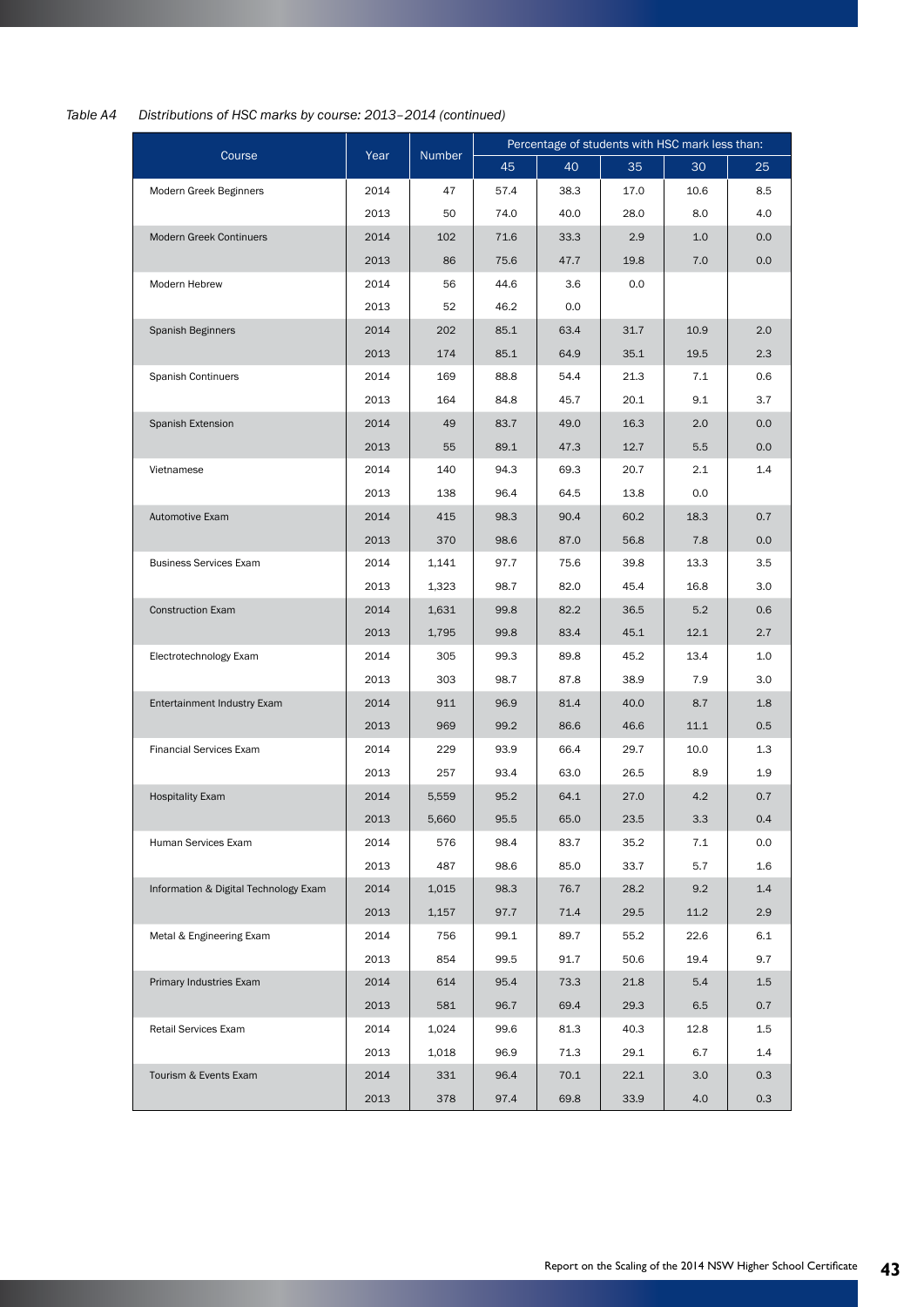### Table A5 Distributions of scaled marks by course: 2013–2014

Notes: (i) Columns 45, 40, 35, 30, 25, 20 and 15 show the percentage of the course candidature with a scaled mark less than the specified mark.

(ii) This table excludes courses with less than 40 students in either year.

|                               |      |               | Percentage of students with scaled mark less than: |      |      |      |      |      |      |  |
|-------------------------------|------|---------------|----------------------------------------------------|------|------|------|------|------|------|--|
| Course                        | Year | <b>Number</b> | 45                                                 | 40   | 35   | 30   | 25   | 20   | 15   |  |
| <b>Aboriginal Studies</b>     | 2014 | 410           | 100.0                                              | 94.9 | 89.8 | 85.9 | 81.5 | 75.4 | 65.6 |  |
|                               | 2013 | 357           | 100.0                                              | 97.2 | 91.0 | 87.1 | 82.4 | 76.5 | 68.1 |  |
| Agriculture                   | 2014 | 1,372         | 99.3                                               | 94.8 | 88.0 | 78.1 | 66.9 | 54.3 | 40.4 |  |
|                               | 2013 | 1,382         | 99.3                                               | 94.5 | 87.8 | 79.7 | 66.8 | 53.5 | 39.1 |  |
| <b>Ancient History</b>        | 2014 | 11,198        | 98.6                                               | 92.6 | 82.0 | 67.7 | 50.1 | 34.6 | 21.5 |  |
|                               | 2013 | 11,740        | 98.8                                               | 93.2 | 82.3 | 67.3 | 50.4 | 34.5 | 21.3 |  |
| <b>Biology</b>                | 2014 | 17,138        | 98.9                                               | 91.8 | 77.4 | 59.5 | 42.0 | 26.6 | 14.8 |  |
|                               | 2013 | 16,852        | 99.2                                               | 91.7 | 75.1 | 57.6 | 40.9 | 26.8 | 15.3 |  |
| <b>Business Studies</b>       | 2014 | 15,991        | 99.3                                               | 93.6 | 82.3 | 68.3 | 52.9 | 38.1 | 24.4 |  |
|                               | 2013 | 15,740        | 99.4                                               | 92.9 | 81.6 | 67.4 | 52.7 | 38.0 | 24.1 |  |
| Chemistry                     | 2014 | 11,173        | 96.3                                               | 78.4 | 56.8 | 39.1 | 24.8 | 14.3 | 7.1  |  |
|                               | 2013 | 11,032        | 96.3                                               | 79.9 | 58.8 | 39.3 | 24.2 | 13.3 | 6.0  |  |
| Community & Family Studies    | 2014 | 7,687         | 100.0                                              | 98.9 | 92.4 | 82.0 | 69.4 | 54.5 | 39.1 |  |
|                               | 2013 | 7,132         | 100.0                                              | 98.5 | 92.3 | 81.1 | 68.7 | 53.6 | 38.1 |  |
| Dance                         | 2014 | 920           | 98.4                                               | 91.3 | 83.0 | 72.8 | 60.8 | 45.3 | 27.5 |  |
|                               | 2013 | 898           | 99.6                                               | 93.8 | 84.4 | 75.5 | 62.4 | 46.0 | 29.7 |  |
| Design & Technology           | 2014 | 3,121         | 99.4                                               | 95.1 | 87.7 | 76.4 | 62.6 | 47.8 | 33.1 |  |
|                               | 2013 | 3,165         | 99.5                                               | 95.7 | 85.5 | 73.9 | 59.7 | 43.8 | 27.1 |  |
| Drama                         | 2014 | 4,753         | 98.8                                               | 93.1 | 83.3 | 70.4 | 55.7 | 39.7 | 22.7 |  |
|                               | 2013 | 4,409         | 98.0                                               | 91.8 | 82.9 | 69.6 | 52.8 | 35.9 | 21.1 |  |
| Earth & Environmental Science | 2014 | 1,494         | 99.1                                               | 93.6 | 83.7 | 68.2 | 50.3 | 34.9 | 21.5 |  |
|                               | 2013 | 1,399         | 98.5                                               | 92.6 | 81.9 | 67.9 | 50.3 | 32.0 | 19.7 |  |
| Economics                     | 2014 | 5,131         | 96.9                                               | 78.5 | 54.2 | 33.9 | 20.8 | 12.2 | 6.4  |  |
|                               | 2013 | 5,286         | 96.3                                               | 79.8 | 57.1 | 37.9 | 23.0 | 12.3 | 6.2  |  |
| <b>Engineering Studies</b>    | 2014 | 2,043         | 98.8                                               | 93.1 | 81.9 | 66.1 | 48.7 | 29.5 | 13.8 |  |
|                               | 2013 | 2,049         | 99.6                                               | 95.6 | 84.2 | 67.4 | 49.2 | 30.8 | 14.6 |  |
| <b>English Standard</b>       | 2014 | 31,483        | 99.9                                               | 99.6 | 97.2 | 90.0 | 75.9 | 55.8 | 33.2 |  |
|                               | 2013 | 31,495        | 99.9                                               | 99.3 | 96.5 | 89.6 | 76.0 | 55.8 | 33.9 |  |
| English Advanced              | 2014 | 26,729        | 97.6                                               | 83.4 | 60.3 | 37.1 | 19.2 | 8.1  | 2.8  |  |
|                               | 2013 | 27,007        | 97.5                                               | 83.1 | 60.5 | 37.2 | 20.6 | 9.3  | 3.3  |  |
| English Extension 1           | 2014 | 4,848         | 92.8                                               | 67.1 | 38.3 | 17.4 | 6.1  | 1.9  | 0.5  |  |
|                               | 2013 | 5,007         | 97.4                                               | 77.1 | 42.7 | 16.4 | 5.2  | 1.8  | 0.3  |  |
| English Extension 2           | 2014 | 1,776         | 90.0                                               | 68.8 | 41.6 | 20.0 | 8.2  | 2.2  | 0.6  |  |
|                               | 2013 | 1,907         | 95.5                                               | 76.5 | 46.0 | 20.2 | 6.9  | 1.9  | 0.5  |  |
| <b>ESL</b>                    | 2014 | 2,291         | 98.3                                               | 93.6 | 85.0 | 73.9 | 59.7 | 44.8 | 30.7 |  |
|                               | 2013 | 2,410         | 98.8                                               | 94.4 | 85.0 | 73.7 | 60.0 | 46.1 | 31.2 |  |
| Food Technology               | 2014 | 3,538         | 99.8                                               | 96.2 | 87.8 | 78.9 | 66.8 | 55.4 | 41.0 |  |
|                               | 2013 | 3,640         | 99.8                                               | 96.2 | 88.3 | 77.5 | 66.1 | 51.8 | 37.9 |  |
| Geography                     | 2014 | 4,418         | 98.5                                               | 90.8 | 78.4 | 63.1 | 47.6 | 33.4 | 21.4 |  |
|                               | 2013 | 4,109         | 98.6                                               | 91.3 | 79.0 | 63.9 | 48.2 | 33.8 | 20.6 |  |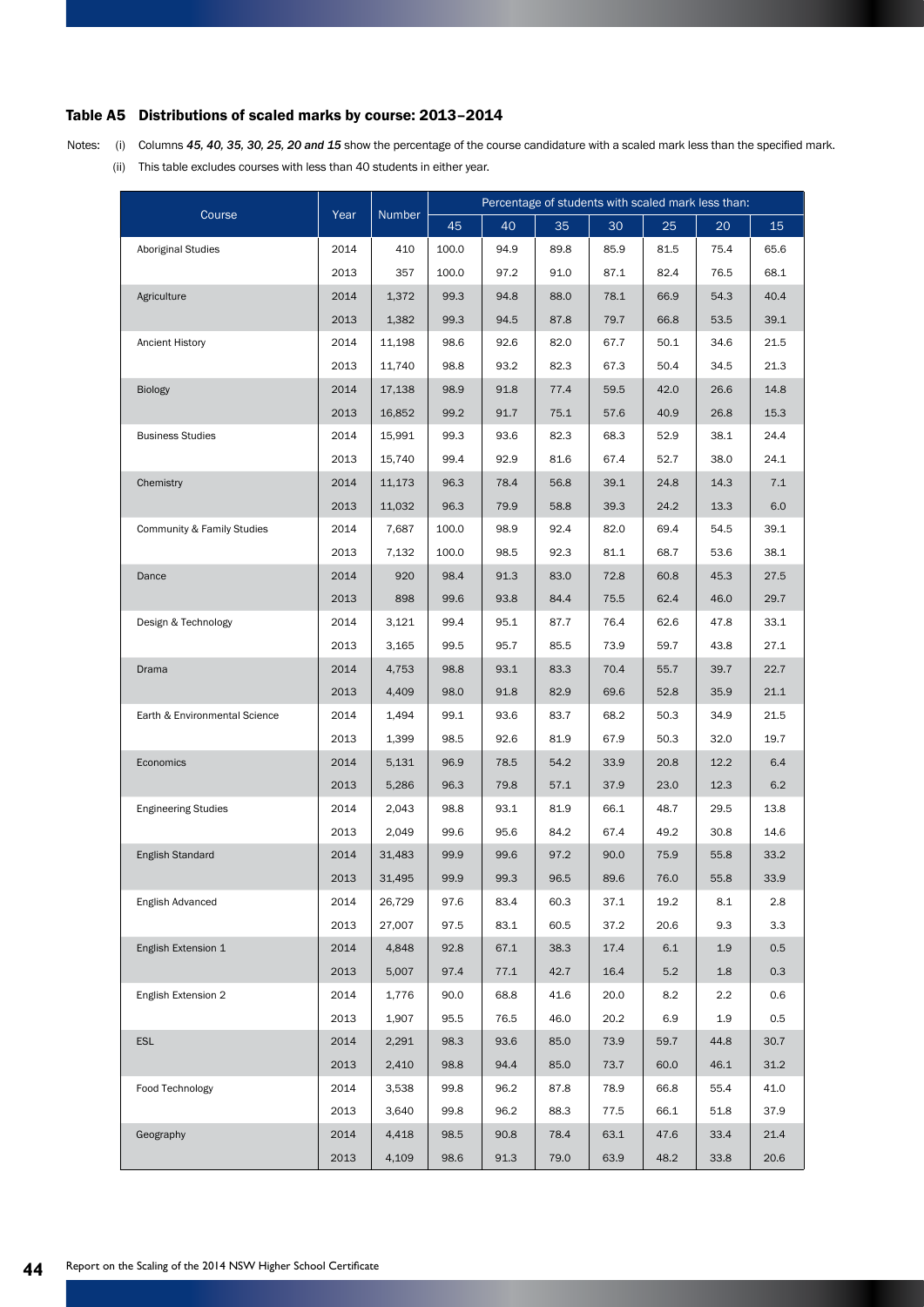### *Table A5 Distributions of scaled marks by course: 2013–2014 (continued)*

|                                    |      | Percentage of students with scaled mark less than:<br>Year<br>Number |       |      |      |      |      |      |      |
|------------------------------------|------|----------------------------------------------------------------------|-------|------|------|------|------|------|------|
| Course                             |      |                                                                      | 45    | 40   | 35   | 30   | 25   | 20   | 15   |
| Industrial Technology              | 2014 | 5,360                                                                | 100.0 | 99.9 | 96.3 | 88.7 | 78.9 | 65.7 | 49.9 |
|                                    | 2013 | 5,365                                                                | 100.0 | 99.9 | 96.1 | 87.9 | 77.3 | 63.2 | 47.6 |
| Information Processes & Technology | 2014 | 2,756                                                                | 99.6  | 95.0 | 87.1 | 77.0 | 62.7 | 47.7 | 32.2 |
|                                    | 2013 | 2,984                                                                | 99.3  | 94.7 | 87.0 | 74.3 | 60.5 | 45.2 | 29.9 |
| <b>Legal Studies</b>               | 2014 | 10,052                                                               | 98.2  | 90.1 | 78.5 | 63.1 | 46.6 | 31.6 | 19.3 |
|                                    | 2013 | 9,851                                                                | 98.1  | 91.0 | 78.5 | 62.7 | 46.8 | 31.9 | 19.5 |
| <b>Mathematics General 2</b>       | 2014 | 31,321                                                               | 99.9  | 97.5 | 88.4 | 75.4 | 60.9 | 45.6 | 30.3 |
|                                    | 2013 | 32,376                                                               | 99.9  | 97.8 | 89.1 | 76.1 | 61.3 | 46.0 | 30.5 |
| Mathematics                        | 2014 | 16,693                                                               | 95.3  | 78.4 | 59.0 | 40.4 | 25.3 | 14.5 | 7.7  |
|                                    | 2013 | 16,463                                                               | 98.3  | 84.4 | 60.5 | 38.6 | 22.7 | 12.6 | 6.4  |
| Mathematics Extension 1            | 2014 | 9,022                                                                | 81.6  | 47.3 | 21.9 | 9.3  | 3.9  | 1.6  | 0.6  |
|                                    | 2013 | 8,839                                                                | 78.2  | 43.4 | 21.6 | 10.4 | 4.7  | 1.9  | 0.6  |
| Mathematics Extension 2            | 2014 | 3,371                                                                | 63.9  | 18.2 | 5.6  | 1.8  | 0.6  | 0.3  | 0.1  |
|                                    | 2013 | 3,198                                                                | 54.3  | 15.7 | 4.8  | 1.9  | 0.9  | 0.3  | 0.1  |
| <b>Modern History</b>              | 2014 | 10,306                                                               | 98.8  | 90.3 | 74.4 | 56.1 | 39.5 | 26.7 | 17.6 |
|                                    | 2013 | 10,447                                                               | 98.8  | 90.6 | 74.1 | 55.1 | 39.1 | 26.7 | 17.1 |
| <b>History Extension</b>           | 2014 | 1,934                                                                | 97.9  | 80.9 | 52.0 | 24.6 | 9.7  | 2.9  | 1.2  |
|                                    | 2013 | 1,988                                                                | 98.3  | 82.2 | 51.3 | 23.8 | 7.9  | 2.6  | 0.8  |
| Music 1                            | 2014 | 5,002                                                                | 99.5  | 95.6 | 87.9 | 76.6 | 63.2 | 47.4 | 31.9 |
|                                    | 2013 | 5,010                                                                | 99.6  | 95.3 | 87.7 | 76.7 | 62.6 | 45.7 | 29.9 |
| Music 2                            | 2014 | 765                                                                  | 91.2  | 77.3 | 53.1 | 32.0 | 14.0 | 4.6  | 1.0  |
|                                    | 2013 | 850                                                                  | 92.7  | 74.5 | 53.3 | 31.5 | 15.5 | 4.2  | 0.7  |
| <b>Music Extension</b>             | 2014 | 475                                                                  | 80.0  | 68.0 | 51.4 | 29.3 | 14.3 | 4.0  | 0.8  |
|                                    | 2013 | 504                                                                  | 80.8  | 70.4 | 48.8 | 29.8 | 14.5 | 4.0  | 1.0  |
| PDH&PE                             | 2014 | 14,396                                                               | 99.6  | 95.1 | 85.0 | 71.8 | 56.2 | 40.8 | 25.3 |
|                                    | 2013 | 13,886                                                               | 99.6  | 94.6 | 84.4 | 71.1 | 56.1 | 41.0 | 26.2 |
| Physics                            | 2014 | 9,598                                                                | 97.5  | 82.2 | 62.2 | 43.2 | 28.1 | 16.2 | 7.7  |
|                                    | 2013 | 9,562                                                                | 97.1  | 83.1 | 62.9 | 44.0 | 29.2 | 17.5 | 8.6  |
| Senior Science                     | 2014 | 6,328                                                                | 100.0 | 98.8 | 93.6 | 84.1 | 70.8 | 55.3 | 38.9 |
|                                    | 2013 | 5,441                                                                | 100.0 | 98.2 | 92.7 | 82.6 | 69.3 | 54.4 | 39.2 |
| Society & Culture                  | 2014 | 4,398                                                                | 99.1  | 94.2 | 84.1 | 71.5 | 56.0 | 39.4 | 23.4 |
|                                    | 2013 | 3,939                                                                | 98.3  | 91.8 | 82.7 | 70.7 | 56.1 | 40.1 | 24.1 |
| Software Design & Development      | 2014 | 1,719                                                                | 98.4  | 92.1 | 82.3 | 69.2 | 54.3 | 39.8 | 24.7 |
|                                    | 2013 | 1,608                                                                | 99.7  | 95.2 | 83.1 | 68.2 | 52.7 | 36.6 | 21.5 |
| Studies of Religion I              | 2014 | 9,299                                                                | 99.1  | 93.1 | 78.5 | 58.2 | 36.5 | 20.2 | 9.2  |
|                                    | 2013 | 9,374                                                                | 99.1  | 92.2 | 76.9 | 58.2 | 38.1 | 20.7 | 8.5  |
| Studies of Religion II             | 2014 | 5,464                                                                | 98.7  | 90.9 | 75.9 | 57.1 | 38.2 | 23.7 | 12.5 |
|                                    | 2013 | 5,111                                                                | 98.6  | 90.0 | 75.3 | 58.6 | 40.1 | 24.0 | 13.0 |
| Textiles & Design                  | 2014 | 1,874                                                                | 99.2  | 93.2 | 85.8 | 73.9 | 59.4 | 43.1 | 27.7 |
|                                    | 2013 | 2,133                                                                | 99.5  | 95.7 | 86.5 | 73.9 | 59.4 | 44.4 | 27.4 |
| <b>Visual Arts</b>                 | 2014 | 9,071                                                                | 99.0  | 93.7 | 85.2 | 73.6 | 60.2 | 44.7 | 29.2 |
|                                    | 2013 | 9,236                                                                | 98.7  | 93.5 | 84.7 | 73.5 | 60.2 | 44.8 | 29.7 |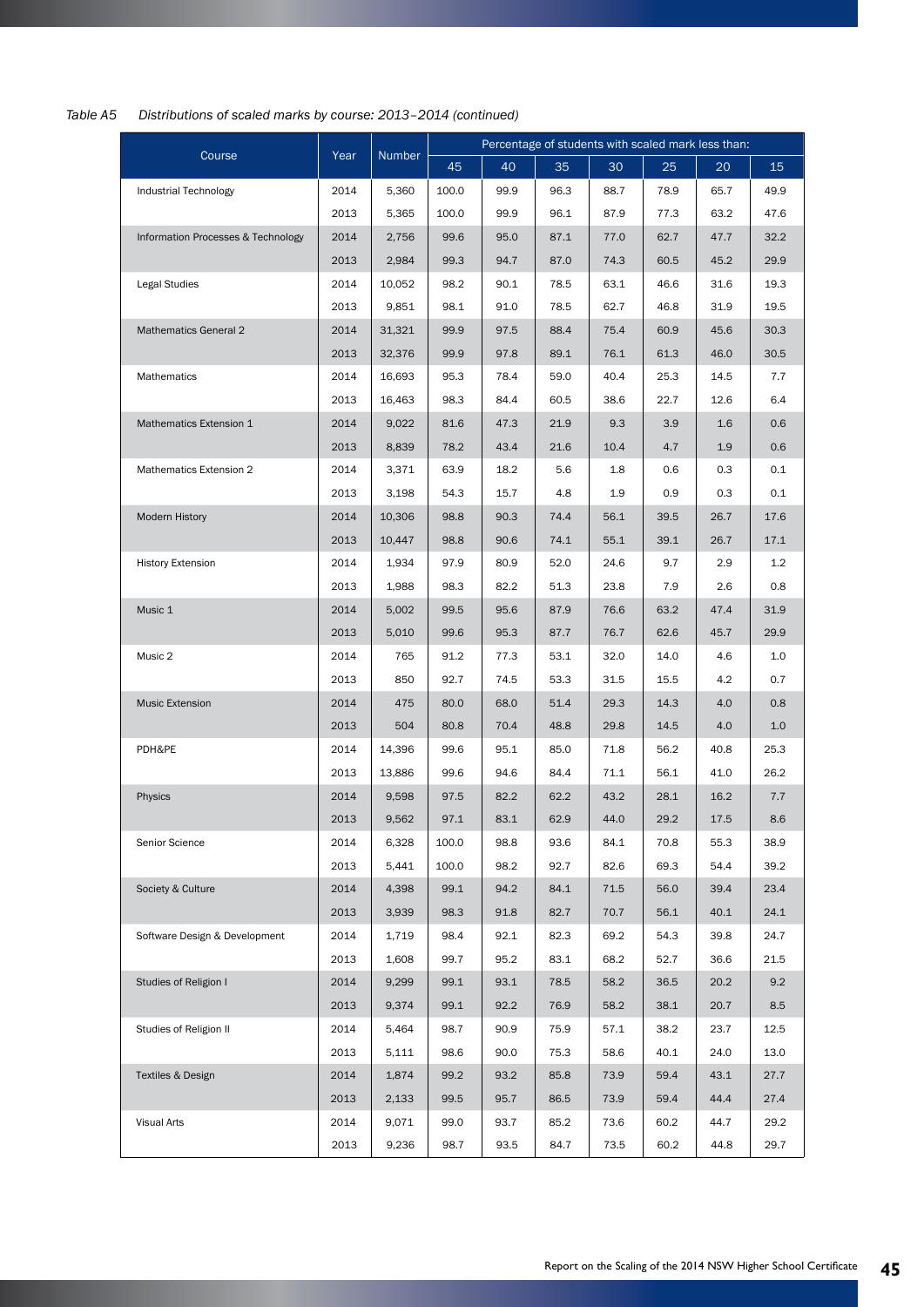### *Table A5 Distributions of scaled marks by course: 2013–2014 (continued)*

|                                    |      | Percentage of students with scaled mark less than: |       |      |      |      |      |      |      |
|------------------------------------|------|----------------------------------------------------|-------|------|------|------|------|------|------|
| Course                             | Year | <b>Number</b>                                      | 45    | 40   | 35   | 30   | 25   | 20   | 15   |
| <b>Arabic Continuers</b>           | 2014 | 211                                                | 99.5  | 97.2 | 91.0 | 80.1 | 72.0 | 60.2 | 44.1 |
|                                    | 2013 | 198                                                | 99.5  | 94.9 | 90.4 | 82.3 | 71.7 | 58.6 | 49.0 |
| Arabic Extension                   | 2014 | 63                                                 | 100.0 | 98.4 | 96.8 | 82.5 | 49.2 | 15.9 | 0.0  |
|                                    | 2013 | 50                                                 | 100.0 | 94.0 | 76.0 | 56.0 | 44.0 | 14.0 | 4.0  |
| <b>Chinese Beginners</b>           | 2014 | 54                                                 | 90.7  | 77.8 | 68.5 | 68.5 | 53.7 | 44.4 | 33.3 |
|                                    | 2013 | 52                                                 | 94.2  | 88.5 | 71.2 | 61.5 | 46.2 | 30.8 | 15.4 |
| <b>Chinese Continuers</b>          | 2014 | 83                                                 | 94.0  | 78.3 | 60.2 | 34.9 | 19.3 | 7.2  | 3.6  |
|                                    | 2013 | 66                                                 | 92.4  | 71.2 | 43.9 | 25.8 | 19.7 | 16.7 | 4.5  |
| <b>Chinese Background Speakers</b> | 2014 | 635                                                | 97.5  | 92.0 | 85.5 | 72.9 | 56.1 | 44.1 | 30.1 |
|                                    | 2013 | 667                                                | 98.2  | 95.1 | 85.8 | 75.7 | 59.8 | 41.5 | 27.0 |
| Heritage Chinese (Mandarin)        | 2014 | 121                                                | 96.7  | 86.8 | 64.5 | 43.0 | 24.0 | 13.2 | 6.6  |
|                                    | 2013 | 94                                                 | 89.4  | 84.0 | 60.6 | 42.6 | 25.5 | 13.8 | 4.3  |
| <b>French Beginners</b>            | 2014 | 677                                                | 97.9  | 89.1 | 79.5 | 66.8 | 50.5 | 33.5 | 21.7 |
|                                    | 2013 | 654                                                | 97.4  | 91.3 | 81.7 | 69.9 | 53.8 | 37.9 | 22.5 |
| <b>French Continuers</b>           | 2014 | 799                                                | 92.7  | 68.6 | 44.4 | 26.5 | 13.1 | 5.3  | 1.6  |
|                                    | 2013 | 822                                                | 92.3  | 69.8 | 46.7 | 27.1 | 13.6 | 5.1  | 2.2  |
| French Extension                   | 2014 | 200                                                | 84.5  | 40.5 | 9.0  | 1.0  | 0.5  | 0.0  |      |
|                                    | 2013 | 174                                                | 83.9  | 48.3 | 14.9 | 2.3  | 0.6  | 0.0  |      |
| German Beginners                   | 2014 | 69                                                 | 94.2  | 84.1 | 56.5 | 44.9 | 29.0 | 13.0 | 5.8  |
|                                    | 2013 | 98                                                 | 94.9  | 88.8 | 69.4 | 50.0 | 41.8 | 29.6 | 18.4 |
| <b>German Continuers</b>           | 2014 | 277                                                | 93.9  | 74.0 | 52.3 | 33.9 | 19.9 | 11.2 | 4.0  |
|                                    | 2013 | 265                                                | 90.9  | 71.3 | 46.0 | 29.8 | 15.1 | 7.9  | 1.9  |
| German Extension                   | 2014 | 61                                                 | 88.5  | 55.7 | 27.9 | 4.9  | 1.6  | 0.0  |      |
|                                    | 2013 | 78                                                 | 89.7  | 55.1 | 20.5 | 3.8  | 0.0  |      |      |
| <b>Indonesian Continuers</b>       | 2014 | 64                                                 | 96.9  | 81.3 | 59.4 | 48.4 | 32.8 | 10.9 | 1.6  |
|                                    | 2013 | 73                                                 | 93.2  | 76.7 | 61.6 | 46.6 | 23.3 | 11.0 | 2.7  |
| Indonesian Background Speakers     | 2014 | 68                                                 | 95.6  | 85.3 | 69.1 | 45.6 | 14.7 | 4.4  | 2.9  |
|                                    | 2013 | 68                                                 | 98.5  | 89.7 | 69.1 | 41.2 | 16.2 | 2.9  | 0.0  |
| Italian Beginners                  | 2014 | 351                                                | 96.0  | 88.3 | 76.4 | 60.7 | 47.0 | 34.2 | 20.8 |
|                                    | 2013 | 345                                                | 95.4  | 87.8 | 77.1 | 62.9 | 47.2 | 32.2 | 15.7 |
| Italian Continuers                 | 2014 | 298                                                | 95.6  | 80.2 | 61.1 | 38.9 | 21.1 | 12.4 | 5.7  |
|                                    | 2013 | 283                                                | 97.2  | 85.2 | 61.5 | 39.2 | 24.7 | 14.8 | 6.4  |
| Italian Extension                  | 2014 | 67                                                 | 88.1  | 64.2 | 20.9 | 4.5  | 0.0  |      |      |
|                                    | 2013 | 51                                                 | 94.1  | 66.7 | 35.3 | 3.9  | 2.0  | 0.0  |      |
| Japanese Beginners                 | 2014 | 687                                                | 99.0  | 94.2 | 85.0 | 67.8 | 55.0 | 41.0 | 25.9 |
|                                    | 2013 | 625                                                | 98.7  | 91.2 | 81.4 | 67.0 | 53.8 | 37.9 | 24.8 |
| Japanese Continuers                | 2014 | 624                                                | 96.0  | 76.8 | 54.2 | 34.8 | 21.3 | 10.4 | 3.7  |
|                                    | 2013 | 677                                                | 96.0  | 79.8 | 59.4 | 35.9 | 22.6 | 12.6 | 4.4  |
| Japanese Extension                 | 2014 | 191                                                | 92.7  | 66.0 | 23.0 | 3.7  | 0.5  | 0.0  |      |
|                                    | 2013 | 203                                                | 93.1  | 67.5 | 37.4 | 7.9  | 1.5  | 0.5  | 0.0  |
| Korean Background Speakers         | 2014 | 63                                                 | 95.2  | 92.1 | 82.5 | 68.3 | 57.1 | 44.4 | 25.4 |
|                                    | 2013 | 63                                                 | 93.7  | 90.5 | 82.5 | 68.3 | 52.4 | 44.4 | 30.2 |
| Latin Continuers                   | 2014 | 161                                                | 77.0  | 37.9 | 16.1 | 8.1  | 5.0  | 2.5  | 0.0  |
|                                    | 2013 | 166                                                | 79.5  | 37.3 | 16.9 | 7.2  | 3.6  | 1.8  | 0.0  |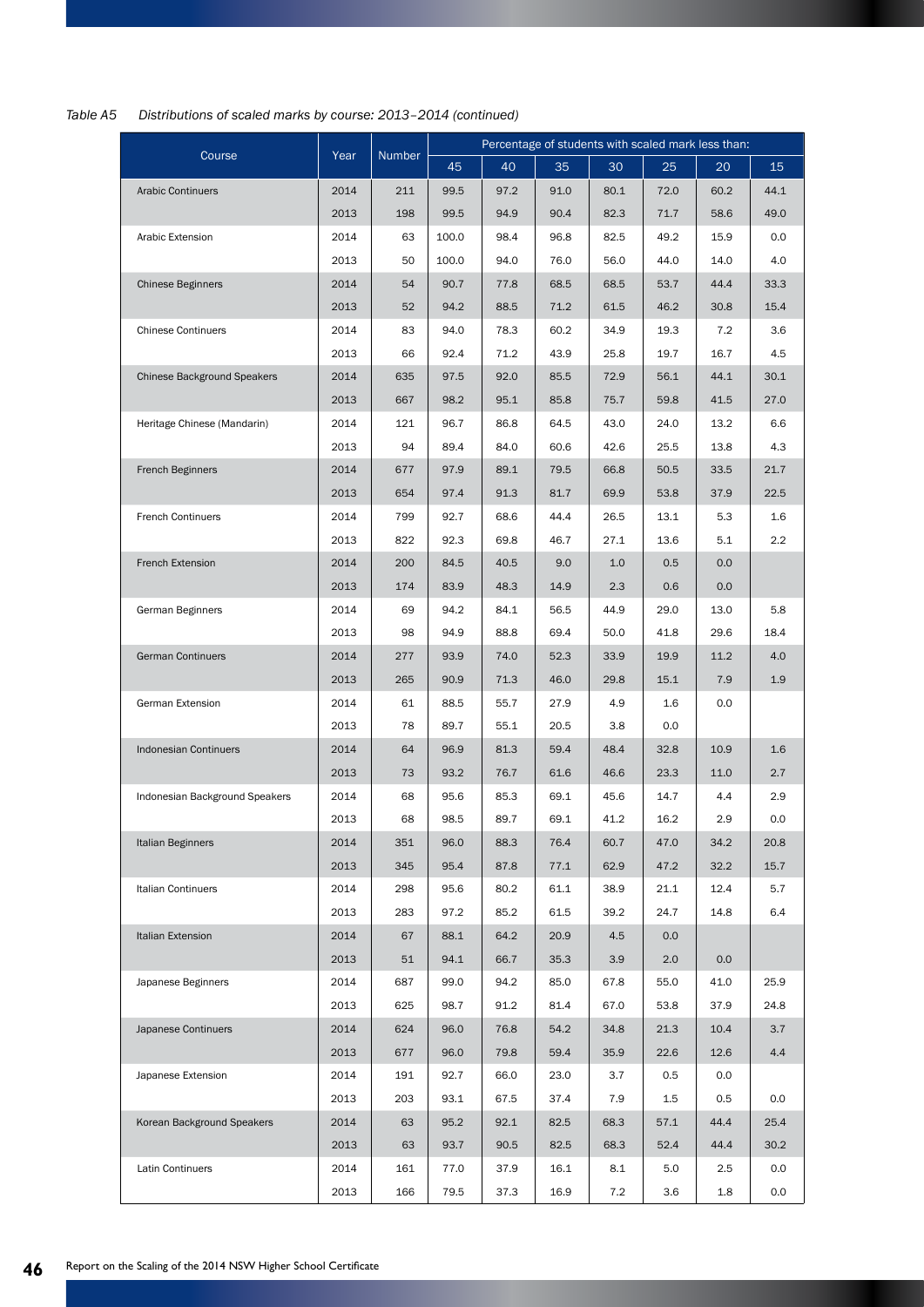### *Table A5 Distributions of scaled marks by course: 2013–2014 (continued)*

|                                          |      | Percentage of students with scaled mark less than:<br>Number |       |       |       |      |      |      |      |
|------------------------------------------|------|--------------------------------------------------------------|-------|-------|-------|------|------|------|------|
| Course                                   | Year |                                                              | 45    | 40    | 35    | 30   | 25   | 20   | 15   |
| Latin Extension                          | 2014 | 105                                                          | 63.8  | 24.8  | 5.7   | 1.0  | 1.0  | 0.0  |      |
|                                          | 2013 | 106                                                          | 68.9  | 26.4  | 13.2  | 2.8  | 0.0  |      |      |
| Modern Greek Beginners                   | 2014 | 47                                                           | 91.5  | 76.6  | 61.7  | 55.3 | 46.8 | 38.3 | 34.0 |
|                                          | 2013 | 50                                                           | 90.0  | 88.0  | 74.0  | 60.0 | 50.0 | 38.0 | 30.0 |
| <b>Modern Greek Continuers</b>           | 2014 | 102                                                          | 94.1  | 81.4  | 71.6  | 61.8 | 45.1 | 29.4 | 10.8 |
|                                          | 2013 | 86                                                           | 94.2  | 88.4  | 75.6  | 68.6 | 52.3 | 29.1 | 19.8 |
| Modern Hebrew                            | 2014 | 56                                                           | 85.7  | 57.1  | 39.3  | 14.3 | 7.1  | 3.6  | 0.0  |
|                                          | 2013 | 52                                                           | 86.5  | 73.1  | 48.1  | 26.9 | 3.8  | 0.0  |      |
| <b>Spanish Beginners</b>                 | 2014 | 202                                                          | 95.5  | 90.1  | 80.2  | 68.3 | 54.0 | 41.1 | 24.3 |
|                                          | 2013 | 174                                                          | 97.1  | 92.0  | 82.8  | 71.3 | 58.6 | 42.5 | 28.7 |
| <b>Spanish Continuers</b>                | 2014 | 169                                                          | 97.6  | 92.3  | 81.7  | 66.9 | 54.4 | 36.7 | 23.7 |
|                                          | 2013 | 164                                                          | 97.0  | 94.5  | 83.5  | 65.9 | 49.4 | 36.6 | 22.6 |
| Spanish Extension                        | 2014 | 49                                                           | 95.9  | 85.7  | 65.3  | 42.9 | 16.3 | 4.1  | 0.0  |
|                                          | 2013 | 55                                                           | 98.2  | 98.2  | 80.0  | 36.4 | 9.1  | 1.8  | 0.0  |
| Vietnamese                               | 2014 | 140                                                          | 97.1  | 92.9  | 85.0  | 74.3 | 60.0 | 43.6 | 30.0 |
|                                          | 2013 | 138                                                          | 98.6  | 96.4  | 90.6  | 79.7 | 62.3 | 49.3 | 34.1 |
| <b>Automotive Exam</b>                   | 2014 | 415                                                          |       |       | 100.0 | 95.9 | 89.6 | 79.0 | 63.9 |
|                                          | 2013 | 370                                                          |       | 100.0 | 99.5  | 93.2 | 85.9 | 74.9 | 59.7 |
| <b>Business Services Exam</b>            | 2014 | 1,141                                                        | 100.0 | 99.4  | 96.1  | 87.6 | 75.6 | 64.3 | 46.7 |
|                                          | 2013 | 1,323                                                        | 100.0 | 98.7  | 94.3  | 86.7 | 75.7 | 59.0 | 42.4 |
| <b>Construction Exam</b>                 | 2014 | 1,631                                                        |       | 100.0 | 98.7  | 93.3 | 82.2 | 69.7 | 54.6 |
|                                          | 2013 | 1,795                                                        |       | 100.0 | 97.3  | 90.7 | 81.1 | 66.0 | 54.2 |
| Electrotechnology Exam                   | 2014 | 305                                                          |       | 100.0 | 97.4  | 87.2 | 80.3 | 61.6 | 45.2 |
|                                          | 2013 | 303                                                          |       | 100.0 | 98.0  | 90.1 | 80.2 | 64.4 | 38.9 |
| Entertainment Industry Exam              | 2014 | 911                                                          | 100.0 | 98.0  | 91.7  | 81.4 | 66.4 | 47.2 | 26.6 |
|                                          | 2013 | 969                                                          | 100.0 | 98.0  | 91.3  | 80.8 | 63.2 | 46.6 | 26.1 |
| Financial Services Exam                  | 2014 | 229                                                          | 96.5  | 88.6  | 76.0  | 60.3 | 43.7 | 26.2 | 13.5 |
|                                          | 2013 | 257                                                          | 98.4  | 80.5  | 69.7  | 50.6 | 32.7 | 21.4 | 9.7  |
| <b>Hospitality Exam</b>                  | 2014 | 5,559                                                        | 100.0 | 99.2  | 93.6  | 84.7 | 70.4 | 53.8 | 34.7 |
|                                          | 2013 | 5,660                                                        | 100.0 | 98.3  | 92.7  | 82.3 | 68.7 | 55.1 | 34.8 |
| Human Services Exam                      | 2014 | 576                                                          | 100.0 | 98.4  | 93.2  | 83.7 | 70.8 | 54.2 | 38.0 |
|                                          | 2013 | 487                                                          | 100.0 | 99.6  | 95.1  | 86.4 | 73.5 | 56.5 | 36.8 |
| Information & Digital Technology<br>Exam | 2014 | 1,015                                                        | 100.0 | 99.6  | 96.2  | 87.1 | 73.8 | 58.4 | 39.4 |
|                                          | 2013 | 1,157                                                        | 100.0 | 99.4  | 94.6  | 87.0 | 74.0 | 64.0 | 46.7 |
| Metal & Engineering Exam                 | 2014 | 756                                                          |       | 100.0 | 98.8  | 92.1 | 82.4 | 71.0 | 57.9 |
|                                          | 2013 | 854                                                          |       | 100.0 | 98.2  | 91.7 | 82.1 | 64.9 | 50.6 |
| Primary Industries Exam                  | 2014 | 614                                                          |       | 100.0 | 97.4  | 91.4 | 83.1 | 67.3 | 50.0 |
|                                          | 2013 | 581                                                          |       | 100.0 | 96.7  | 90.4 | 79.3 | 64.0 | 43.5 |
| Retail Services Exam                     | 2014 | 1,024                                                        | 100.0 | 99.8  | 96.2  | 89.1 | 78.5 | 66.5 | 52.1 |
|                                          | 2013 | 1,018                                                        | 100.0 | 99.4  | 94.8  | 85.7 | 78.3 | 66.0 | 53.7 |
| Tourism & Events Exam                    | 2014 | 331                                                          | 100.0 | 98.8  | 93.4  | 86.7 | 70.1 | 52.9 | 33.8 |
|                                          | 2013 | 378                                                          | 100.0 | 99.2  | 93.1  | 82.3 | 66.1 | 47.1 | 29.9 |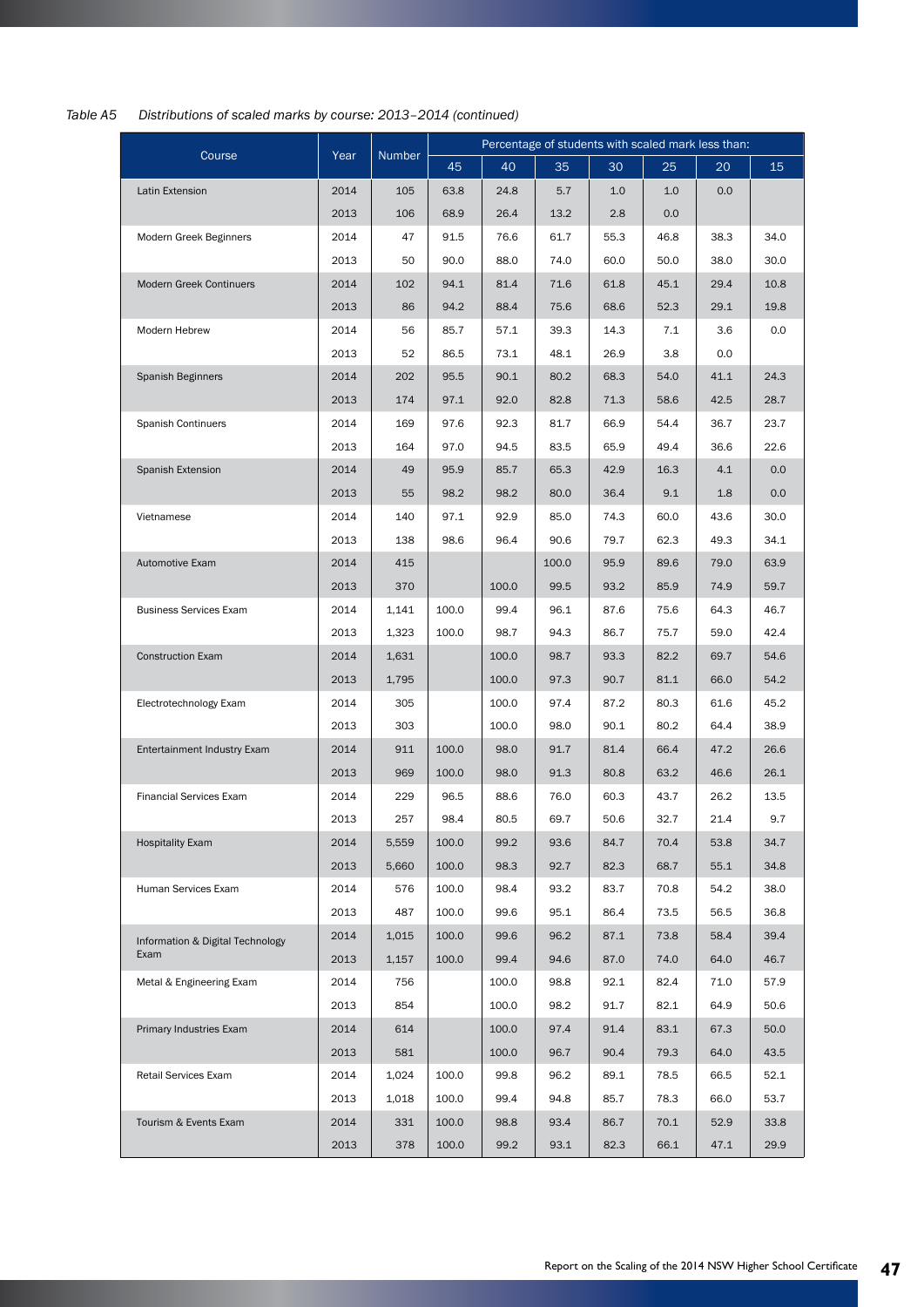#### Table A6 Courses that contribute to the ATAR

- Notes: (i) This table shows the percentage of the course candidature who completed more than 10 units of ATAR courses and for whom *all* units of that course contributed to their ATAR.
	- (ii) The *Number receiving ATAR* column shows the number of students who completed the course in 2014 or in a previous year and who received an ATAR in 2014.
	- (iii) The *ATAR students with > 10 units* columns show the number and percentage of ATAR students who completed more than 10 units of ATAR courses.
	- (iv) The *Percentage who counted course* column shows the percentage of ATAR students who completed more than 10 units of ATAR courses and for whom all units of that course contributed towards their ATAR.
	- (v) The *Maximum ATAR including the course* column shows the maximum ATAR of any student doing the course in any year and including all units from that course in their ATAR calculation.
	- (vi) This table excludes courses with less than 10 students.

|                                    | <b>Number</b>            |               | ATAR students with > 10 units | Percentage who | Maximum ATAR            |
|------------------------------------|--------------------------|---------------|-------------------------------|----------------|-------------------------|
| Course                             | receiving<br><b>ATAR</b> | <b>Number</b> | Percentage                    | counted course | including the<br>course |
| <b>Aboriginal Studies</b>          | 221                      | 75            | 34                            | 71             | 97.95                   |
| Agriculture                        | 1,003                    | 494           | 49                            | 77             | 99.95                   |
| <b>Ancient History</b>             | 10,367                   | 4,467         | 43                            | 86             | 99.90                   |
| <b>Biology</b>                     | 16,465                   | 7,931         | 48                            | 81             | 99.95                   |
| <b>Business Studies</b>            | 14,764                   | 6,004         | 41                            | 86             | 99.90                   |
| Chemistry                          | 11,063                   | 6,990         | 63                            | 75             | 99.95                   |
| Community & Family Studies         | 6,006                    | 2,205         | 37                            | 86             | 99.45                   |
| Dance                              | 786                      | 244           | 31                            | 63             | 98.95                   |
| Design & Technology                | 2,633                    | 1,115         | 42                            | 75             | 99.30                   |
| Drama                              | 4,191                    | 1,561         | 37                            | 75             | 99.80                   |
| Earth & Environmental Science      | 1,388                    | 558           | 40                            | 82             | 99.80                   |
| Economics                          | 5,079                    | 2,966         | 58                            | 76             | 99.95                   |
| <b>Engineering Studies</b>         | 1,949                    | 1,048         | 54                            | 71             | 99.90                   |
| <b>English Standard</b>            | 26,900                   | 8,773         | 33                            | 100            | 99.80                   |
| English Advanced                   | 26,479                   | 14,168        | 54                            | 98             | 99.95                   |
| English Extension 1                | 4,840                    | 3,461         | 72                            | 85             | 99.95                   |
| English Extension 2                | 1,773                    | 1,134         | 64                            | 81             | 99.95                   |
| <b>ESL</b>                         | 2,103                    | 737           | 35                            | 100            | 99.95                   |
| Food Technology                    | 2,745                    | 996           | 36                            | 86             | 99.45                   |
| Geography                          | 4,019                    | 1,813         | 45                            | 85             | 99.95                   |
| Industrial Technology              | 3,422                    | 1,175         | 34                            | 74             | 95.25                   |
| Information Processes & Technology | 2,537                    | 1,228         | 48                            | 76             | 99.95                   |
| <b>Legal Studies</b>               | 9,549                    | 4,147         | 43                            | 85             | 99.95                   |
| <b>Mathematics General 2</b>       | 27,747                   | 9,653         | 35                            | 72             | 99.65                   |
| <b>Mathematics</b>                 | 15,579                   | 9,621         | 62                            | 71             | 99.95                   |
| Mathematics Extension 1            | 8,917                    | 6,663         | 75                            | 89             | 99.95                   |
| <b>Mathematics Extension 2</b>     | 3,369                    | 1,908         | 57                            | 97             | 99.95                   |
| Modern History                     | 9,657                    | 4,616         | 48                            | 83             | 99.95                   |
| <b>History Extension</b>           | 1,922                    | 1,532         | 80                            | 81             | 99.95                   |
| Music 1                            | 4,142                    | 1,655         | 40                            | 62             | 99.30                   |
| Music 2                            | 746                      | 556           | 75                            | 69             | 99.95                   |
| <b>Music Extension</b>             | 466                      | 372           | 80                            | 70             | 99.95                   |
| PDH&PE                             | 13,074                   | 5,180         | 40                            | 85             | 99.90                   |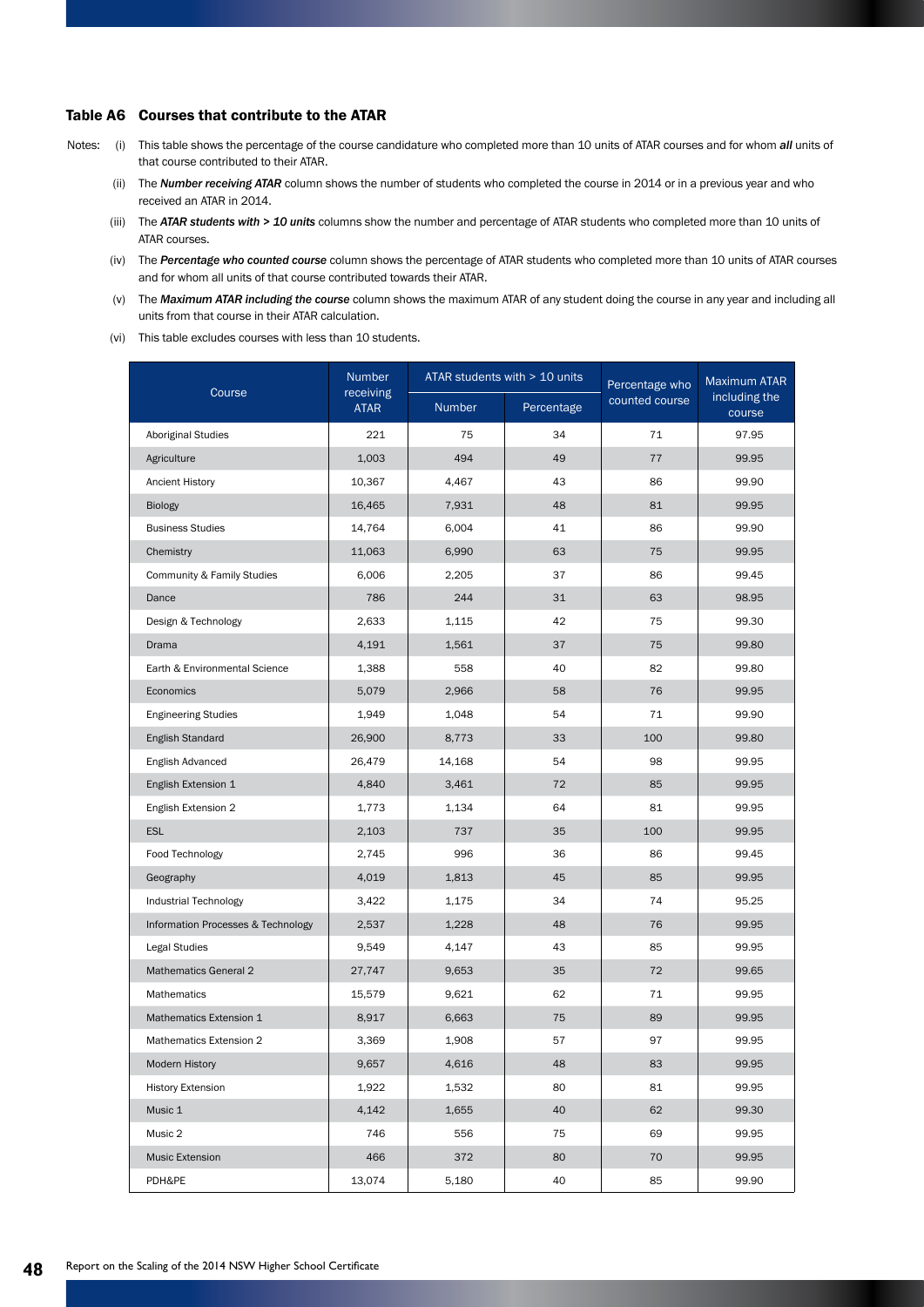### *Table A6 Courses that contribute to the ATAR (continued)*

|                                    | Number                   |               | ATAR students with > 10 units | Percentage who | Maximum ATAR            |  |
|------------------------------------|--------------------------|---------------|-------------------------------|----------------|-------------------------|--|
| Course                             | receiving<br><b>ATAR</b> | <b>Number</b> | Percentage                    | counted course | including the<br>course |  |
| Physics                            | 9,547                    | 5,825         | 61                            | 75             | 99.95                   |  |
| Senior Science                     | 5.035                    | 1,770         | 35                            | 84             | 98.90                   |  |
| Society & Culture                  | 4,042                    | 1,432         | 35                            | 85             | 99.95                   |  |
| Software Design & Development      | 1,567                    | 812           | 52                            | 73             | 99.80                   |  |
| Studies of Religion I              | 8,949                    | 8,050         | 90                            | 80             | 99.95                   |  |
| Studies of Religion II             | 5,245                    | 1,931         | 37                            | 86             | 99.85                   |  |
| Textiles & Design                  | 1,591                    | 567           | 36                            | 78             | 99.90                   |  |
| <b>Visual Arts</b>                 | 7,651                    | 2,893         | 38                            | 73             | 99.95                   |  |
| <b>Arabic Continuers</b>           | 173                      | 91            | 53                            | 70             | 95.95                   |  |
| Arabic Extension                   | 56                       | 50            | 89                            | 86             | 88.35                   |  |
| Armenian                           | 26                       | 22            | 85                            | 64             | 97.35                   |  |
| <b>Chinese Beginners</b>           | 49                       | 17            | 35                            | 82             | 97.70                   |  |
| <b>Chinese Continuers</b>          | 81                       | 53            | 65                            | 55             | 99.65                   |  |
| <b>Chinese Extension</b>           | 27                       | 23            | 85                            | 78             | 99.65                   |  |
| <b>Chinese Background Speakers</b> | 611                      | 223           | 36                            | 67             | 99.70                   |  |
| Heritage Chinese (Mandarin)        | 119                      | 73            | 61                            | 56             | 99.80                   |  |
| <b>Classical Greek Continuers</b>  | 19                       | 17            | 89                            | 65             | 99.95                   |  |
| <b>Classical Greek Extension</b>   | 13                       | 12            | 92                            | 83             | 99.95                   |  |
| <b>Classical Hebrew Continuers</b> | 33                       | 25            | 76                            | 68             | 99.85                   |  |
| <b>Classical Hebrew Extension</b>  | 16                       | 14            | 88                            | 86             | 97.45                   |  |
| Croatian                           | 12                       | 9             | 75                            | 67             | 88.80                   |  |
| Filipino                           | 13                       | 3             | 23                            | 33             | 84.25                   |  |
| French Beginners                   | 627                      | 239           | 38                            | 73             | 99.75                   |  |
| <b>French Continuers</b>           | 799                      | 585           | 73                            | 71             | 99.95                   |  |
| French Extension                   | 199                      | 178           | 89                            | 87             | 99.95                   |  |
| German Beginners                   | 66                       | 36            | 55                            | 69             | 99.65                   |  |
| <b>German Continuers</b>           | 288                      | 194           | 67                            | 68             | 99.95                   |  |
| German Extension                   | 63                       | 56            | 89                            | 84             | 99.95                   |  |
| Hindi                              | 17                       | 13            | 76                            | 38             | 97.10                   |  |
| Indonesian Beginners               | 39                       | 17            | 44                            | 76             | 99.15                   |  |
| <b>Indonesian Continuers</b>       | 63                       | 34            | 54                            | 59             | 99.15                   |  |
| Indonesian Extension               | 13                       | 11            | 85                            | 73             | 97.50                   |  |
| Indonesian Background Speakers     | 67                       | 30            | 45                            | 47             | 99.30                   |  |
| Italian Beginners                  | 314                      | 146           | 46                            | 79             | 99.65                   |  |
| Italian Continuers                 | 291                      | 198           | 68                            | 68             | 99.85                   |  |
| Italian Extension                  | 63                       | 52            | 83                            | 88             | 99.85                   |  |
| Japanese Beginners                 | 641                      | 227           | 35                            | 69             | 99.75                   |  |
| Japanese Continuers                | 624                      | 415           | 67                            | 64             | 99.90                   |  |
| Japanese Extension                 | 193                      | 144           | 75                            | 83             | 99.90                   |  |
| Japanese Background Speakers       | 12                       | 4             | 33                            | 50             | 80.65                   |  |
| Heritage Japanese                  | 17                       | 10            | 59                            | 40             | 91.45                   |  |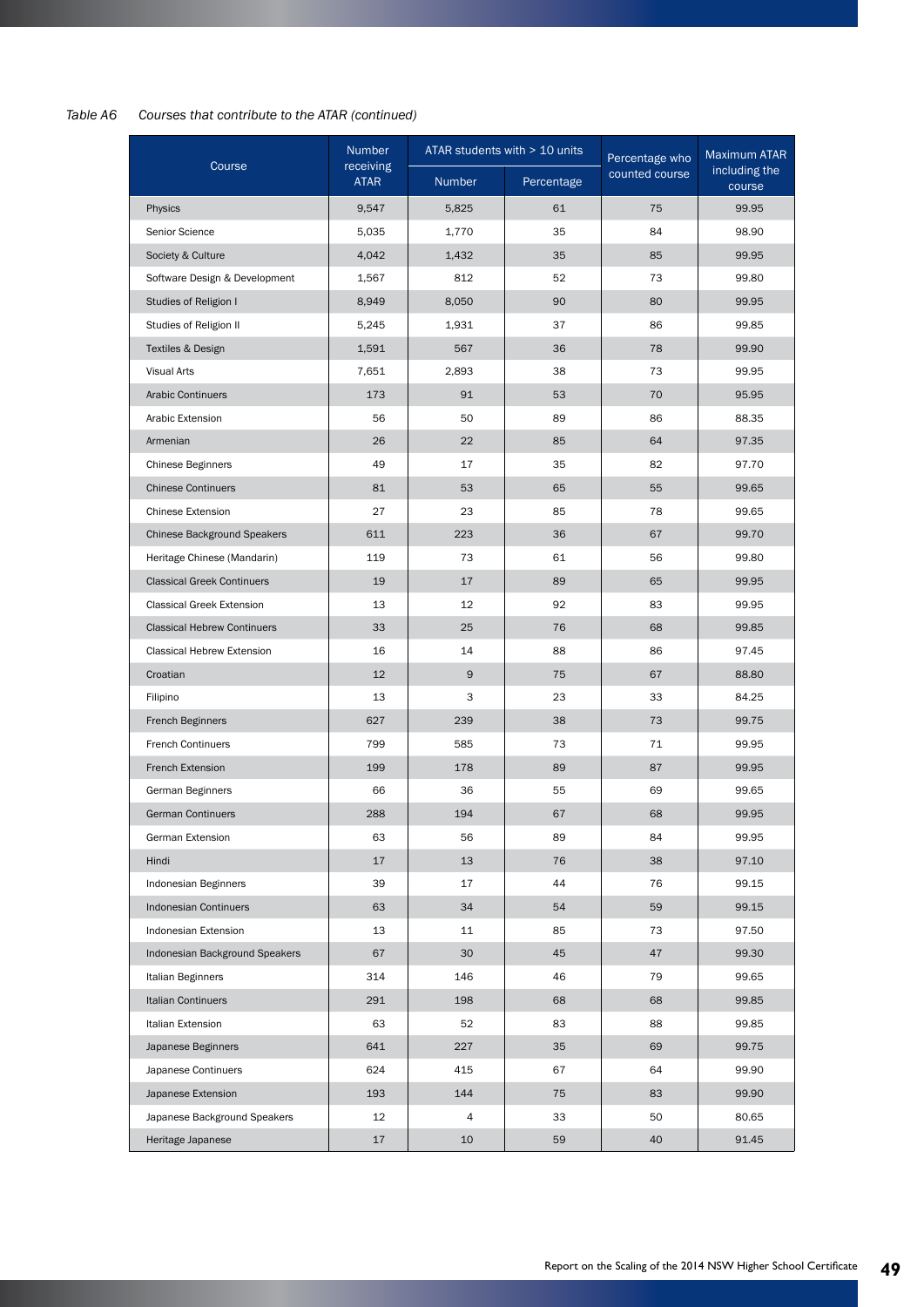### *Table A6 Courses that contribute to the ATAR (continued)*

|                                          | Number                   |                | ATAR students with > 10 units | Percentage who | <b>Maximum ATAR</b>     |
|------------------------------------------|--------------------------|----------------|-------------------------------|----------------|-------------------------|
| Course                                   | receiving<br><b>ATAR</b> | Number         | Percentage                    | counted course | including the<br>course |
| Khmer                                    | 16                       | $\overline{7}$ | 44                            | 86             | 89.90                   |
| <b>Korean Continuers</b>                 | 13                       | 6              | 46                            | 67             | 99.75                   |
| Korean Background Speakers               | 58                       | 11             | 19                            | 45             | 97.55                   |
| Heritage Korean                          | 38                       | 11             | 29                            | 91             | 99.35                   |
| Latin Continuers                         | 158                      | 141            | 89                            | 73             | 99.95                   |
| Latin Extension                          | 104                      | 99             | 95                            | 71             | 99.95                   |
| Macedonian                               | 22                       | 13             | 59                            | 69             | 96.70                   |
| Modern Greek Beginners                   | 39                       | 22             | 56                            | 68             | 96.55                   |
| Modern Greek Continuers                  | 94                       | 77             | 82                            | 65             | 98.35                   |
| Modern Greek Extension                   | 43                       | 40             | 93                            | 85             | 98.35                   |
| Modern Hebrew                            | 48                       | 32             | 67                            | 72             | 99.85                   |
| Persian                                  | 14                       | 8              | 57                            | 75             | 94.25                   |
| Polish                                   | 20                       | 14             | 70                            | 57             | 97.15                   |
| Portuguese                               | 16                       | 10             | 63                            | 50             | 92.35                   |
| Russian                                  | 14                       | 5              | 36                            | 80             | 99.30                   |
| Serbian                                  | 12                       | $\overline{7}$ | 58                            | 71             | 98.95                   |
| Spanish Beginners                        | 186                      | 66             | 35                            | 77             | 99.75                   |
| <b>Spanish Continuers</b>                | 152                      | 93             | 61                            | 68             | 98.60                   |
| Spanish Extension                        | 48                       | 41             | 85                            | 93             | 97.80                   |
| Tamil                                    | 37                       | 29             | 78                            | 34             | 94.35                   |
| Turkish                                  | 32                       | 14             | 44                            | 36             | 97.35                   |
| Vietnamese                               | 126                      | 69             | 55                            | 59             | 99.20                   |
| <b>Automotive Exam</b>                   | 141                      | 61             | 43                            | 57             | 84.85                   |
| <b>Business Services Exam</b>            | 868                      | 289            | 33                            | 80             | 97.15                   |
| <b>Construction Exam</b>                 | 969                      | 321            | 33                            | 72             | 88.55                   |
| Electrotechnology Exam                   | 202                      | 90             | 45                            | 68             | 96.25                   |
| Entertainment Industry Exam              | 805                      | 293            | 36                            | 81             | 97.05                   |
| <b>Financial Services Exam</b>           | 221                      | 88             | 40                            | 70             | 99.80                   |
| <b>Hospitality Exam</b>                  | 4,779                    | 1,723          | 36                            | 79             | 99.20                   |
| Human Services Exam                      | 509                      | 187            | 37                            | 73             | 94.45                   |
| Information & Digital Technology<br>Exam | 865                      | 341            | 39                            | 63             | 94.40                   |
| Metal & Engineering Exam                 | 428                      | 215            | 50                            | 67             | 89.95                   |
| Primary Industries Exam                  | 386                      | 173            | 45                            | 77             | 92.95                   |
| Retail Services Exam                     | 785                      | 302            | 38                            | 67             | 96.20                   |
| Tourism & Events Exam                    | 255                      | 66             | 26                            | 74             | 95.10                   |

Report on the Scaling of the 2014 NSW Higher School Certificate **50**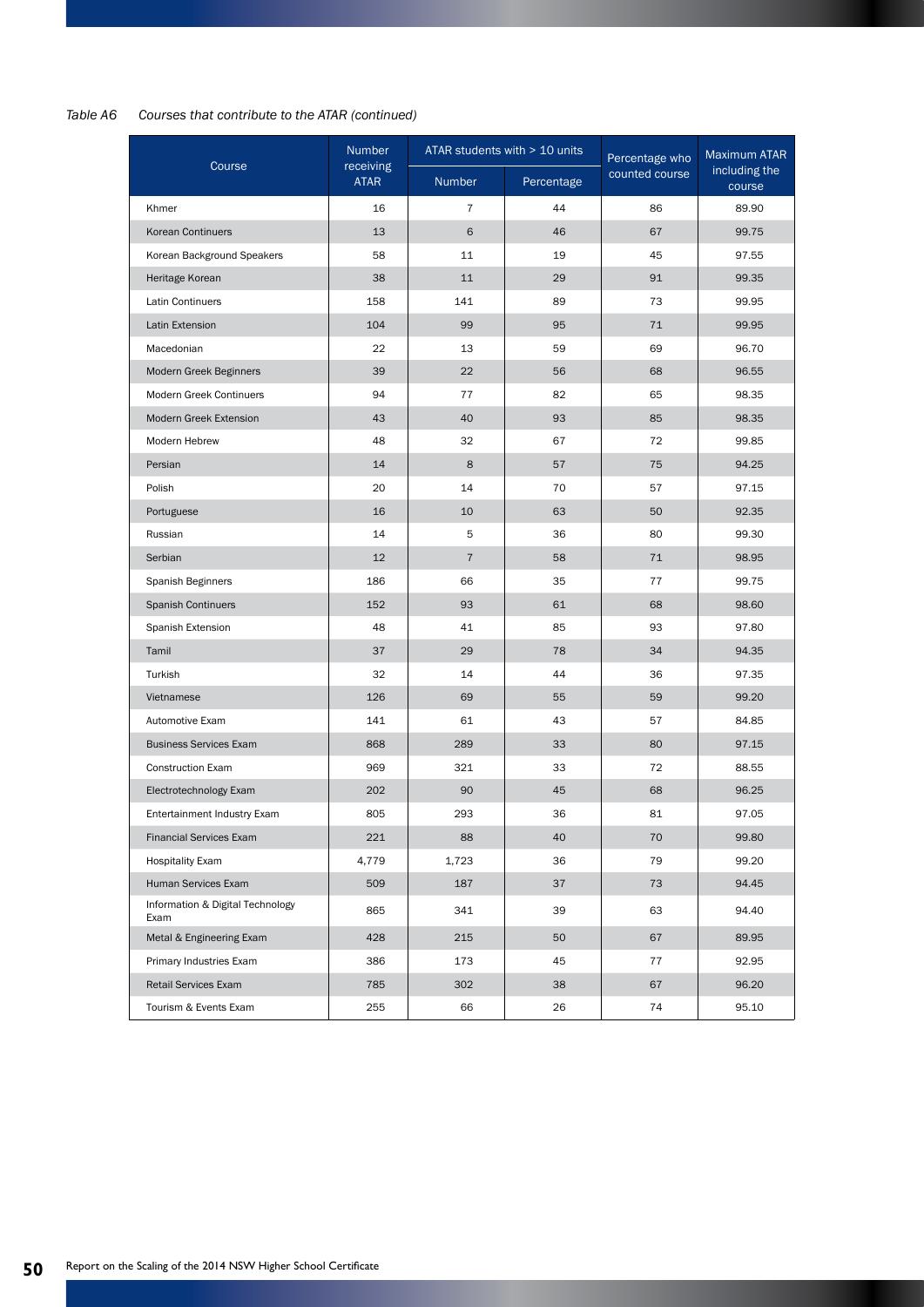### Table A7 ATAR distribution

Note: (i) This table shows the number of students receiving each ATAR from 99.95 to 99.00 and the number corresponding to the stated ATAR ranges down to 30.00–30.95.

(ii) The median ATAR in 2014 was 68.95.

| <b>ATAR</b> | Number | Number on or<br>above | Percentage on<br>or above |  |
|-------------|--------|-----------------------|---------------------------|--|
| 99.95       | 47     | 47                    | 0.1                       |  |
| 99.90       | 46     | 93                    | 0.2                       |  |
| 99.85       | 45     | 138                   | 0.2                       |  |
| 99.80       | 48     | 186                   | 0.3                       |  |
| 99.75       | 47     | 233                   | 0.4                       |  |
| 99.70       | 42     | 275                   | 0.5                       |  |
| 99.65       | 48     | 323                   | 0.6                       |  |
| 99.60       | 49     | 372                   | 0.7                       |  |
| 99.55       | 41     | 413                   | 0.7                       |  |
| 99.50       | 50     | 463                   | 0.8                       |  |
| 99.45       | 45     | 508                   | 0.9                       |  |
| 99.40       | 44     | 552                   | 1.0                       |  |
| 99.35       | 50     | 602                   | 1.1                       |  |
| 99.30       | 47     | 649                   | 1.2                       |  |
| 99.25       | 46     | 695                   | 1.3                       |  |
| 99.20       | 44     | 739                   | 1.3                       |  |
| 99.15       | 44     | 783                   | 1.4                       |  |
| 99.10       | 44     | 827                   | 1.5                       |  |
| 99.05       | 49     | 876                   | 1.6                       |  |
| 99.00       | 50     | 926                   | 1.7                       |  |
|             |        |                       |                           |  |
| 99.00-99.95 | 926    | 926                   | 1.7                       |  |
| 98.00-98.95 | 920    | 1,846                 | 3.3                       |  |
| 97.00-97.95 | 921    | 2,767                 | 5.0                       |  |
| 96.00-96.95 | 919    | 3,686                 | 6.6                       |  |
| 95.00-95.95 | 908    | 4,594                 | 8.3                       |  |
| 94.00-94.95 | 917    | 5,511                 | 9.9                       |  |
| 93.00-93.95 | 919    | 6,430                 | 11.6                      |  |
| 92.00-92.95 | 922    | 7,352                 | 13.3                      |  |
| 91.00-91.95 | 906    | 8,258                 | 14.9                      |  |
| 90.00-90.95 | 914    | 9,172                 | 16.5                      |  |
| 89.00-89.95 | 903    | 10,075                | 18.2                      |  |
| 88.00-88.95 | 910    | 10,985                | 19.8                      |  |
| 87.00-87.95 | 917    | 11,902                | 21.5                      |  |
| 86.00-86.95 | 903    | 12,805                | 23.1                      |  |
| 85.00-85.95 | 904    | 13,709                | 24.7                      |  |
| 84.00-84.95 | 904    | 14,613                | 26.3                      |  |
| 83.00-83.95 | 886    | 15,499                | 27.9                      |  |
| 82.00-82.95 | 889    | 16,388                | 29.5                      |  |
| 81.00-81.95 | 892    | 17,280                | 31.1                      |  |
| 80.00-80.95 | 893    | 18,173                | 32.8                      |  |
| 79.00-79.95 | 888    | 19,061                | 34.4                      |  |
| 78.00-78.95 | 888    | 19,949                | 36.0                      |  |
| 77.00-77.95 | 878    | 20,827                | 37.5                      |  |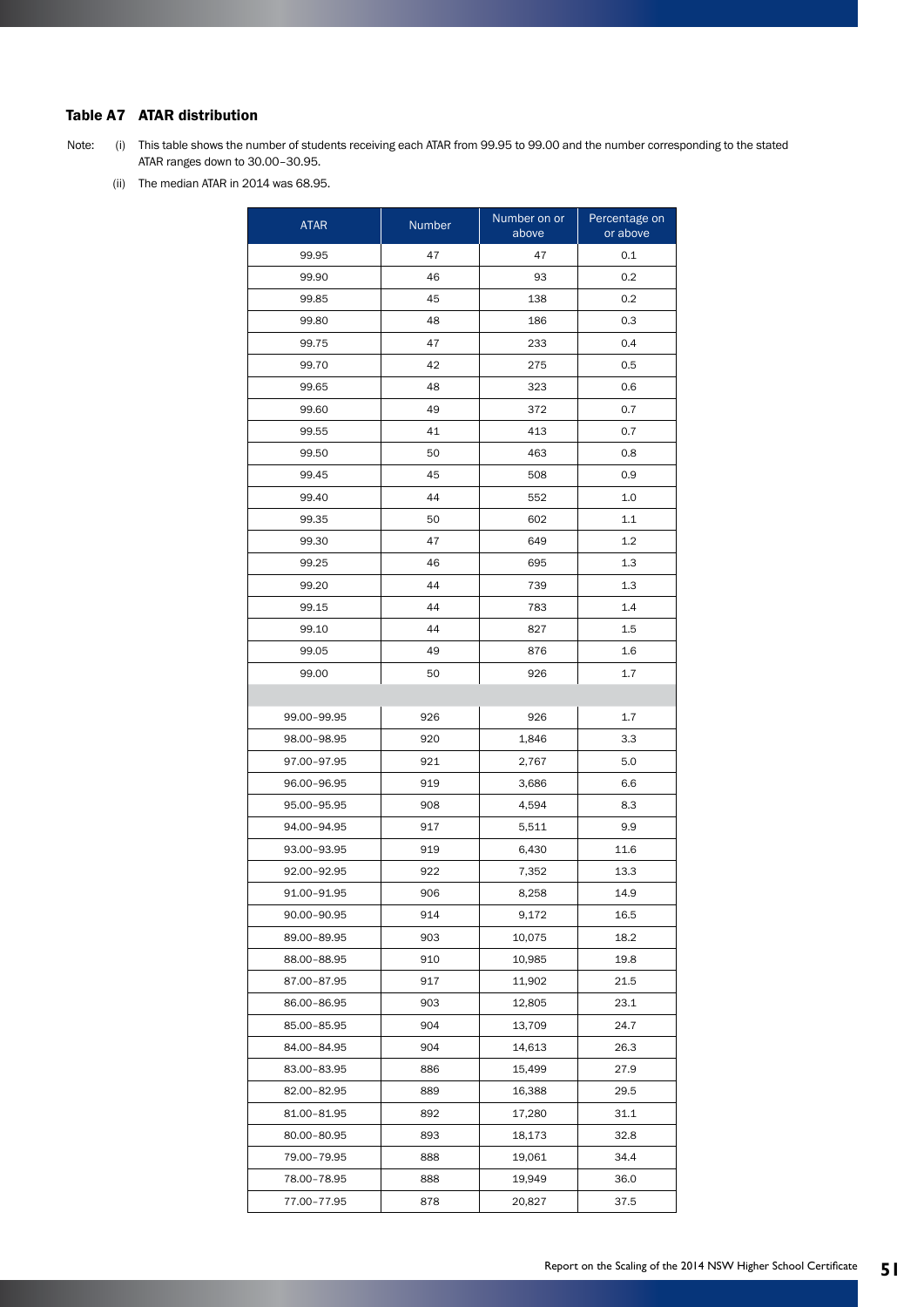### *Table A7 ATAR distribution (continued)*

| <b>ATAR</b> | Number | Number on or<br>above | Percentage on<br>or above |
|-------------|--------|-----------------------|---------------------------|
| 76.00-76.95 | 880    | 21,707                | 39.1                      |
| 75.00-75.95 | 878    | 22,585                | 40.7                      |
| 74.00-74.95 | 873    | 23,458                | 42.3                      |
| 73.00-73.95 | 842    | 24,300                | 43.8                      |
| 72.00-72.95 | 864    | 25,164                | 45.4                      |
| 71.00-71.95 | 870    | 26,034                | 46.9                      |
| 70.00-70.95 | 833    | 26,867                | 48.4                      |
| 69.00-69.95 | 841    | 27,708                | 49.9                      |
| 68.00-68.95 | 845    | 28,553                | 51.5                      |
| 67.00-67.95 | 813    | 29,366                | 52.9                      |
| 66.00-66.95 | 833    | 30,199                | 54.4                      |
| 65.00-65.95 | 811    | 31,010                | 55.9                      |
| 64.00-64.95 | 807    | 31,817                | 57.3                      |
| 63.00-63.95 | 806    | 32,623                | 58.8                      |
| 62.00-62.95 | 789    | 33,412                | 60.2                      |
| 61.00-61.95 | 782    | 34,194                | 61.6                      |
| 60.00-60.95 | 769    | 34,963                | 63.0                      |
| 59.00-59.95 | 761    | 35,724                | 64.4                      |
| 58.00-58.95 | 742    | 36,466                | 65.7                      |
| 57.00-57.95 | 742    | 37,208                | 67.1                      |
| 56.00-56.95 | 739    | 37,947                | 68.4                      |
| 55.00-55.95 | 718    | 38,665                | 69.7                      |
| 54.00-54.95 | 689    | 39,354                | 70.9                      |
| 53.00-53.95 | 695    | 40,049                | 72.2                      |
| 52.00-52.95 | 670    | 40,719                | 73.4                      |
| 51.00-51.95 | 671    | 41,390                | 74.6                      |
| 50.00-50.95 | 642    | 42,032                | 75.8                      |
| 49.00-49.95 | 644    | 42,676                | 76.9                      |
| 48.00-48.95 | 608    | 43,284                | 78.0                      |
| 47.00-47.95 | 615    | 43,899                | 79.1                      |
| 46.00-46.95 | 582    | 44,481                | 80.2                      |
| 45.00-45.95 | 569    | 45,050                | 81.2                      |
| 44.00-44.95 | 555    | 45,605                | 82.2                      |
| 43.00-43.95 | 536    | 46,141                | 83.2                      |
| 42.00-42.95 | 516    | 46,657                | 84.1                      |
| 41.00-41.95 | 511    | 47,168                | 85.0                      |
| 40.00-40.95 | 485    | 47,653                | 85.9                      |
| 39.00-39.95 | 458    | 48,111                | 86.7                      |
| 38.00-38.95 | 454    | 48,565                | 87.5                      |
| 37.00-37.95 | 432    | 48,997                | 88.3                      |
| 36.00-36.95 | 422    | 49,419                | 89.1                      |
| 35.00-35.95 | 399    | 49,818                | 89.8                      |
| 34.00-34.95 | 378    | 50,196                | 90.5                      |
| 33.00-33.95 | 367    | 50,563                | 91.1                      |
| 32.00-32.95 | 352    | 50,915                | 91.8                      |
| 31.00-31.95 | 331    | 51,246                | 92.4                      |
| 30.00-30.95 | 322    | 51,568                | 92.9                      |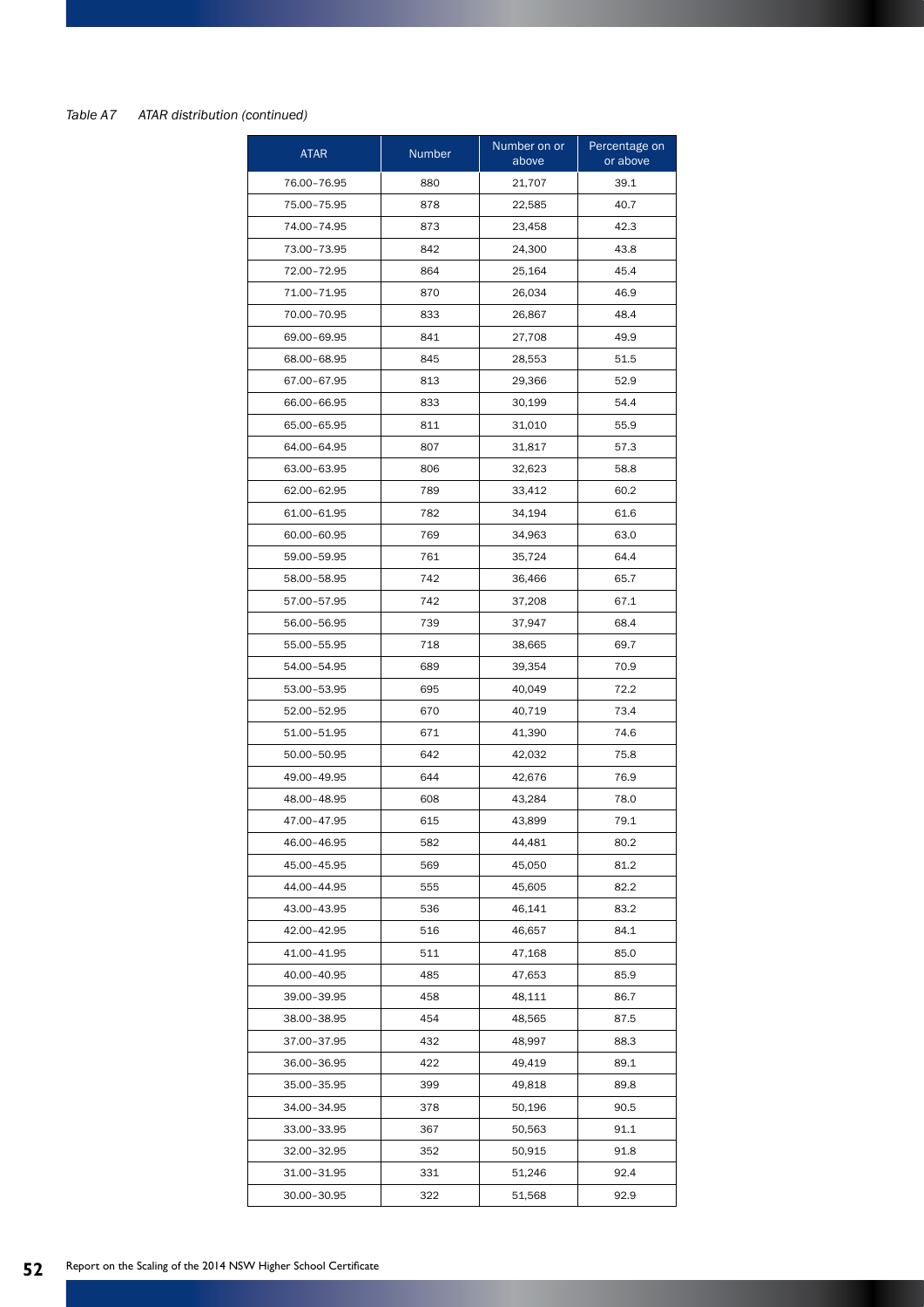### Table A8 ATAR percentiles: 2010–2014

Note: This table shows the ATAR at selected percentiles of the ATAR cohort.

| Percentile | <b>ATAR 2010</b> | <b>ATAR 2011</b> | <b>ATAR 2012</b> | <b>ATAR 2013</b> | <b>ATAR 2014</b> |
|------------|------------------|------------------|------------------|------------------|------------------|
| 100        | 99.95            | 99.95            | 99.95            | 99.95            | 99.95            |
| 99         | 99.40            | 99.40            | 99.40            | 99.40            | 99.35            |
| 98         | 98.80            | 98.80            | 98.80            | 98.80            | 98.75            |
| 95         | 97.10            | 97.00            | 97.05            | 97.00            | 96.95            |
| 90         | 94.20            | 94.05            | 94.10            | 94.00            | 93.95            |
| 85         | 91.30            | 91.05            | 91.15            | 91.00            | 90.90            |
| 80         | 88.30            | 88.05            | 88.15            | 88.00            | 87.85            |
| 75         | 85.35            | 85.05            | 85.15            | 84.95            | 84.80            |
| 70         | 82.35            | 82.00            | 82.10            | 81.90            | 81.70            |
| 60         | 76.20            | 75.80            | 75.95            | 75.70            | 75.40            |
| 50         | 69.80            | 69.25            | 69.55            | 69.20            | 68.95            |
| 40         | 62.85            | 62.30            | 62.75            | 62.40            | 62.15            |
| 30         | 55.25            | 54.70            | 55.30            | 54.90            | 54.70            |

### Table A9 Relationship between the ATAR and aggregates: 2010–2014

Note: This table shows the lowest aggregate of scaled marks corresponding to each of the selected ATARs.

| <b>ATAR</b> | Lowest aggregate |       |       |       |       |
|-------------|------------------|-------|-------|-------|-------|
|             | 2010             | 2011  | 2012  | 2013  | 2014  |
| 99.95       | 476.2            | 476.5 | 475.2 | 477.9 | 475.3 |
| 99.50       | 455.2            | 456.2 | 454.2 | 455.0 | 454.0 |
| 99.00       | 444.8            | 445.6 | 443.9 | 443.8 | 444.5 |
| 98.00       | 430.0            | 432.2 | 429.7 | 429.5 | 431.2 |
| 95.00       | 403.0            | 403.7 | 401.6 | 402.6 | 404.4 |
| 90.00       | 369.6            | 371.2 | 369.4 | 371.3 | 372.2 |
| 85.00       | 341.5            | 343.7 | 343.0 | 344.8 | 345.1 |
| 80.00       | 317.6            | 318.9 | 318.4 | 321.3 | 320.6 |
| 75.00       | 295.5            | 295.7 | 295.3 | 297.9 | 296.9 |
| 70.00       | 273.4            | 274.1 | 272.8 | 276.1 | 275.0 |
| 65.00       | 252.5            | 252.9 | 251.1 | 253.5 | 253.3 |
| 60.00       | 231.7            | 233.1 | 229.9 | 232.2 | 231.9 |
| 55.00       | 211.6            | 213.0 | 209.5 | 211.3 | 210.8 |
| 50.00       | 192.4            | 193.5 | 190.5 | 191.3 | 189.9 |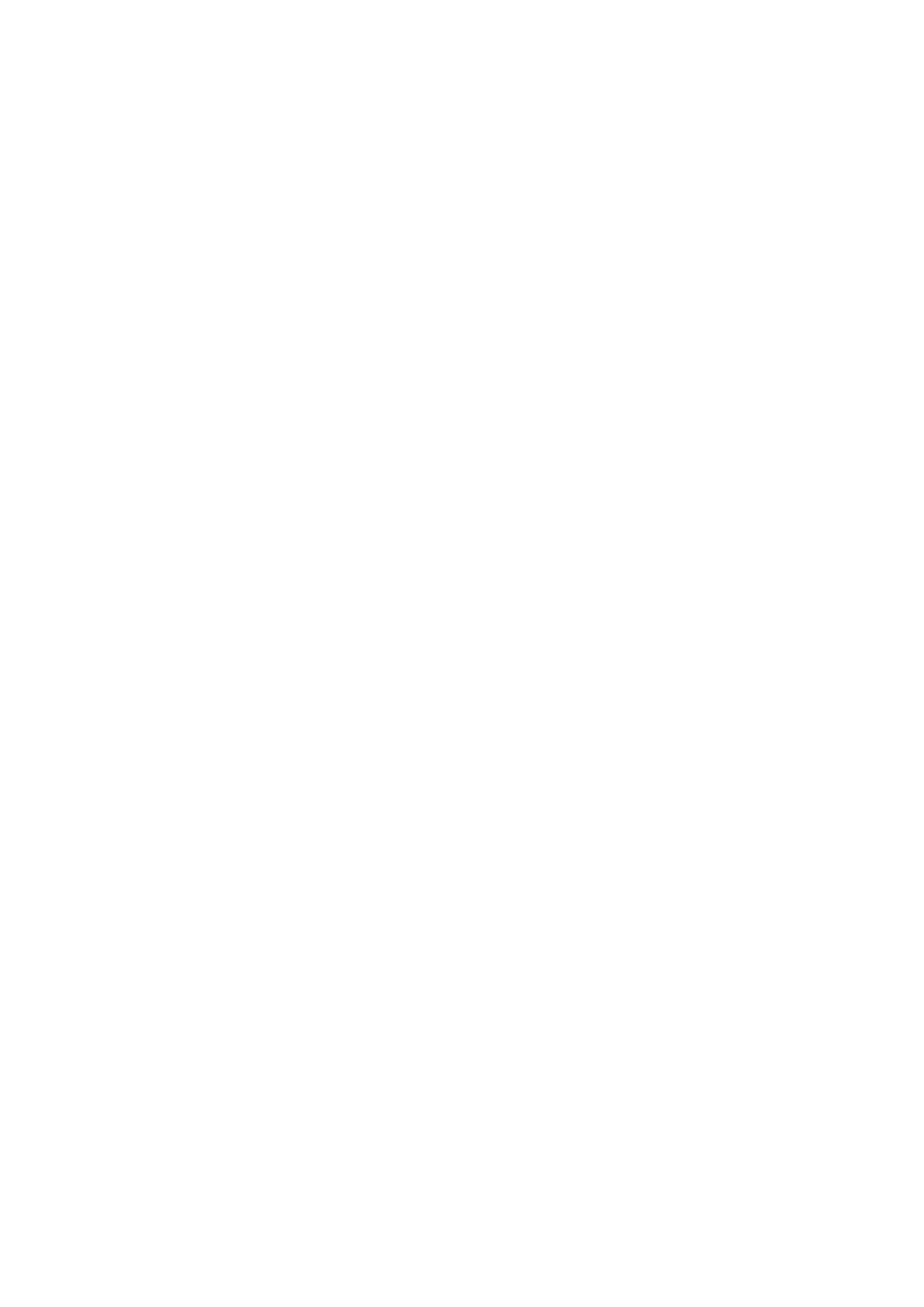#### Report on the Scaling of the 2014 NSW Higher School Certificate

© 2015 Universities Admissions Centre (NSW & ACT) Pty Ltd ACN 070 055 935 ABN 19 070 055 935

ISSN 1449-8723 Printed May 2015

UAC and the Technical Committee on Scaling are the owners of the Copyright in this publication.

Apart from any fair dealing for the purpose of private study, criticism or review, or otherwise as permitted under the Copyright Act 1968, no part may be reproduced by any process without UAC's written permission. Enquiries should be addressed to the Managing Director, UAC.

UAC and the Technical Committee on Scaling endeavour to consider copyright requests on their individual merits. As UAC and the Technical Committee on Scaling does not endorse the use of ATAR calculators or other predictive applications, requests for the use of data for this purpose will generally not be granted.

UAC has no objection to schools and tertiary institutions reproducing the publication provided it is for use only within their own institution and this copyright statement is included. If the document is not reproduced in full, individual sections should not be reproduced out of context where information could be incomplete and/or misleading. Schools and tertiary institutions must ensure that this information is not transmitted to any other person or body without prior permission from UAC.

ATAR is a registered trademark of the Victorian Tertiary Admissions Centre on behalf of all Australian tertiary admissions centres.

#### About this publication

This report contains information on the calculation of the Australian Tertiary Admission Rank (ATAR) in 2014. It includes an overview of the HSC and the ATAR, a breakdown of the scaling process, analysis of HSC and ATAR statistics and notes trends for the year.

#### Cover picture

Jennifer Anne Dunn

Northern Beaches Secondary College Freshwater Senior Campus

#### *Murramarang (Painting)*

I have always been impressed by the arboreal splendour of the spotted gums endemic to Murramarang, with their tall, straight and distinctively patterned trunks. My long association and deep connection with this particular place is the foundation of my work. Evocative materials are symbolic, with each layer of wax representing layers of built up memories and images formed over time. As I developed the work my desire to find the intrinsic nature of the landscape led to a more abstracted approach inspired by Angus Nivison, Fred Williams and Imants Tillers.

#### ARTEXPRESS

ARTEXPRESS is an annual exhibition of outstanding works selected from the NSW Higher School Certificate examination in Visual Arts. ARTEXPRESS is a joint project of the NSW Department of Education and Communities and the NSW Board of Studies, Teaching and Educational Standards in association with the Art Gallery of NSW. The artworks are on display at the Art Gallery of New South Wales, Hazelhurst Regional Gallery and Arts Centre, The Armory, Sydney Olympic Park, McGlade Art Gallery, Australian Catholic University and the Margaret Whitlam Gallery, University of Western Sydney from February to September, as well as touring regional galleries throughout NSW.

#### Important Information

#### UAC disclaimer

While UAC and the authors of this publication have used their best endeavours to ensure that information and analyses of information contained in this publication are correct, any use or reliance whatsoever on the publication by any person is that person's responsibility and UAC and the authors of this publication disclaim any responsibility or liability in relation to that use or reliance.

#### Advertising disclaimer

UAC does not necessarily endorse any product or service that may be advertised in this publication.

#### Fees and charges

All UAC fees and charges include 10 per cent GST. UAC charges and fees are not refundable under any circumstances, except as required by law.

#### Times

Times indicated in this publication are based on Sydney local time.

#### UAC Privacy Policy

The Universities Admissions Centre (NSW & ACT) Pty Ltd (UAC) recognises the importance of protecting personal information and is bound by the NSW State Information Protection Principles<sup>1</sup>, the National Privacy Principles<sup>2</sup> and the NSW Health Privacy Principles<sup>3</sup>.

Details of UAC's Privacy Policy are available at www.uac.edu.au/general/ privacy.shtml.

UAC collects personal information and, in some circumstances, information regarding your health, or information about someone other than yourself, for the purpose of processing your application for admission to tertiary institutions. UAC will only collect information for lawful purposes related to its function. You may seek access to personal information about you collected by UAC.

The type of personal information UAC holds includes your contact details (name, address, telephone number, email address), date of birth, gender, citizenship, educational achievements, professional qualifications, employment experience, examination results, information related to your health or the health of a family member and your Australian Tertiary Admission Rank (ATAR).

If you are providing personal information about someone other than yourself, you should tell them about UAC's Privacy Policy, which can be found on UAC's website at www.uac.edu.au/general/privacy.shtml.

If you are a NSW Higher School Certificate student, your Year 12 results will be held, along with Year 12 results from other states and territories in Australia, in an archive database at UAC. If you are eligible for an Australian Tertiary Admission Rank (ATAR) or a Limited ATAR, these will also be held in the database. Your results, including your ATAR if you are eligible, will be held in similar archives at tertiary admissions centres in other states in Australia. Results held in these archives will only be accessed by the relevant tertiary admission centre if you initiate an application for tertiary study through that centre, or if you submit an application for tertiary study directly with an institution participating in that centre.

Any questions regarding privacy at UAC should be forwarded in writing to: The Managing Director, UAC, Locked Bag 112, Silverwater NSW 2128.

- *1 In the Privacy and Personal Information Protection Act 1998 (NSW).*
- *2 In the Privacy Act 1988 (Cth).*
- *3 In the Health Records and Information Privacy Act 2002 (NSW).*